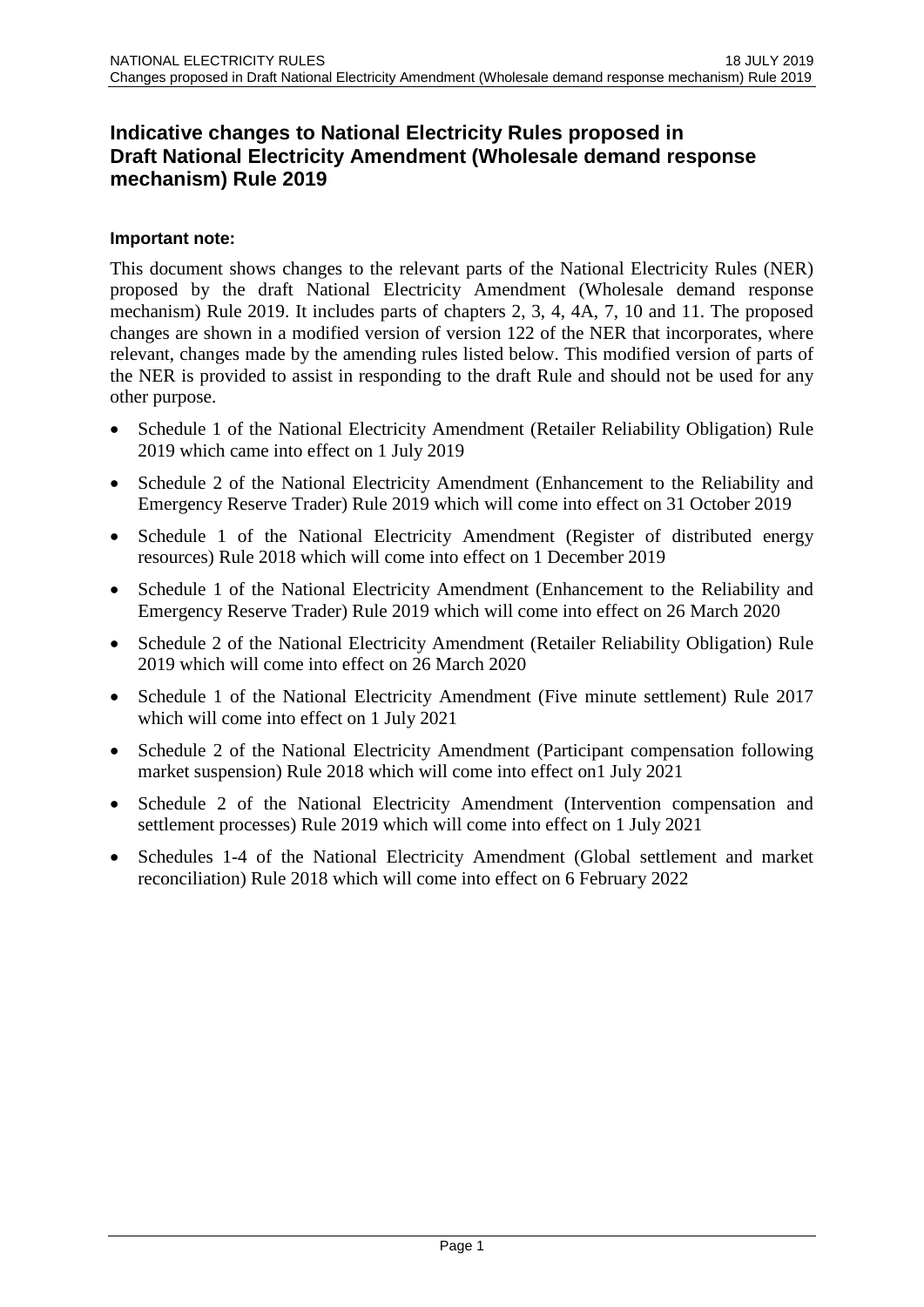# **Contents**

| 2.   |                                                                            |  |
|------|----------------------------------------------------------------------------|--|
|      |                                                                            |  |
|      |                                                                            |  |
|      |                                                                            |  |
|      |                                                                            |  |
|      |                                                                            |  |
| 2.4  |                                                                            |  |
|      |                                                                            |  |
| 2.12 |                                                                            |  |
| 3.   |                                                                            |  |
| 3.2  |                                                                            |  |
|      |                                                                            |  |
| 3.7  |                                                                            |  |
|      |                                                                            |  |
|      |                                                                            |  |
|      |                                                                            |  |
| 3.7D |                                                                            |  |
| 3.8  |                                                                            |  |
|      |                                                                            |  |
|      |                                                                            |  |
|      | 3.8.2AWholesale demand response unit participation in central dispatch  27 |  |
|      |                                                                            |  |
|      |                                                                            |  |
|      |                                                                            |  |
|      |                                                                            |  |
|      |                                                                            |  |
|      | 3.8.8                                                                      |  |
|      |                                                                            |  |
|      |                                                                            |  |
|      |                                                                            |  |
|      |                                                                            |  |
|      |                                                                            |  |
|      |                                                                            |  |
|      |                                                                            |  |
|      |                                                                            |  |
|      |                                                                            |  |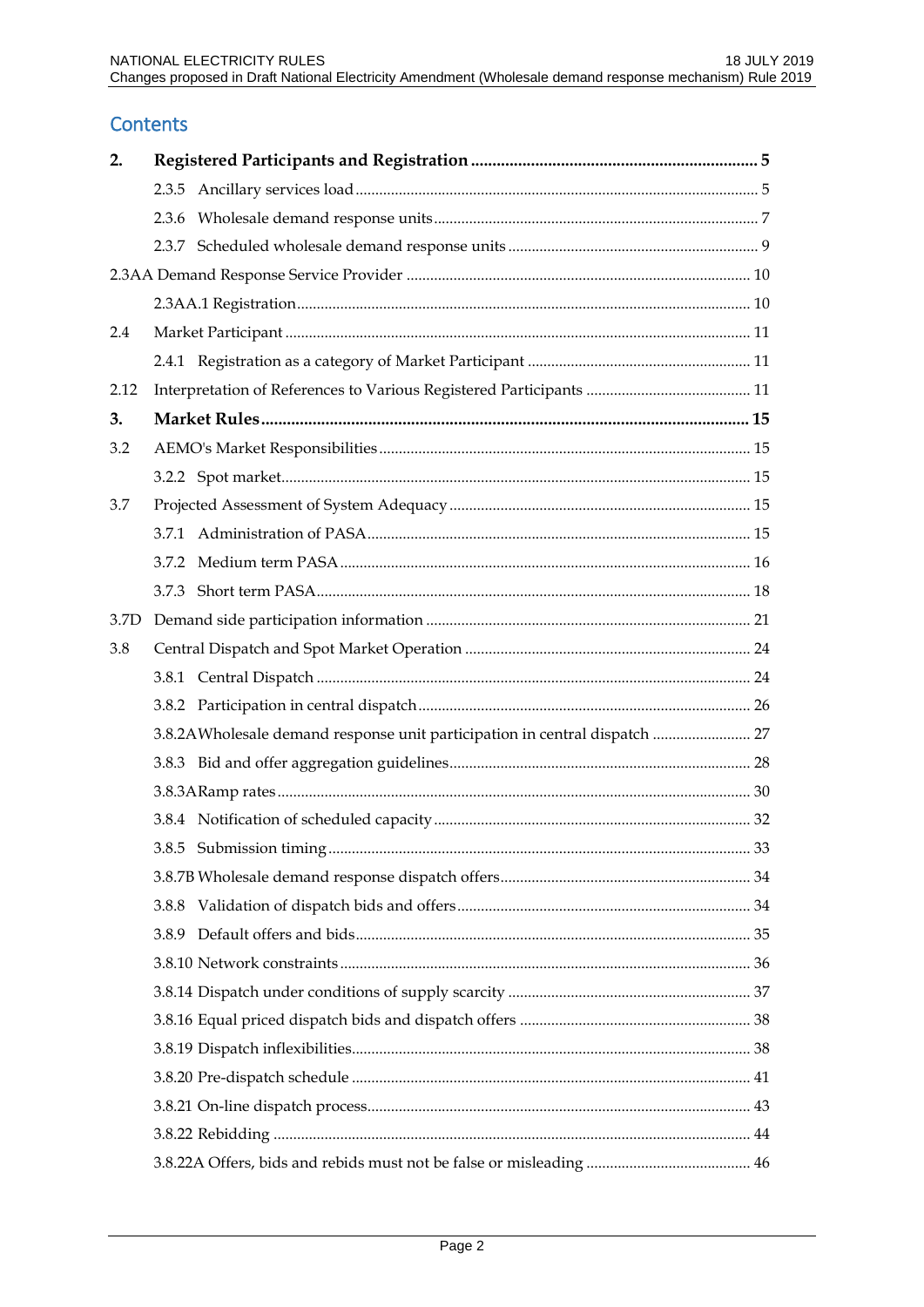| 3.9  |                                                                                               |  |
|------|-----------------------------------------------------------------------------------------------|--|
|      |                                                                                               |  |
|      |                                                                                               |  |
|      |                                                                                               |  |
| 3.10 |                                                                                               |  |
|      |                                                                                               |  |
|      | 3.10.2 Baseline methodology metrics and baseline compliance testing 53                        |  |
|      |                                                                                               |  |
|      |                                                                                               |  |
|      |                                                                                               |  |
|      |                                                                                               |  |
|      |                                                                                               |  |
| 3.12 |                                                                                               |  |
|      | 3.12.2 Affected Participants and Market Customers entitlements to compensation in relation to |  |
|      |                                                                                               |  |
|      |                                                                                               |  |
|      |                                                                                               |  |
|      |                                                                                               |  |
|      |                                                                                               |  |
| 3.13 |                                                                                               |  |
|      |                                                                                               |  |
|      |                                                                                               |  |
|      |                                                                                               |  |
|      | 3.14.6 Compensation due to the application of an administered price cap or administered floor |  |
| 3.15 |                                                                                               |  |
|      |                                                                                               |  |
|      |                                                                                               |  |
|      |                                                                                               |  |
| 3.20 |                                                                                               |  |
|      |                                                                                               |  |
|      |                                                                                               |  |
|      |                                                                                               |  |
|      |                                                                                               |  |
|      |                                                                                               |  |
| 4.   |                                                                                               |  |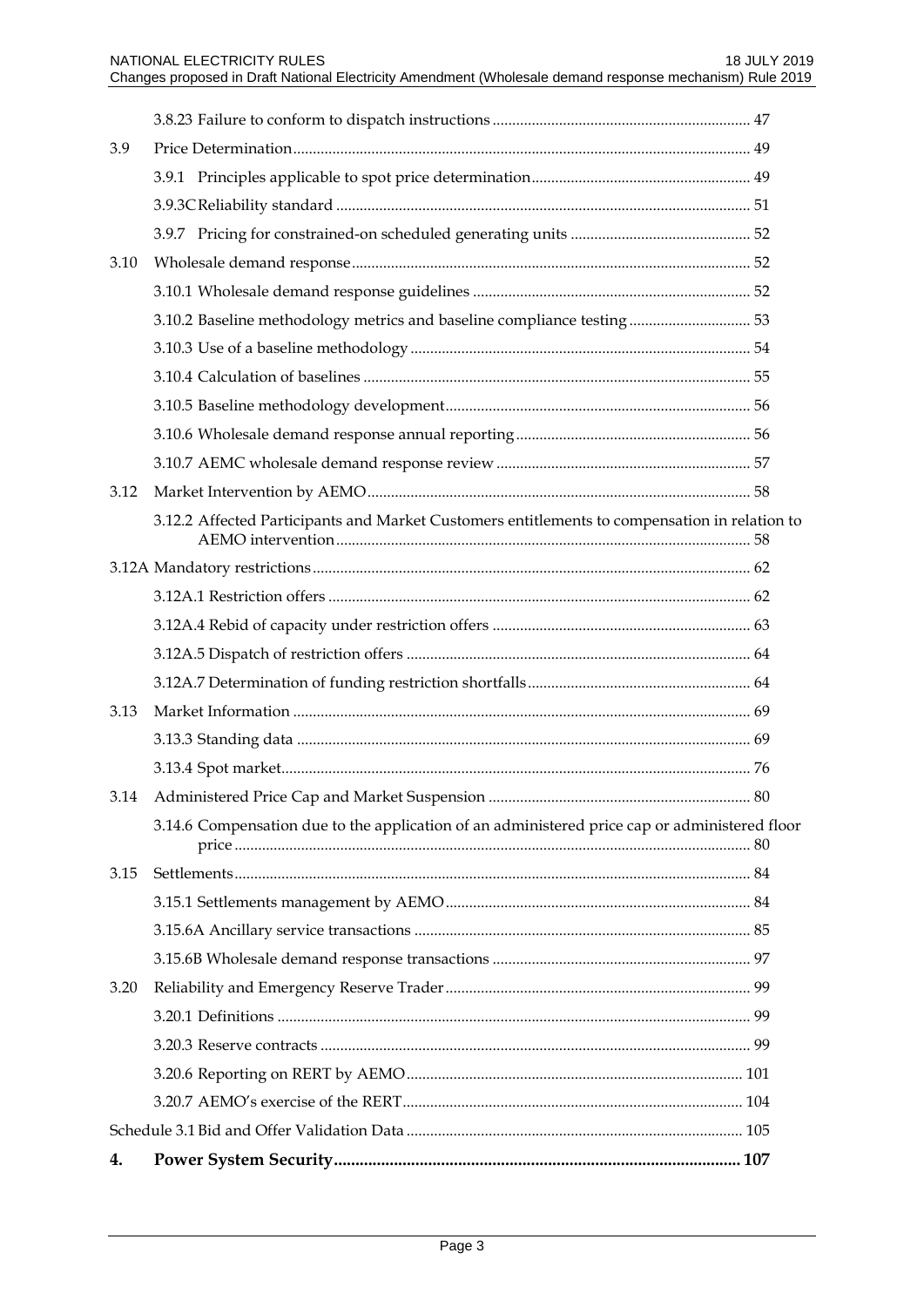| 4.1  |                                                                                                    |  |
|------|----------------------------------------------------------------------------------------------------|--|
|      |                                                                                                    |  |
| 4.3  |                                                                                                    |  |
|      |                                                                                                    |  |
| 4.4  |                                                                                                    |  |
|      |                                                                                                    |  |
|      |                                                                                                    |  |
|      |                                                                                                    |  |
| 4.9  |                                                                                                    |  |
|      |                                                                                                    |  |
|      |                                                                                                    |  |
|      |                                                                                                    |  |
|      |                                                                                                    |  |
|      |                                                                                                    |  |
| 4.11 |                                                                                                    |  |
|      |                                                                                                    |  |
| 4A   |                                                                                                    |  |
|      |                                                                                                    |  |
|      |                                                                                                    |  |
| 7.   |                                                                                                    |  |
|      |                                                                                                    |  |
| 7.15 |                                                                                                    |  |
| 10.  |                                                                                                    |  |
| 11.  |                                                                                                    |  |
|      |                                                                                                    |  |
|      | 11.[118] Rules consequential on the making of the National Electricity Amendment (Wholesale demand |  |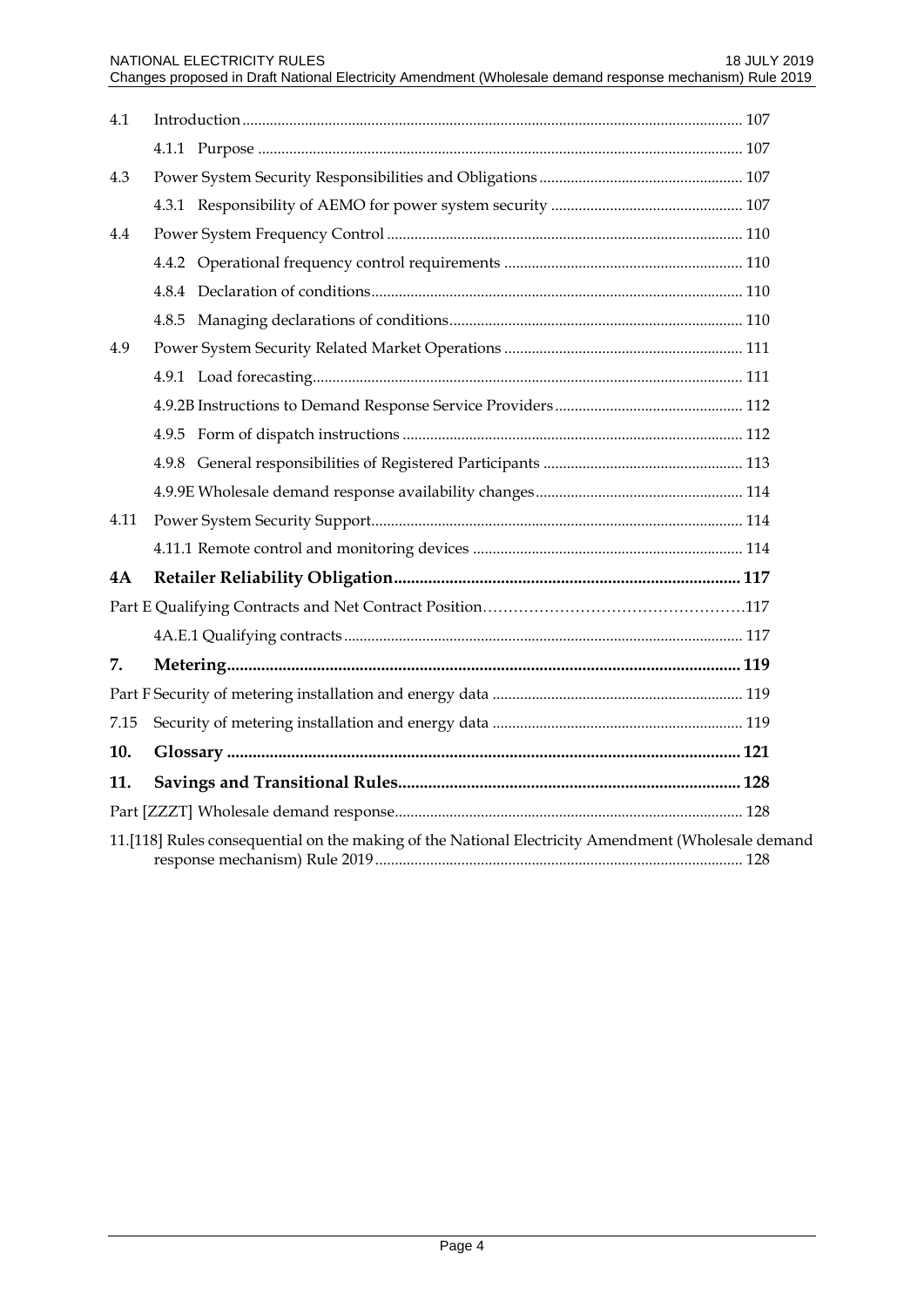# <span id="page-4-0"></span>**2. Registered Participants and Registration**

### <span id="page-4-1"></span>**2.3.5 Ancillary services load**

- (a) If a *Demand Response Service Provider Market Ancillary Service Provider* in respect of a *load*, or the *Market Customer* in respect of a *market load*, wishes to use that *load* or *market load* to provide *market ancillary services* in accordance with Chapter 3, then the *Demand Response Service ProviderMarket Ancillary Service Provider* or *Market Customer* (as the case may be) must apply to *AEMO* for approval to classify the *load* or *market load* as an *ancillary service load*.
- (b) An application under paragraph (a) must be in the form prescribed by *AEMO* and:
	- (1) specify the *market ancillary services* which the *Demand Response Service Provider Market Ancillary Service Provider* in respect of a *load* or *Market Customer* in respect of a *market load* (as the case may be) wishes to provide using the relevant *load* or *market load*; and
	- (2) in the case of an application made by a *Demand Response Service ProviderMarket Ancillary Service Provider*, not be in respect of a *market load* that is a *scheduled load*;
	- (3) identify the units of *load* under the applicant's ownership, operation or control; and
	- (4) demonstrate how the units of *load* identified in subparagraph (3):
		- (i) are under the applicant's ownership, operation or control; and
		- (ii) have the required equipment to be used to provide *market ancillary service* and will be capable of meeting or exceeding the relevant *performance standards* and specifications to *AEMO*'s satisfaction.
- (c) *AEMO* must, within 5 *business days* of receiving an application under paragraph (a), advise the applicant of any further information or clarification which is required in support of its application if, in *AEMO's* reasonable opinion, the application:
	- (1) is incomplete; or
	- (2) contains information upon which *AEMO* requires classificationclarification.
- (d) If the further information or clarification required pursuant to paragraph (c) is not provided to *AEMO's* satisfaction within 15 *business days* of the request, then the *Demand Response Service Provider Market Ancillary Service Provider* or *Market Customer* (as applicable) will be deemed to have withdrawn the application.
- (e) If *AEMO* is reasonably satisfied that: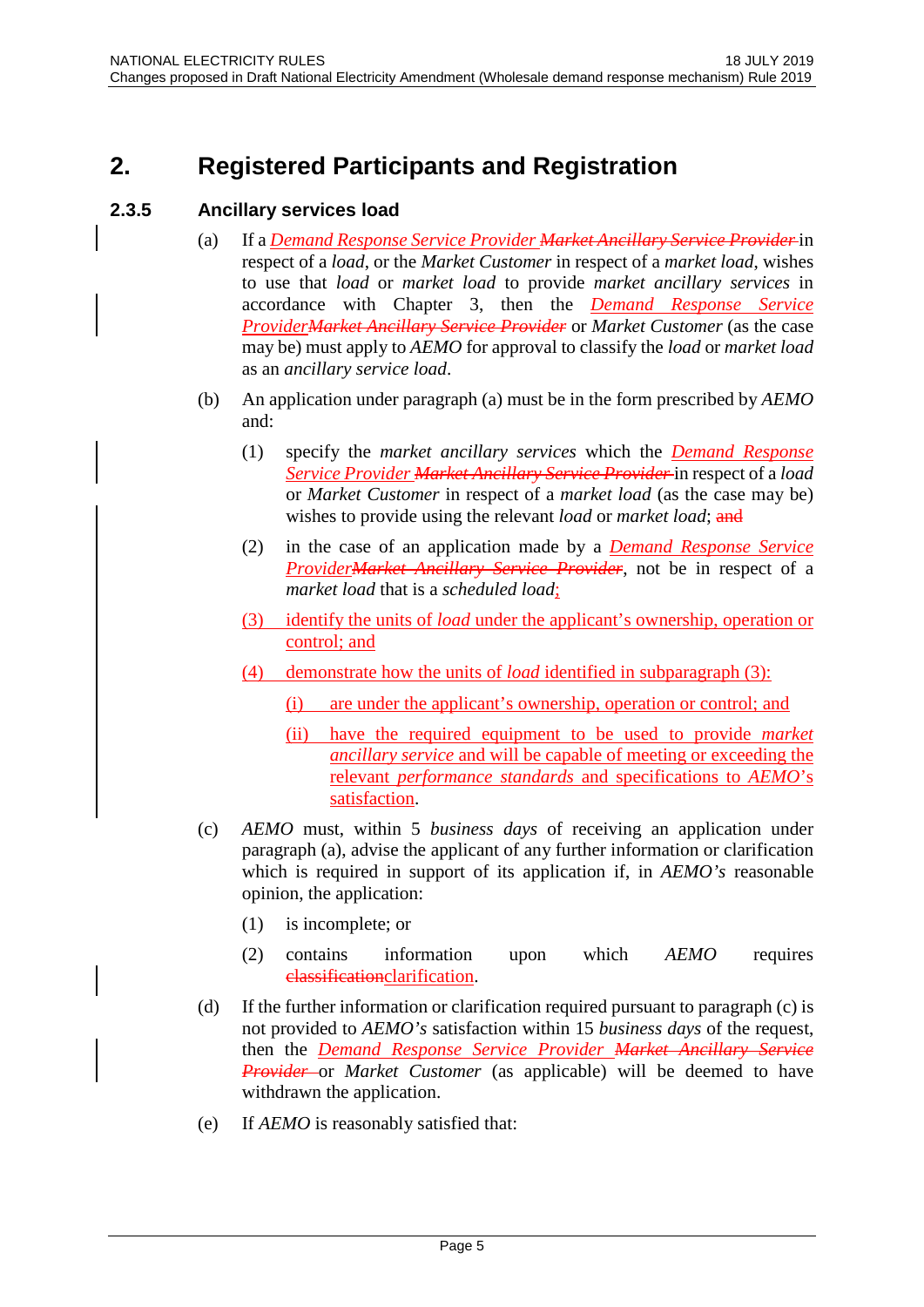- (1) the *load* is able to be used to provide the *market ancillary services* referred to in the application in accordance with the *market ancillary service specification*;
- (1A) the *Demand Response Service Provider Market Ancillary Service Provider* or the *Market Customer* (as the case may be) has an arrangement with the *retail customer* at the relevant *connection point* for the supply of *market ancillary services*; and
- (2) the *Demand Response Service Provider Market Ancillary Service Provider* or the *Market Customer* (as the case may be) has adequate communications and/or telemetry to support the issuing of *dispatch instructions* and the audit of responses,

then *AEMO* must approve the classification in respect of the particular *market ancillary services*.

- (f) If *AEMO* approves the classification of a *load* as an *ancillary service load*, then *AEMO* may impose on the relevant *Demand Response Service Provider Market Ancillary Service Provider* or *Market Customer* (as the case may be) such terms and conditions as *AEMO* considers necessary to ensure that the provisions of the *Rules* applying to *market ancillary services* can be met.
- (g) A *Demand Response Service Provider Market Ancillary Service Provider* and *Market Customer* (as applicable):
	- (1) must comply with any terms and conditions imposed by *AEMO* under paragraph (f);

#### **Note**

This clause is classified as a civil penalty provision under the National Electricity (South Australia) Regulations. (See clause 6(1) and Schedule 1 of the National Electricity (South Australia) Regulations.)

(2) must ensure that the *market ancillary services* provided using the relevant *ancillary services load* are provided in accordance with the co-ordinated *central dispatch* process operated by *AEMO* under the provisions of Chapter 3 and in accordance with the *market ancillary service specification*;

#### **Note**

This clause is classified as a civil penalty provision under the National Electricity (South Australia) Regulations. (See clause 6(1) and Schedule 1 of the National Electricity (South Australia) Regulations.)

- (3) may submit to *AEMO market ancillary service offers* in respect of the *ancillary service load* in accordance with the provision of Chapter 3; and
- (4) if the *Demand Response Service Provider Market Ancillary Service Provider* or *Market Customer* (as applicable) submits a *market ancillary service offer* in respect of the relevant *ancillary service load*, must comply with the *dispatch instructions* from *AEMO* in accordance with the *Rules*.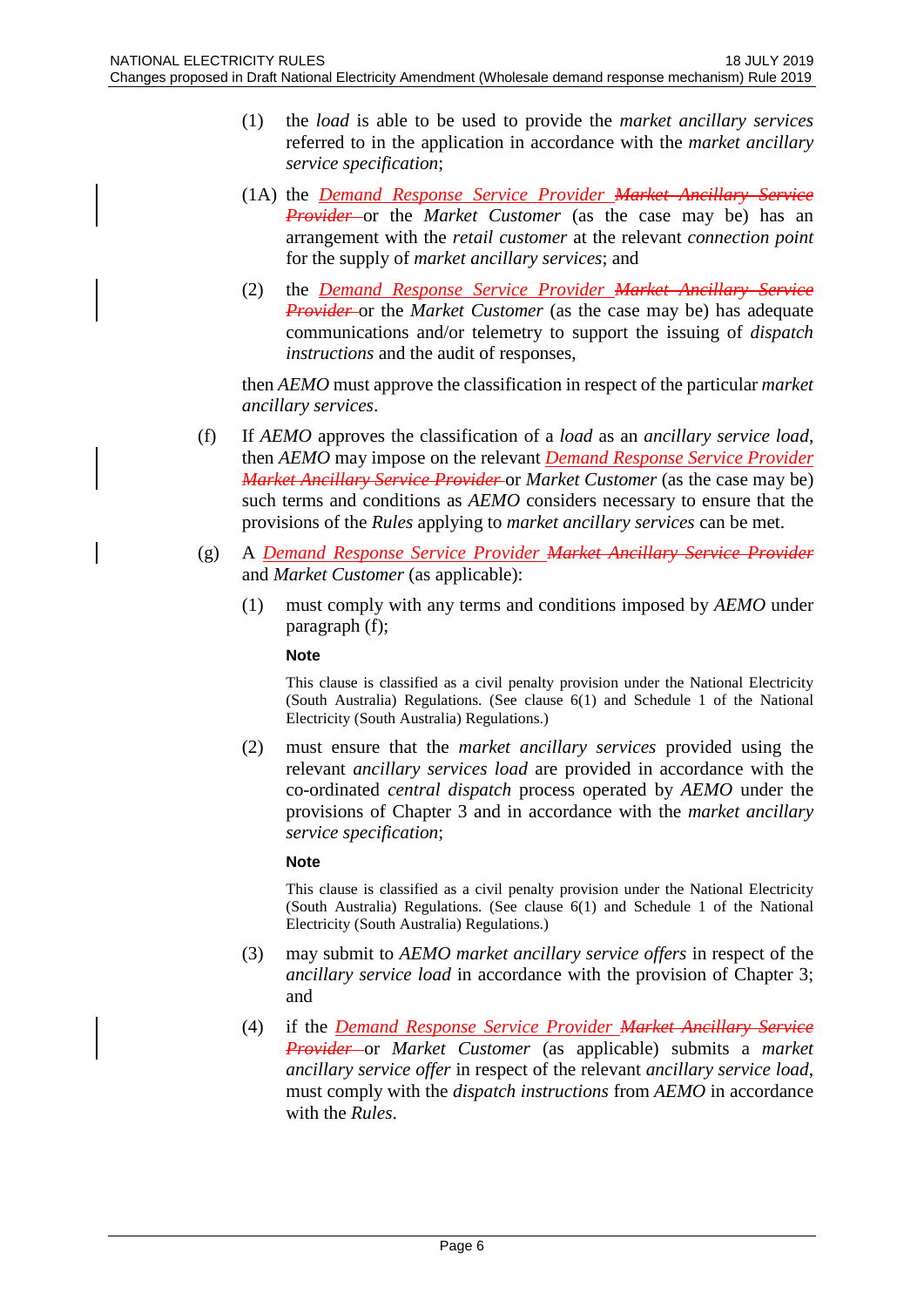#### **Note**

This clause is classified as a civil penalty provision under the National Electricity (South Australia) Regulations. (See clause 6(1) and Schedule 1 of the National Electricity (South Australia) Regulations.)

(h) A *Demand Response Service Provider Market Ancillary Service Provider* or *Market Customer* (as applicable) with an *ancillary service load* must only sell the *market ancillary services* produced using that *ancillary service load* through the *spot market* in accordance with the provisions of Chapter 3.

#### **Note**

This clause is classified as a civil penalty provision under the National Electricity (South Australia) Regulations. (See clause 6(1) and Schedule 1 of the National Electricity (South Australia) Regulations.)

- (i) A *Demand Response Service Provider Market Ancillary Service Provider* or *Market Customer* (as applicable) is not entitled to receive payment from *AEMO* for *market ancillary services* except where those *market ancillary services* are produced using an *ancillary service load* in accordance with Chapter 3 or pursuant to a *direction* or *clause 4.8.9 instruction*.
- (j) A *Demand Response Service Provider Market Ancillary Service Provider* and *Market Customer* (as applicable) must immediately notify *AEMO* if a *load* it has classified as an *ancillary service load* ceases to meet the requirements for classification under this clause 2.3.5.

#### <span id="page-6-0"></span>**2.3.6 Wholesale demand response units**

- (a) If a *Demand Response Service Provider* in respect of a *load* wishes to use the *load* to provide *wholesale demand response* in accordance with Chapter 3, the *Demand Response Service Provider* must:
	- (1) apply to *AEMO* for approval to classify the *load* as a *wholesale demand response unit*; and
	- (2) allocate the *load* to a *scheduled wholesale demand response unit* established in accordance with clause 2.3.7; and
	- (3) where the allocation under subparagraph (2) will result in aggregation of two or more *wholesale demand response units*, apply to *AEMO* for approval to aggregate under clause 3.8.3.
- (b) A *load* is not eligible for classification as a *wholesale demand response unit* if any *retail customer* at any *connection point* for the *load* (including any *child connection point*) is a *small customer*.
- (c) To be eligible for classification as a *wholesale demand response unit*:
	- (1) unless the *Demand Response Service Provider* is also the *retail customer* for the *load,* the *Demand Response Service Provider* must have an arrangement with the *retail customer* at each *connection point*  for the *load* for the provision of *wholesale demand response*;
	- (2) the *Demand Response Service Provider* must have nominated a *baseline methodology* to apply to the *wholesale demand response unit* that: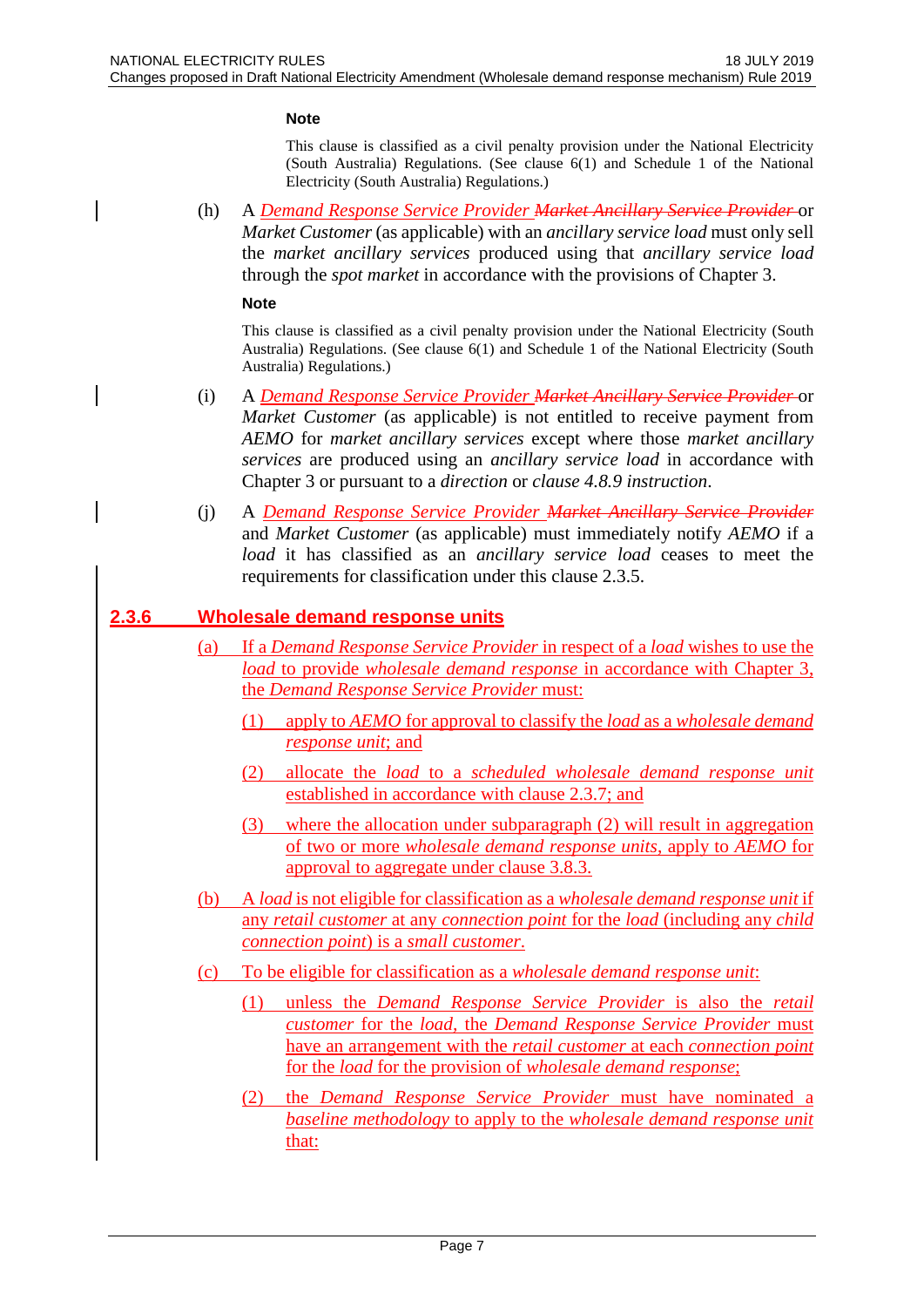- (i) when applied, produces a *baseline* that satisfies the *baseline methodology metrics*; and
- (ii) otherwise qualifies for application to the *wholesale demand response unit* having regard to any criteria in the *wholesale demand response guidelines*;
- (3) each *connection point* associated with the *load* must have a type 1, 2, 3, or 4 *metering installation*;
- (4) adequate communications and/or telemetry must be in place to support the issuing of *dispatch instructions* in respect of the *load*, together with other *loads* forming part of the *scheduled wholesale demand response unit* to which it is allocated and the audit of responses;
- (5) the *load* must not be a *market load* that is a *scheduled load*; and
- (6) in respect of each other requirement for classification as a *wholesale demand response unit* in the *wholesale demand response guidelines*:
	- (i) the *load* must satisfy the requirement; or
	- (ii) the requirement must have been waived by *AEMO* in respect of the *load* in accordance with the *wholesale demand response guidelines*.
- (d) An application under paragraph (a) must be in the form prescribed by *AEMO* and must:
	- (1) identify the *load* by reference to the applicable *NMI*;
	- (2) demonstrate how the *load* identified in subparagraph (1):
		- (i) is under the applicant's operation or control; and
		- (ii) has the required equipment to be used to provide *wholesale demand response*;
	- (3) nominate the *baseline methodology* the *Demand Response Service Provider* proposes be applied to the *wholesale demand response unit* or include the *Demand Response Service Provider's* proposal for a *baseline methodology* made in accordance with the *wholesale demand response guidelines*; and
	- (4) contain all other information required for the application under the *wholesale demand response guidelines*.
- (e) *AEMO* must, within 5 *business days* of receiving an application under paragraph (a), advise the applicant of any further information or clarification which is required in support of its application if, in *AEMO's* reasonable opinion, the application:
	- (1) is incomplete; or
	- (2) contains information upon which *AEMO* requires clarification.
- (f) If the further information or clarification required pursuant to paragraph (e) is not provided to *AEMO's* satisfaction within 15 *business days* of the request, then the *Demand Response Service Provider* will be deemed to have withdrawn the application.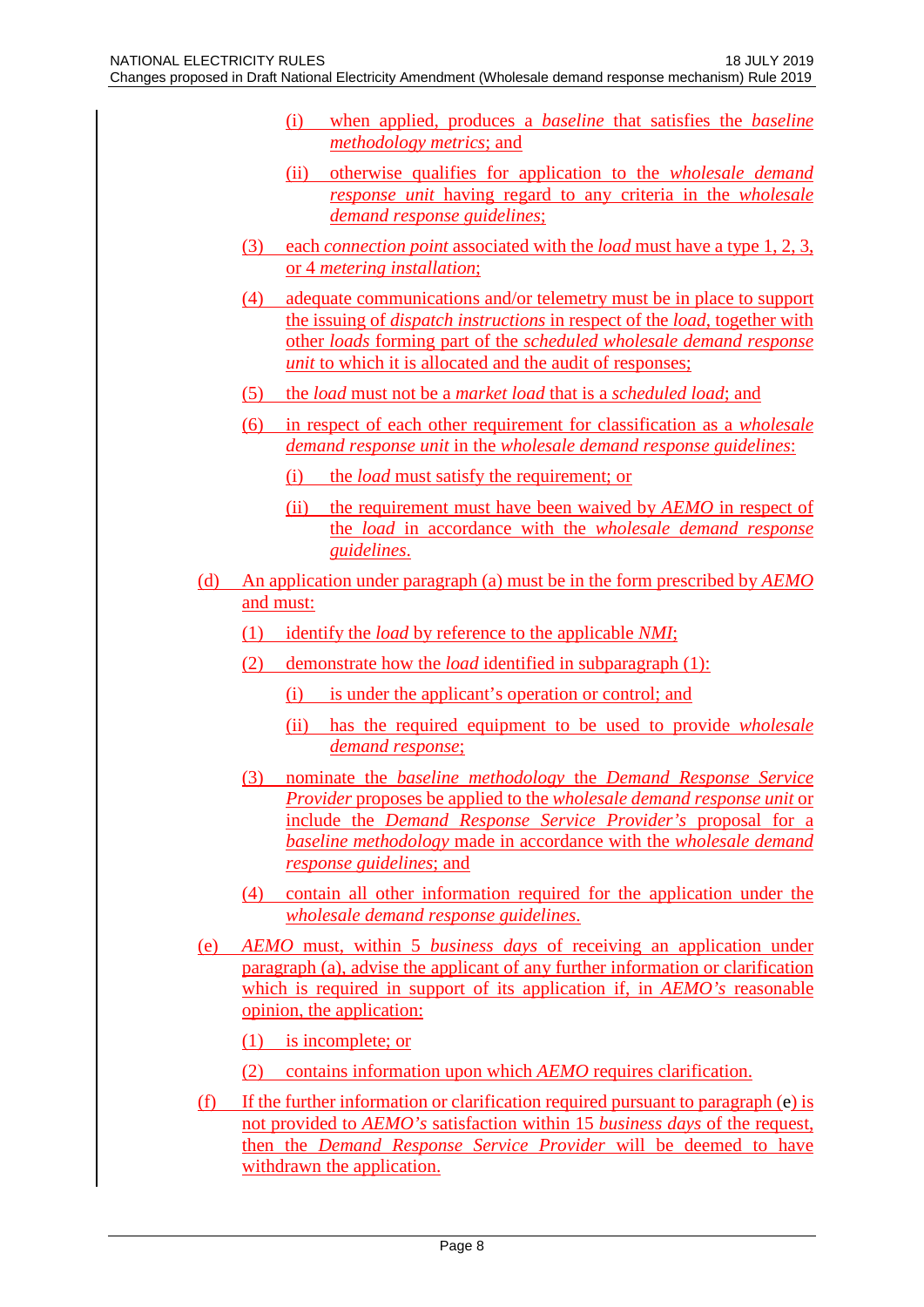- (g) *AEMO* must approve the classification of a *load* the subject of an application under paragraph (a) as a *wholesale demand response unit* if *AEMO* is reasonably satisfied that the *load* is eligible in accordance with paragraphs (b) and (c) to be classified as a *wholesale demand response unit*.
- (h) If *AEMO* approves the classification of a *load* as a *wholesale demand response unit*, *AEMO* may impose on the relevant *Demand Response Service Provider* such terms and conditions as *AEMO* considers necessary to ensure that the provisions of the *Rules* applying to *wholesale demand response* can be met.
- (i) A *Demand Response Service Provider* must comply with any terms and conditions imposed by *AEMO* under paragraph (h) in respect of its *wholesale demand response unit*.

### **Note**

- The AEMC proposes to recommend that this clause be classified as a civil penalty provision.
- (j) A *Demand Response Service Provider* in respect of a *load* that has been classified as a *wholesale demand response unit,* must only sell the *wholesale demand response* produced using that *load*:
	- (1) through the *spot market* in accordance with the provisions of Chapter 3; and
	- (2) as part of the *scheduled wholesale demand response unit* to which the *wholesale demand response unit* is allocated.

### **Note**

The AEMC proposes to recommend that this clause be classified as a civil penalty provision.

(k) A *Demand Response Service Provider* must immediately notify *AEMO* if a *load* it has classified as a *wholesale demand response unit* ceases to meet the requirements for classification under this clause 2.3.6.

### **Note**

The AEMC proposes to recommend that this clause be classified as a civil penalty provision.

- (l) A *Demand Response Service Provider* must in accordance with the *wholesale demand response guidelines* provide information to *AEMO* to satisfy *AEMO*  that a *load* classified as a *wholesale demand response unit* continues to meet the requirements for classification under this clause 2.3.6.
- (m) If a *load* classified as a *wholesale demand response unit* ceases to meet the requirements for classification under this clause 2.3.6, *AEMO* must in accordance with the *wholesale demand response guidelines* revoke the classification of that *load.*

# <span id="page-8-0"></span>**2.3.7 Scheduled wholesale demand response units**

- (a) A *Demand Response Service Provider* may in accordance with the *wholesale demand response guidelines* apply to *AEMO* to establish one or more *scheduled wholesale demand response units.*
- (b) To be eligible to establish a *scheduled wholesale demand response unit*, a *Demand Response Service Provider* must satisfy *AEMO* that, subject to the requirements in clause 3.8.3 for aggregation of two or more *wholesale*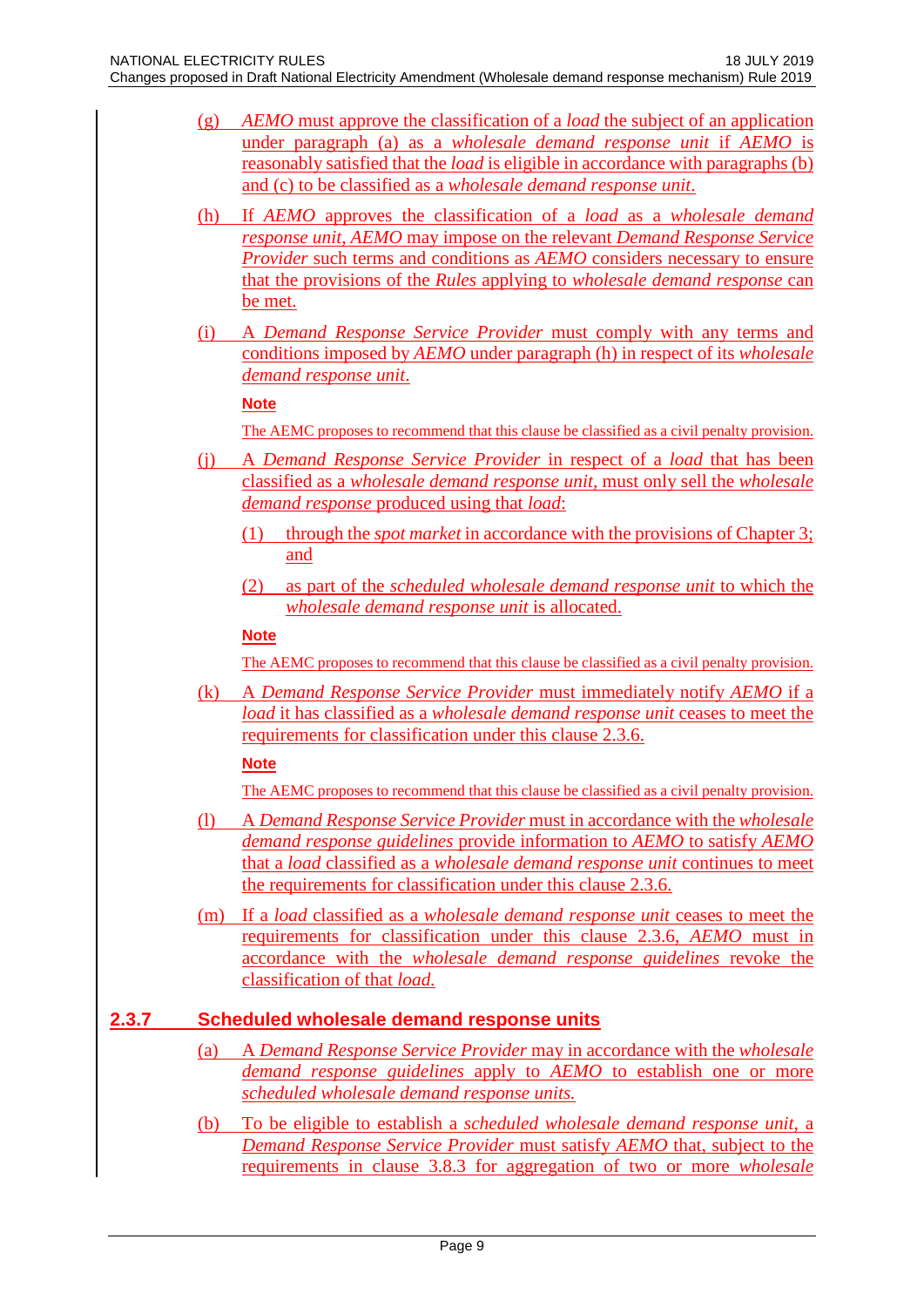*demand response units,* the proposed *scheduled wholesale demand response unit* is capable of providing at least 5 MW of *wholesale demand response* (when the *scheduled wholesale demand response unit* is *dispatched* to its maximum).

#### (c) A *Demand Response Service Provider*:

(1) must ensure that *wholesale demand response* provided using a *scheduled wholesale demand response unit* is provided in accordance with the co-ordinated *central dispatch* process operated by *AEMO*  under the provisions of Chapter 3; and

#### **Note**

The AEMC proposes to recommend that this clause be classified as a civil penalty provision.

(2) if the *Demand Response Service Provider* submits a *dispatch offer* in respect of a *scheduled wholesale demand response unit*, must comply with the *dispatch instructions* from *AEMO* in accordance with the *Rules*.

#### **Note**

The AEMC proposes to recommend that this clause be classified as a civil penalty provision.

(d) A *Demand Response Service Provider* is not entitled to receive payment from *AEMO* for *wholesale demand response* except where the *wholesale demand response* is provided by a *scheduled wholesale demand response unit* in accordance with Chapter 3.

### <span id="page-9-0"></span>**2.3AA Demand Response Service ProviderMarket Ancillary Service Provider**

### <span id="page-9-1"></span>**2.3AA.1 Registration**

- (a) A person must not engage in the activity of offering and providing *wholesale demand response* or *market ancillary services* in accordance with Chapter 3 as a *Demand Response Service Provider Market Ancillary Service Provider* unless that person is registered by *AEMO* as a *Demand Response Service ProviderMarket Ancillary Service Provider*.
- (b) To be eligible for registration as a *Demand Response Service ProviderMarket Ancillary Service Provider*, a person must satisfy *AEMO* that the person intends to classify, within a reasonable amount of time, a *load* as an *ancillary service load* in accordance with clause 2.3.5 or as a *wholesale demand response unit* in accordance with clause 2.3.6. $\div$ 
	- (1) obtain the approval of *AEMO* to classify *load connected* to a *transmission or distribution system* that it wishes to use to provide *market ancillary service* by:
		- (i) identifying units of *load* under its ownership, operation or control;
		- (ii) demonstrating how *load* identified in (i) are under its ownership, operation or control; and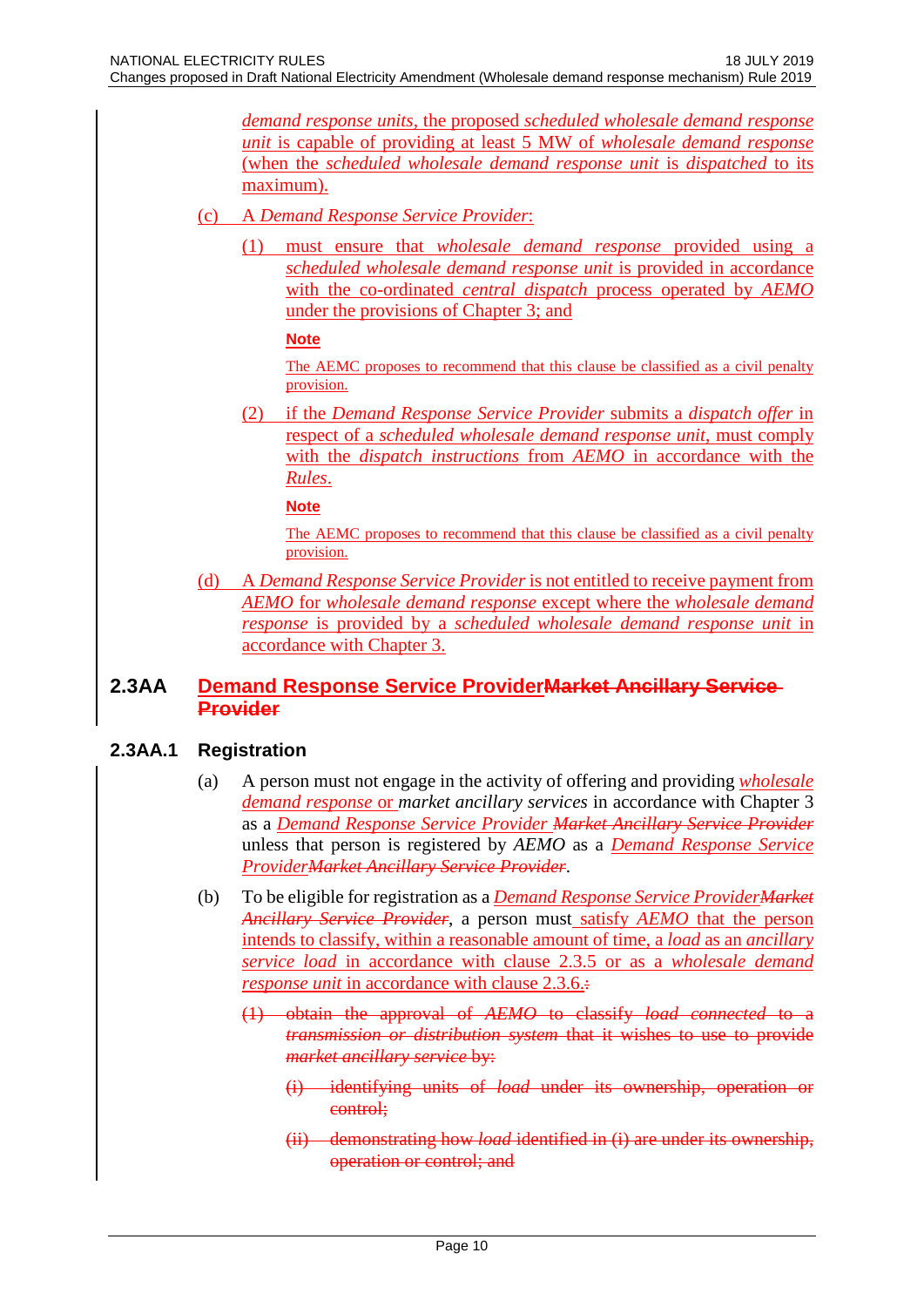- (iii) demonstrating that the *load* identified in (i) has the required equipment to be used to provide *market ancillary service*;
- (2) satisfy *AEMO* that each *load* referred to in subparagraph (1) will be capable of meeting or exceeding the relevant *performance standards* and specifications to *AEMO*'s satisfaction.
- (c) **[**Deleted**]**A *Market Ancillary Service Provider* may classify the *load* referred to in subparagraph (b)(1) as an *ancillary service load* in accordance with clause 2.3.5 where it has obtained the approval of *AEMO* to do so.
- (d) A *Demand Response Service Provider's Market Ancillary Service Provider*'s activities only relate to *loads* it has classified (in its capacity as a *Demand Response Service ProviderMarket Ancillary Service Provider*) as *ancillary service loads* or as a *wholesale demand response unit*, and only while it is also registered with *AEMO* as a *Demand Response Service ProviderMarket Ancillary Service Provider*.

# <span id="page-10-0"></span>**2.4 Market Participant**

### <span id="page-10-1"></span>**2.4.1 Registration as a category of Market Participant**

- (a) A *Market Participant* is a person registered by *AEMO* as any one or more of the following categories:
	- (1) *Market Customer*;
	- (1A) *Market Small Generation Aggregator*;
	- (1B) *Demand Response Service ProviderMarket Ancillary Service Provider;*
	- (2) *Market Generator*;
	- (3) *Market Network Service Provider*.
- (b) A *Market Participant* may only participate in the *market* in the category in which it has been registered.
- (c) A *Market Participant* may only participate in any of the *markets* or trading activities conducted by *AEMO* if that *Market Participant* satisfies the relevant *prudential requirements* set out in Chapter 3 applicable to the relevant trading activity.

# <span id="page-10-2"></span>**2.12 Interpretation of References to Various Registered Participants**

- (a) A person may register in more than one of the categories of *Registered Participant*.
- (b) Notwithstanding anything else in the *Rules*, a reference to:
	- (1) a "*Generator*" applies to a person registered as a *Generator* only in so far as it is applicable to matters connected with the person's *scheduled generating units*, *semi-scheduled generating units*, *non-scheduled generating units*, *market generating units* or *non-market generating units*;
	- (1A) a "*Small Generation Aggregator*" applies to a person registered as a "*Small Generation Aggregator*" only in so far as it is applicable to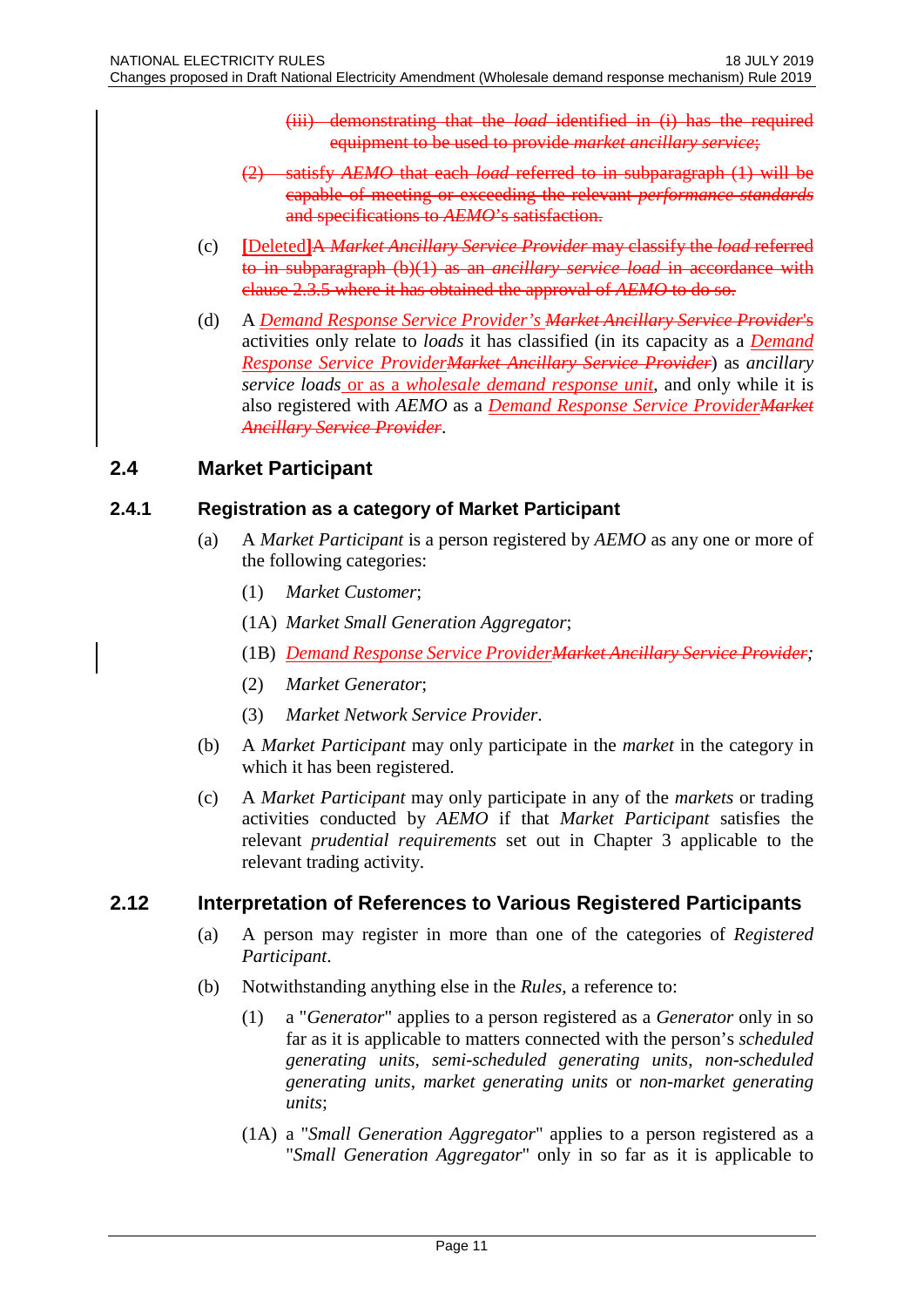matters connected with the person's *small generating units* or *market generating units*;

- (1B) a "*Demand Response Service Provider*""*Market Ancillary Service Provider*" applies to a person registered as a "*Demand Response Service Provider*" "*Market Ancillary Service Provider*" only in so far as it is applicable to matters connected with the person's *ancillary service load* or *wholesale demand response unit*;
- (2) a "*Scheduled Generator*", "*Semi-Scheduled Generator*", "*Non-Scheduled Generator*", "*Market Generator*" or "*Non-Market Generator*" applies to a person only in so far as it is applicable to matters connected with the person's *scheduled generating units*, *semi-scheduled generating units*, *non-scheduled generating units*, *market generating units* or *non-market generating units* respectively;
- (3) a "*Customer*" applies to a person registered as a *Customer* only in so far as it is applicable to matters connected with the person's *first-tier loads*, *second-tier loads* or *market loads*;
- (4) a "*First Tier Customer*", "*Second Tier Customer*" or "*Market Customer*" applies to a person only in so far as it is applicable to matters connected with the person's *first-tier loads*, *second-tier loads* or *market loads* respectively;
- (4A) a "*Trader*" applies to a person only in so far as it is applicable to matters connected with the person's activities as a *Trader*;
- (4B) a "*Reallocator*" applies to a person only in so far as it is applicable to matters connected with the person's activities as a *Reallocator*;
- (5) subject to clause 2.5.1A(f), a "*Network Service Provider*" applies to a person registered as a *Network Service Provider* only in so far as it is applicable to matters connected with the person's *network services*, including *market network services* and *scheduled network services*;
- (5A) a "*Dedicated Connection Asset Service Provider*" applies to a person only in so far as it is applicable to matters connected with the person's *dedicated connection assets*;
- (6) a "*Market Network Service Provider*" or "*Scheduled Network Service Provider*" applies to a person only in so far as it is applicable to matters connected with the person's *market network services* or *scheduled network services* respectively;
- (7) a "*Market Participant*" applies to a person who is a *Market Participant* and:
	- (i) where that person is registered as a *Market Generator*, in so far as it is applicable to matters connected with the person's *market generating units* or *ancillary services generating units*; and
	- (i1) where that person is registered as a *Market Small Generation Aggregator*, in so far as it is applicable to matters connected with the person's *market generating units*; and
	- (i2) where that person is registered as a *Demand Response Service ProviderMarket Ancillary Service Provider*, in so far as it is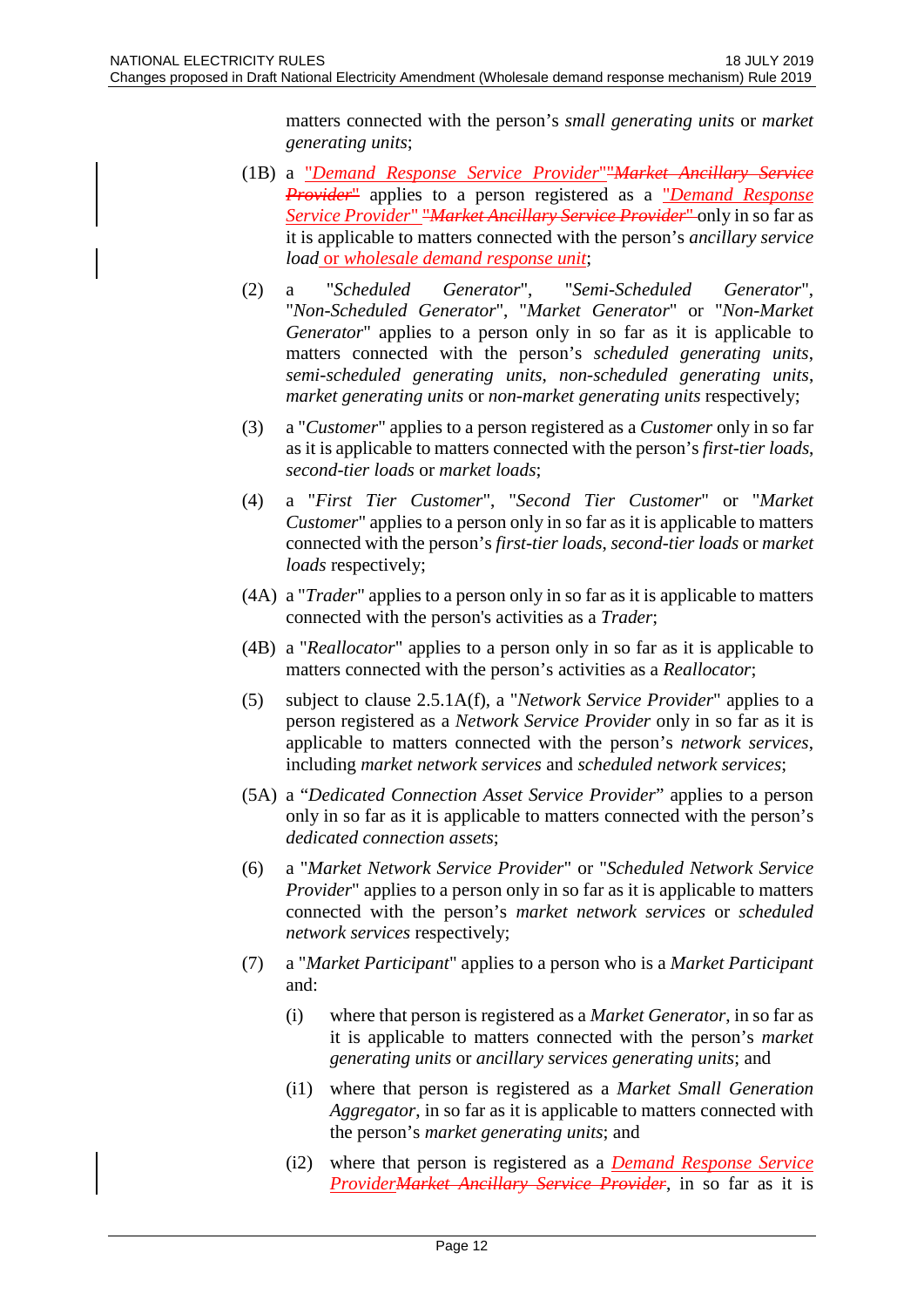applicable to matters connected with the person's *ancillary service load, wholesale demand response unit* or *scheduled wholesale demand response unit*; and

- (ii) where that person is registered as a *Market Customer*, in so far as it is applicable to matters connected with the person's *market loads* or *market ancillary service loads*; and
- (iii) where that person is registered as a *Market Network Service Provider*, in so far as it is applicable to matters connected with the person's *market network services*; and
- (iv) where that person is registered in any category of *Market Participant* additional to a *Market Generator* and/or a *Market Customer* and/or a *Market Network Service Provider*, to the extent to which the reference would otherwise apply to the person if it were not taken to be a *Market Generator*, *Market Customer* or *Market Network Service Provider*; and
- (8) a "*Registered Participant*" applies to a person who is registered under Chapter 2 and:
	- (i) where that person is registered as a *Generator*, in so far as it is applicable to matters connected with any of the *Generator's scheduled generating units*, *semi-scheduled generating units*, *non-scheduled generating units*, *market generating units* and *non-market generating units*;
	- (ii) where that person is registered as a *Customer*, in so far as it is applicable to matters connected with any of the *Customer's first-tier loads*, *second-tier loads* or *market loads*; and
	- (iii) where that person is registered in any other *Registered Participant* category, to the extent to which the reference would apply to the person if it were not registered in another *Registered Participant* category.
- (c) In rule 2.12, "*matter*" includes any assets, liabilities, acts, omissions or operations (whether past, present or future).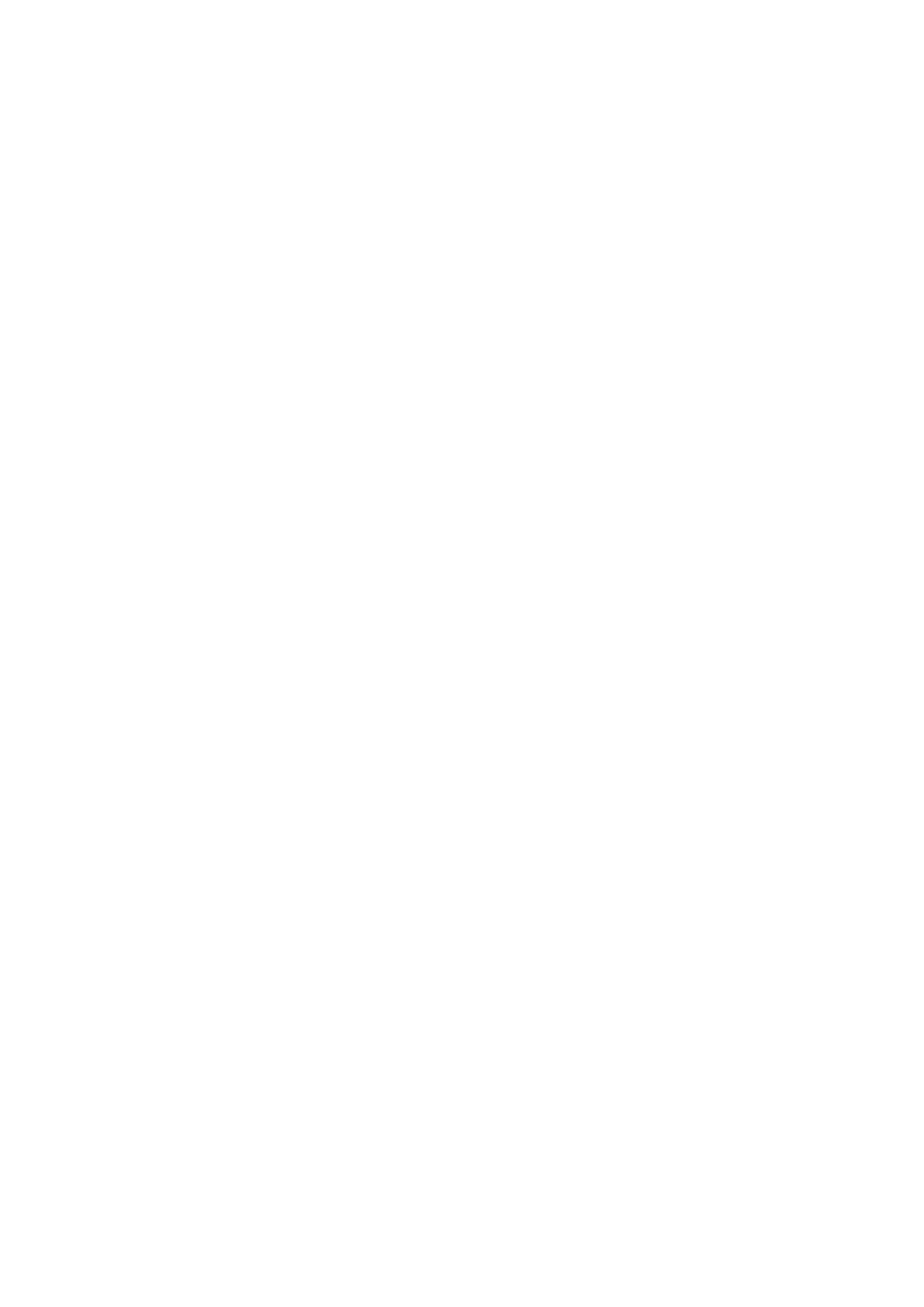# <span id="page-14-0"></span>**3. Market Rules**

# <span id="page-14-1"></span>**3.2 AEMO's Market Responsibilities**

### <span id="page-14-2"></span>**3.2.2 Spot market**

*AEMO* must do all things necessary to operate and administer a *spot market* for the sale and purchase of electricity, *wholesale demand response* and *market ancillary services* in accordance with this Chapter including:

- (a) the provision of facilities for the receipt and processing of *dispatch bids*, *dispatch offers* and *market ancillary service offers* for the *spot market*;
- (b) the management of a centralised national *dispatch* process, including the publication of *pre-dispatch schedules* and *spot price forecasts*;
- (c) the determination and publication of *spot prices* and *ancillary service prices* at each *regional reference node* for each *trading interval*;
- (c1) [**Deleted**]
- (d) the compilation and publication of *spot market* trading statistics;
- (e) the identification of *regions* and *regional reference nodes* for *spot price* and *ancillary service price* determination;
- (f) the determination and publication of *inter-regional loss factors* and *intra-regional loss factors*;
- (g) the suspension of the *spot market* under conditions prescribed in rule 3.14; and
- (h) the collection and dissemination of information necessary to enable the *market* to operate efficiently.

# <span id="page-14-3"></span>**3.7 Projected Assessment of System Adequacy**

### <span id="page-14-4"></span>**3.7.1 Administration of PASA**

- (a) *AEMO* must administer medium term and short term *projected assessment of system adequacy processes* to be known as *PASA*.
- (b) The *PASA* is a comprehensive program of information collection, analysis, and disclosure of medium term and short term *power system security* and reliability of *supply* prospects so that *Registered Participants* are properly informed to enable them to make decisions about *supply*, demand and *outages* of *transmission networks* in respect of periods up to 2 years in advance.
- (c) On a weekly basis *AEMO* must:
	- (1) collect and analyse information from all *Scheduled Generators*, *Market Customers*, *Demand Response Service Providers, Transmission Network Service Providers* and *Market Network Service Providers* about their intentions for:
		- (i) *generation*, *transmission, wholesale demand response unit* and *market network service* maintenance scheduling;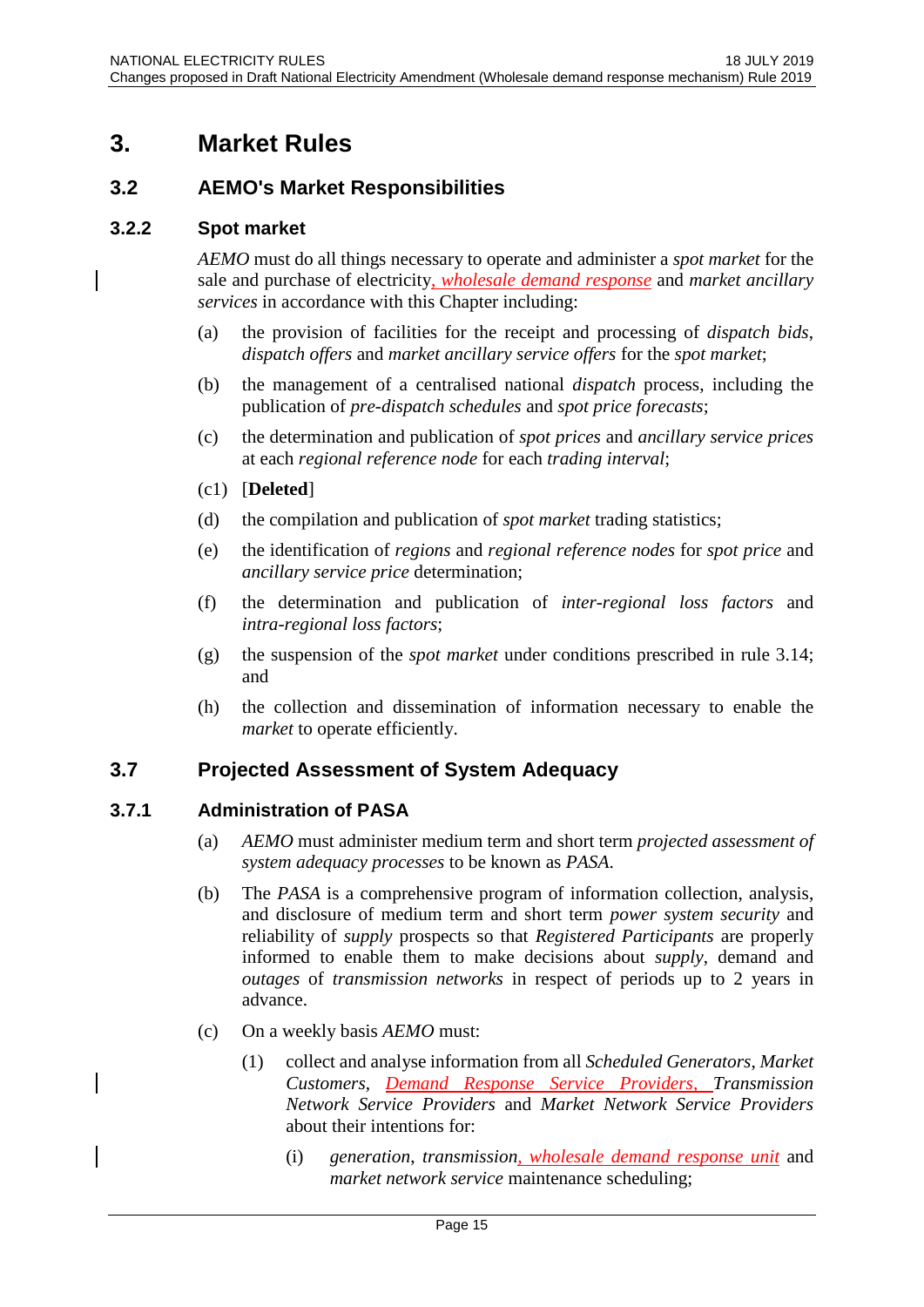- (ii) intended *plant* availabilities or *wholesale demand response unit* availabilities;
- (iii) *energy constraints* and *wholesale demand response constraints*;
- (iv) other *plant* conditions which could materially impact upon *power system security* and reliability of *supply*; and
- (v) significant changes to *load* forecasts previously notified to *AEMO*,

for the following 24 months;

- (2) prepare the *unconstrained intermittent generation forecasts* for the following 24 months; and
- (3) following analysis and assessment of the information referred to in subparagraphs (1) and (2), *publish* information that will inform the *market* regarding forecasts of *supply* and demand.
- (d) *AEMO* must use its reasonable endeavours to ensure that it publishes sufficient information to allow the *market* to operate effectively with a minimal amount of intervention by *AEMO*.

### <span id="page-15-0"></span>**3.7.2 Medium term PASA**

- (a) The *medium term PASA* covers the 24 month period commencing from the Sunday after the *day* of publication with a daily resolution. Every week, *AEMO* must review and *publish* the outputs of the *medium term PASA* in accordance with the *timetable*.
- (b) *AEMO* may publish additional updated versions of the *medium term PASA* in the event of *changes* which, in the judgment of *AEMO*, are materially significant.
- (c) The following *medium term PASA inputs* are to be prepared by *AEMO*:
	- (1) forecast *load* information for each *region* which is:
		- (i) the 10% probability of exceedence daily *peak load*, most probable daily *peak load* and time of the peak on the basis of past trends, day type and special events including all forecast *scheduled load* and other *load* except for pumped storage *loads*;
		- (ii) subsequently to be adjusted by an amount anticipated in the forecast as *scheduled load* by *load* bidders; and
		- (iii) an indicative half hourly *load* profile for each day type for each *region* for each month of the year;
	- (2) **[Deleted]**
	- (3) forecast *network constraints* known to *AEMO* at the time;
	- (4) an *unconstrained intermittent generation forecast* for each *semi-scheduled generating unit* for each *day*.
- (d) The following *medium term PASA inputs* must be submitted by each relevant *Scheduled Generator* or *Market Participant* in accordance with the *timetable*: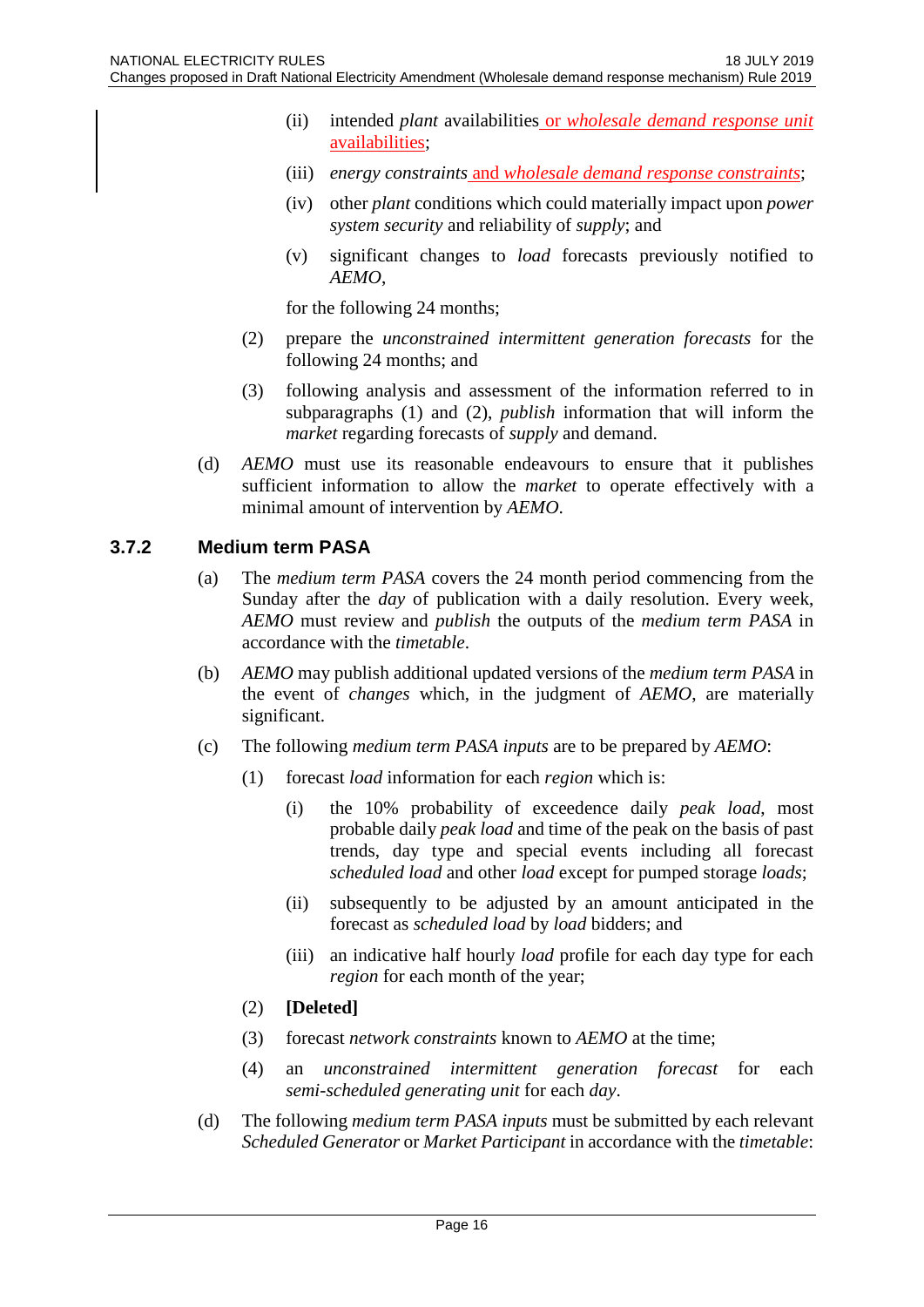- (1) *PASA availability* of each *scheduled generating unit*, *scheduled wholesale demand response unit, scheduled load* or *scheduled network service* for each *day* taking into account the ambient weather conditions forecast at the time of the 10% probability of exceedence *peak load* (in the manner described in the procedure prepared under paragraph (g)); and
- (2) weekly *energy constraints* applying to each *scheduled generating unit* or *scheduled load*.; and
- (3) weekly *wholesale demand response constraints* applying to each *scheduled wholesale demand response unit*.

#### **Note**

This clause is classified as a civil penalty provision under the National Electricity (South Australia) Regulations. (See clause 6(1) and Schedule 1 of the National Electricity (South Australia) Regulations.)

(e) *Network Service Providers* must provide to *AEMO* an outline of planned *network outages* in accordance with the *timetable* and provide to *AEMO* any other information on planned *network outages* that is reasonably requested by *AEMO* to assist *AEMO* to meet its obligations under paragraph (f)(6).

#### **Note**

This clause is classified as a civil penalty provision under the National Electricity (South Australia) Regulations. (See clause 6(1) and Schedule 1 of the National Electricity (South Australia) Regulations.)

- (f) *AEMO* must prepare and *publish* the following information in respect of each *day* (unless otherwise specified in subparagraphs (1) to (6)) covered by the *medium term PASA* in accordance with clause 3.13.4(a):
	- (1) forecasts of the 10% probability of exceedence *peak load*, and most probable *peak load*, excluding the relevant aggregated MW allowance referred to in subparagraph (2), and adjusted to make allowance for *scheduled load*;
	- (1A) **[Deleted]**
	- (2) the aggregated MW allowance (if any) to be made by *AEMO* for *generation* from *non-scheduled generating systems* in each of the forecasts of the 10% probability of exceedence *peak load* and most probable *peak load* referred to in subparagraph (1);
	- (3) in respect of each of the forecasts of the 10% probability of exceedence *peak load* and most probable *peak load* referred to in subparagraph (1), a value that is the sum of that forecast and the relevant aggregated MW allowance referred to in subparagraph (2);
	- (4) forecasts of the most probable weekly *energy* for each *region*;
	- (5) aggregate *generating unit PASA availability* for each *region*;
	- (5A) aggregate capacity for each *region* that can be *generated* continuously, calculated by adding the following categories:
		- (i) the capacity of *scheduled generating units* in the *region* that are able to operate at the *PASA availability*; and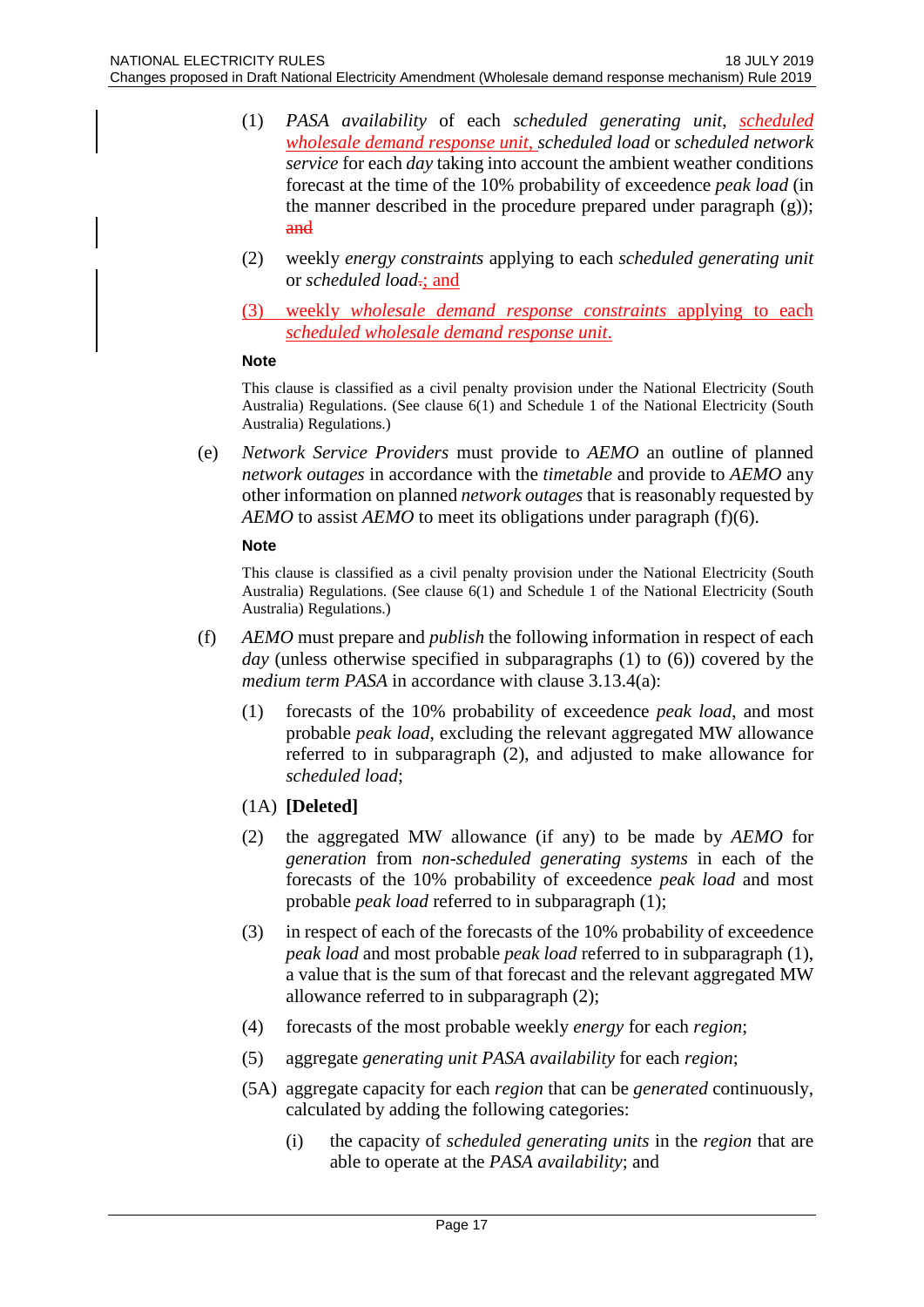- (ii) the forecast *generation* of *semi-scheduled generating units* in the *region* as provided by the *unconstrained intermittent generation forecasts*;
- (5B) aggregate capacity for each *region* that cannot be *generated* continuously at the *PASA availability* of the *scheduled generating units* in the *region* due to specified weekly *energy constraints*; and
- (5C) aggregate s*cheduled wholesale demand response unit PASA availability* for each *region*; and
- (6) identification and quantification of:
	- (i) any projected *violations* of *power system security*;
	- (ii) any projected failure to meet the *reliability standard* as assessed in accordance with the *reliability standard implementation guidelines*;
	- (iii) **[Deleted]**
	- (iv) forecast *interconnector* transfer capabilities and the discrepancy between forecast *interconnector* transfer capabilities and the forecast capacity of the relevant *interconnector* in the absence of *outages* on the relevant *interconnector* only; and
	- (v) when and where *network constraints* may become binding on the *dispatch* of *generation* or *load*.
- (g) *AEMO* must publish the procedure it uses for preparation of the *medium term PASA*.

# <span id="page-17-0"></span>**3.7.3 Short term PASA**

- (a) The *short term PASA* must be *published* at least daily by *AEMO* in accordance with the *timetable*.
- (b) The *short term PASA* covers the period of six *trading days* starting from the end of the *trading day* covered by the most recently *published pre-dispatch schedule* with a *30-minute period* resolution.
- (c) *AEMO* may *publish* additional updated versions of the *short term PASA* in the event of *changes* which, in the judgement of *AEMO*, are materially significant.
- (d) The following *short term PASA inputs* are to be prepared by *AEMO*:
	- (1) forecast *load* information for each *region* which is to include:
		- (i) the 10% probability of exceedence half-hourly *load* and most probable half hourly *load* on the basis of past trends, day type, and special events; and
		- (ii) all *scheduled load* and other *load* (including *wholesale demand response units* assuming they are not providing *wholesale demand response*) except for pumped storage *loads*,

which must subsequently be adjusted in accordance with *dispatch bids* for *scheduled load* and for *dispatch offers* for *scheduled wholesale demand response units*;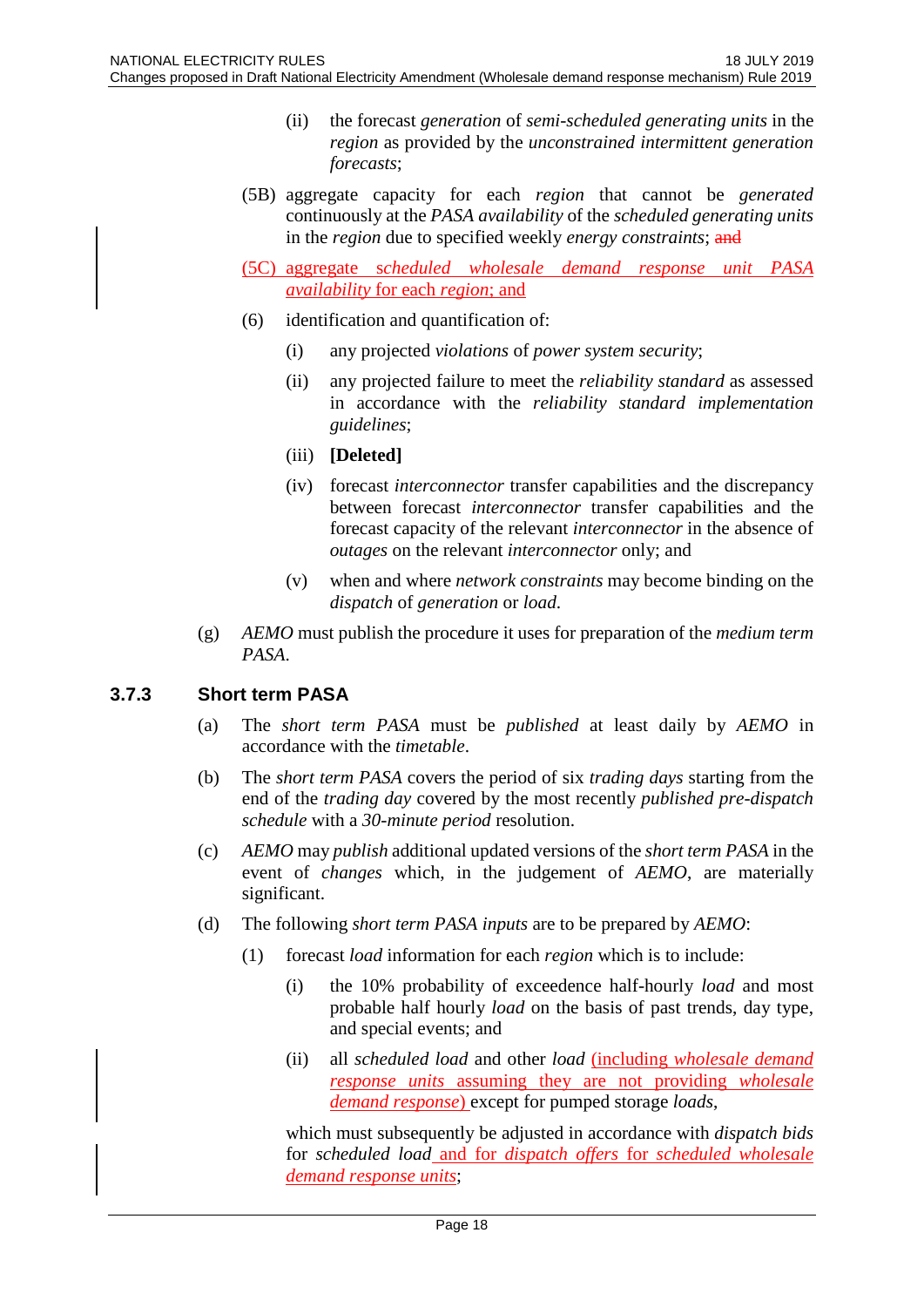### (2) **[Deleted]**

- (3) forecast *network constraints* known to *AEMO* at the time; and
- (4) an *unconstrained intermittent generation forecast* for each *semi-scheduled generating unit* for each *30-minute period*.
- (e) The following *short term PASA inputs* must be submitted by each relevant *Scheduled Generator* and *Market Participant* in accordance with the *timetable* and must represent the *Scheduled Generator's* or *Market Participant's* current intentions and best estimates:
	- (1) *available capacity* of each *scheduled generating unit*, *scheduled wholesale demand response unit*, *scheduled load* or *scheduled network service* for each *30-minute period* under expected *market* conditions;
	- (2) *PASA availability* of each *scheduled generating unit*, *scheduled wholesale demand response unit*, *scheduled load* or *scheduled network service* for each 30-minute period; and
	- (3) [**Deleted**]
	- (4) projected daily *energy* availability for *energy constrained scheduled generating units* and *energy constrained scheduled loads*.; and
	- (5) projected daily *wholesale demand response* availability for *wholesale demand response constrained scheduled wholesale demand response units*.

#### **Note**

This clause is classified as a civil penalty provision under the National Electricity (South Australia) Regulations. (See clause 6(1) and Schedule 1 of the National Electricity (South Australia) Regulations.)

(f) If *AEMO* considers it reasonably necessary for adequate *power system* operation and the maintenance of *power system security* and reliability of *supply*, *Registered Participants* who may otherwise be exempted from providing inputs for the *PASA* process must do so to the extent specified by *AEMO*.

#### **Note**

This clause is classified as a civil penalty provision under the National Electricity (South Australia) Regulations. (See clause 6(1) and Schedule 1 of the National Electricity (South Australia) Regulations.)

(g) *Network Service Providers* must provide to *AEMO* an outline of planned *network outages* in accordance with the *timetable* and provide to *AEMO* any other information on planned *network outages* that is reasonably requested by *AEMO* to assist *AEMO* to meet its obligations under clause 3.7.3(h)(5).

#### **Note**

This clause is classified as a civil penalty provision under the National Electricity (South Australia) Regulations. (See clause 6(1) and Schedule 1 of the National Electricity (South Australia) Regulations.)

(h) *AEMO* must prepare and *publish* the following information for each *30-minute period* (unless otherwise specified in subparagraphs (1) to (5)) in the period covered by the *short term PASA* in accordance with clause 3.13.4(c):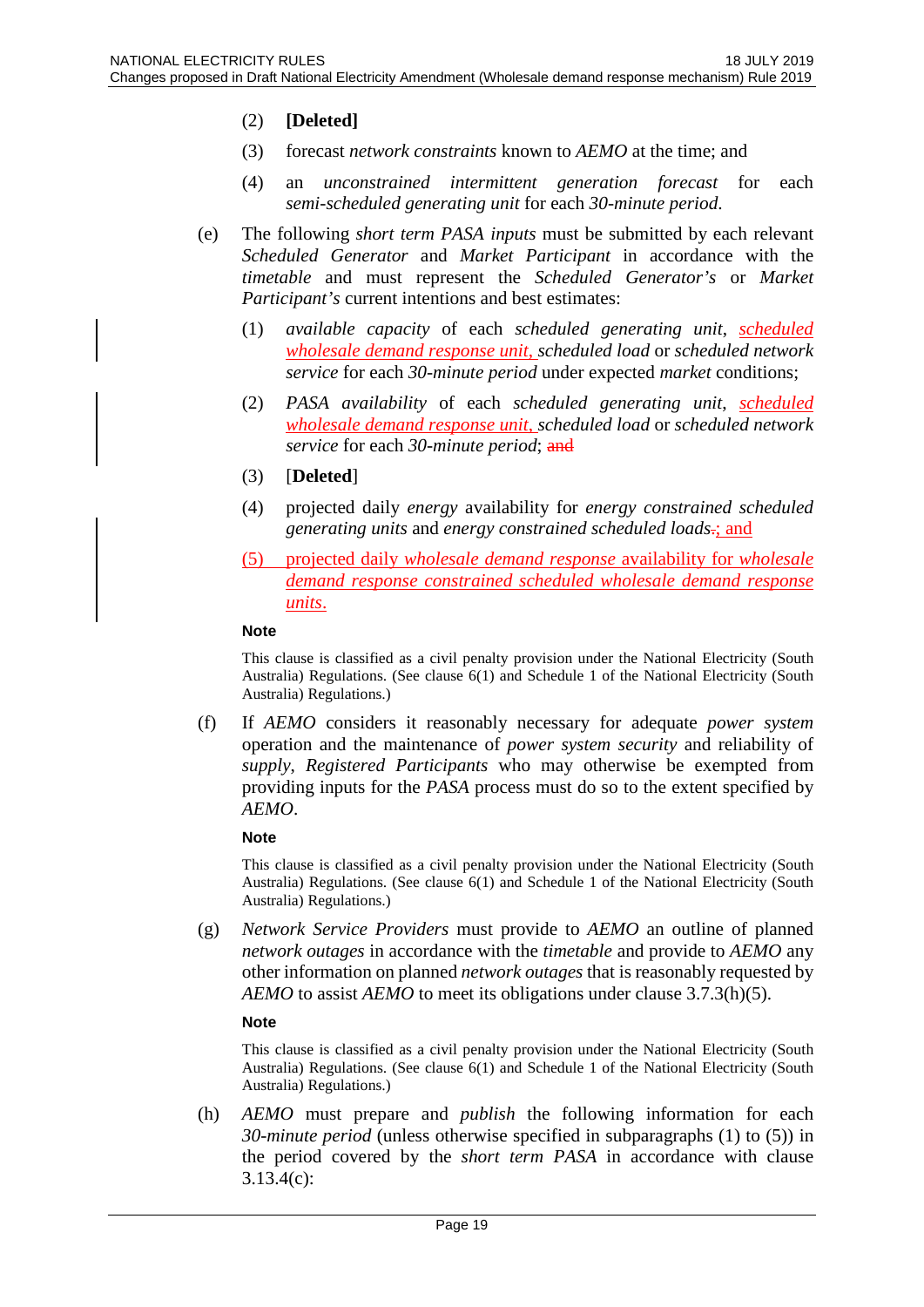- (1) forecasts of the most probable *load* (excluding the relevant aggregated MW allowance referred to in subparagraph (4B)) plus *reserve* requirement (as determined under clause 3.7.3(d)(2)), adjusted to make allowance for *scheduled load* and for *scheduled wholesale demand response units* assuming no *dispatch* of any *wholesale demand response* from those units, for each *region*;
- (2) forecasts of *load* (excluding the relevant aggregated MW allowance referred to in subparagraph (4B)) for each *region* with 10% and 90% probability of exceedence;
- (3) forecasts of the most probable *energy* (excluding the relevant aggregated MW allowance referred to in subparagraph (4B)) for each *region* and *trading day*;
- (3A) forecasts of the most probable *wholesale demand response* for each *region* and *trading day*;
- (4) aggregate *generating unit* availability (excluding the relevant aggregated MW allowance referred to in subparagraph (4B)) for each *region* and aggregate *wholesale demand response unit PASA availability*;
- (4AA) aggregate capacity (excluding the relevant aggregated MW allowance referred to in subparagraph (4B)) for each *region*, after allowing for the impact of *network constraints*, that can be *generated* continuously, calculated by adding the following categories:
	- (i) the *available capacity* of *scheduled generating units* that are able to operate at the availability as notified to AEMO under paragraph  $(e)(1)$ ; and
	- (ii) the forecast *generation* of *semi-scheduled generating units* as provided by the *unconstrained intermittent generation forecasts*;
- (4AB) aggregate capacity (excluding the relevant aggregated MW allowance referred to in subparagraph (4B)) for each *region*, after allowing for the impact of *network constraints*, that cannot be *generated* continuously at the *available capacity* referred to in subparagraph (4AA)(i) due to specified daily *energy constraints*; and
- (4AC) aggregate *wholesale demand response* for each *region*, after allowing for the impact of *network constraints*, calculated as the *available capacity* of *scheduled wholesale demand response units* that are able to operate at the availability as notified to *AEMO* under paragraph  $(e)(5)$ ;
- (4AD) aggregate *wholesale demand response* for each *region*, after allowing for the impact of *network constraints*, that cannot be provided at the *available capacity* referred to in subparagraph (4AC) due to specified daily *wholesale demand response constraints*;
- (4A) aggregate *generating unit PASA availability* (excluding the relevant aggregated MW allowance referred to in subparagraph (4B)) for each *region* and aggregate *wholesale demand response unit PASA availability* for each *region*;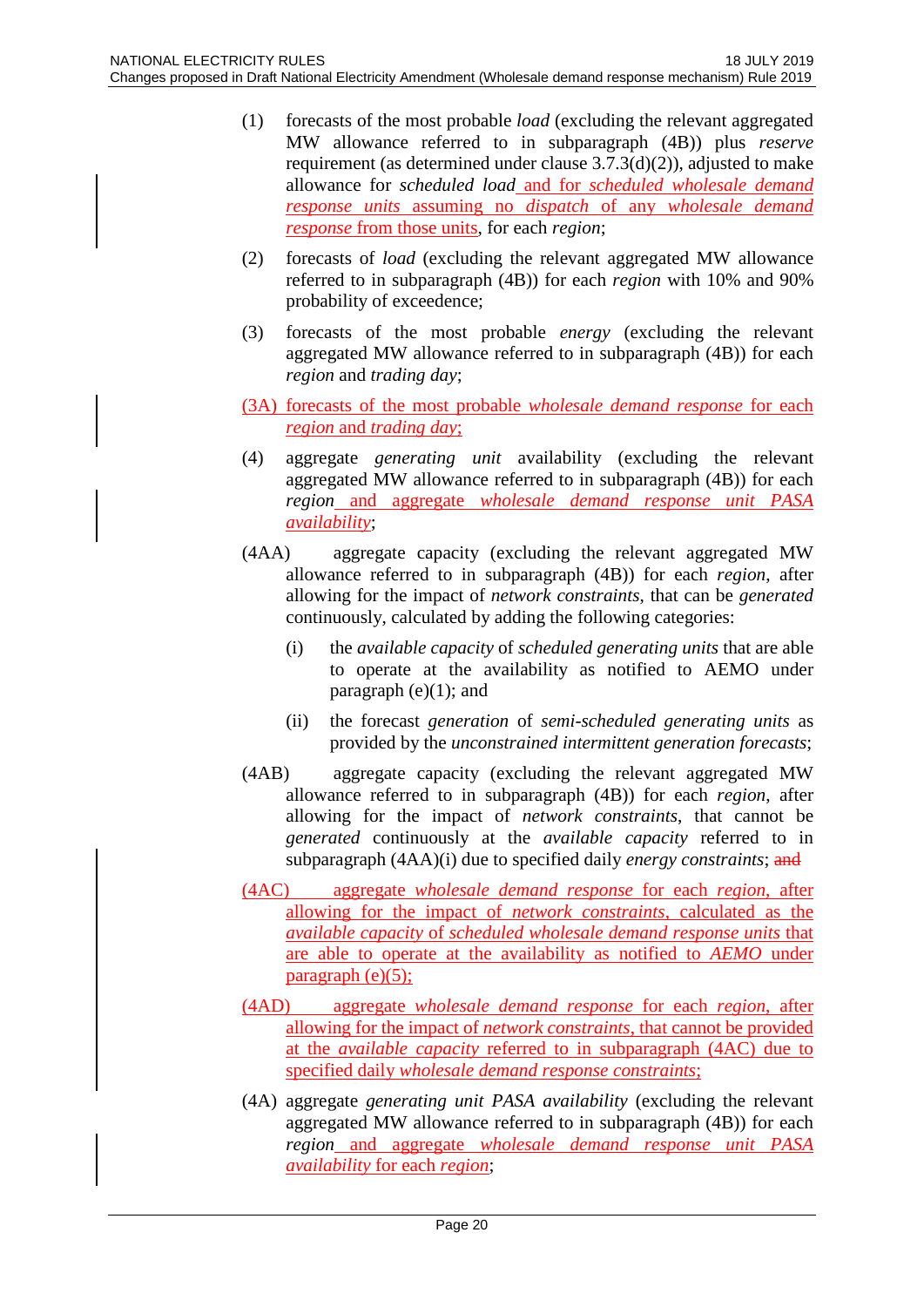- (4B) the aggregated MW allowance (if any) to be made by *AEMO* for generation from *non-scheduled generating systems* in each forecast:
	- (i) of the most probable *load* referred to in clause 3.7.3(h)(1); and
	- (ii) referred to in clauses  $3.7.3(h)(2)$ ,  $(3)$ ,  $(4)$ ,  $(4A)$ ,  $(4AA)$  and (4AB);
- (4C) in respect of each forecast:
	- (i) of the most probable *load* referred to in clause 3.7.3(h)(1);
	- (ii) referred to in clauses  $3.7.3(h)(2)$ ,  $(3)$ ,  $(4)$ –,  $(4A)$ ,  $(4AA)$ ,  $(4AB)$ , (4AC) and (4AD)(4AA) and (4AB),

a value that is the sum of that forecast and the relevant aggregated MW allowance (if any) referred to in clause 3.7.3(4B); and

- (5) identification and quantification of:
	- (i) any projected *violations* of *power system security*;
	- (ii) any projected failure to meet the *reliability standard* as assessed in accordance with the *reliability standard implementation guidelines*;
	- (iii) **[Deleted]**
	- (iv) forecast *interconnector* transfer capabilities and the discrepancy between forecast *interconnector* transfer capabilities and the forecast capacity of the relevant *interconnector* in the absence of outages on the relevant *interconnector* only; and
	- (v) when and where *network constraints* may become binding on the *dispatch* of *generation* or *load*.
- (i) If in performing the *short term PASA AEMO* identifies any projected failure to meet the *reliability standard* in respect of a *region* as assessed in accordance with the *reliability standard implementation guidelines*, then *AEMO* must use its reasonable endeavours to advise the *Jurisdictional System Security Coordinator* who represents a *participating jurisdiction* in that *region* of any potential requirements during such conditions to shed *sensitive loads*.
- (j) *AEMO* must publish the procedure it uses for preparation of the *short term PASA*.

# <span id="page-20-0"></span>**3.7D Demand side participation information**

#### **Definitions**

(a) In this rule:

**contracted demand side participation** means, in relation to a *Registered Participant*, a contractual arrangement under which a person and the *Registered Participant* agree to the adjustment curtailment of *non-scheduled load* or the provision of unscheduled generation in certain specified circumstances, but excluding contractual arrangements for the provision of *wholesale demand response* by a *wholesale demand response unit*.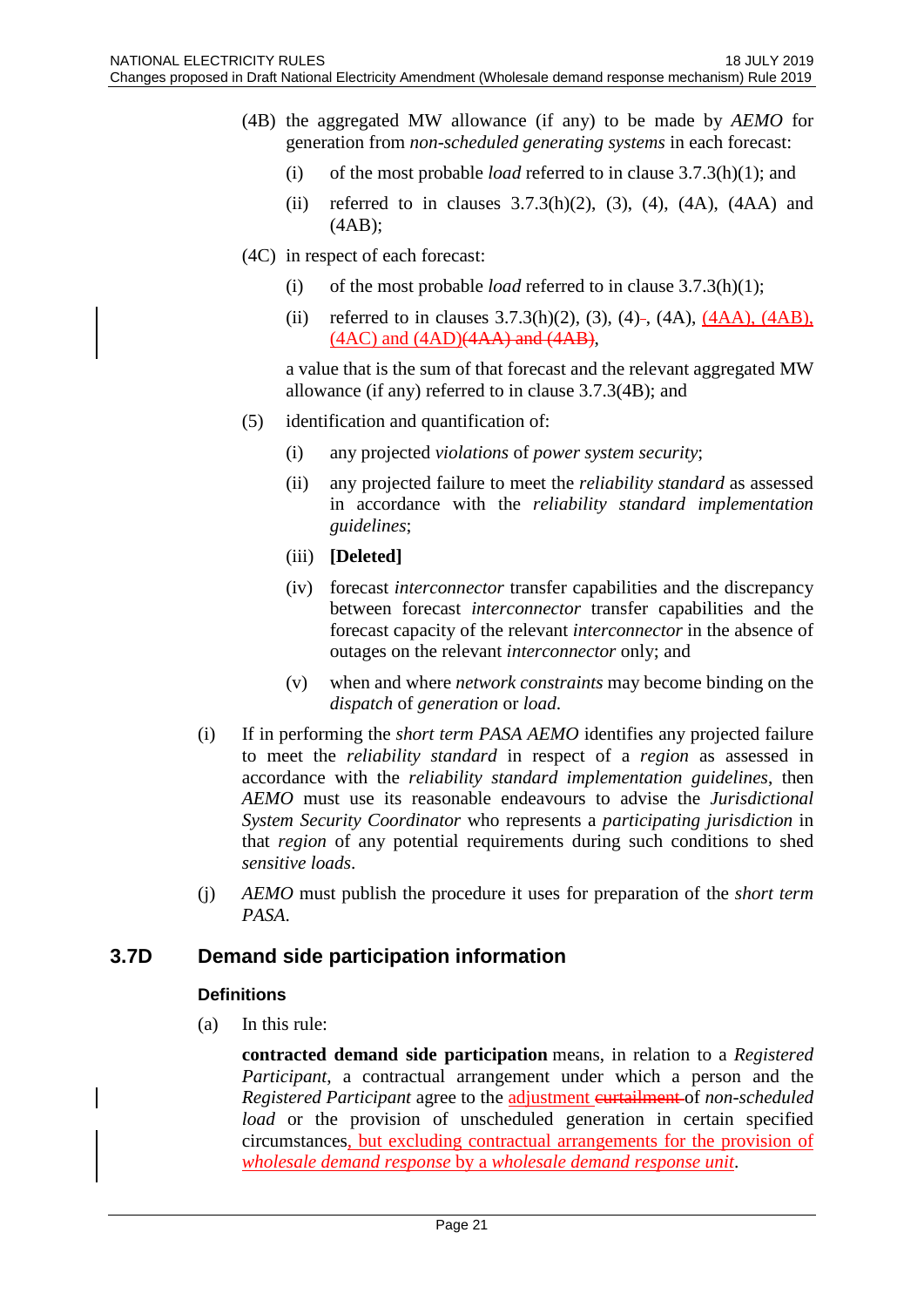**demand side participation information guidelines** means the guidelines as made and amended by *AEMO* in accordance with paragraphs (e) to (i).

**unscheduled generation** means *generation* from a *generating system connected* to a *transmission system* or *distribution system* which is not a *scheduled generating system* or *semi-scheduled generating system*.

#### **Registered Participants to provide demand side participation information to AEMO**

- (b) A *Registered Participants* must provide *demand side participation information* to *AEMO* in accordance with the demand side participation information guidelines.
	- (1) *demand side participation information*; or
	- (2) if the *Registered Participant* has no *demand side participation information* to report in respect of the relevant period, a statement to that effect.

**Note**

The AEMC proposes to recommend that this clause be classified as a civil penalty provision.

#### **AEMO to report on demand side participation informationAEMO to report on use of demand side participation information in load forecasts**

- (c) [**Deleted**]
- (c) *AEMO* must *publish*, no less than annually, an analysis of volumes and types of demand response reported under paragraph (b), which must include:
	- (1) information on the types of tariffs used by *Network Service Providers* to facilitate demand response and the proportion of *retail customers* on those tariffs; and
	- (2) an analysis of trends, including year-on-year changes, in the information reported under paragraph (b), in respect of each relevant category of *Registered Participant*.
- (d) *AEMO* must *publish* details, no less than annually, on the extent to which, in general terms, *demand side participation information* received under this rule 3.7D has informed *AEMO's* development or use of *load* forecasts for the purposes of the exercise of its functions under the *Rules*.

### **Note**

*AEMO* is required under clause 4.9.1(c) to take into account *demand side participation information* received under this clause 3.7D when developing *load* forecasts.

### **Demand side participation information guidelines**

- (e) *AEMO* must develop, maintain and *publish* guidelines that specify:
	- (1) the information *Registered Participants* must provide to *AEMO* in relation to:
		- (i) contracted demand side participation; and
		- (ii) to the extent not covered by subparagraph  $(1)(i)$ , and excluding *wholesale demand response*, the curtailment adjustment of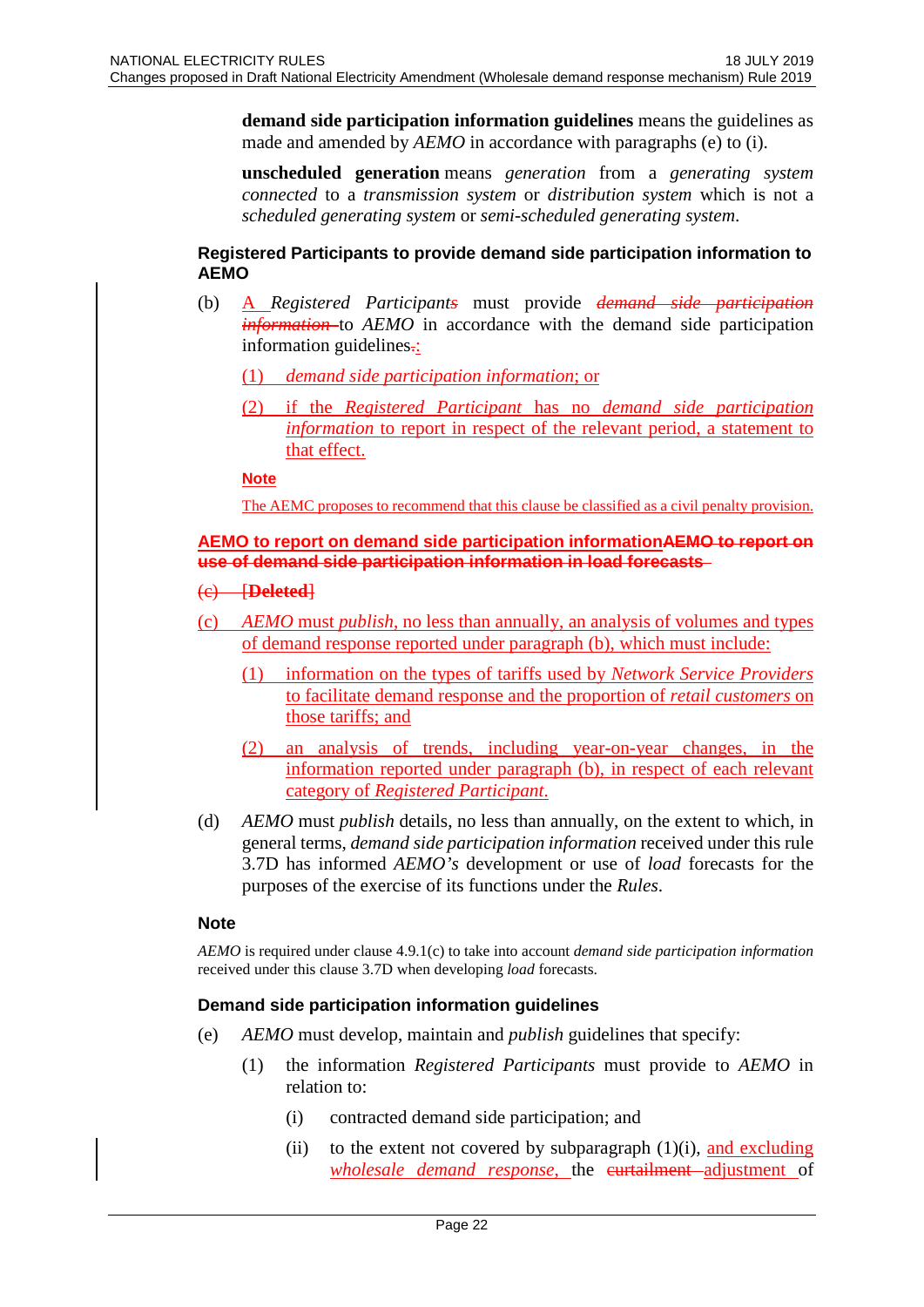*non-scheduled load* or the provision of unscheduled generation in response to the demand for, or price of, electricity,

which may include, but is not limited to:

- (iii) the circumstances under which *non-scheduled load* may be adjusted eurtailed or unscheduled generation may be provided;
- (iv) the location at which *non-scheduled load* may be eurtailed adjusted or unscheduled generation may be provided;
- (v) the quantity of *non-scheduled load* that may be *eurtailed adjusted* or unscheduled generation that may be provided; and
- (vi) historic or current information;
- (2) when *Registered Participants* must provide and update *demand side participation information*;
- (3) how *demand side participation information* is to be provided, including, for example:
	- (i) the format in which the information must be provided; and
	- (ii) any information *AEMO* requires to assess the accuracy of the information;
- (4) *AEMO*'s methodology for assessing the accuracy of *demand side participation information* provided to it under this rule 3.7D; and
- (4A) the requirements for a statement under paragraph (b)(2), if a *Registered Participant* has no *demand side participation information* to report; and
- (5) the manner and form in which *AEMO* will *publish* details, in accordance with paragraph (d), on the extent to which *demand side participation information* has informed its *load* forecasts.
- (f) In developing and amending the demand side participation information guidelines, *AEMO* must:
	- (1) have regard to the reasonable costs of efficient compliance by *Registered Participants* with the guidelines compared to the likely benefits from the use of *demand side participation information* provided under this rule 3.7D in forecasting *load* for the purposes of the exercise of its functions under the *Rules*; and
	- (2) subject to paragraph (g), consult with:
		- (i) *Registered Participants*; and
		- (ii) such other persons who, in *AEMO's* reasonable opinion, have, or have identified themselves to *AEMO* as having, an interest in the demand side participation information guidelines,

in accordance with the *Rules consultation procedures*.

- (g) *AEMO* is not required to comply with the *Rules consultation procedures* when making minor or administrative amendments to the demand side participation information guidelines.
- (h) The demand side participation information guidelines must include a minimum period of 3 months between the date of *publication* and the date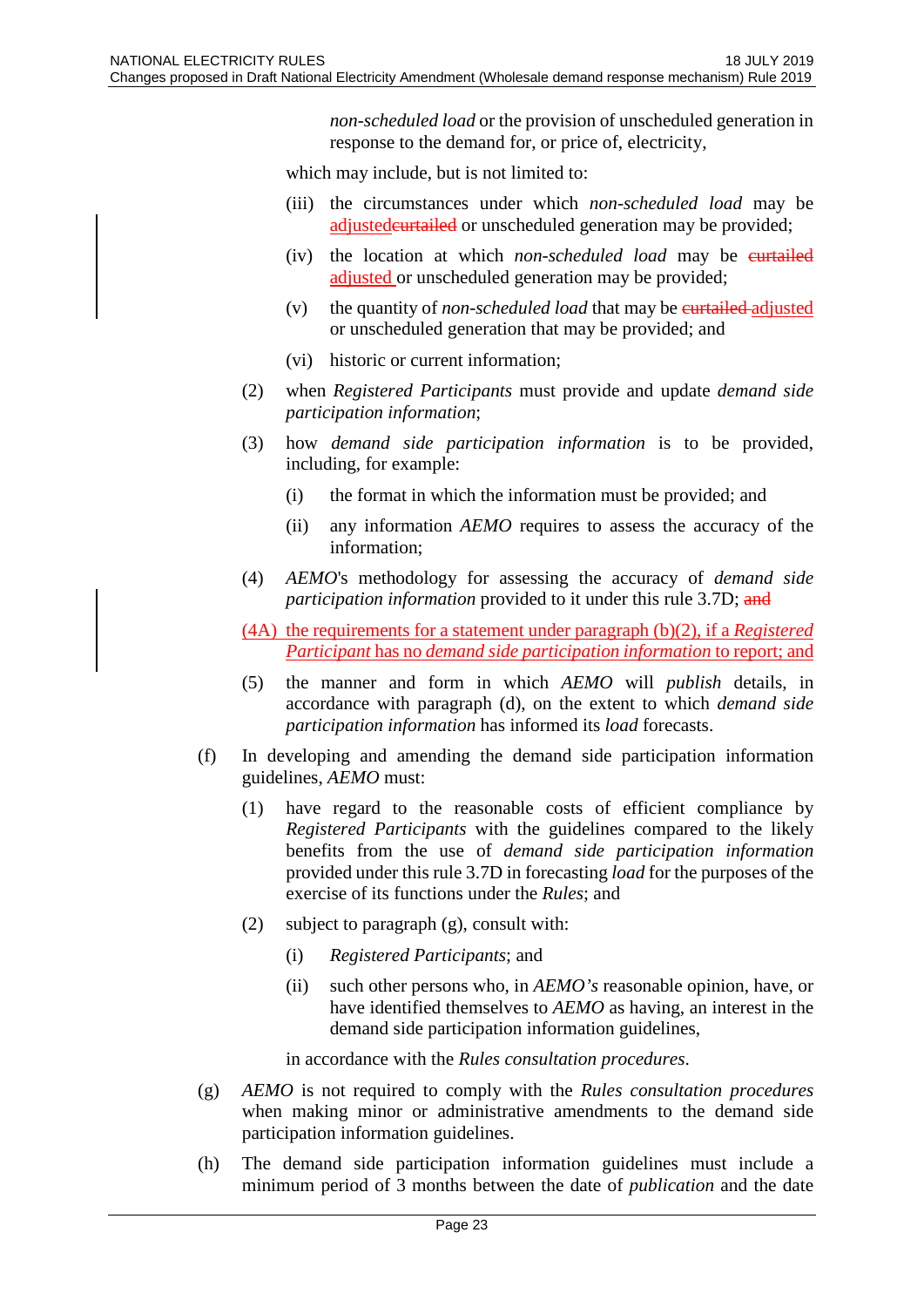when the guidelines commence other than when the guidelines are amended under paragraph (g), in which case the guidelines may commence on the date of *publication*.

(i) There must be demand side participation information guidelines in place at all times after the first demand side participation information guidelines are published by *AEMO* under these *Rules*.

# <span id="page-23-0"></span>**3.8 Central Dispatch and Spot Market Operation**

### <span id="page-23-1"></span>**3.8.1 Central Dispatch**

- (a) *AEMO* must operate a *central dispatch* process to *dispatch scheduled generating units*, *semi-scheduled generating units*, *scheduled wholesale demand response units, scheduled loads*, *scheduled network services* and *market ancillary services* in order to balance *power system supply* and demand, using its reasonable endeavours to maintain *power system security* in accordance with Chapter 4 and to maximise the value of *spot market* trading on the basis of *dispatch offers* and *dispatch bids*.
- (b) The *central dispatch* process should aim to maximise the value of *spot market* trading i.e. to maximise the value of *dispatched load* based on *dispatch bids* less the combined cost of *dispatched generation* based on *generation dispatch offers*, *dispatched network services* based on *network dispatch offers*, *dispatched wholesale demand response* based on *wholesale demand response dispatch offers*, and *dispatched market ancillary services* based on *market ancillary service offers* subject to:
	- (1) *dispatch offers*, *dispatch bids* and *market ancillary service offers*;
	- (2) *constraints*:
		- (i) due to availability and *commitment*; or
		- (ii) in the case of *semi-scheduling generating units*, identified by the *unconstrained intermittent generation forecast*;
	- (3) *non-scheduled load* requirements in each *region*;
	- (4) *power system security* requirements determined as described in Chapter 4 and the *power system security standards*;
	- (5) *network constraints*;
	- (6) *intra-regional losses* and *inter-regional losses*;
	- (7) *constraints* consistent with *dispatch bid* and *dispatch offer* data;
	- (8) current levels of *dispatched generation*, *dispatched wholesale demand response*, *load* and *market network services*;
	- (9) *constraints* imposed by *ancillary services* requirements;
	- (10) arrangements designed to ensure pro-rata loading of tied *dispatch bid* and *dispatch offer* data;
	- (11) ensuring that as far as reasonably practical, in relation to a *AEMO intervention event*:
		- (A) the number of *Affected Participants*; and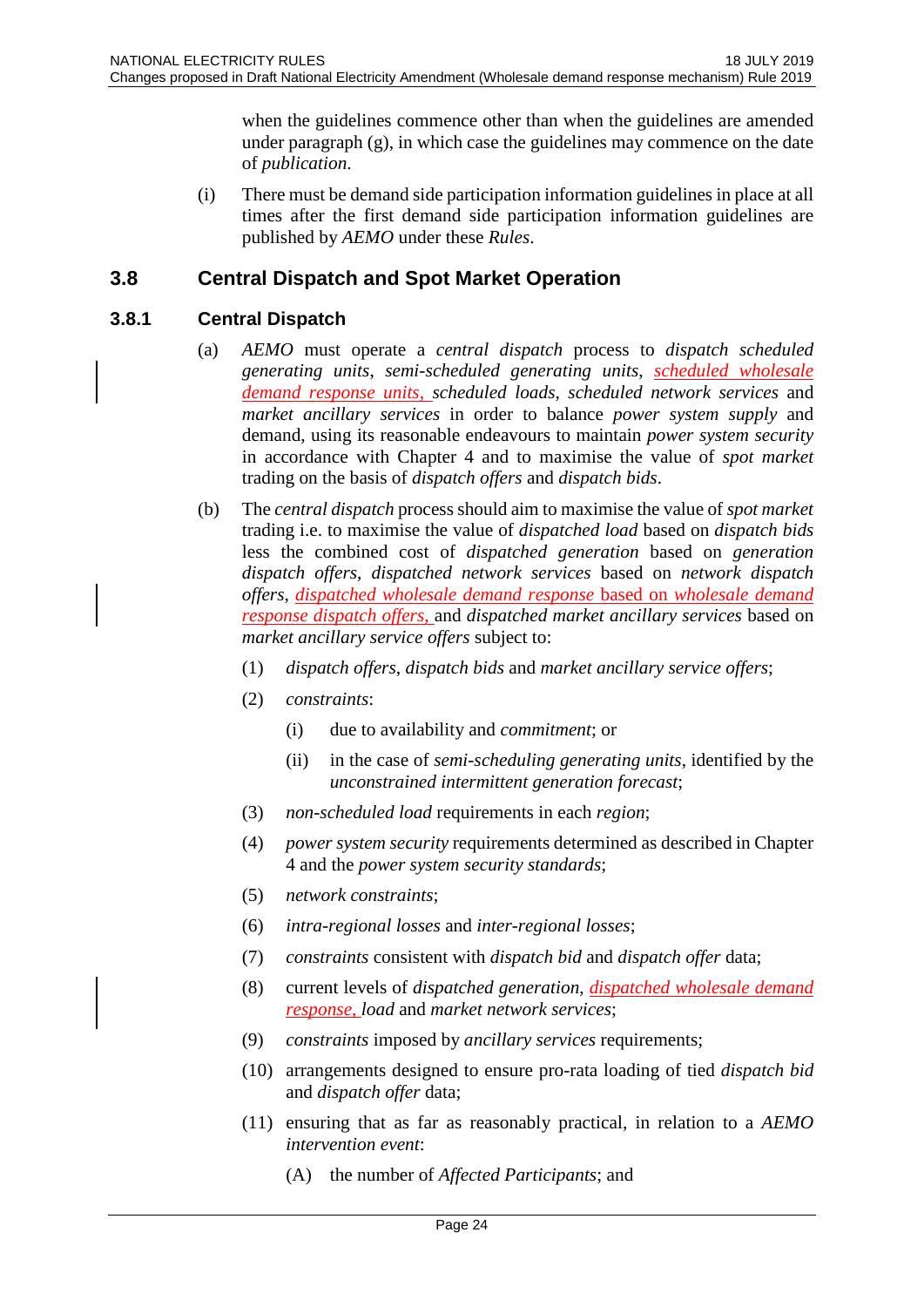(B) the effect on *interconnector* flows,

is minimised; and

- (12) the management of negative *settlements residue*, in accordance with clause 3.8.10 and any guidelines issued by *AEMO* under clause  $3.8.10(c)$ .
- (c) *AEMO* must establish procedures to allow relaxation of *power system constraints* listed in clause 3.8.1(b) in order to resolve infeasible *dispatch* solutions, subject to the following principles:
	- (1) the procedures are developed in consultation with *Registered Participants* to achieve a reasonable *dispatch* outcome while maintaining consistency with *AEMO's* obligations to maintain *power system security* and the pricing principles listed in clause 3.9.1; and
	- (2) *AEMO* must report to *Registered Participants* any events requiring the relaxation of these *constraints*.
- (d) *AEMO* must develop and *publish* a *dispatch algorithm* to be used by *AEMO* for the purpose of *central dispatch* and pricing in accordance with rules 3.8 and 3.9.
- (e) *AEMO* must use the *dispatch algorithm* to determine the *loading level* in MW for each *scheduled generating unit*, *semi-scheduled generating unit*, *scheduled network service* or *scheduled load* in each *trading interval* in accordance with the principles set out in clause 3.8.1(b).
- (e1) *AEMO* must use the *dispatch algorithm* to determine the quantity of each *market ancillary service* which will be *enabled* for each *ancillary service generating unit* or *ancillary service load*.
- (e2) When *AEMO* determines the quantity of each *market ancillary service* which will be *enabled*, *AEMO* must determine:
	- (1) the required quantity of each *market ancillary service* that may be sourced from any *region* (referred to as the *global market ancillary service requirement*); and
	- (2) any required quantity of such *market ancillary service* which must only be sourced from one or more nominated *regions* (referred to as a *local market ancillary service requirement*).
- (f) *AEMO* may investigate from time to time:
	- (1) the scope for further development of the *dispatch algorithm* beyond the minimum requirements specified in clause 3.8.1(b); and
	- (2) the sufficiency of the *dispatch algorithm* in meeting the minimum requirements specified in clause 3.8.1(b),

and following compliance with the *Rules consultation procedures*, *publish* a report setting out its recommendations.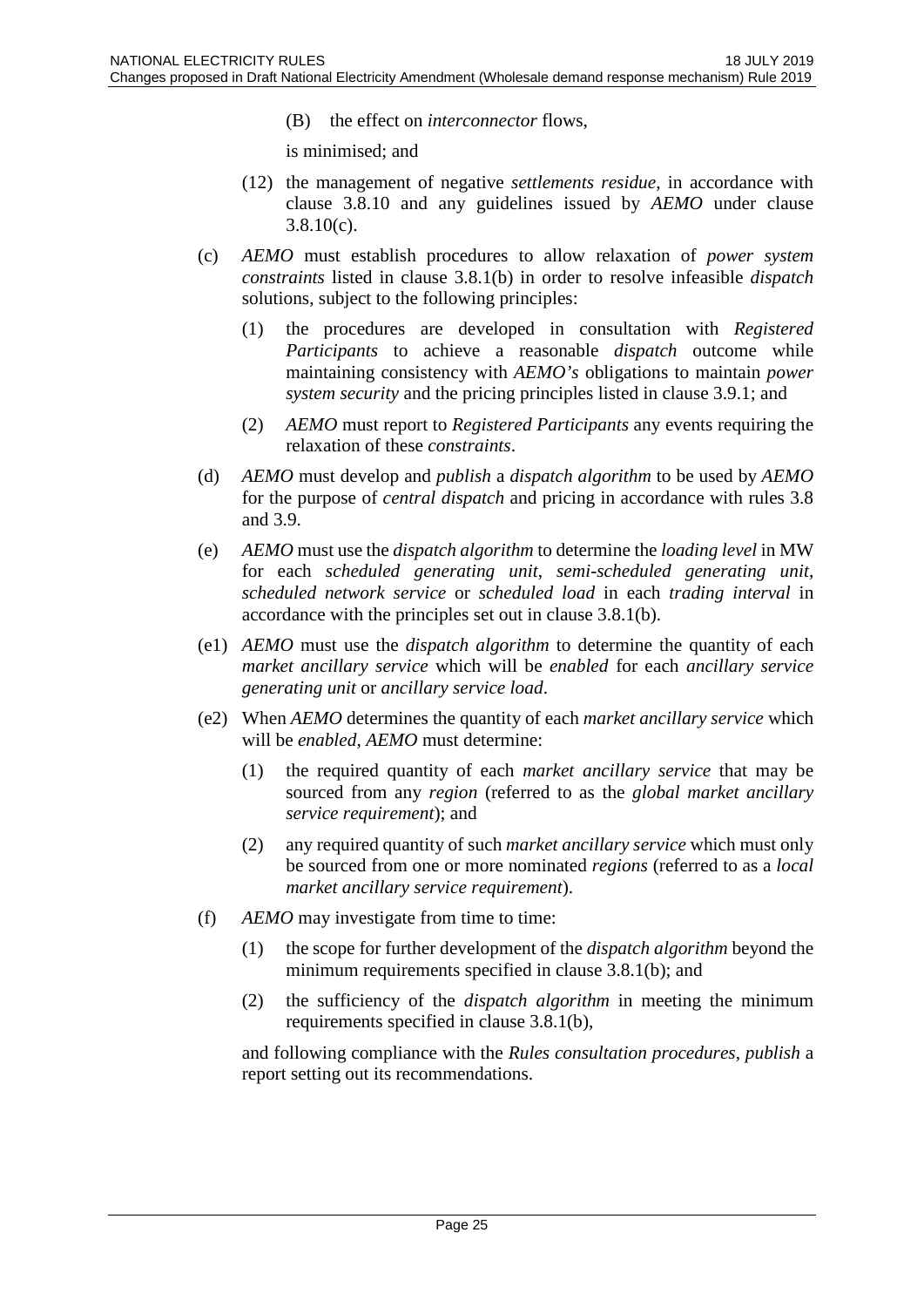### <span id="page-25-0"></span>**3.8.2 Participation in central dispatch**

(a) A *Generator* must submit *generation dispatch offers* in respect of its *scheduled generating units* or *semi-scheduled generating units* (as the case may be) for each *trading day* in accordance with clause 3.8.6.

#### **Note**

This clause is classified as a civil penalty provision under the National Electricity (South Australia) Regulations. (See clause 6(1) and Schedule 1 of the National Electricity (South Australia) Regulations.)

(b) *Generation dispatch offers* for a *scheduled generating unit* must include a specified *self-dispatch level* and may include prices and MW quantities for increased or decreased levels of *generation* above or below this *self-dispatch level*.

#### **Note**

This clause is classified as a civil penalty provision under the National Electricity (South Australia) Regulations. (See clause 6(1) and Schedule 1 of the National Electricity (South Australia) Regulations.)

(b1) A *Scheduled Network Service Provider* must submit *network dispatch offers* in respect of each of its *scheduled network services* for each *trading day* in accordance with clause 3.8.6A.

#### **Note**

This clause is classified as a civil penalty provision under the National Electricity (South Australia) Regulations. (See clause 6(1) and Schedule 1 of the National Electricity (South Australia) Regulations.)

- (c) Subject to clause 3.8.2(d), *dispatch bids* may be submitted by *Market Participants* in respect of *scheduled loads*, in accordance with clause 3.8.7, and may specify prices and MW quantities for any *trading interval* either for reductions or increases in *load*.
- (c1) *Market ancillary service offers* may be submitted by *Ancillary Service Providers* in respect of *market ancillary services* in accordance with clause 3.8.7A.
- (d) *Dispatch bids, wholesale demand response dispatch offers* and *market ancillary service offers* will only be included in the *central dispatch* process by *AEMO* if it is satisfied that adequate communication and/or telemetry is available to support the issuing of *dispatch instructions* and the audit of responses.
- (e) If *AEMO* considers it reasonably necessary for adequate system operation and the maintenance of *power system security*, *Registered Participants* who may otherwise be exempted from participating in the *central dispatch* process must do so to the extent and in the capacity specified by *AEMO*.

#### **Note**

This clause is classified as a civil penalty provision under the National Electricity (South Australia) Regulations. (See clause 6(1) and Schedule 1 of the National Electricity (South Australia) Regulations.)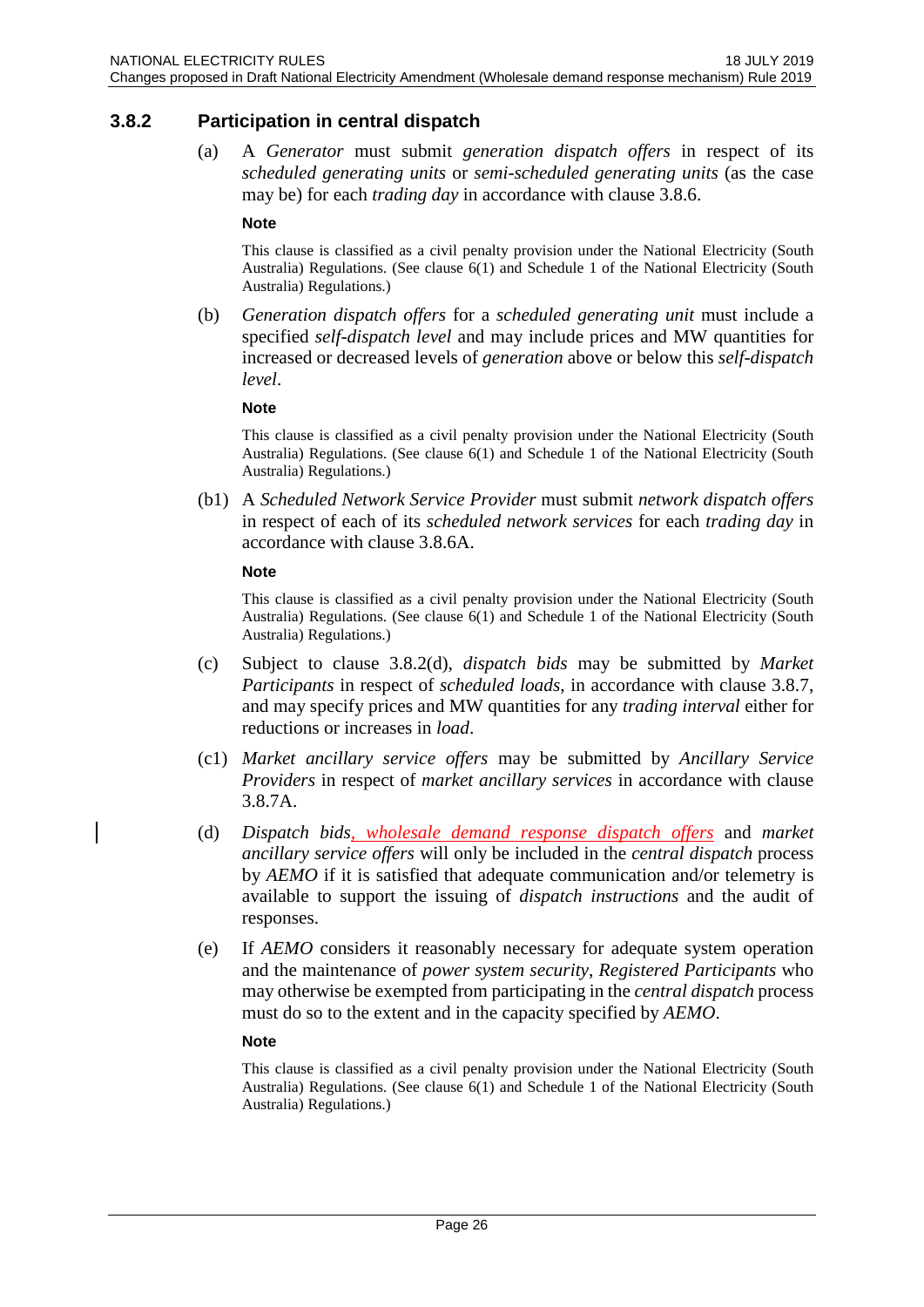# <span id="page-26-0"></span>**3.8.2A Wholesale demand response unit participation in central dispatch**

- (a) A *scheduled wholesale demand response unit* is only eligible to participate in *central dispatch* where at the time for which the *dispatch offer* is made each *wholesale demand response unit* comprised in the *scheduled wholesale demand response unit* is *baseline compliant* as determined by the most recent *baseline compliance testing* for the *wholesale demand response unit*.
- (b) A *Demand Response Service Provider* must not submit a *dispatch offer* for a *scheduled wholesale demand response unit* that is not eligible under paragraph (a) to participate in *central dispatch* during the time for which the *dispatch offer* is made*.*

#### **Note**

The AEMC proposes to recommend that this clause be classified as a civil penalty provision.

(c) A *Demand Response Service Provider* must only make a *dispatch offer* to provide *wholesale demand response* in a *trading interval* where and to the extent that, if *dispatched*, the *wholesale demand response* is or will be the result of *wholesale demand response activities* in that *trading interval*.

### **Note**

The AEMC proposes to recommend that this clause be classified as a civil penalty provision.

- (d) *AEMO* must only include *dispatch offers* in *central dispatch* in respect of *scheduled wholesale demand response units* that are eligible under paragraph (a) to participate in *central dispatch* during the time for which the *dispatch offer* is made.
- (e) Subject to paragraphs (a), (b) and (c) and clause 3.8.23(c)(6), a *Demand Response Service Provider* may submit a *dispatch offer* in respect of its *scheduled wholesale demand response unit* in accordance with clause 3.8.7B.
- (f) A *dispatch offer* in respect of a *scheduled wholesale demand response unit* is an offer to adjust the net aggregate amount of electrical *energy* flowing at *connection points* for the relevant *wholesale demand response units* by the MW amount *dispatched* by *AEMO* as the *loading level* where*:*
	- (1) the *dispatch instruction* specifies the net aggregate adjustment to have been achieved by the end of the *trading interval* to which it applies;
	- (2) subject to subparagraph (3), the adjustment is relative to the net aggregate amount of electrical *energy* flowing at *connection points* for the relevant *wholesale demand response units* at the start of the *trading interval*; and
	- (3) if the *scheduled wholesale demand response unit* is *dispatched* to provide *wholesale demand response* in contiguous *trading intervals,*  the adjustment is relative to the net aggregate amount of electrical *energy* flowing at *connection points* for the relevant *wholesale demand response units* at the start of the first such *trading interval.*
- (g) The *loading level* of a *scheduled wholesale demand response unit* will be determined by *AEMO* in accordance with clause 3.8.1 when the *scheduled wholesale demand response unit* is being *dispatched* by *AEMO* to provide *wholesale demand response*.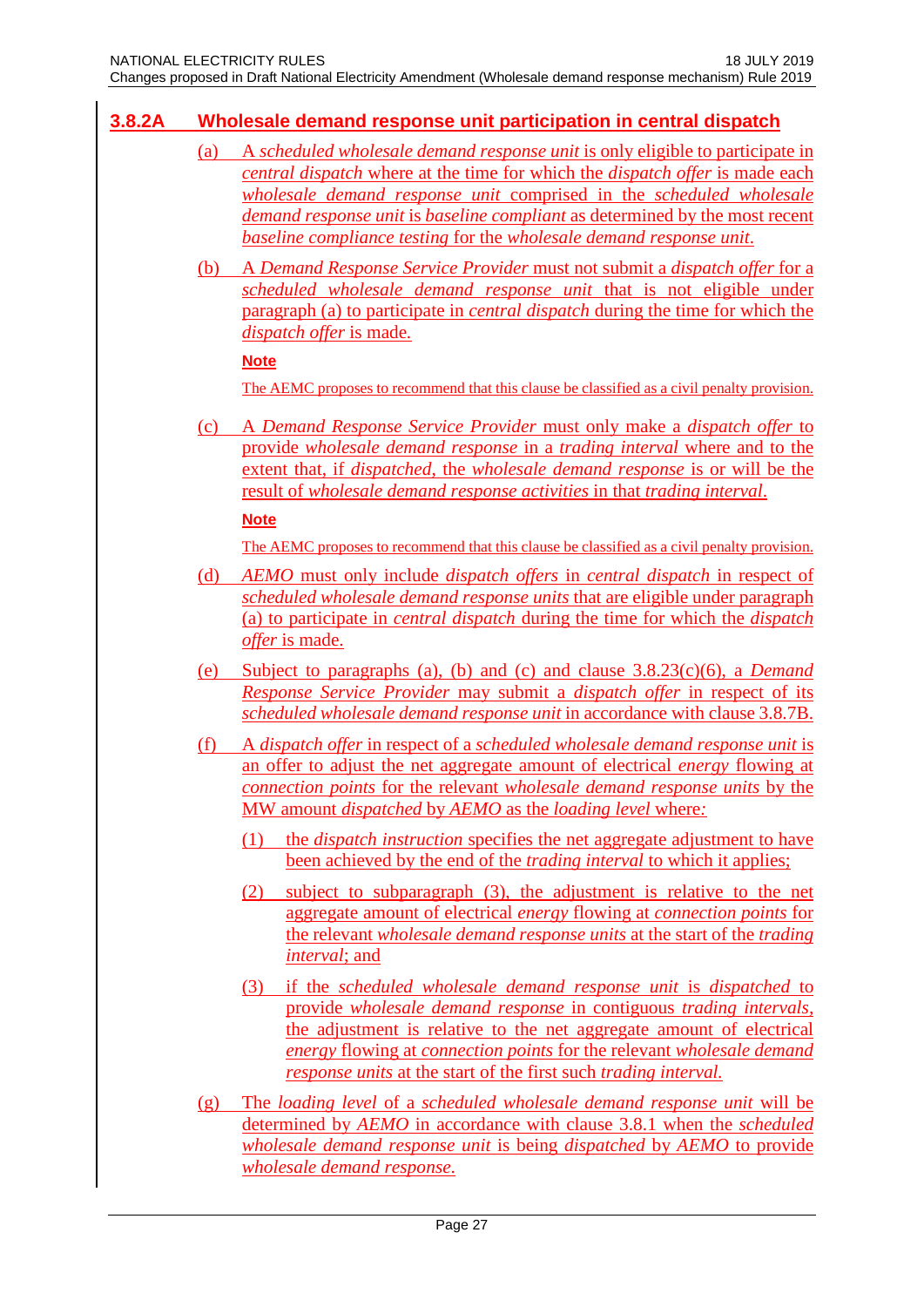- (h) The *AER* must develop *guidelines* in accordance with the *Rules consultation procedures* providing guidance to *Demand Response Service Providers*  about:
	- (1) how the *AER* intends to monitor compliance by *Demand Response Service Providers* with paragraphs (b) and (c); and
	- (2) information *Demand Response Service Providers* must keep regarding the matters in paragraphs (b) and (c).
- (i) The *AER* must *publish* the *guidelines* developed under paragraph (h) and may amend the *guidelines* from time to time.

### <span id="page-27-0"></span>**3.8.3 Bid and offer aggregation guidelines**

- (a) *Scheduled Generators*, *Semi-Scheduled Generators* or *Market Participants* who wish to aggregate their relevant *generating units*, *scheduled network services* or *scheduled loads* for the purpose of *central dispatch* must apply to *AEMO* to do so.
- (a1) *Market Customers* or *Demand Response Service ProvidersMarket Ancillary Service Providers* (as applicable) who wish to aggregate two or more *loads* so they are treated as one *ancillary service load* for the purpose of *central dispatch*, must apply to *AEMO* to do so.
- (a2) *Demand Response Service Providers* who wish to aggregate two or more *wholesale demand response units* so they are allocated to the same *scheduled wholesale demand response unit* for the purpose of *central dispatch*, must apply to *AEMO* to do so.
- (b) *AEMO* must approve applications for aggregation made under paragraph (a) if the following conditions are fulfilled:
	- (1) aggregated *generating units* or *loads* must be:
		- (i) *connected* at a single site with the same *intra-regional loss factor* or, if two *intra-regional loss factors* are determined for the site under clause 3.6.2(b)(2), the same two *intra-regional loss factors*; and
		- (ii) operated by a single *Scheduled Generator*, *Semi-Scheduled Generator* or *Market Participant*;
	- (2) aggregated *scheduled network services* must be *connected* at the same two sites, have the same *intra-regional loss factors*, have the same *distribution loss factors* where applicable and be operated by the same *Generator* or *Market Participant*;
	- (3) *power system security* must not be materially affected by the proposed aggregation; and
	- (4) *control systems* such as *automatic generation control systems* must satisfy the *Rules* after aggregating.
- (b1) *AEMO* must approve applications for aggregation made under paragraph (a1) if the following conditions are fulfilled:
	- (1) aggregated *ancillary services loads* must be *connected* within a single *region* and be operated by a single person (whether in its capacity as a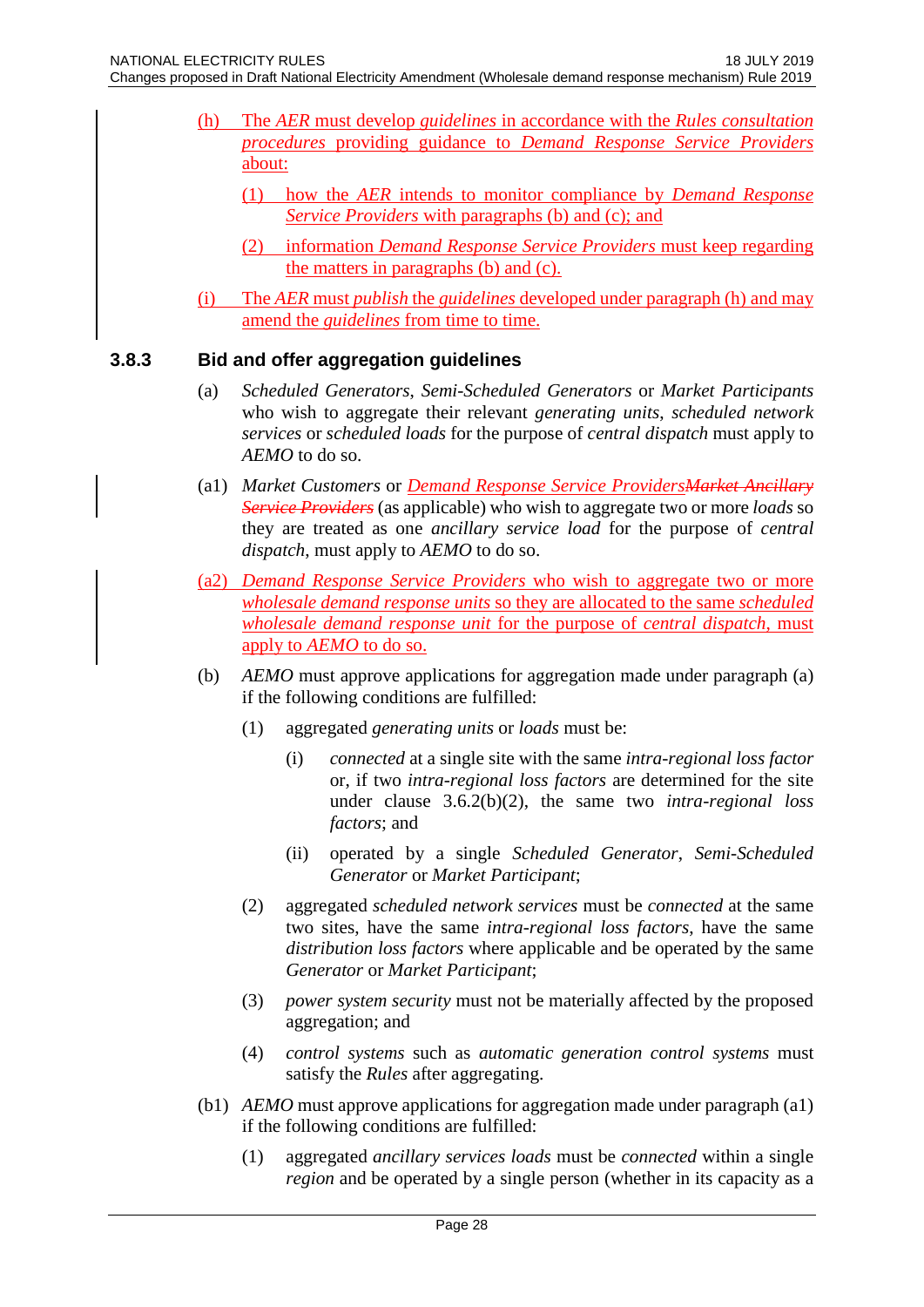*Market Customer*, *Demand Response Service ProviderMarket Ancillary Service Provider* or both);

- (2) *power system security* must not be materially affected by the proposed aggregation; and
- (3) *control systems* must satisfy the requirements of clause 2.3.5(e)(1) and (2) after aggregating.
- (b2) *AEMO* must approve applications for aggregation made under paragraph (a2) if the following conditions are fulfilled:
	- (1) aggregated *wholesale demand response units* must be *connected* within a single *region* and must have been classified under clause 2.3.6 by a single person in its capacity as a *Demand Response Service Provider*;
	- (2) *power system security* must not be materially affected by the proposed aggregation; and
	- (3) *control systems* must satisfy the requirements of clauses 2.3.6(c)(3) and (4) after aggregation.
- (c) Notwithstanding that one or more of the conditions set out in paragraph (b) may not have been fulfilled by the *Scheduled Generator*, *Semi-Scheduled Generator* or *Market Participant*, *AEMO* may approve an application for aggregation provided that such aggregation would not materially distort *central dispatch*.
- (d) Subject to paragraph (f), for the purposes of Chapter 3 (except rule 3.7B) and rule 4.9, a reference to a *generating unit*, *scheduled load* and *scheduled network service* is only taken as a reference to aggregated *generating units*, aggregated *scheduled network services* and aggregated *scheduled loads* aggregated in accordance with this clause 3.8.3.
- (e) *AEMO* must evaluate applications for aggregation and reply within 20 *business days* of receipt of the application setting out whether the application is to be approved and the conditions that apply to the proposed approval.
- (f) *Scheduled Generators* and *Market Participants* that have been granted aggregated status must, if required by *AEMO*, declare individual *scheduled generating unit*, *scheduled network service* or *scheduled load* availability and operating status to *AEMO* in the *PASA* process under rule 3.7 to allow *power system security* to be effectively monitored.
- (f1) *Demand Response Service Providers* that have been granted aggregated status must, if required by *AEMO*, declare individual *wholesale demand response unit* availability and operating status to *AEMO* in the *PASA* process under rule 3.7 to allow *power system security* to be effectively monitored.
- (g) If a *Scheduled Generator*, *Semi-Scheduled Generator* or *Market Participant's* application for aggregation is denied by *AEMO*, *AEMO* must provide that applicant with reasons for that denial.
- (h) *AEMO* must maintain a database of aggregated *scheduled generating units*, *semi-scheduled generating units*, *scheduled wholesale demand response units*, *scheduled network services*, *scheduled loads* and *ancillary services loads* and their components.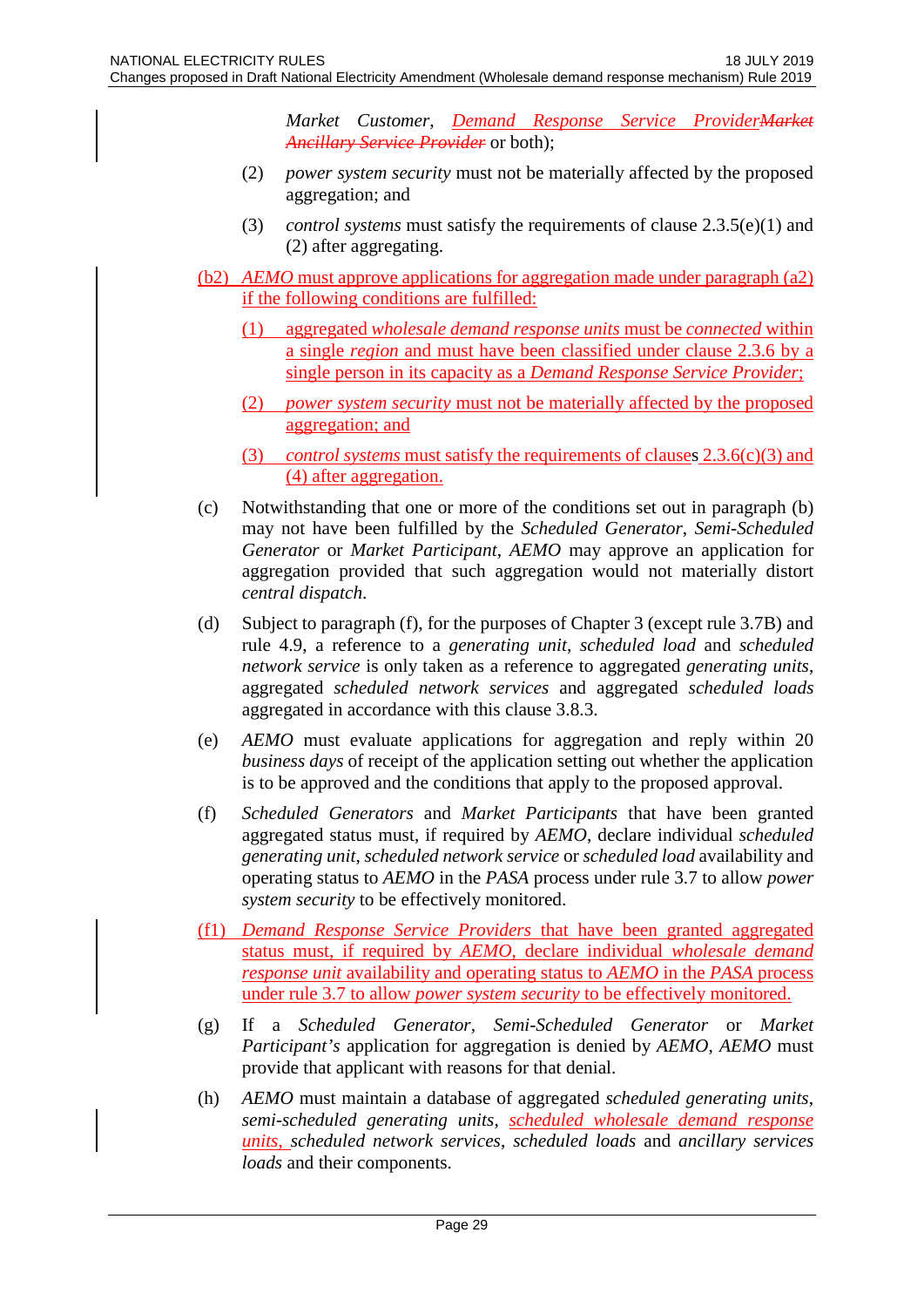(i) For the avoidance of doubt, *semi-scheduled generating units* which are registered as a single *semi-scheduled generating unit* under clause 2.2.7 are not aggregated *semi-scheduled generating units* for the purposes of Chapter 3 and rule 4.9.

# <span id="page-29-0"></span>**3.8.3A Ramp rates**

- (a) This clause 3.8.3A applies to a *Scheduled Generator*, *Semi-Scheduled Generator* or *Market Participant* with *generating units*, *scheduled wholesale demand response units*, *scheduled network services* and/or *scheduled loads* providing *ramp rates* to *AEMO* in accordance with the following clauses:
	- (1) with respect to notification of scheduled capacity prior to *dispatch*:
		- (i) clause  $3.8.4(c)$ ;
		- (ii) clause  $3.8.4(e)$ ;
		- (iii) clause 3.8.4(d);
	- (2) with respect to offers for *dispatch*:
		- (i) clause  $3.8.6(a)(2)$ ;
		- (ii) clause  $3.8.6(g)$ ;
		- (iii) clause  $3.8.6A(b)$ ;
		- (iv) clause  $3.8.7(c)$ ; and

(v) clause 3.8.7B; and

- (3) with respect to *rebids*, clause 3.8.22(b)
- (b) Subject to clauses 3.8.3A(c) and 3.8.3A(i), a *Scheduled Generator*, *Semi-Scheduled Generator* or *Market Participant* to which this clause 3.8.3A applies must provide an up *ramp rate* and a down *ramp rate* to *AEMO* for each *generating unit*, *scheduled network service* and/or *scheduled load* that is:
	- (1) at least:
		- (i) in the case of a *scheduled network service* or *scheduled load* that is not aggregated in accordance with clause 3.8.3, 3MW/minute; or
		- (ii) in the case of a *scheduled network service* or *scheduled load* that is aggregated in accordance with clause 3.8.3, the amount equal to the product of 3MW/minute and the number of individual *scheduled network services* or individual *scheduled loads* (and for the avoidance of doubt clause 3.8.3 does not apply to this paragraph  $(b)(1)(ii)$ ; or
		- (iii) in the case of a *scheduled generating unit*, or *semi-scheduled generating unit* that is not aggregated in accordance with clause 3.8.3, the *generating unit minimum ramp rate requirement*; or
		- (iv) in the case of a *scheduled generating unit*, or *semi-scheduled generating unit* that is aggregated in accordance with clause 3.8.3, the sum of the *generating unit minimum ramp rate requirements* for each individual *generating unit* (and for the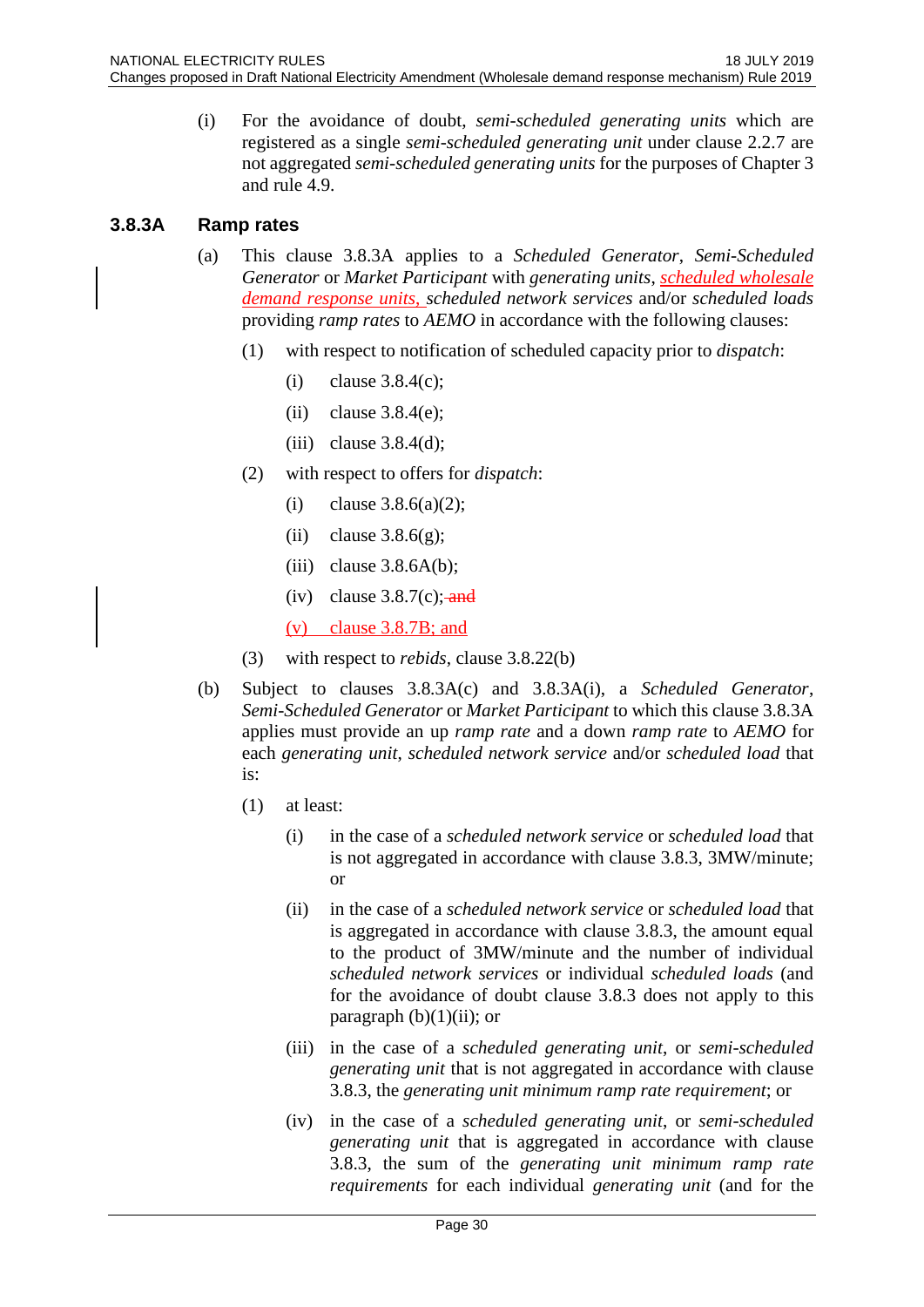avoidance of doubt clause 3.8.3 does not apply to this paragraph  $(b)(1)(iv)$ ; and

(2) at most the relevant *maximum ramp rate* provided in accordance with clause 3.13.3(b).

#### **Note**

This clause is classified as a civil penalty provision under the National Electricity (South Australia) Regulations. (See clause 6(1) and Schedule 1 of the National Electricity (South Australia) Regulations.)

- (c) A *Scheduled Generator*, *Semi-Scheduled Generator* or *Market Participant* to which this clause 3.8.3A applies may provide a *ramp rate* to *AEMO* that is less than that specified in clause 3.8.3A(b)(1) if the *ramp rate* is affected by an event or other occurrence that:
	- (1) physically prevents the relevant *generating unit*, *scheduled load* or *scheduled network service* from attaining a *ramp rate* of at least that specified in clause 3.8.3A(b)(1); or
	- (2) makes it unsafe for the relevant *generating unit*, *scheduled load* or *scheduled network service* to operate at a *ramp rate* of at least that specified in clause 3.8.3A(b)(1),

for the period of time in which the *ramp rate* is so affected by that event or other occurrence.

(d) If a *Scheduled Generator*, *Semi-Scheduled Generator* or *Market Participant* to which this clause 3.8.3A applies provides a *ramp rate* that is less than that specified in clause 3.8.3A(b)(1), it must provide a *ramp rate* to *AEMO* that is the maximum the relevant *generating unit*, *scheduled load* or *scheduled network service* can safely attain at that time.

#### **Note**

This clause is classified as a civil penalty provision under the National Electricity (South Australia) Regulations. (See clause 6(1) and Schedule 1 of the National Electricity (South Australia) Regulations.)

- (e) If a *Scheduled Generator*, *Semi-Scheduled Generator* or *Market Participant* to which this clause 3.8.3A applies provides a *ramp rate* that is less than that specified in clause 3.8.3A(b)(1), it must simultaneously provide *AEMO* with a brief, verifiable and specific reason why the *ramp rate* is below that specified in clause 3.8.3A(b)(1).
- (f) The *AER* may require, upon written request, the *Scheduled Generator*, *Semi-Scheduled Generator* or *Market Participant* to provide such additional information as it may require from time to time to substantiate and verify the reason provided in clause 3.8.3A(e).
- (g) The *AER* must exercise its powers under clause 3.8.3A(f) in accordance with any guidelines issued by the *AER* from time to time in accordance with the *Rules consultation procedures*.
- (h) If a *Scheduled Generator*, *Semi-Scheduled Generator* or *Market Participant* to which this clause 3.8.3A applies provides a *maximum ramp rate* in accordance with clause 3.13.3(b) of less than that specified in clause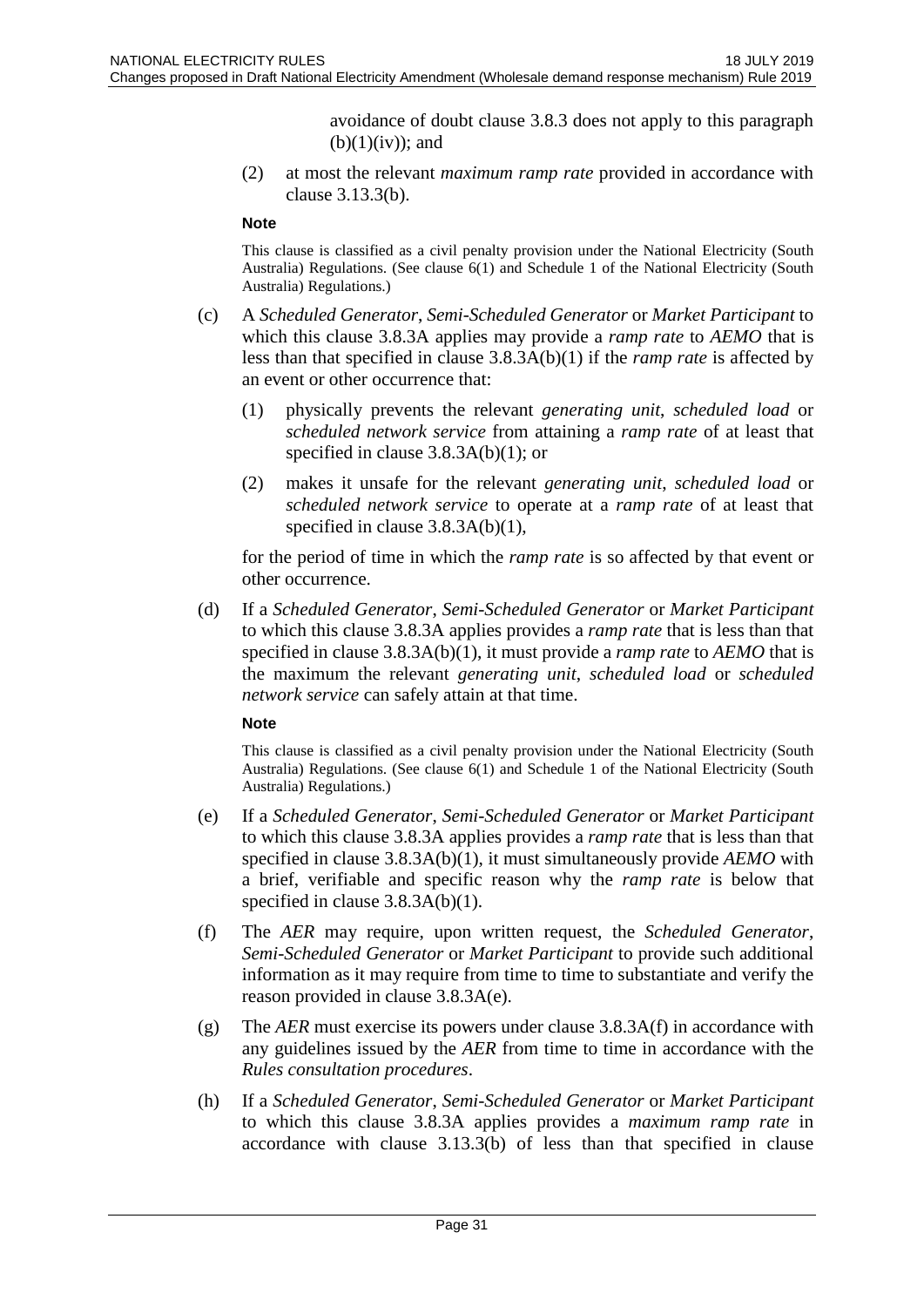3.8.3A(b)(1), it must provide *AEMO* with a brief, verifiable and specific reason why the *ramp rate* is below that specified in clause 3.8.3A(b)(1).

- (i) Clauses 3.8.3A(b), 3.8.3A(c) and 3.8.3A(e) do not apply to a *Scheduled Generator*, *Semi-Scheduled Generator* or *Market Participant* to which this clause 3.8.3A applies if:
	- (1) it has provided a *maximum ramp rate* in accordance with clause 3.13.3(b) which is less than that specified in clause 3.8.3A(b)(1); and
	- (2) it has notified *AEMO* of this in accordance with clause 3.8.3A(h).
- (j) In addition to the obligations in clause 3.8.3A(d), if clause 3.8.3A(i) applies, the *Scheduled Generator*, *Semi-Scheduled Generator* or *Market Participant* must only provide *ramp rates* that are, at most, the *maximum ramp rate* for the relevant *generating unit*, *scheduled load* or *scheduled network service* in accordance with clause 3.13.3(b).

#### **Note**

This clause is classified as a civil penalty provision under the National Electricity (South Australia) Regulations. (See clause 6(1) and Schedule 1 of the National Electricity (South Australia) Regulations.)

### <span id="page-31-0"></span>**3.8.4 Notification of scheduled capacity**

All *Scheduled Generators* and *Market Participants* with *scheduled generating units*, *scheduled wholesale demand response units, scheduled network services* and/or *scheduled loads* must inform *AEMO* of their available capacity as follows in accordance with the *timetable*:

(a) *Scheduled Generators* and *Market Participants* must notify *AEMO* of the available capacity of each *scheduled generating unit*, *scheduled wholesale demand response unit*, *scheduled network service* and/or *scheduled load* for each *trading interval* of the *trading day*;

#### **Note**

This clause is classified as a civil penalty provision under the National Electricity (South Australia) Regulations. (See clause 6(1) and Schedule 1 of the National Electricity (South Australia) Regulations.)

(b) subsequent *changes* may only be made to the information provided under clause 3.8.4(c),  $(d)$ , (e) and (f) (d) and (e) in accordance with clause 3.8.22;

#### **Note**

This clause is classified as a civil penalty provision under the National Electricity (South Australia) Regulations. (See clause 6(1) and Schedule 1 of the National Electricity (South Australia) Regulations.)

- (c) for *Scheduled Generators*, two *days* ahead of each *trading day*:
	- (1) a MW capacity profile that specifies the MW available for each of the 288 *trading intervals* in the *trading day*;
	- (2) estimated *commitment* or *decommitment* times;
	- (3) daily *energy* availability for *energy constrained generating units*; and
	- (4) an up *ramp rate* and a down *ramp rate*;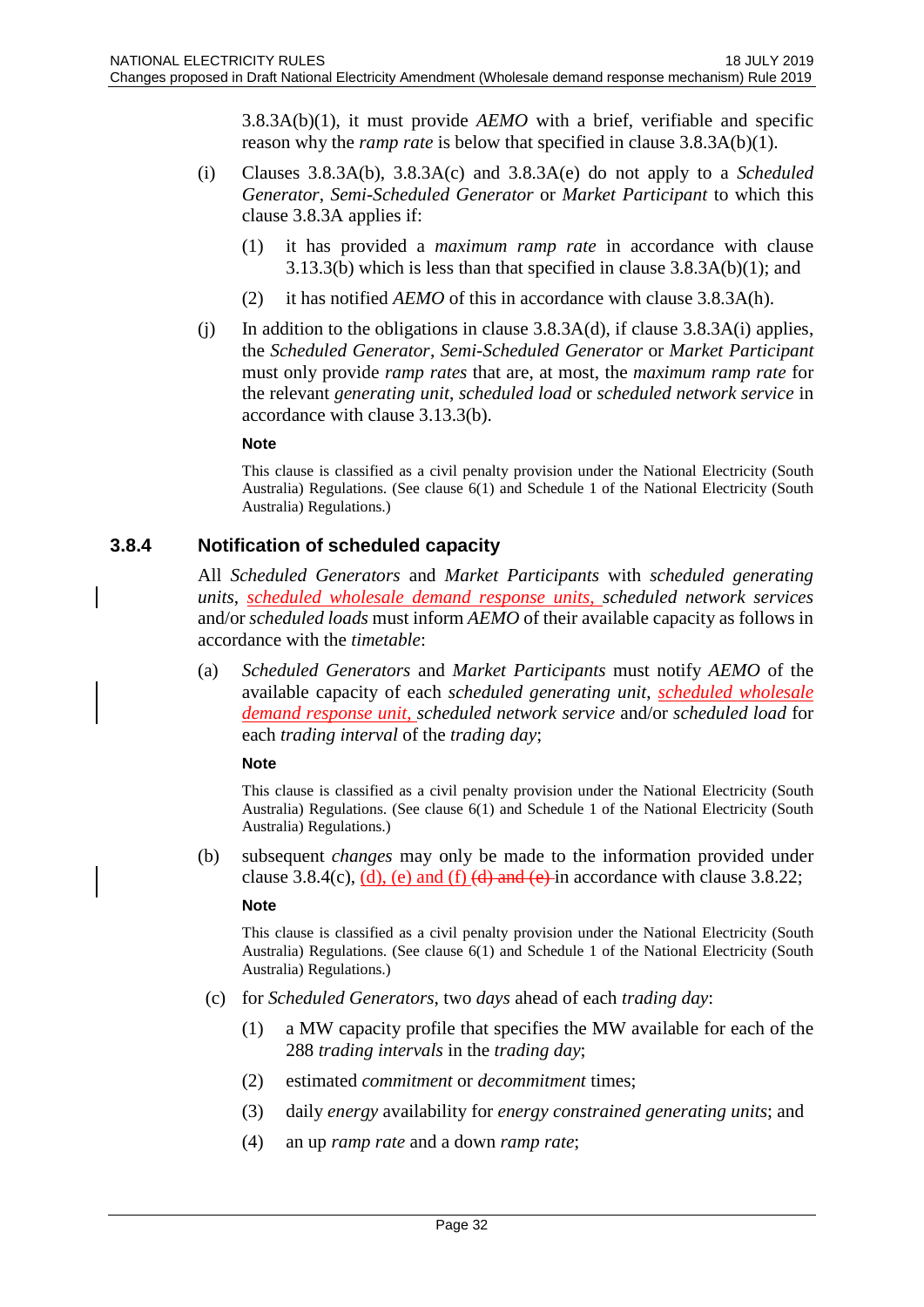#### **Note**

This clause is classified as a civil penalty provision under the National Electricity (South Australia) Regulations. (See clause 6(1) and Schedule 1 of the National Electricity (South Australia) Regulations.)

- (d) for *scheduled loads*, two *days* ahead of each *trading day*:
	- (1) a MW capacity profile that specifies the MW available for *dispatch* for each of the 288 *trading intervals* in the *trading day*;
	- (2) daily *energy* availability for *energy constrained scheduled load*; and
	- (3) an up *ramp rate* and a down *ramp rate*;

#### **Note**

This clause is classified as a civil penalty provision under the National Electricity (South Australia) Regulations. (See clause 6(1) and Schedule 1 of the National Electricity (South Australia) Regulations.)

- (e) for *scheduled network services*, two *days* ahead of each *trading day*:
	- (1) a MW capacity profile that specifies the *power transfer capability* in each direction available for each of the 288 *trading intervals* in the *trading day*; and
	- (2) an up *ramp rate* and a down *ramp rate*.; and

#### **Note**

This clause is classified as a civil penalty provision under the National Electricity (South Australia) Regulations. (See clause 6(1) and Schedule 1 of the National Electricity (South Australia) Regulations.)

- (f) for *scheduled wholesale demand response units*, two *days* ahead of each *trading day*:
	- (1) a MW capacity profile that specifies the *wholesale demand response* available for *dispatch* for each of the 288 *trading intervals* in the *trading day*; and
	- (2) an up *ramp rate* and a down *ramp rate*.

#### **Note**

The AEMC proposes to recommend that this clause be classified as a civil penalty provision.

#### <span id="page-32-0"></span>**3.8.5 Submission timing**

- (a) To be valid for inclusion in the *central dispatch* process, a *dispatch bid* or *dispatch offer* or *market ancillary service offer* must be submitted according to the *timetable*.
- (b) Subject to clause 3.8.22, changes to the:
	- (1) MW quantities in the *dispatch bids*;
	- (2) MW quantities and *off-loading prices* in the *generation dispatch offers*; and
	- (3) MW quantities in the *network dispatch offers*,; and
	- (4) MW quantities in *wholesale demand response dispatch offers*,

may be made after the relevant deadline in the *timetable*.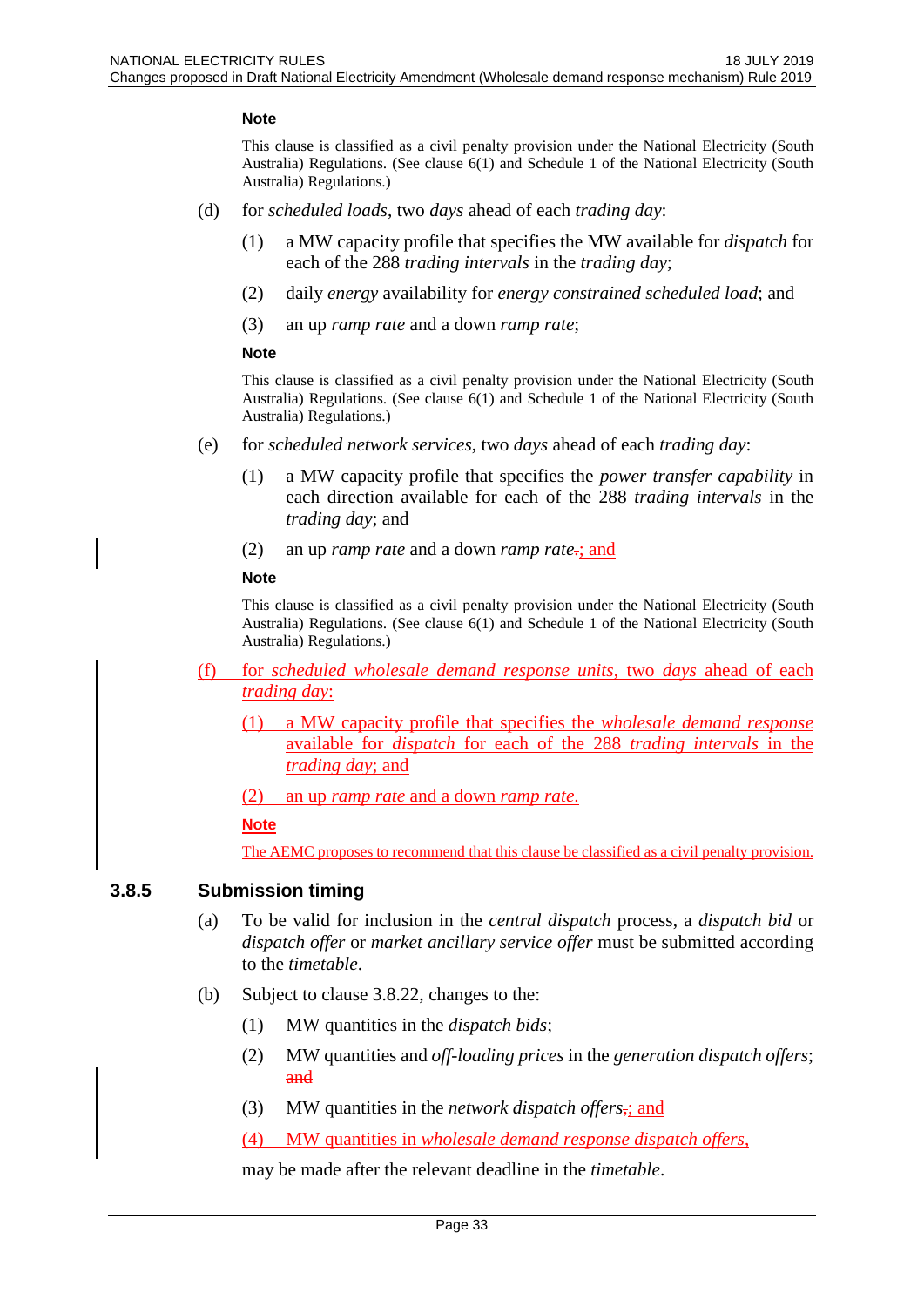(c) The submission of *dispatch bids*, *dispatch offers* and *market ancillary service offers* to *AEMO* must be made using the *electronic communication system* unless otherwise approved by *AEMO*.

# <span id="page-33-0"></span>**3.8.7B Wholesale demand response dispatch offers**

- (a) A *Demand Response Service Provider's wholesale demand response dispatch offer* must specify for each of the 288 *trading intervals* in the *trading day* if the *Demand Response Service Provider* is participating in *central dispatch* in respect of its *scheduled wholesale demand response unit* in the *trading interval.*
- (b) Where the *Demand Response Service Provider* is participating in *central dispatch* in respect of its *scheduled wholesale demand response unit* in a *trading interval*, its *wholesale demand response dispatch offer* for the *trading interval*:
	- (1) may contain up to 10 *price bands*;
	- (2) must specify:
		- (i) an incremental MW amount for each *price band* specified in the *dispatch offer*;
		- (ii) an up *ramp rate* and a down *ramp rate*; and
	- (3) must specify a profile of the net aggregate amount of electrical *energy* flowing at *connection points* for the relevant *wholesale demand response units,* in MW relative to a *loading level* of zero, that:
		- (i) will apply if the *scheduled wholesale demand response unit* is *dispatched* to provide *wholesale demand response*; and
		- (ii) is for the 6 *trading intervals* immediately following the last *trading interval* in which the *scheduled wholesale demand response unit* is *dispatched* to provide *wholesale demand response*.

# <span id="page-33-1"></span>**3.8.8 Validation of dispatch bids and offers**

- (a) If a *dispatch offer*, *dispatch bid* or *market ancillary service offer* is made in accordance with clauses 3.8.6, 3.8.6A, 3.8.7, 3.8.7A or 3.8.7B 3.8.7 or 3.8.7A (whichever is applicable), *AEMO* must make available to the *Scheduled Generator*, *Semi-Scheduled Generator* or *Market Participant* who submitted the *dispatch offer*, *dispatch bid* or *market ancillary service offer* the following information without delay:
	- (1) acknowledgement of receipt of a valid *dispatch offer*, *dispatch bid* or *market ancillary service offer*; and
	- (2) the data contained in the *dispatch offer*, *dispatch bid* or *market ancillary service offer* as it will be used by *AEMO* in the *central dispatch* process.
- (b) It is the responsibility of each *Scheduled Generator*, *Semi-Scheduled Generator* and *Market Participant* to check that the data contained in its *dispatch offer*, *dispatch bid* or *market ancillary service offer* as received and to be used by *AEMO* in the *central dispatch* process is correct.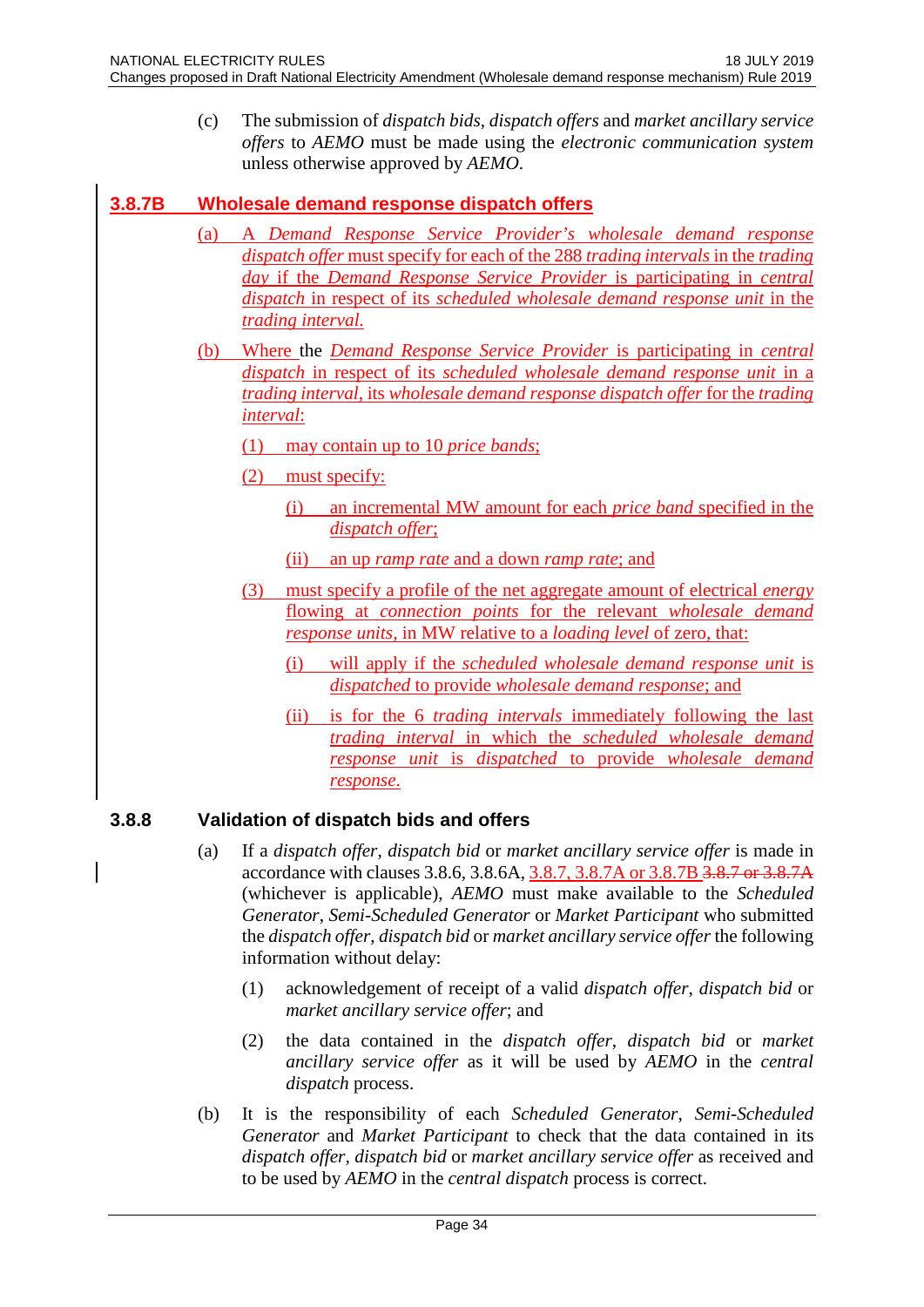#### **Note**

This clause is classified as a civil penalty provision under the National Electricity (South Australia) Regulations. (See clause 6(1) and Schedule 1 of the National Electricity (South Australia) Regulations.)

- (c) If a *dispatch offer*, *dispatch bid* or *market ancillary service offer* is not made in accordance with clauses 3.8.6, 3.8.6A, 3.8.7, 3.8.7A or 3.8.7B 3.8.7 or 3.8.7A (whichever is applicable), *AEMO* must not include that *dispatch offer*, *dispatch bid* or *market ancillary service offer* in the *central dispatch* process and must without delay notify the *Scheduled Generator*, *Semi-Scheduled Generator* or *Market Participant* submitting the *dispatch offer*, *dispatch bid* or *market ancillary service offer* of its invalidity and provide to that *Scheduled Generator*, *Semi-Scheduled Generator* or *Market Participant* details of the invalid data .
- (d) If any details contained within a *dispatch offer*, *dispatch bid* or *market ancillary service offer* are inconsistent with the *bid and offer validation data* provided by the relevant *Scheduled Generator*, *Semi-Scheduled Generator* or *Market Participant* then *AEMO* has the right to treat that *dispatch offer*, *dispatch bid* or *market ancillary service offer* as invalid and if it does so must notify the *Scheduled Generator*, *Semi-Scheduled Generator* or *Market Participant* without delay.

# <span id="page-34-0"></span>**3.8.9 Default offers and bids**

- (a) A *Scheduled Generator*, *Semi-Scheduled Generator* or *Market Participant* may, at any time, submit a *dispatch offer*, a *dispatch bid* or a *market ancillary service offer* in respect of a *scheduled generating unit*, *semi-scheduled generating unit*, *scheduled wholesale demand response unit*, *scheduled load*, *scheduled network service*, *ancillary service generating unit* or *ancillary service load* to apply from a specified future *trading day*.
- (b) A *Scheduled Generator*, *Semi-Scheduled Generator* or *Market Participant* may vary or withdraw a *default dispatch bid*, *default dispatch offer* or *market ancillary service offer* at any time prior to the deadline for submissions of *dispatch offers*, *dispatch bids* and *market ancillary service offers* for a *trading day* in accordance with the *timetable*.
- (c) Subject to any procedures *published* in accordance with clause 3.8.9(d), *default dispatch offer*, *default dispatch bid* or *market ancillary service offer* applicable to a *trading day* must be included by *AEMO* in the *central dispatch* process when the deadline for submission of *dispatch offers*, *dispatch bids* and *market ancillary service offers* for that *trading day* arrives in accordance with the *timetable* if , and only if, no later valid *dispatch offer*, *dispatch bid* or *market ancillary service offer* has been submitted pursuant to clauses 3.8.6, 3.8.6A, 3.8.7, 3.8.7A, 3.8.7B 3.8.7A or 3.8.9(b).
- (d) *AEMO*, in consultation with *Scheduled Generators*, *Semi-Scheduled Generators* and *Market Participants* in accordance with the *Rules consultation procedures*, must develop and *publish* procedures to determine the circumstances when *AEMO* may use a prior *dispatch offer* or *dispatch bid* lodged by a *Scheduled Generator*, *Semi-Scheduled Generator* or *Market Participant* as a substitute for a *default dispatch offer* or *default dispatch bid*.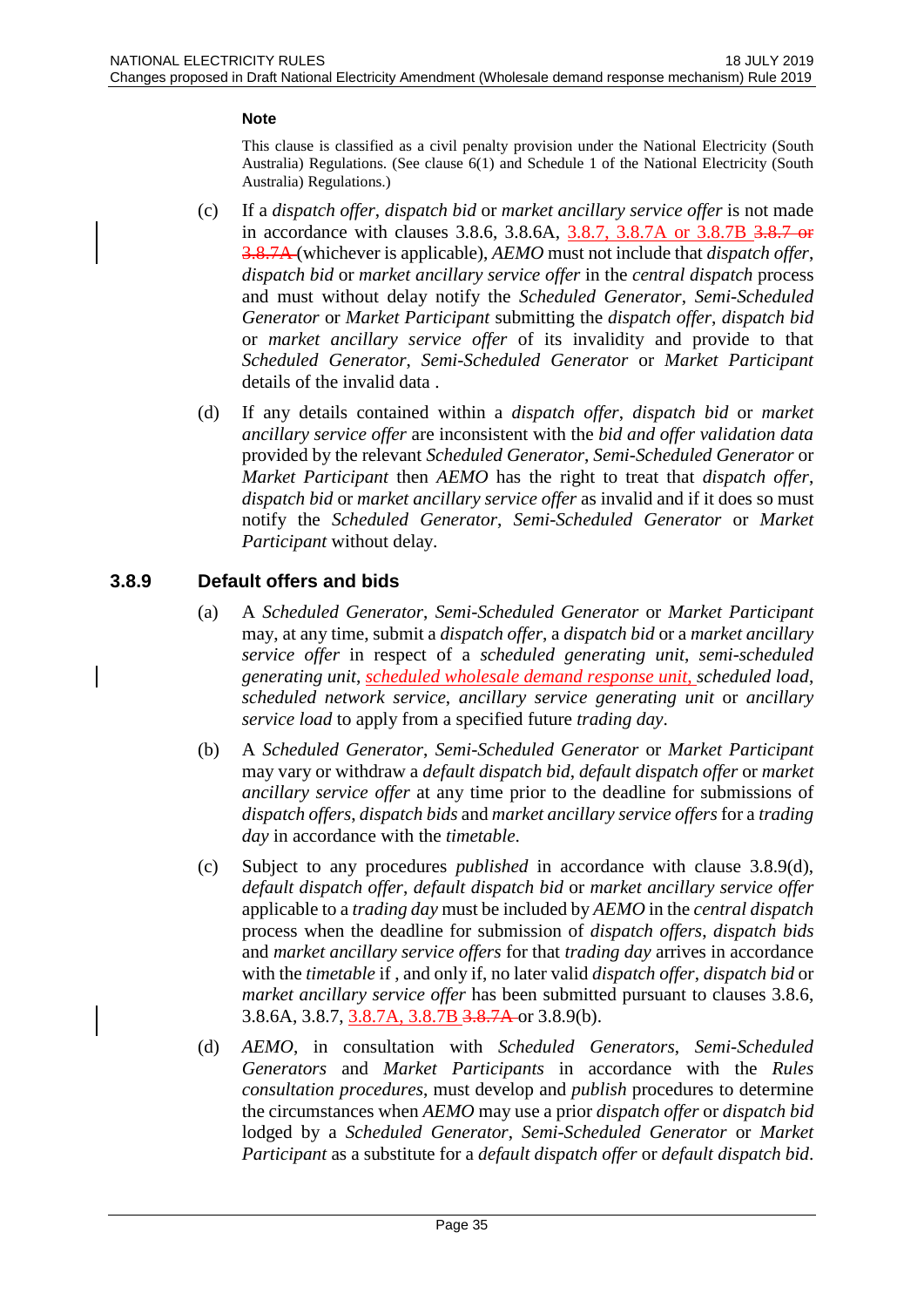(e) *AEMO* may disregard a *default dispatch offer* or a *default dispatch bid* and substitute a prior *dispatch offer* or *dispatch bid* or *market ancillary service offer* lodged by a *Scheduled Generator*, *Semi-Scheduled Generator* or a *Market Participant* determined in accordance with a procedure developed under clause 3.8.9(d) as input to *PASA*, *pre-dispatch* and *central dispatch*.

### <span id="page-35-0"></span>**3.8.10 Network constraints**

- (a) In accordance with the *AEMO power system security responsibilities* and any other standards set out in Chapter 4, *AEMO* must determine any *constraints* on the *dispatch* of *scheduled generating units*, *semi-scheduled generating units*, *scheduled wholesale demand response units*, *scheduled network services*, *scheduled loads*, *ancillary service generating units* or *ancillary service loads* which may result from planned *network outages*.
- (b) Subject to paragraph (e), *AEMO* must determine and represent *network constraints* in *dispatch* which may result from limitations on *intra-regional* or *inter-regional* power flows and, in doing so, must use a *fully co-optimised network constraint formulation*.
- (c) *AEMO* must, in accordance with the *Rules consultation procedures*, develop and *publish* by 1 June 2010, and, where necessary, amend *network constraint* formulation guidelines, to address, amongst other things, the following matters:
	- (1) the circumstances in which *AEMO* will use *alternative network constraint formulations* in *dispatch*;
	- (2) the process by which *AEMO* will identify or be advised of a requirement to create or modify a *network constraint* equation, including in respect of:
		- (i) the methodology to be used by *AEMO* in determining *network constraint* equation terms and co-efficients; and
		- (ii) the means by which *AEMO* will obtain information from, and disseminate information to, *Scheduled Generators*, *Semi-Scheduled Generators* and *Market Participants*;
	- (3) the methodology to be used by *AEMO* in selecting the form of a *network constraint*, equation including in respect of the location of terms on each side of the equation;
	- (4) the process to be used by *AEMO* for applying, invoking and revoking *network constraint* equations in relation to different types of *network constraints*, including in respect of:
		- (i) the circumstances in which *AEMO* will use *alternative network constraint formulations* and *fully co-optimised network constraint formulations*; and
		- (ii) the dissemination of information to *Scheduled Generators*, *Semi-Scheduled Generators* and *Market Participants* in respect of this process; and
	- (5) *AEMO's* policy in respect of the management of negative *settlements residue*, by intervening in the *central dispatch* process under clause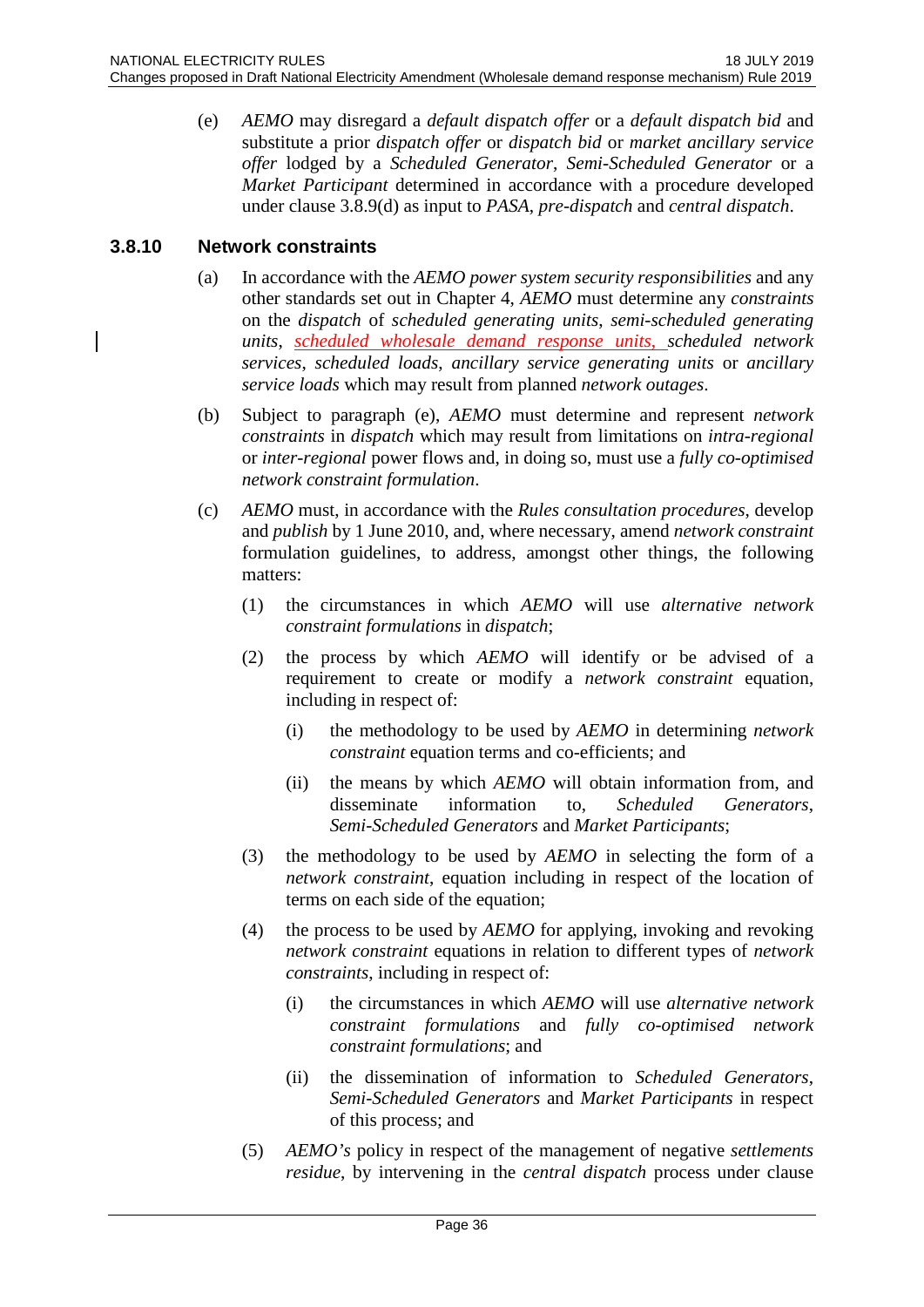3.8.1 through the use of *fully co-optimised network constraint formulations*, including in respect of the process to be undertaken by *AEMO* to manage negative *settlements residue*.

- (d) *AEMO* must at all times comply with the *network constraint* formulation guidelines issued in accordance with paragraph (c).
- (e) Where, in *AEMO's* reasonable opinion, a specific *network constraint* is such that use of a *fully co-optimised network constraint formulation* is not appropriate, *AEMO* may apply an *alternative network constraint formulation* for the expected duration of that *network constraint*, if *AEMO*:
	- (1) has previously identified, in guidelines issued in accordance with paragraph (c), that it may use an *alternative network constraint formulation* in respect of that type of *network constraint*; and
	- (2) reasonably considers that it can apply an *alternative network constraint formulation* without prejudicing its obligation to operate a *central dispatch* process to *dispatch scheduled generating units*, *semi-scheduled generating units*, *scheduled wholesale demand response units*, *scheduled loads*, *scheduled network services* and *market ancillary services* in order to balance *power system supply* and *power system demand*, consistent with using its reasonable endeavours to maintain *power system security* in accordance with Chapter 4 of the *Rules* and to maximise the value of *spot market* trading on the basis of *dispatch offers* and *dispatch bids*, in accordance with clause 3.8.1(a) and (b).
- (f) *AEMO* must represent *network constraints* as inputs to the *dispatch* process in a form that can be reviewed after the *trading interval* in which they occurred.
- (g) **[Deleted]**

#### **3.8.14 Dispatch under conditions of supply scarcity**

During times of *supply* scarcity, *AEMO* must use its reasonable endeavours to ensure that the actions set out below occur in the following sequence:

- (a) subject to:
	- (1) any adjustments which may be necessary to implement action under paragraph (c); and
	- (2) any *plant* operating restrictions associated with a *relevant AEMO intervention event*,

all valid *dispatch bids* and *dispatch offers* submitted by *Scheduled Generators*, *Semi-Scheduled Generators* or *Market Participants* are *dispatched*, including those priced at the *market price cap*;

- (b) subject to:
	- (1) any adjustments which may be necessary to implement action under paragraph (c); and
	- (2) any *plant* operating restrictions associated with a *relevant AEMO intervention event*,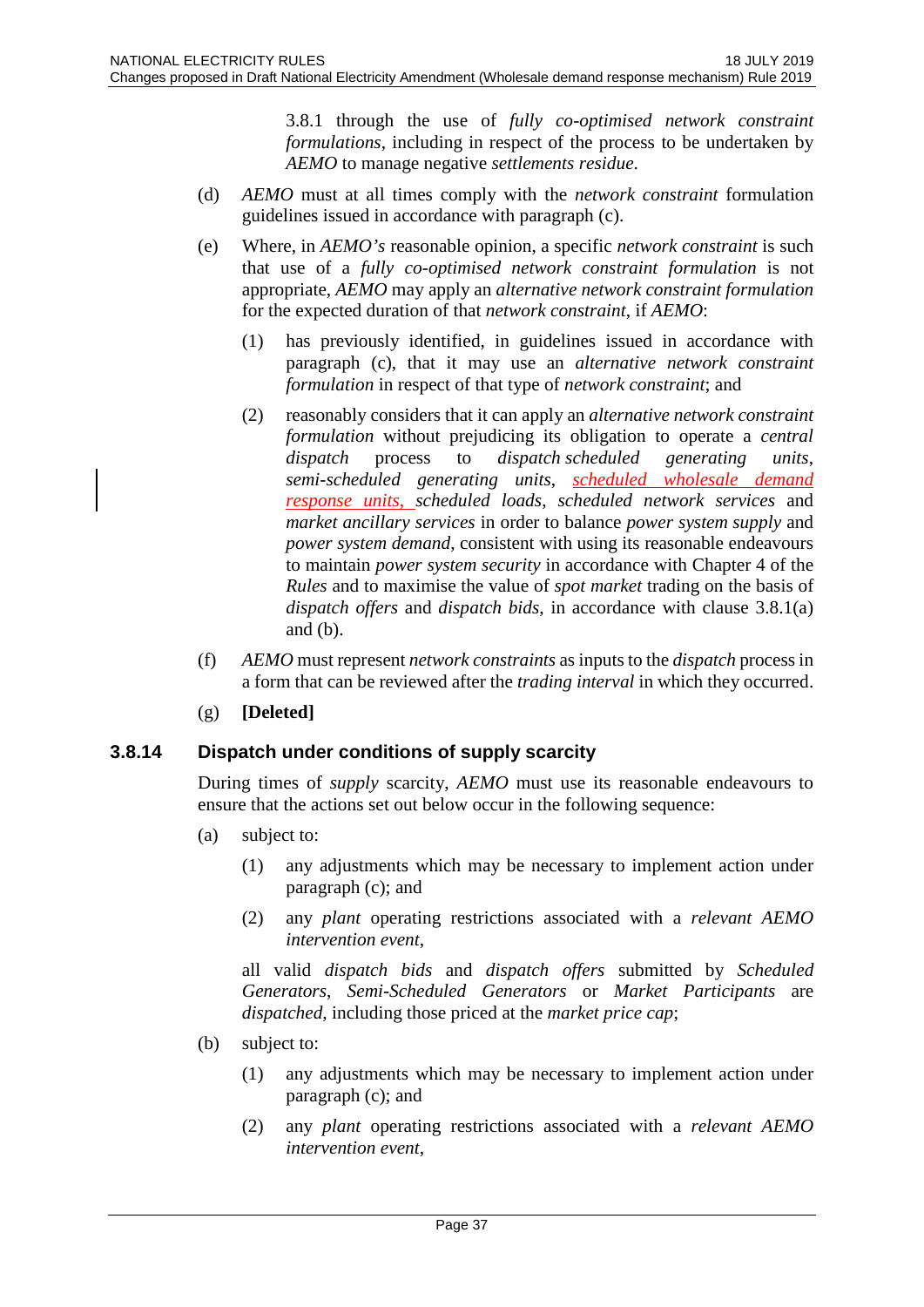after all valid *dispatch bids* and *dispatch offers* referred to in paragraph (a) have been exhausted, exercise the *reliability and emergency reserve trader* in accordance with rule 3.20 by:

- (3) *dispatching scheduled generating units*, *scheduled wholesale demand response units*, *scheduled network services* or *scheduled loads* in accordance with any *scheduled reserve contract*; or
- (4) *activating loads* or *generating units* under any *unscheduled reserve contract*; and
- (c) any further corrective actions required are implemented in accordance with clauses 4.8.5B and 4.8.9.

## **3.8.16 Equal priced dispatch bids and dispatch offers**

If there are *scheduled generating units*, *scheduled wholesale demand response units*, *semi-scheduled generating units* or *scheduled loads*, in the same *region*, for which the prices submitted in *dispatch bids* or *dispatch offers* for a particular *trading interval* result in identical prices at their *regional reference node*, then the MW quantities specified in the relevant *price bands* of those *dispatch bids* or *dispatch offers* must be *dispatched* on a pro-rata basis, where this can be achieved without imposing undue costs on any party, or violating other constraints.

## **3.8.19 Dispatch inflexibilities**

(a) Subject to clause 3.8.19(a2), if a *Scheduled Generator* or *Market Participant* reasonably expects one or more of its *scheduled generating units*, *scheduled wholesale demand response units*, *scheduled network services* or *scheduled loads* to be unable to operate in accordance with *dispatch instructions* in any *trading interval*, due to abnormal *plant* conditions or other abnormal operating requirements in respect of that *scheduled generating unit*, *scheduled wholesale demand response unit*, *scheduled network service* or *scheduled load*, it must advise *AEMO* through the *PASA* process or in its *dispatch offer* or *dispatch bid* in respect of that *scheduled generating unit*, *scheduled wholesale demand response unit, scheduled network service* or *scheduled load*, as appropriate under this Chapter, that the *scheduled generating unit*, *scheduled wholesale demand response unit*, *scheduled network service* or *scheduled load* is *inflexible* in that *trading interval* and must specify a fixed *loading level* at which the *scheduled generating unit*, *scheduled wholesale demand response unit, scheduled network service* or *scheduled load* is to be operated in that *trading interval*.

#### **Note**

This clause is classified as a civil penalty provision under the National Electricity (South Australia) Regulations. (See clause 6(1) and Schedule 1 of the National Electricity (South Australia) Regulations.)

(a1) Subject to clause 3.8.19(a2), if a *Semi-Scheduled Generator* reasonably expects one or more of its *semi-scheduled generating units* to be unable to operate in accordance with *dispatch instructions* in any *trading interval* due to abnormal *plant* conditions or other abnormal operating requirements in respect of that *semi-scheduled generating unit*, it must advise *AEMO* in its *dispatch offer* in respect of that *semi-scheduled generating unit*, as appropriate under this Chapter, that the *semi-scheduled generating unit* is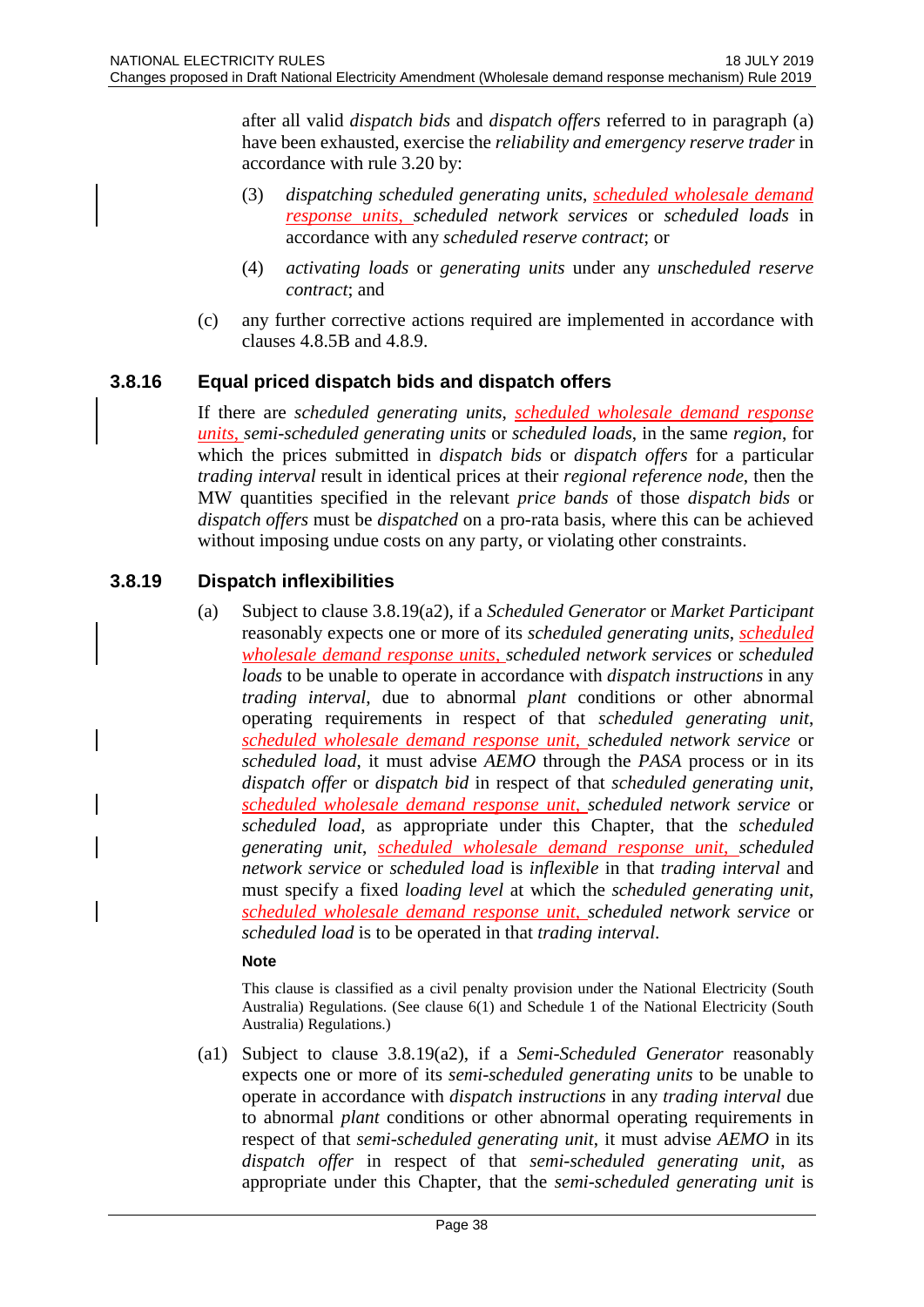*inflexible* in that *trading interval* and must specify a maximum *loading level* at or below which the *semi-scheduled generating unit* is to be operated in that *trading interval*. Where the specified maximum *loading level* in these circumstances exceeds the *unconstrained intermittent generation forecast* for the *semi-scheduled generating unit*, the *dispatch level* for the *semi-scheduled generating unit* will nonetheless not exceed the *unconstrained intermittent generation forecast*.

#### **Note**

- (a2) If clause 3.8.19(a) or clause 3.8.19(a1) applies, the *Scheduled Generator*, *Market Participant* or *Semi-Scheduled Generator*:
	- (1) must not advise *AEMO* that a *scheduled generating unit*, *semi-scheduled generating unit*, *scheduled wholesale demand response unit*, *scheduled network service* or *scheduled load* is *inflexible* under clause 3.8.19(a) or clause 3.8.19(a1) unless it reasonably expects the *scheduled generating unit*, *semi-scheduled generating unit*, *scheduled wholesale demand response unit*, *scheduled network service* or *scheduled load* to be unable to operate in accordance with *dispatch instructions* in any *trading interval*, due to abnormal *plant* conditions or other abnormal operating requirements in respect of that *scheduled generating unit*, *semi-scheduled generating unit*, *scheduled wholesale demand response unit*, *scheduled network service* or *scheduled load*; and
	- (2) must, as soon as practicable, advise *AEMO* that a *scheduled generating unit*, *semi-scheduled generating unit*, *scheduled wholesale demand response unit*, *scheduled network service* or *scheduled load* is not *inflexible* once it no longer reasonably expects the *scheduled generating unit*, *semi-scheduled generating unit*, *scheduled wholesale demand response unit*, *scheduled network service* or *scheduled load* to be unable to operate in accordance with *dispatch instructions* in any *trading interval*, due to abnormal *plant* conditions or other abnormal operating requirements in respect of that *scheduled generating unit*, *semi-scheduled generating unit*, *scheduled wholesale demand response unit*, *scheduled network service* or *scheduled load*.
- (b) Where a *Scheduled Generator*, *Semi-Scheduled Generator* or *Market Participant* advises *AEMO* that a *scheduled generating unit*, *semi-scheduled generating unit*, *scheduled wholesale demand response unit*, *scheduled network service* or *scheduled load* is *inflexible* in accordance with clause 3.8.19(a) or 3.8.19(a1) the *Scheduled Generator*, *Semi-Scheduled Generator* or *Market Participant* must:
	- (1) provide *AEMO* with a brief, verifiable and specific reason why the *scheduled generating unit*, *semi-scheduled generating unit*, *scheduled wholesale demand response unit*, *scheduled network service* or *scheduled load* is *inflexible* at the same time as it advises *AEMO* of the *inflexibility*; and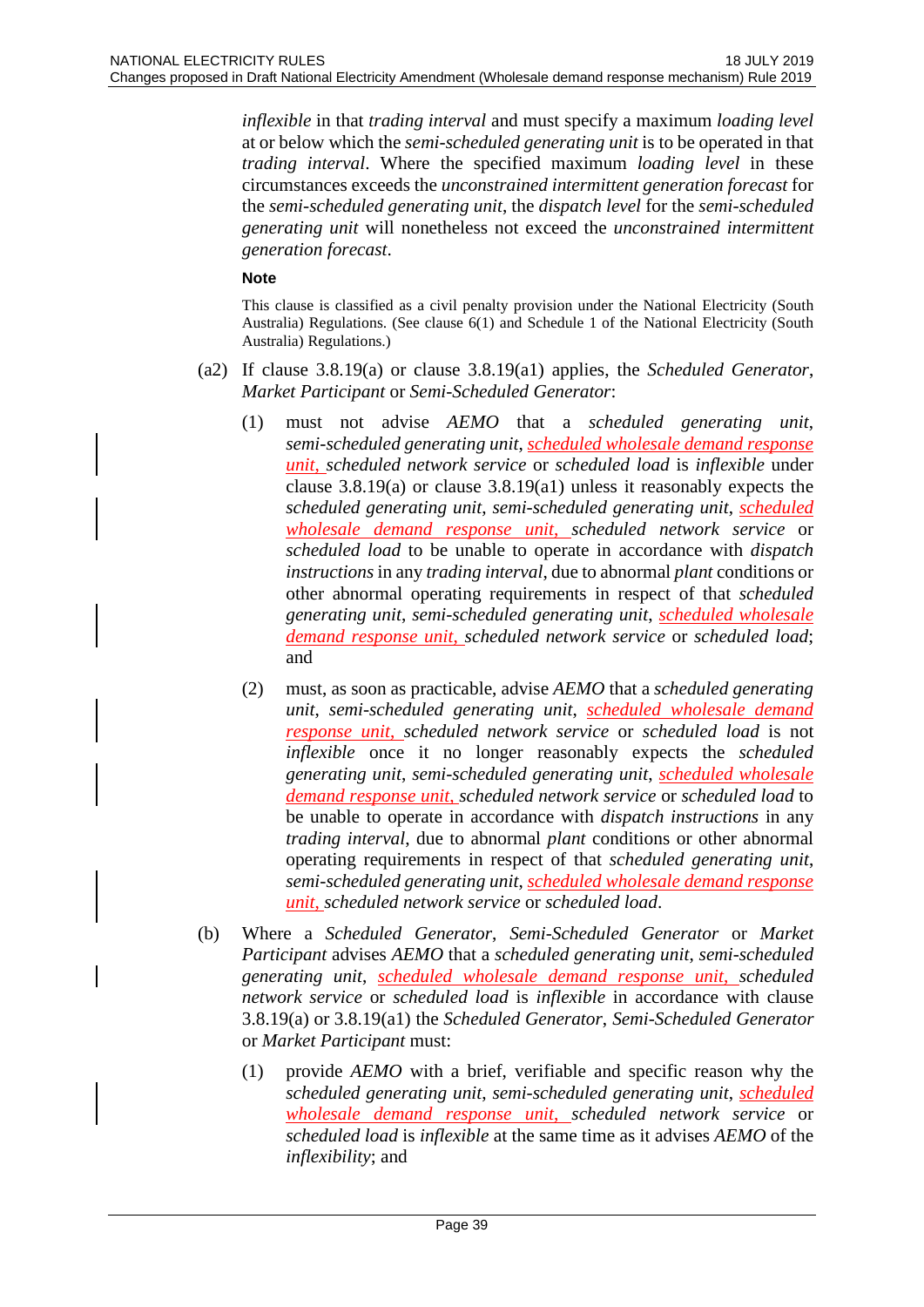#### **Note**

- (2) provide to the *AER*, upon written request, in accordance with the guidelines issued by the *AER* from time to time in accordance with the *Rules consultation procedures* such additional information to substantiate and verify the reason for such *inflexibility* as the *AER* may require from time to time. The *AER* must provide information provided to it in accordance with this clause 3.8.19(b)(2) to any *Market Participant* that requests such information, except to the extent that the information can be reasonably claimed to be *confidential information*.
- (c) Other than in *trading intervals* for which it has been specified by a *Scheduled Generator*, *Semi-Scheduled Generator* or *Market Participant* in the relevant *dispatch offer* or *dispatch bid* for a *scheduled generating unit*, *semi-scheduled generating unit*, *scheduled wholesale demand response unit*, *scheduled network service* or *scheduled load* that the *scheduled generating unit*, *semi-scheduled generating unit*, *scheduled wholesale demand response unit*, *scheduled network service* or *scheduled load* is *inflexible*, *AEMO* will *dispatch* the *scheduled generating unit*, *semi-scheduled generating unit*, *scheduled wholesale demand response unit*, *scheduled network service* or *scheduled load* in accordance with the prices and *price bands* specified in the relevant *dispatch offer* or *dispatch bid*.
- (d) In respect of *scheduled loads*, *scheduled wholesale demand response units*, *scheduled generating units* or *semi-scheduled generating units* which are not *slow start generating units*, *Scheduled Generators*, *Semi-Scheduled Generators* and *Market Participants* may provide *AEMO*, as part of a *dispatch offer* or *dispatch bid* in respect of those *scheduled loads*, *scheduled wholesale demand response units*, or *generating units* or *semi-scheduled generating units*, with a *dispatch inflexibility profile*.
- (e) A *dispatch inflexibility profile* for a *generating unit* must contain the following parameters to indicate its MW capacity and time related *inflexibilities*:
	- (1) The time, T1, in minutes, following the issue of a *dispatch instruction* by *AEMO* to increase its *loading level* from 0 MW, which is required for the *plant* to begin to vary its *dispatch* level from 0 MW in accordance with the instruction;
	- (2) The time, T2, in minutes, that the *plant* requires after T1 (as specified in subparagraph (1)) to reach a specified minimum MW *loading level*;
	- (3) The time, T3, in minutes, that the *plant* requires to be operated at or above its minimum *loading level* before it can be reduced below that level;
	- (4) The time, T4, in minutes, following the issue of a *dispatch instruction* by *AEMO* to reduce *loading level* from the minimum *loading level* (specified under subparagraph (2)) to zero, that the *plant* requires to completely comply with that instruction;
	- (5) T1, T2, T3 and T4 must all be equal to or greater than zero;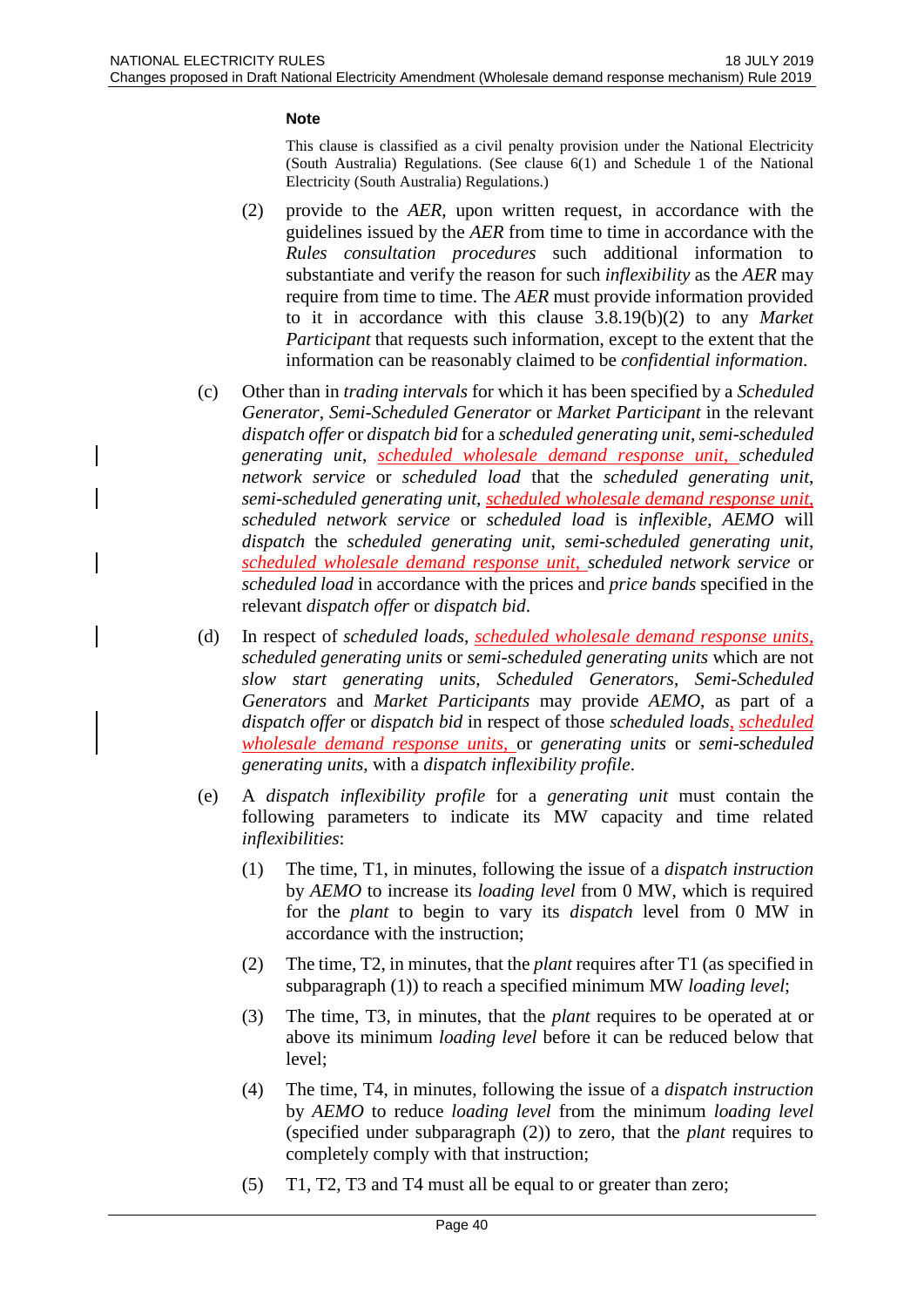- (6) The sum  $(T1 + T2)$  must be less than or equal to 30 minutes; and
- (7) The sum  $(T1 + T2 + T3 + T4)$  must be less than 60 minutes.
- (f) A *dispatch inflexibility profile* for a *scheduled load* must contain parameters to indicate its MW capacity and time related *inflexibilities*.
- (f1) A *dispatch inflexibility profile* for a *scheduled wholesale demand response unit* must contain parameters to indicate its MW capacity and time related *inflexibilities*.
- (g) *AEMO* must use reasonable endeavours not to issue a *dispatch instruction* which is inconsistent with a *Scheduled Generator's*, *Semi-Scheduled Generator's* or *Market Participant's dispatch inflexibility profile*.

## **3.8.20 Pre-dispatch schedule**

- (a) Each *day*, in accordance with the *timetable*, *AEMO* must prepare and *publish* a *pre-dispatch schedule* covering each *trading interval* of the period commencing from the next *trading interval* after the current *trading interval* up to and including the final *trading interval* of the last *trading day* for which all valid *dispatch bids* and *dispatch offers* have been received in accordance with the *timetable* and applied by the *pre-dispatch* process.
- (b) The *pre-dispatch* process is to have a resolution of:
	- (1) one *30-minute period*; and
	- (2) one *trading interval*, for the period of 60 minutes from the time that the relevant *pre-dispatch schedule* is *published* by *AEMO*, provided that *AEMO* may at any stage provide the resolution required by this clause  $3.8.20(b)(2)$  for a period longer than 60 minutes,

and no analysis will be made of operations within the *trading interval*, other than to ensure that *contingency capacity reserves* are adequate as set out in Chapter 4.

- (c) Subject to paragraph (b), *AEMO* must determine the *pre-dispatch schedule*  on the basis of:
	- (1) *dispatch bids*, *dispatch offers* and *market ancillary service offers* submitted for the relevant *trading interval* or *trading intervals*;
	- (2) *AEMO's forecast power system load* for each *region* for the relevant *trading interval* or *trading intervals*; and
	- (3) the *unconstrained intermittent generation forecasts*,

and by using a process consistent with the principles for *central dispatch* as set out in clause 3.8.1.

- (d) In determining the *pre-dispatch schedule AEMO* shall not take account of any *dispatch inflexibility profile* submitted in accordance with clause 3.8.19.
- (e) Any inputs made to the *pre-dispatch* process by *AEMO* for the purpose of achieving a physically realisable schedule or to satisfy *power system security* requirements must be made prior to release of the *pre-dispatch schedule* and recorded by *AEMO* in a manner suitable for audit.
- (f) The *pre-dispatch schedule* must include the details set out in clause 3.13.4(f).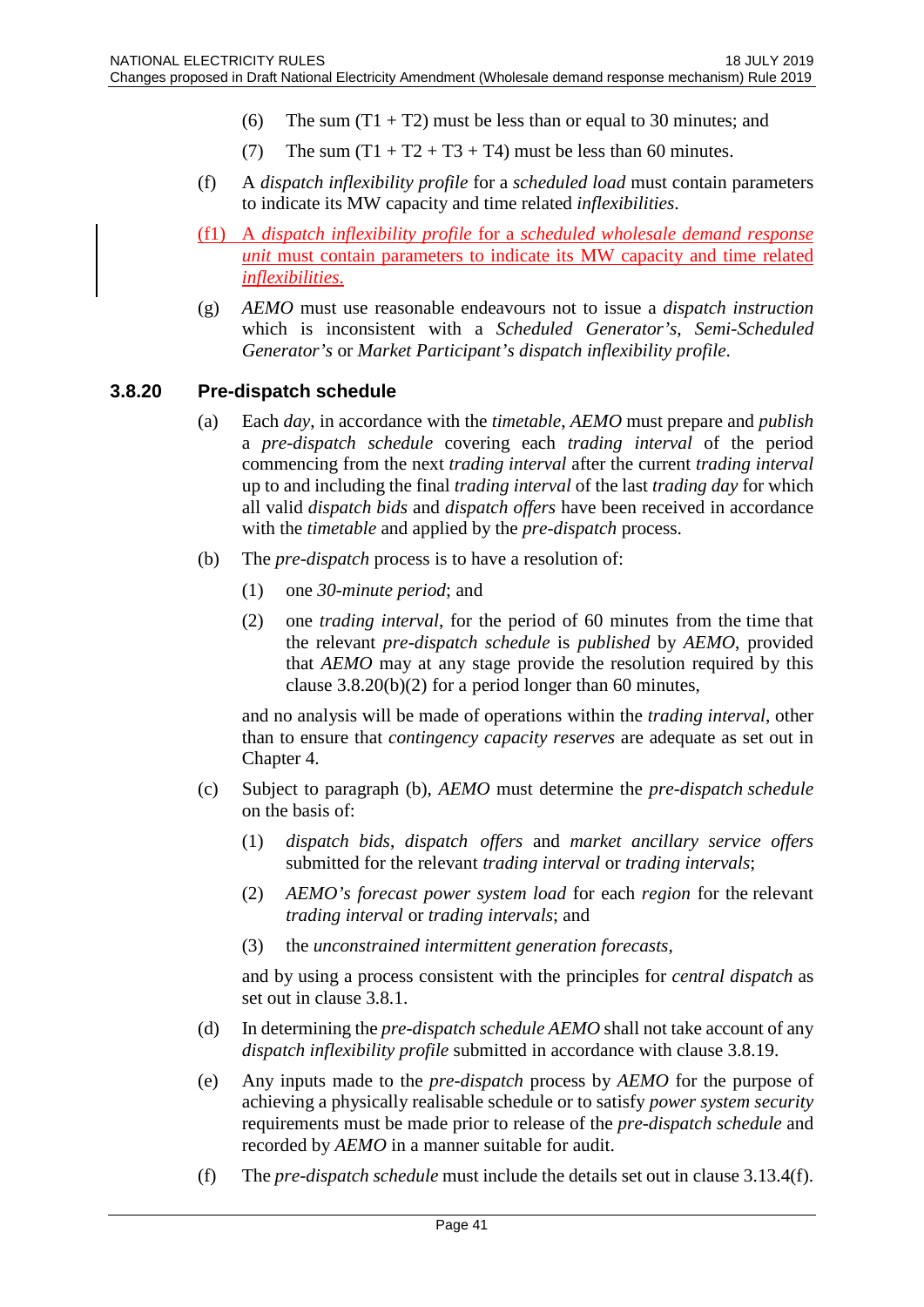(g) Each *Scheduled Generator*, *Demand Response Service Provider*, *Scheduled Network Service Provider* and *Market Customer* which has classified a *scheduled load* and *Market Participant* (which has classified an *ancillary service generating unit* or *ancillary service load*) must ensure that it is able to *dispatch* the relevant *plant*plant as required under the *pre-dispatch schedule* and is responsible for changing inputs to the *central dispatch* process, if necessary to achieve this, via the rebidding provisions under clause 3.8.22.

#### **Note**

- (h) The *pre-dispatch schedule* must be re-calculated and the results re-*published* by *AEMO* regularly in accordance with the *timetable*, or more often if a change in circumstances is deemed by *AEMO* to be likely to have a significant effect on the operation of the *market*.
- (i) *AEMO* must fully document the operation of the *pre-dispatch* process, including the principles adopted in making calculations required to be included and all such documentation must be made available to *Scheduled Generators*, *Semi-Scheduled Generators* and *Market Participants* at a fee to be set by *AEMO* to cover its costs of supplying such documentation.
- (j) Subject to clause 3.8.20(b), the following *pre-dispatch* outputs relating specifically to a *generating unit*, *scheduled wholesale demand response unit, scheduled network service*, *scheduled load* or *ancillary service load* operated by a *Scheduled Generator*, *Semi-Scheduled Generator* or *Market Participant* (as the case may be) must be made available electronically to the relevant *Generator* or *Market Participant* on a confidential basis:
	- (1) the scheduled times of *commitment* and de-commitment of individual *slow start generating units*;
	- (2) scheduled *trading interval* or *30-minute period loading level* (as applicable) for each scheduled entity;
	- (3) scheduled provision of *ancillary services*;
	- (4) scheduled *constraints* for the provision of *ancillary services*;
	- (5) scheduled *constraints* due to *network* limitations;
	- (6) *unconstrained intermittent generation forecasts* for each *trading interval or 30-minute period* (as applicable); and
	- (7) for each *semi-scheduled generating unit* and *trading interval* or *30-minute period* (as applicable), whether or not a condition for setting a *semi-dispatch interval* or *semi-dispatch intervals* applies.
- (k) Where the *pre-dispatch schedule* may have failed to *dispatch* a *scheduled generating unit* or a *semi-scheduled generating unit* to maximise the joint value of *energy* and *ancillary services pre-dispatch* outputs of a *scheduled generating unit* or *semi-scheduled generating unit*, due to the *generating unit* operating outside its *enablement limit*, *AEMO* must notify the *Scheduled Generator* or *Semi-Scheduled Generator* operating the relevant *generating unit* electronically on a confidential basis.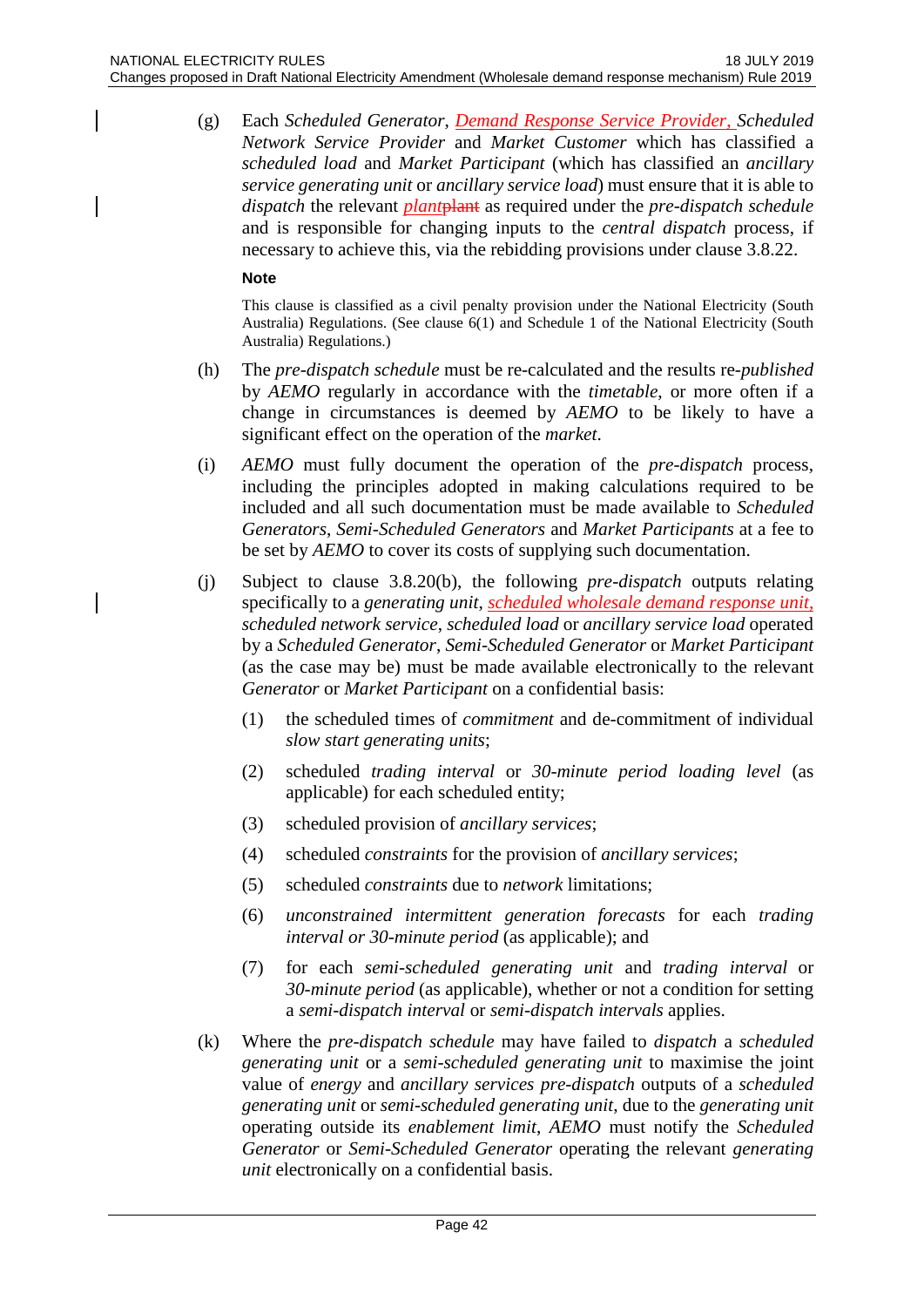### **3.8.21 On-line dispatch process**

(a) *Dispatch bids* and *dispatch offers* must be *centrally dispatched* by *AEMO* using the *dispatch algorithm*.

#### (a1) [**Deleted**]

- (b) The *dispatch algorithm* is to be run by *AEMO* for each *trading interval*. If the *dispatch algorithm* is not successfully run for any *trading interval* then the values of the last successful run of the *dispatch algorithm* must be used for that *trading interval*.
- (c) *Central dispatch* results in the setting of *spot prices* and *ancillary services prices* for each *trading interval* in accordance with rule 3.9.
- (d) Where possible, *dispatch instructions* will be issued electronically via the *automatic generation control system* or via an electronic display in the *plant* control room (which may be onsite or offsite) of the *Scheduled Generator*, *Semi-Scheduled Generator* or *Market Participant* (as the case may be).
- (e) *AEMO* may issue *dispatch instructions* in some other form if in its reasonable opinion the methods described in paragraph (d) are not possible.
- (f) A *Scheduled Generator*, *Semi-Scheduled Generator* or *Market Participant* must ensure it has facilities to receive *dispatch instructions* in the manner described in this clause 3.8.21.
- (g) *Dispatch instructions* that are issued via the *automatic generation control system* are to be issued progressively at intervals of no more than 5 minutes following re-evaluation of *central dispatch* to achieve a prompt and smooth implementation of the outcomes of each *central dispatch* update.
- (h) With the exception of instructions issued by telephone, all *dispatch instructions* and the times at which they are issued are to be logged automatically and *dispatch instructions* that are issued by telephone must be recorded by *AEMO*.
- (i) *AEMO* may modify or override the *dispatch algorithm* outcome in accordance with the requirements of clause 4.8.9 or due to *plant* not conforming to *dispatch instructions* and in such circumstances *AEMO* must record the details of the event and the reasons for its action for audit purposes.
- (j) If a *scheduled load*, *scheduled wholesale demand response unit, scheduled generating unit* or *semi-scheduled generating unit*, in respect of which a *dispatch inflexibility profile* has been notified to *AEMO* in accordance with clause 3.8.19, is *dispatched* from 0 MW in any *trading interval* by the *central dispatch* process, then the specified *dispatch inflexibility profile* must be used by *AEMO* as a *constraint* on the *dispatch* of that *plant* for the relevant subsequent *trading intervals*.
- (k) A *scheduled load, scheduled wholesale demand response unit or generating unit* whose *dispatch* is *constrained* in any *trading interval* due to a *dispatch inflexibility profile* submitted under clause 3.8.19 cannot be used as the basis for setting the *spot price* in that *trading interval* at any location.
- (l) *AEMO* must fully document the operation of the process described in this clause 3.8.21, including the software, algorithms, and the principles adopted in making judgments where they are required in the process and all such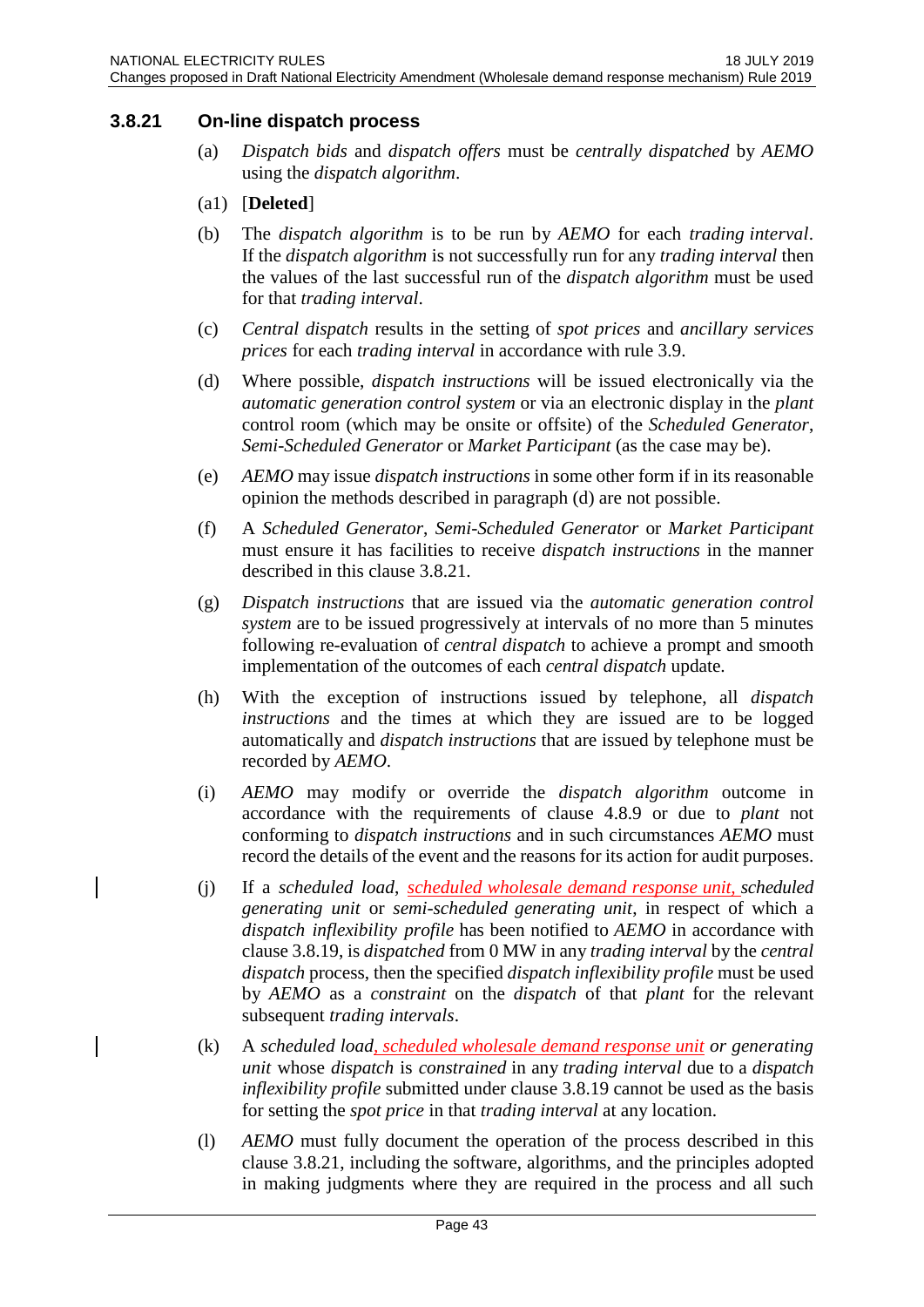documentation must be made available to *Scheduled Generators*, *Semi-Scheduled Generators* and *Market Participants* at a price reflective of costs incurred by *AEMO* in providing such documentation.

(m) Where the *central dispatch* process may have failed to *dispatch* a *scheduled generating unit* or *semi-scheduled generating unit* to maximise the joint value of *energy* and *ancillary services* due to the relevant *generating unit* operating outside its *enablement limit*, *AEMO* must notify the *Scheduled Generator* or *Semi-Scheduled Generator* operating the relevant *generating unit* electronically on a confidential basis.

### **3.8.22 Rebidding**

- (a) Prices for each *price band* that are specified in *dispatch bids*, *dispatch offers* and *market ancillary service offers* are firm and no changes to the price for any *price band* are to be accepted under any circumstances.
- (b) Subject to clauses 3.8.3A, 3.8.7A, 3.8.7B, 3.8.19(a) and 3.8.22A, a *Scheduled Generator*, *Semi-Scheduled Generator* or *Market Participant* may submit a *rebid* to vary:
	- (1) its *available capacity*, daily *energy constraints*, daily *wholesale demand response constraints*, *dispatch inflexibilities* and *ramp rates* of *generating units*, *scheduled network services* and *scheduled loads*; and
	- (2) the *response breakpoints*, *enablement limits* and response limits of *market ancillary services*,

previously notified in a *dispatch offer*, a *dispatch bid* or a previous *rebid*.

- (c) A *Scheduled Generator*, *Semi-Scheduled Generator* or *Market Participant* must provide:
	- (1) all *rebids* to *AEMO* electronically unless otherwise approved by *AEMO*;

**Note**

This clause is classified as a civil penalty provision under the National Electricity (South Australia) Regulations. (See clause 6(1) and Schedule 1 of the National Electricity (South Australia) Regulations.)

- (2) to *AEMO*, at the same time as the *rebid* is made:
	- (i) a brief, verifiable and specific reason for the *rebid*; and
	- (ii) the time at which the event(s) or other occurrence(s) adduced by the relevant *Generator* or *Market Participant* as the reason for the *rebid*, occurred;

#### **Note**

This clause is classified as a civil penalty provision under the National Electricity (South Australia) Regulations. (See clause 6(1) and Schedule 1 of the National Electricity (South Australia) Regulations.)

Clause 3.8.22(c)(2) applies in respect of any *rebid* submitted during the *late rebidding period*.

(3) to the *AER*, upon written request, in accordance with guidelines published by the *AER*, such additional information to substantiate and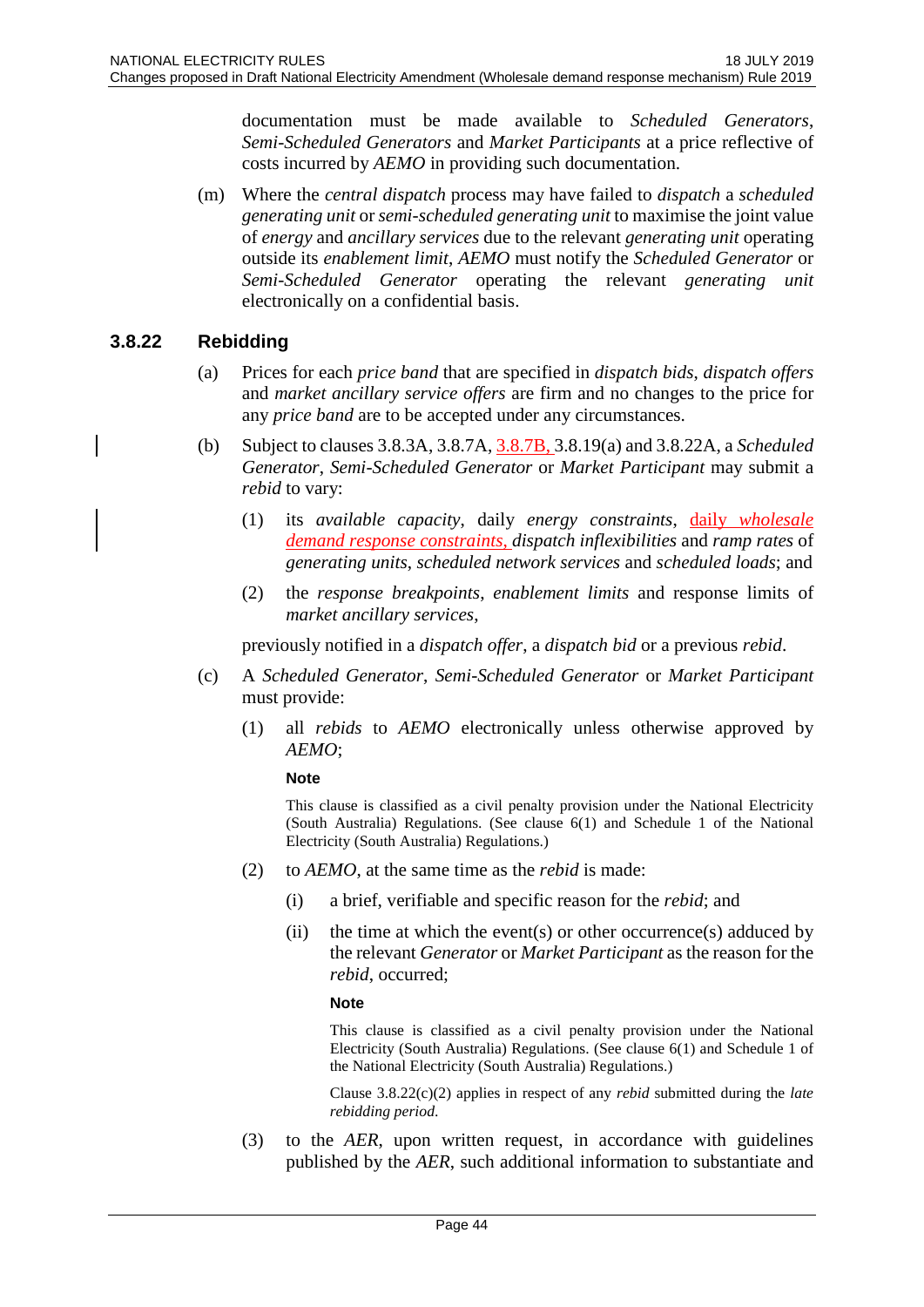verify the reason for a *rebid* (including any record made under paragraph (ca)) as the *AER* may require from time to time.

#### **Note**

This clause is classified as a civil penalty provision under the National Electricity (South Australia) Regulations. (See clause 6(1) and Schedule 1 of the National Electricity (South Australia) Regulations.)

- (ca) A *Scheduled Generator*, *Semi-Scheduled Generator* or *Market Participant* who makes a *rebid* during the *late rebidding period* must make a contemporaneous record in relation to the *rebid*, which must include a record of:
	- (i) the material conditions and circumstances giving rise to the *rebid*;
	- (ii) the *Generator's* or *Market Participant's* reasons for making the *rebid*;
	- (iii) the time at which the relevant event(s) or other occurrence(s) occurred; and
	- (iv) the time at which the *Generator* or *Market Participant* first became aware of the relevant event(s) or other occurrence(s).

#### **Notes**

Clause 1.9 applies to records made under paragraph (ca).

#### **Note**

- (d) The *AER* must provide information provided to it in accordance with paragraph (c)(3) to any *Scheduled Generator*, *Semi-Scheduled Generator* or *Market Participant* that requests such information, except to the extent that the information can be reasonably claimed to be *confidential information*.
- (e) The guidelines referred to in paragraphs  $(c)(3)$  must be developed in accordance with the *Rules consultation procedures* and must include:
	- (1) the amount of detail to be included in the information provided to *AEMO* under paragraph (c)(2); and
	- (2) procedures for handling claims by *Scheduled Generators*, *Semi-Scheduled Generators* or *Market Participants* in accordance with paragraph (d) or clause 3.8.19(b)(2) that the information provided to the *AER* by such *Generators* or *Market Participants* under those clauses is *confidential information*.
- (f) The *AER* must *publish* the guidelines developed under this clause 3.8.22 and may amend such guidelines from time to time.
- (g) *AEMO* must:
	- (1) subject to the *Scheduled Generator*, *Semi-Scheduled Generator* or *Market Participant* complying with paragraphs (c)(1) and (c)(2)(i) and (ii), accept the *rebid*; and
	- (2) *publish*, in accordance with clause 3.13.4(p), the time the *rebid* was made and the reason provided by the *Scheduled Generator*,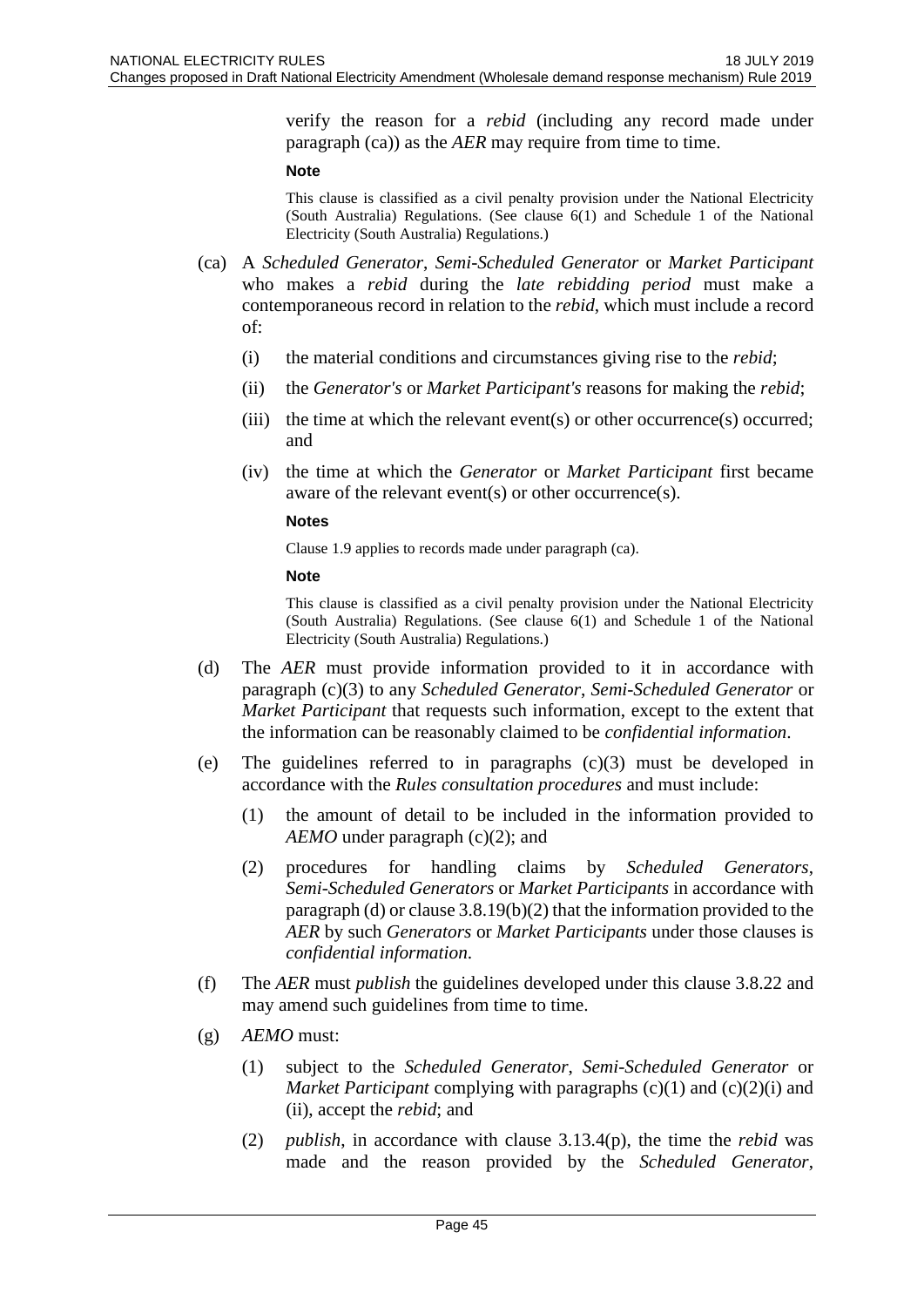*Semi-Scheduled Generator* or *Market Participant* under paragraph  $(c)(2)(i)$ .

## **3.8.22A Offers, bids and rebids must not be false or misleading**

- (a) A *Scheduled Generator*, *Semi-Scheduled Generator* or *Market Participant* must not make a *dispatch offer*, *dispatch bid* or *rebid* that is false, misleading or likely to mislead.
- (a1) For the purposes of paragraph (a), the making of a *dispatch offer*, *dispatch bid* or *rebid* is deemed to represent to other *Generators* or *Market Participants* through the *pre-dispatch schedules published* by *AEMO* that the offer, bid or *rebid* will not be changed, unless the *Generator* or *Market Participant* becomes aware of a change in the material conditions and circumstances upon which the offer, bid or *rebid* are based.
- (a2) For the purposes of paragraph (a), the making of a *dispatch offer* by a *Demand Response Service Provider* in respect of a *scheduled wholesale demand response unit* is deemed to represent to other *Market Participants* through the *pre-dispatch schedules published* by *AEMO* that the *wholesale demand response* the subject of the *dispatch offer* will, if *dispatched*, be the result of *wholesale demand response activity*.
- (b) Without limiting paragraph (a), a *dispatch offer*, *dispatch bid* or *rebid* is deemed to be false or misleading if, at the time of making such an offer, bid or *rebid*, a *Scheduled Generator*, *Semi-Scheduled Generator* or *Market Participant*:
	- (1) does not have a genuine intention to honour; or
	- (2) does not have a reasonable basis to make;

the representations made by reason of paragraph  $(a1)$  or paragraph  $(a2)$ .

- (b1) In any proceeding in which a contravention of paragraph (a) is alleged, in determining whether a *Scheduled Generator*, *Semi-Scheduled Generator* or *Market Participant* made a *dispatch offer*, *dispatch bid* or *rebid* that was false, misleading or likely to mislead, a court must have regard to the market design principle set out in clause 3.1.4(a)(2).
- (c) A *Scheduled Generator*, *Semi-Scheduled Generator* or *Market Participant* may be taken to have contravened paragraph (a) notwithstanding that, after all the evidence has been considered, the false or misleading character of the *dispatch offer*, *dispatch bid* or *rebid* (including either of the matters referred to in subparagraphs  $(b)(1)$  and  $(2)$ ) is ascertainable only by inference from:
	- (1) other *dispatch offers*, *dispatch bids* or *rebids* made by the *Generator* or *Market Participant*, or in relation to which the *Generator* or *Market Participant* had substantial control or influence;
	- (2) other conduct (including any pattern of conduct), knowledge, belief or intention of the relevant *Generator* or *Market Participant*;
	- (3) the conduct (including any pattern of conduct), knowledge, belief or intention of any other person;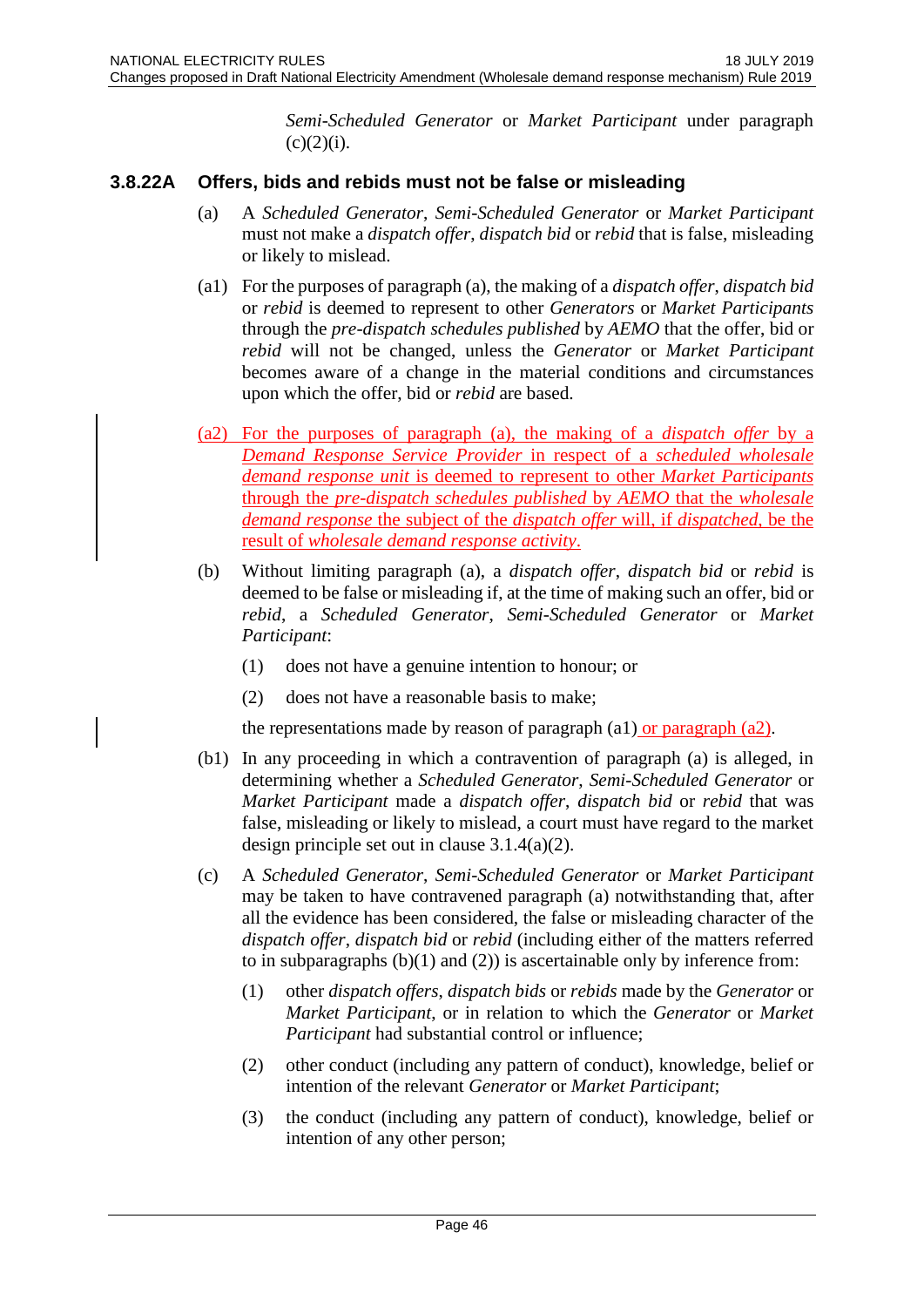- (4) information published by *AEMO* to the relevant *Generator* or *Market Participant*; or
- (5) any other relevant circumstances.
- (d) A *rebid* must be made as soon as practicable after the *Scheduled Generator*, *Semi-Scheduled Generator* or *Market Participant* becomes aware of the change in material conditions and circumstances on the basis of which it decides to vary its *dispatch offer* or *dispatch bid*.
- (e) In any proceeding in which a contravention of paragraph (d) is alleged, in determining whether the *Generator* or *Market Participant* made a *rebid* as soon as practicable, a court must have regard to:
	- (1) the market design principle set out in clause  $3.1.4(a)(2)$ ; and
	- (2) the importance of *rebids* being made, where possible, in sufficient time to allow reasonable opportunity for other *Market Participants* to respond (including by making responsive *rebids*, by bringing one or more *generating units* into operation or increasing or decreasing the *loading level* of any *generating units*, or by adjusting the *loading level* of any *load*) prior to the commencement of the *trading interval* to which the *rebid* relates, and may have regard to any other relevant matter, including any of the matters referred to in sub-paragraphs  $(c)(1)$  to  $(5)$ .

#### **Note**

This clause is a rebidding civil penalty provision for the purposes of the National Electricity Law. (See clause 6(2) of the National Electricity (South Australia) Regulations.)

## **3.8.23 Failure to conform to dispatch instructions**

- (a) If a *scheduled generating unit*, *scheduled wholesale demand response unit, scheduled network service* or *scheduled load* fails to respond to a *dispatch instruction* within a tolerable time and accuracy (as determined in *AEMO's* reasonable opinion), then the *scheduled generating unit*, *scheduled wholesale demand response unit, scheduled network service* or *scheduled load* (as the case may be):
	- (1) is to be declared and identified as non-conforming; and
	- (2) cannot be used as the basis for setting *spot prices*.
- (b) If a *semi-scheduled generating unit* fails to respond to a *dispatch instruction* within a tolerable time and accuracy (as determined in *AEMO's* reasonable opinion) in a *semi-dispatch interval* where the unit's actual *generation* is more than the *dispatch level*, the unit is to be declared and identified as non-conforming and cannot be used as the basis for setting *spot prices*.
- (c) If a *scheduled generating unit*, *semi-scheduled generating unit*, *scheduled wholesale demand response unit, scheduled network service* or *scheduled load* is identified as non-conforming under paragraphs (a) or (b):
	- (1) *AEMO* must advise the *Scheduled Generator*, *Semi-Scheduled Generator*, *Demand Response Service Provider*, *Scheduled Network Service Provider* or *Market Customer* that the relevant *generating unit*, *scheduled wholesale demand response unit, scheduled network service*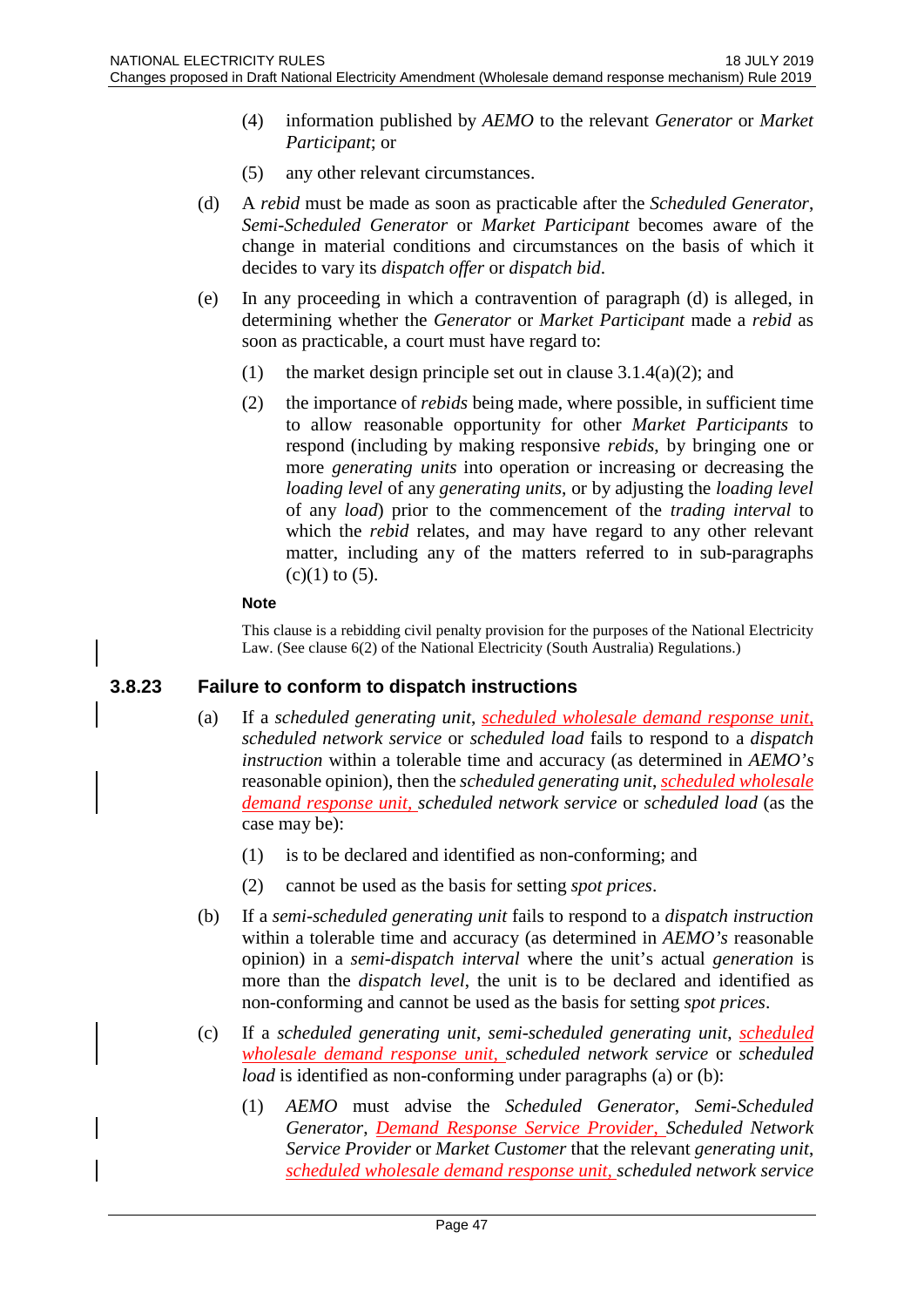or *scheduled load* is identified as non-conforming, and request and log a reason for the non-compliance with the *dispatch instruction*;

- (2) if in *AEMO's* opinion modification of *plant* parameters is necessary or desirable, *AEMO* must request the *Scheduled Generator*, *Demand Response Service Provider*, *Semi-Scheduled Generator*, *Scheduled Network Service Provider* or *Market Customer* to submit modified *plant* parameters to satisfy *AEMO* that a realistic real time *dispatch* schedule can be carried out;
- (3) should a *Scheduled Generator* or *Semi-Scheduled Generator* fail to meet the requests set out subparagraphs (1) and (2) or if *AEMO* is not satisfied that the *generating unit* will respond to future *dispatch instructions* as required, *AEMO* must direct the *generating unit's* output to follow, as far as is practicable, a specified output profile to be determined at its discretion by *AEMO*;
- (4) should a *Scheduled Network Service Provider* fail to meet the requests set out in subparagraphs (1) and (2) or if *AEMO* is not satisfied that the *scheduled network service* will respond to future *dispatch instructions* as required, *AEMO* must direct the *scheduled network service* to follow, as far as is practicable, a specified transfer profile to be determined at its discretion by *AEMO*; and
- (5) should a *Market Customer* not meet the requests set out in subparagraphs (1) and (2) within a reasonable time of the request, or if *AEMO* is not satisfied that the *scheduled load* will respond to future *dispatch instructions* as required, *AEMO* acting reasonably may invoke a *default dispatch bid* lodged by the relevant *Market Customer* or apply *constraints* as it deems appropriate<sub>-</sub>; and
- (6) should a *Demand Response Service Provider* fail to meet the requests set out in subparagraphs (1) and (2) or if *AEMO* is not satisfied that the *scheduled wholesale demand response unit* will respond to future *dispatch instructions* as required, *AEMO* must notify the *Demand Response Service Provider* that the *scheduled wholesale demand response unit* is not eligible to participate in *central dispatch*.
- (d) Until a *Scheduled Generator*, *Semi-Scheduled Generator*, *Demand Response Service Provider*, *Scheduled Network Service Provider* or *Market Customer* satisfactorily responds to the requests under paragraphs  $(c)(1)$  and  $(2)$  and *AEMO* is satisfied that the *generating unit*, *scheduled wholesale demand response unit, scheduled network service* or *scheduled load* (as the case may be) will respond to future *dispatch instructions* as required, the *generating unit*, *scheduled wholesale demand response unit, scheduled network service* or *scheduled load* (as the case may be) continues to be non-conforming.
- (e) If a *generating unit*, *scheduled wholesale demand response unit, scheduled network service* or *scheduled load* (as the case may be) continues to be non-conforming under this clause 3.8.23 after a reasonable period of time, *AEMO* must prepare a report setting out the details of the non-conformance and forward a copy of the report to the *Scheduled Generator*, *Semi-Scheduled Generator*, *Demand Response Service Provider*, *Scheduled Network Service Provider* or *Market Customer* (as the case may be) and the *AER*.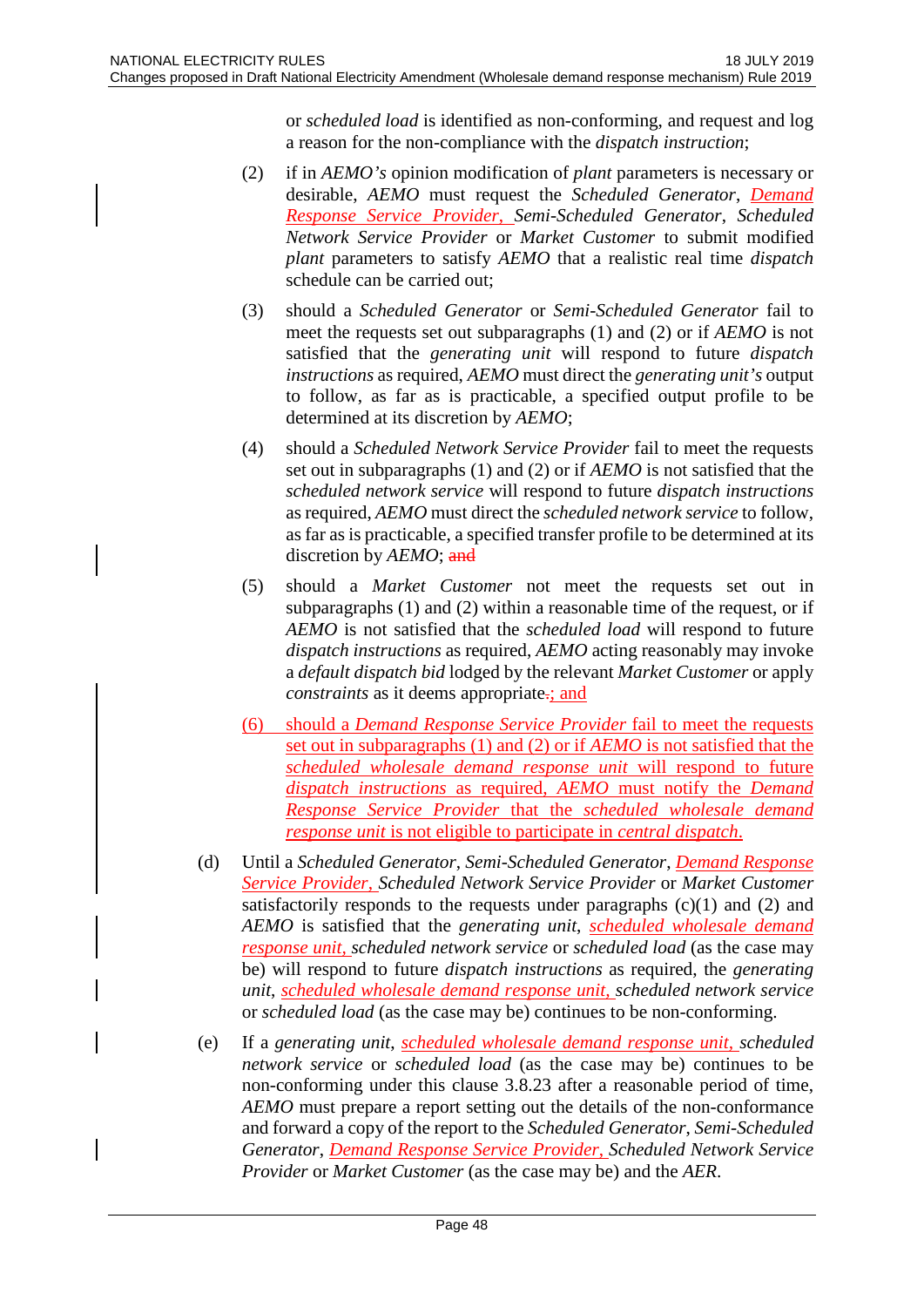- (f) The direction referred to in paragraphs  $(c)(3)$  and  $(4)$  must remain in place until the *Scheduled Generator*, *Semi-Scheduled Generator* or *Scheduled Network Service Provider* (whichever is relevant) satisfies *AEMO* of rectification of the cause of the non-conformance.
- (f1) The direction referred to in paragraph  $(c)(6)$  must remain in place until the *Demand Response Service Provider* satisfies *AEMO* of rectification of the cause of the non-conformance.
- (g) If an *ancillary service generating unit* or *ancillary service load* is *enabled* to provide a *market ancillary service* and fails to respond in the manner contemplated by the *market ancillary service specification* (as determined in *AEMO's* reasonable opinion), then:
	- (1) the *ancillary service generating unit* or *ancillary service load* is to be declared and identified as non-conforming;
	- (2) *AEMO* must advise the relevant *Market Participant* that the *ancillary service generating unit* or *ancillary service load* is identified as non-conforming, and request a reason for the non-conformance. The relevant *Market Participant* must promptly provide a reason if requested to do so, and the reason is to be logged; and
	- (3) *AEMO* may set a fixed level for the relevant *ancillary service* (in this clause 3.8.23 called the 'fixed constraint') for the *ancillary service generating unit* or *ancillary service load* and the relevant *Market Participant* must ensure that the *ancillary service generating unit* or *ancillary service load* complies with the fixed constraint set by *AEMO*.
- (h) *AEMO* must lift the fixed constraint in respect of an *ancillary service generating unit* or *ancillary service load* when *AEMO* is reasonably satisfied (as a result of a test or otherwise) that the *ancillary service generating unit* or *ancillary service load* is capable of responding in the manner contemplated by the *market ancillary service specification*.
- (i) In assessing a report of non-conformance with a *dispatch instruction* by a *scheduled load*, the *AER* shall have regard to whether a *default dispatch bid* had been lodged with *AEMO* and was, or could have reasonably been, applied in the circumstances applicable to that *scheduled load*.

# **3.9 Price Determination**

## **3.9.1 Principles applicable to spot price determination**

- (a) The principles applying to the determination of prices in the *spot market* are as follows:
	- (1) [**Deleted**]
	- (2) a *spot price* at a *regional reference node* is determined by the *central dispatch process* at that *regional reference node* for each *trading interval*;
	- (2A) the *central dispatch process* must determine an *ancillary service price*  for each *market ancillary service* at each *regional reference node* for each *trading interval*;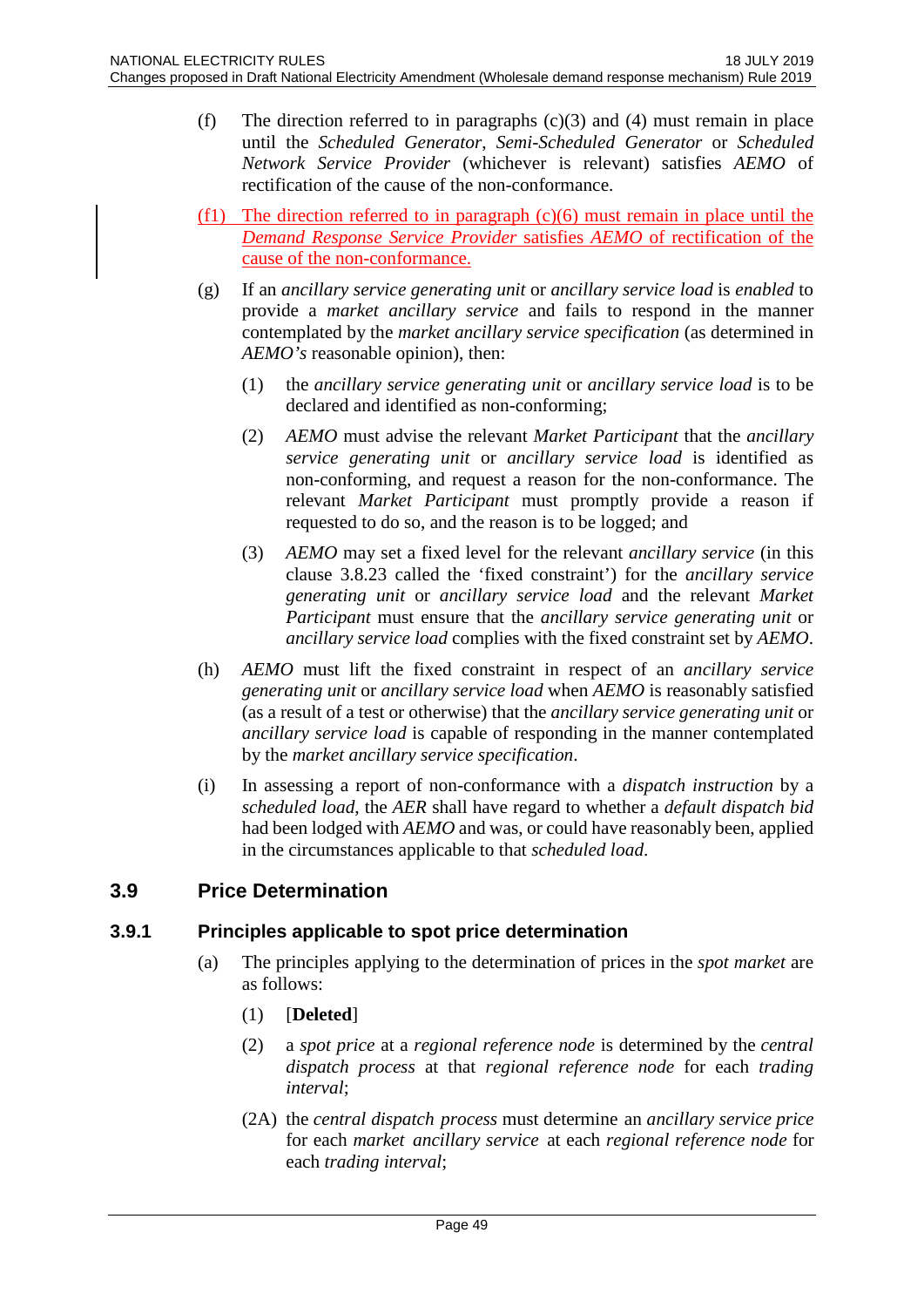- (3) *spot prices* determine *dispatch* such that a *generating unit, scheduled wholesale demand response unit* or *load* whose *dispatch bid* or *dispatch offer* at a location is below the *spot price* at that location will normally be *dispatched*;
- (3A) *generating units*, *scheduled wholesale demand response units*, *scheduled network services* or *scheduled loads* which operate in accordance with a *direction*, are to be taken into account in the *central dispatch* process, but the *dispatch offer*, in the case of a *generating unit, scheduled wholesale demand response unit* or *scheduled network service*, which operates in accordance with a *direction*, or the *dispatch bid*, in the case of a *scheduled load* which operates in accordance with a *direction*, will not be used in the calculation for the *spot price* for the relevant *trading interval*;
- (3B) *ancillary service generating units* and *ancillary service loads* the subject of a fixed constraint (within the meaning of clause  $3.8.23(g)$ ) are to be taken into account in the *central dispatch* process, but the price in a *market ancillary service offer* which operates in accordance with a fixed constraint will not be used in the calculation of the *ancillary service price* for that *market ancillary service* for the relevant *trading interval*;
- (3C) *generating units* or *loads* which operate in accordance with a *direction* to provide an *ancillary service* are to be taken into account in the *central dispatch* process, but the price in a *market ancillary service offer* which operates in accordance with a *direction*, will not be used in the calculation of the *ancillary service price* for that *market ancillary service* for the relevant *trading interval*;
- (4) *network losses*, *network constraints*, the availability of *scheduled network services* and *network dispatch offers* are taken into account in the determination of *dispatch* and consequently affect *spot prices* and (apart from *network losses*) *ancillary services prices*;
- (5) where the *energy* output of a *Registered Participant* is limited above or below the level at which it would otherwise have been *dispatched* by *AEMO* on the basis of its *dispatch offer* or *dispatch bid* due to an *ancillary services direction*, the *Registered Participant's dispatch offer* or *dispatch bid* is taken into account in the determination of *dispatch* but the *dispatch offer* or *dispatch bid* will not be used in the calculation of the *spot price* for the relevant *trading interval*;
- (5A) *market ancillary service offers*, in other *ancillary services markets*, due to an *ancillary services direction* are taken into account in the determination of *dispatch* and consequently affect *ancillary service prices* in those other *ancillary services markets*;
- (6) when the *spot price* is determined, it applies to both sales and purchases of electricity (including through the provision of *wholesale demand response*) at a particular location and time;
- (6A) when an *ancillary service price* is determined for an *ancillary service*, it applies to purchases of that *ancillary service*;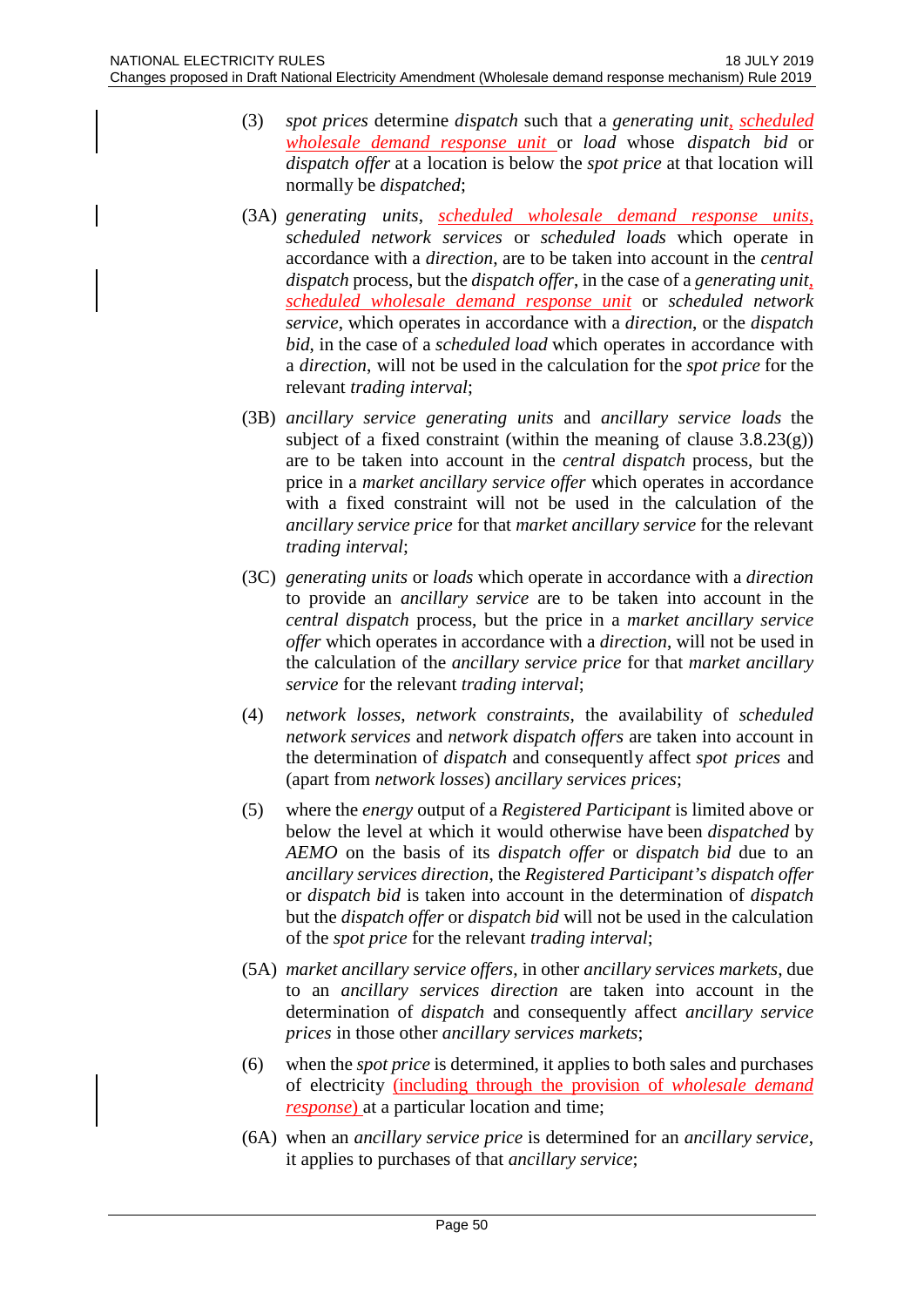- (6B) when an *ancillary service price* is determined under paragraph (6A) for a *regulation service*, it applies to purchases of that *regulation service* and, where appropriate, purchases of a *delayed service*;
- (7) *spot prices* provide *Market Participants* with signals as to the value of providing or cost of consuming electricity at a particular location at a particular time; and
- (7A) *ancillary service prices* provide *Ancillary Service Providers* with signals as to the value of providing the relevant *market ancillary service* within a particular *region* at a particular time.
- (b) A single *regional reference price* which is the *spot price* at the *regional reference node* provides a reference from which the *spot prices* are determined within each *region*.
- (c) The *local spot price* at each *transmission network connection point* is the *spot price* at the *regional reference node* for the *region* to which the *connection point* is assigned multiplied by the relevant *intra-regional loss factor* applicable to that *connection point*.

#### **Note**

Where two *intra-regional loss factors* are determined for a *transmission network connection point* under clause 3.6.2(b)(2), *AEMO* will determine the relevant *intra-regional loss factor* for use under this clause in accordance with the procedure determined under clause 3.6.2(d1).

### **3.9.3C Reliability standard**

- (a) The *reliability standard* for *generation, wholesale demand response* and *inter-regional transmission elements* in the *national electricity market* is a maximum expected *unserved energy* (**USE**) in a *region* of 0.002% of the total *energy* demanded in that *region* for a given *financial year*.
- (b) For the purposes of paragraph (a) *unserved energy* is to:
	- (1) include *unserved energy* associated with *power system reliability* incidents that result from:
		- (i) a single *credible contingency event* on a *generating unit* or an *inter-regional transmission element*, that may occur concurrently with *generating unit* or *inter-regional transmission element outages*; or
		- (ii) delays to the construction or commissioning of new *generating units* or *inter-regional transmission elements*, including delays due to industrial action or acts of God; and
	- (2) exclude *unserved energy* associated with *power system security* incidents that result from:
		- (i) multiple *contingency events*, *protected events* or *non-credible contingency events* on a *generating unit* or an *inter-regional transmission element*, that may occur concurrently with *generating unit* or *inter-regional transmission element outages*;
		- (ii) *outages* of *transmission network* or *distribution network* elements that do not significantly impact the ability to transfer *power* into the *region* where the USE occurred; or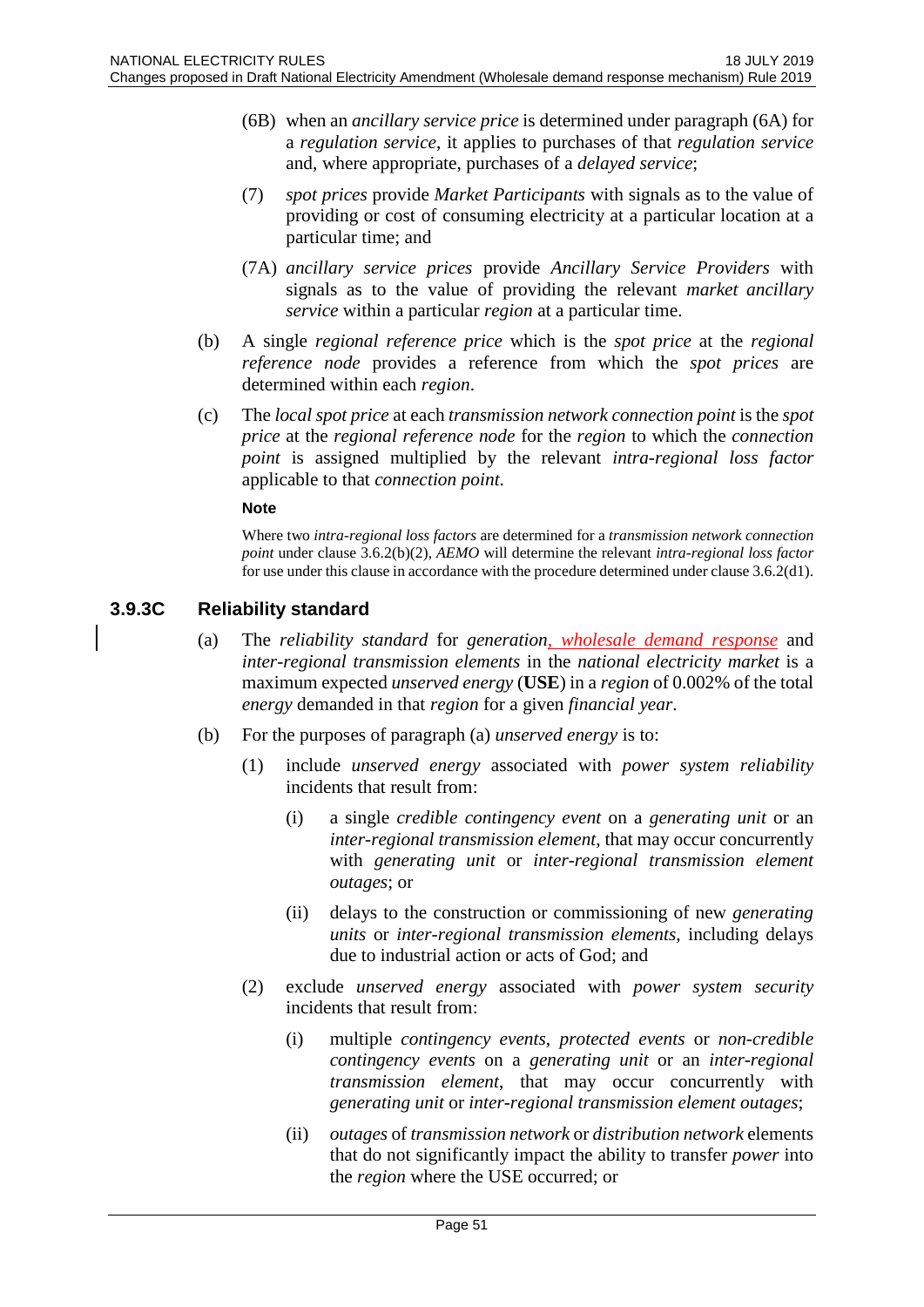(iii) industrial action or acts of God at existing *generating facilities* or *inter-regional transmission facilities*.

## **3.9.7 Pricing for constrained-on scheduled generating units**

(a) In the event that a *network constraint* causes a *scheduled generating unit* or a *scheduled wholesale demand response unit* to be *constrained-on* in any *trading interval*, that *scheduled generating unit* or *scheduled wholesale demand response unit* must comply with *dispatch instructions* from *AEMO* in accordance with its availability as specified in its *dispatch offer* but may not be taken into account in the determination of the *spot price* in that *trading interval*.

#### **Note**

This clause is classified as a civil penalty provision under the National Electricity (South Australia) Regulations. (See clause 6(1) and Schedule 1 of the National Electricity (South Australia) Regulations.)

- (b) A *Scheduled Generator* or *Demand Response Service Provider* that is *constrained-on* in accordance with clause 3.9.7(a) is not entitled to receive from *AEMO* any compensation due to its *spot price* being less than its *dispatch offer price*.
- (c) In the event that:
	- (1) an *inertia network service* under an *inertia services agreement* is enabled such that an *inertia generating unit* is *constrained on* in any *dispatch interval* to provide *inertia*; or
	- (2) a *system strength service* under a *system strength services agreement* is *enabled* such that a *system strength generating unit* is *constrained on* in any *dispatch interval* to provide a *system strength service*,

the relevant *generating unit* must comply with *dispatch instructions* from *AEMO* in accordance with its availability as specified in its *dispatch offer* but may not be taken into account in the determination of the *dispatch price* in that *dispatch interval* except to the extent that the *generating unit* is *dispatched* at a level above its minimum *loading level*.

#### **Note**

This clause is classified as a civil penalty provision under the National Electricity (South Australia) Regulations. (See clause 6(1) and Schedule 1 of the National Electricity (South Australia) Regulations.)

(d) A *Scheduled Generator* that is *constrained on* in accordance with paragraph (c) is not entitled to receive from *AEMO* any compensation due to its *dispatch price* being less than its *dispatch offer price*.

# **3.10 [Deleted]**

# **3.10 Wholesale demand response**

## **3.10.1 Wholesale demand response guidelines**

(a) *AEMO* must develop and *publish* and may amend *wholesale demand response guidelines* setting out: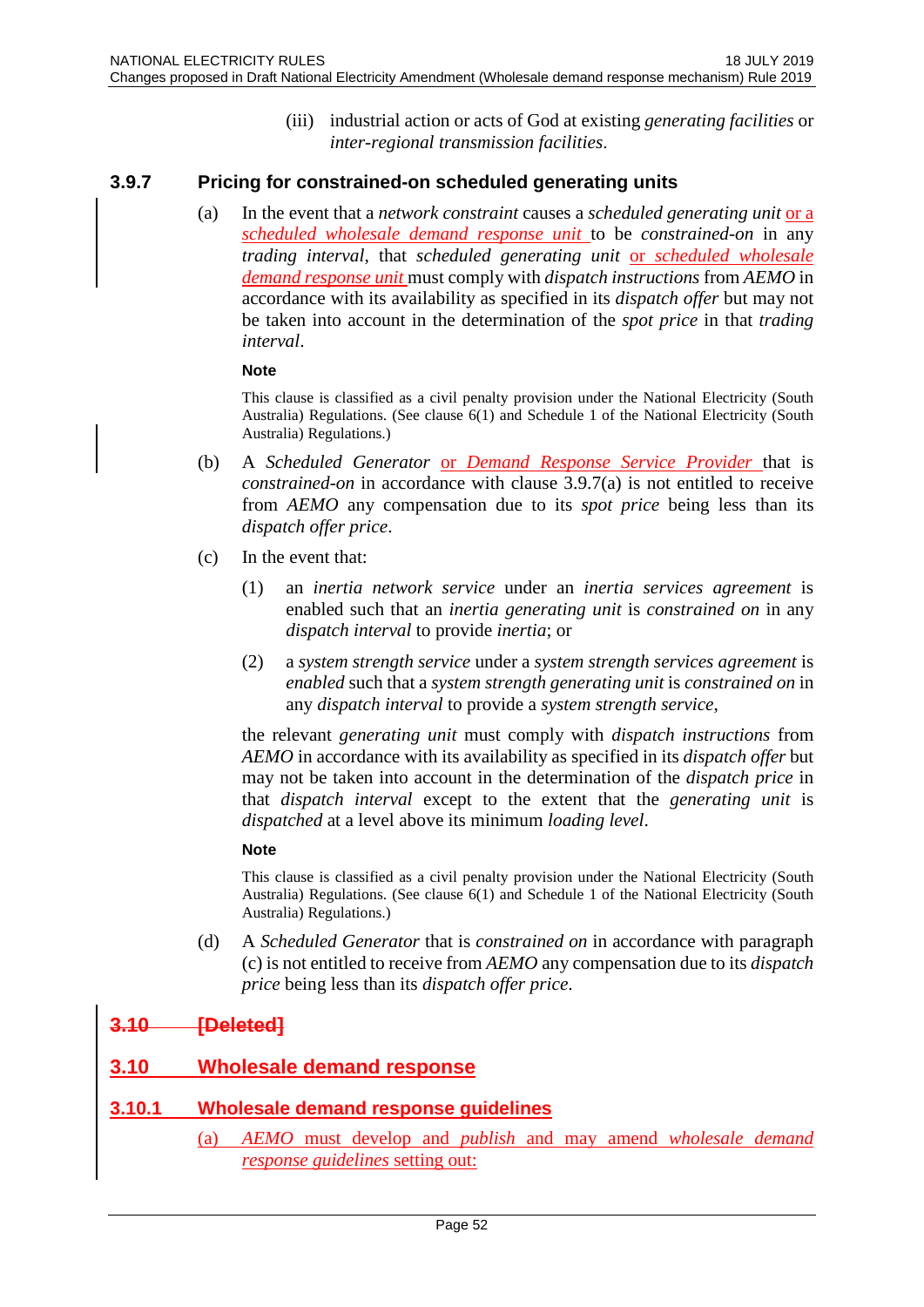- (1) the requirements for classification of a *load* as a *wholesale demand response unit* in accordance with clause 2.3.6, for establishing a *scheduled wholesale demand response unit* in accordance with clause 2.3.7 and for aggregation in accordance with clause 3.8.3;
- (2) information to be provided to *AEMO* in an application under clause 2.3.6 or clause 2.3.7 including information to demonstrate *baseline compliance* under the nominated *baseline methodology*;
- (3) guidance as to the circumstances in which *AEMO* may waive a classification requirement;
- (4) any other information or requirements relating to classification of *loads* as *wholesale demand response units* or establishing *scheduled wholesale demand response units* that *AEMO* considers appropriate;
- (5) *AEMO's* determination under clause 3.10.2 of the *baseline methodology metrics*;
- (6) *AEMO's* determination under clause 3.10.2 of the process for *baseline compliance testing* and the periods over which that will occur;
- (7) *AEMO's* determination under clause 3.10.4(d) of the conditions to be satisfied in connection with the submission of a notice for modifying a *baseline*;
- (8) requirements for the form and content of a *baseline methodology*;
- (9) a description of any classes of *loads* that in *AEMO's* opinion may reasonably be expected to seek classification as *wholesale demand response unit* and for which *AEMO* proposes to develop *baseline methodologies*;
- (10) the process and timing for a *Registered Participant* to submit a proposed *baseline methodology* and for *AEMO* to seek clarification or additional information and make a decision;
- (11) the process for a *Demand Response Service Provider* to apply to *AEMO* to change which *baseline methodology* applies to a *wholesale demand response unit*; and
- (12) any other information or requirements relating to the testing and approval of *baseline methodologies* that *AEMO* considers appropriate.
- (b) *AEMO* must comply with the *Rules consultation procedures* when making or amending the *wholesale demand response guidelines*.
- (c) *AEMO* may make minor or administrative changes to the *wholesale demand response guidelines* without complying with the *Rules consultation procedures.*

## **3.10.2 Baseline methodology metrics and baseline compliance testing**

- (a) *AEMO* must determine and may amend the *baseline methodology metrics*  setting out the parameters for assessing the *baseline* produced by a *baseline methodology* when applied to a *wholesale demand response unit.*
- (b) The assessment referred to in paragraph (a) must include an assessment of both accuracy and freedom from bias, where: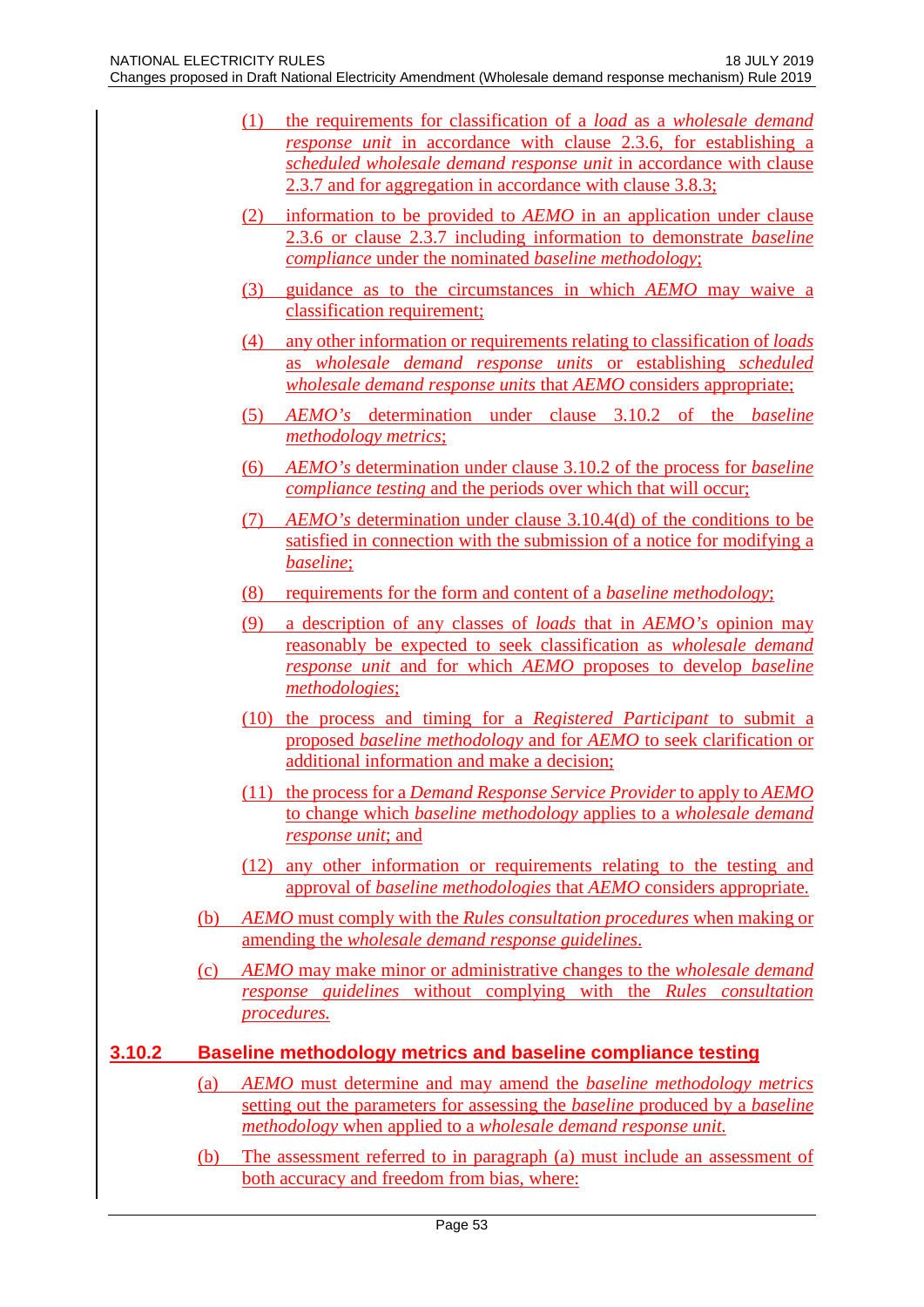- (1) accuracy means the deviation between actual consumption of a *wholesale demand response unit* and its *baseline* for each of the measures of baseline accuracy in paragraph (c); and
- (2) bias means the deviation between actual consumption of a *wholesale demand response unit* and its *baseline* for each of the measures of baseline accuracy in paragraph (c) consistently exhibiting error:
	- (i) in a single direction (either above or below the *baseline*); or
	- (ii) under the same circumstances (for example, during heatwaves).
- (c) The *baseline methodology metrics* must assess accuracy and bias:
	- (1) in particular *trading intervals*; and
	- (2) across multiple *trading intervals* (whether or not contiguous) to test accuracy and bias under a range of conditions or when *demand response* is likely to be *dispatched* or in other circumstances determined by *AEMO*.
- (d) A *wholesale demand response unit* is *baseline compliant* if the *baseline methodology* nominated by the *Demand Response Service Provider* and approved by *AEMO* to apply to the *wholesale demand response unit,*  produces a *baseline* that satisfies the *baseline methodology metrics.*
- (e) For the purposes of paragraph (d), *AEMO* must determine and may amend arrangements for the regular and systematic testing, in relation to each *wholesale demand response unit,* of whether the *baseline methodology* when applied to the *wholesale demand response unit* produces a *baseline* that satisfies the *baseline methodology metrics* (*baseline compliance testing*).
- (f) *AEMO* must determine and may amend the periods over which *baseline compliance testing* will occur, which periods may be different for different *wholesale demand response units* or classes of *wholesale demand response unit.*
- (g) In determining the *baseline methodology metrics* and the periods over which *baseline compliance testing* will occur, *AEMO* must have regard to:
	- (1) the need not to distort the operation of the market; and
	- (2) the need to maximise the effectiveness of *wholesale demand response* at the least cost to end use consumers of electricity; and
	- (3) the level of accuracy achieved by the demand forecasts used by *AEMO* for *pre-dispatch* and the forecasts referred to in clause 3.7B(c)(4).

## **3.10.3 Use of a baseline methodology**

- (a) In determining whether to approve the application of a *baseline methodology* to a *wholesale demand response unit, AEMO* must use historic consumption for the *wholesale demand response unit* to assess whether the *baseline methodology metrics* are satisfied.
- (b) A *wholesale demand response unit* is only eligible to provide *wholesale demand response* under these *Rules* if it is *baseline compliant*.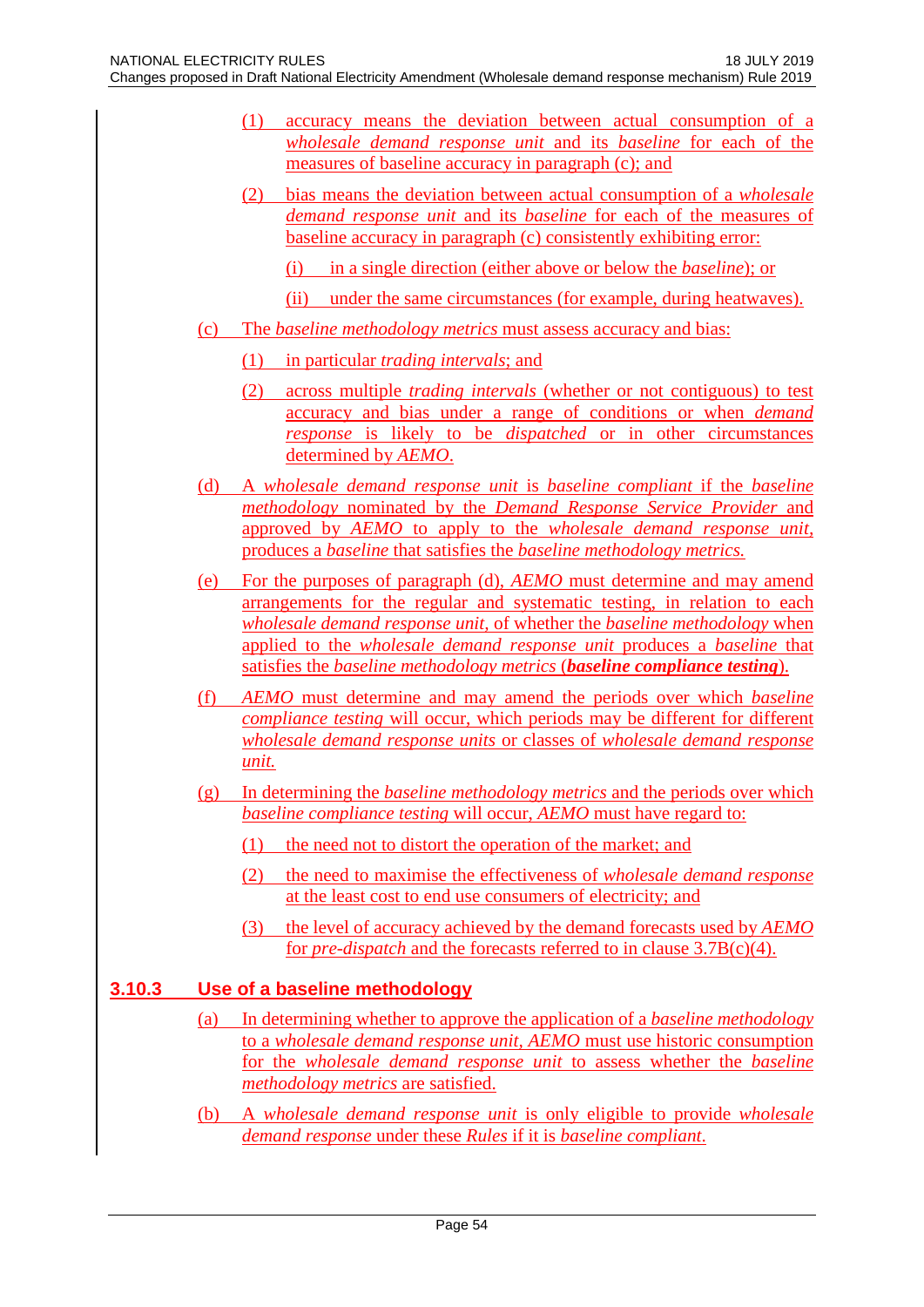- (c) If *baseline compliance testing* indicates that a *wholesale demand response unit* is not *baseline compliant, AEMO* must notify the *Demand Response Service Provider.*
- (d) Where a *wholesale demand response unit* ceases to be *baseline compliant*  (including by reason of a change to the *baseline methodology metrics*):
	- (1) the relevant *Demand Response Service Provider* may elect to withdraw the *wholesale demand response unit* from the *scheduled wholesale demand response unit* to which it is allocated on a permanent basis or until it is *baseline compliant*; and
	- (2) *AEMO* may on the application of the *Demand Response Service Provider*, approve the application of another *baseline methodology* that when applied to the *wholesale demand response unit* satisfies the *baseline methodology metrics*.

# **3.10.4 Calculation of baselines**

- (a) Subject to paragraphs (b) and (c), the *baseline* for a *wholesale demand response unit* must be calculated by applying a *baseline methodology*:
	- (1) that is *published* or approved by *AEMO*;
	- (2) that *AEMO* has approved for application to the *wholesale demand response unit*; and
	- (3) that produces a *baseline* for the *wholesale demand response unit* that satisfies the *baseline methodology metrics.*
- (b) Where a *Demand Response Service Provider* is aware of an event or circumstance affecting a *wholesale demand response unit* in one or more *trading intervals* that is not and could not reasonably have been accounted for in the *baseline methodology* and as a result of which the *baseline* produced by the *baseline methodology* will not satisfy the *baseline methodology metrics*, the *Demand Response Service Provider* may subject to and in accordance with the *wholesale demand response guidelines* and prior to the commencement of the *trading interval* submit to *AEMO* a notice identifying the *wholesale demand response unit* and specifying:
	- (1) a factor between (and including) zero and 1 to be applied to the *baseline*  produced by the *baseline methodology*; and
	- (2) the *trading intervals* in which the factor must be applied.
- (c) If a *Demand Response Service Provider* gives a notice in accordance with paragraph (b), for the purposes of *baseline accuracy testing* and settlement, the *baseline* for the *wholesale demand response unit* in each *trading interval*  specified in the notice will be the *baseline* as adjusted by the factor specified in the notice.
- (d) *AEMO* must determine and may amend conditions for the submission of notices under paragraph (b) which may include:
	- (1) requirements for the submission of notices including timing and content;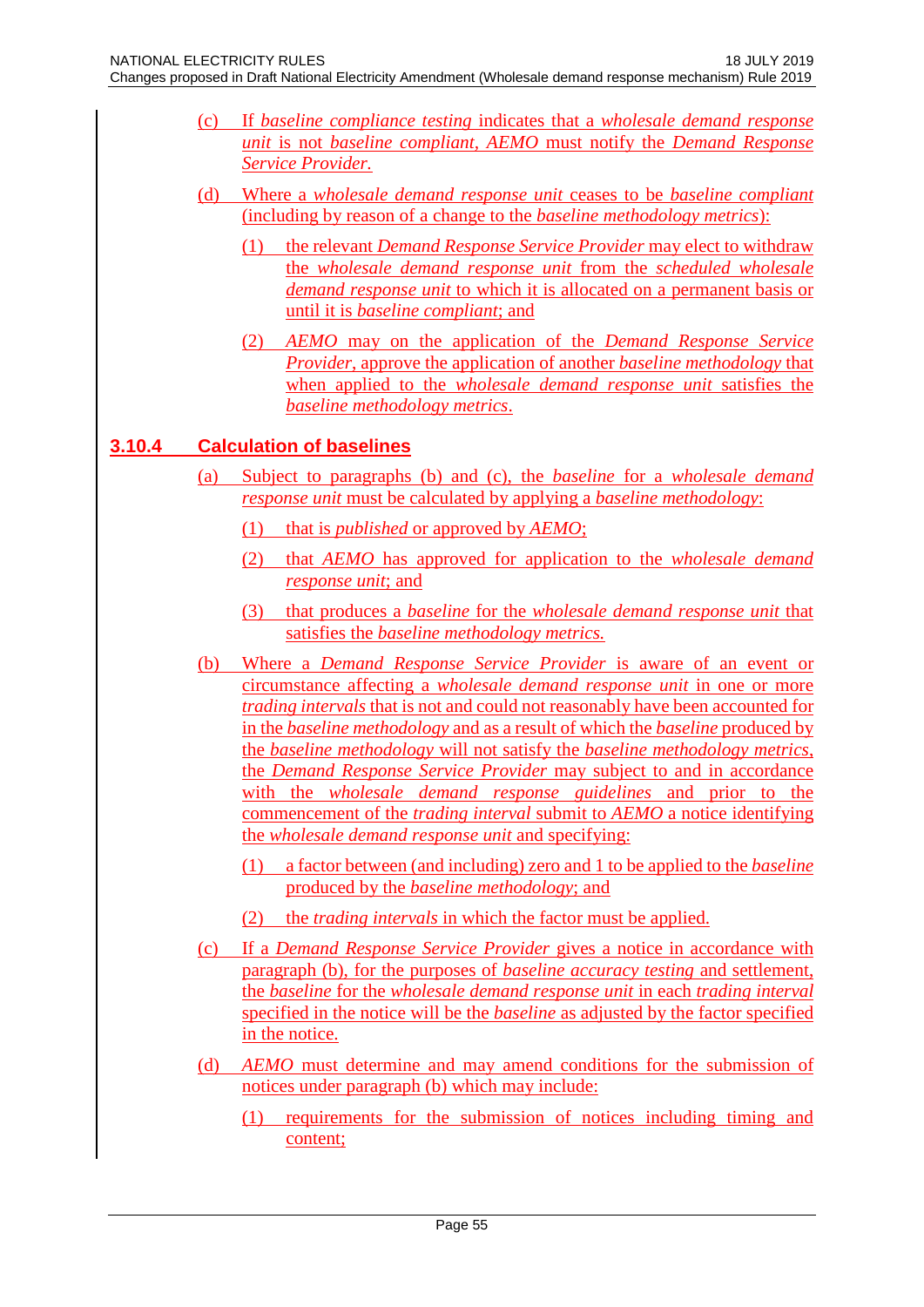- (2) requirements for information to be provided to *AEMO* or records to be made by the *Demand Response Service Provider* in connection with the notice;
- (3) events or circumstances that are taken to have been accounted for in the *baseline methodology* and in respect of which no notice may be given;
- (4) conditions limiting or precluding the submission of notices where reasonably considered necessary by *AEMO* to maintain the accuracy and reliability of *baseline methodologies*; and
- (5) any other conditions reasonably determined by *AEMO*.

## **3.10.5 Baseline methodology development**

- (a) *AEMO* must in accordance with the *wholesale demand response guidelines*  develop *baseline methodologies* applicable to one or more classes of *wholesale demand response units* and must *publish* the *baseline methodologies* developed by it in the register maintained under paragraph (b).
- (b) *AEMO* must establish and maintain a register of *baseline methodologies* developed by *AEMO* or (at the request of the relevant *Registered Participant)*  approved by *AEMO* under paragraph (d), together with information to facilitate assessment of a *wholesale demand response unit* or prospective *wholesale demand response units* against the *baseline methodology.*
- (c) A *Registered Participant* may in accordance with the *wholesale demand response guidelines* submit to *AEMO* for approval a proposed *baseline methodology*.
- (d) If *AEMO* is reasonably satisfied that a proposed *baseline methodology*  satisfies the requirements for approval in the *wholesale demand response guidelines, AEMO* must approve the *baseline methodology.*
- (e) If *AEMO* does not approve a proposed *baseline methodology*, *AEMO* must notify the *Registered Participant* who submitted the proposal, providing reasons for the refusal*.*
- (f) A *baseline methodology* approved under paragraph (d) is *confidential information* of the relevant *Registered Participant* unless the *Registered Participant* requests the *baseline methodology* be included in the register maintained under paragraph (b).
- (g) Notwithstanding paragraph (f), *AEMO* may disclose the *baseline methodology* applicable to a *connection point* for a *wholesale demand response unit* to the *financially responsible Market Participant* for the *connection point* under and in accordance with the *Market Settlement and Transfer Solution Procedures*.

## **3.10.6 Wholesale demand response annual reporting**

- (a) Within six months of the end of each calendar year, *AEMO* must prepare and *publish* a report on the operation of the arrangements for the provision of *wholesale demand response* under the *Rules*.
- (b) A report under paragraph (a) must report on outcomes relating to the use and accuracy of *baseline methodologies* in respect of that year, including: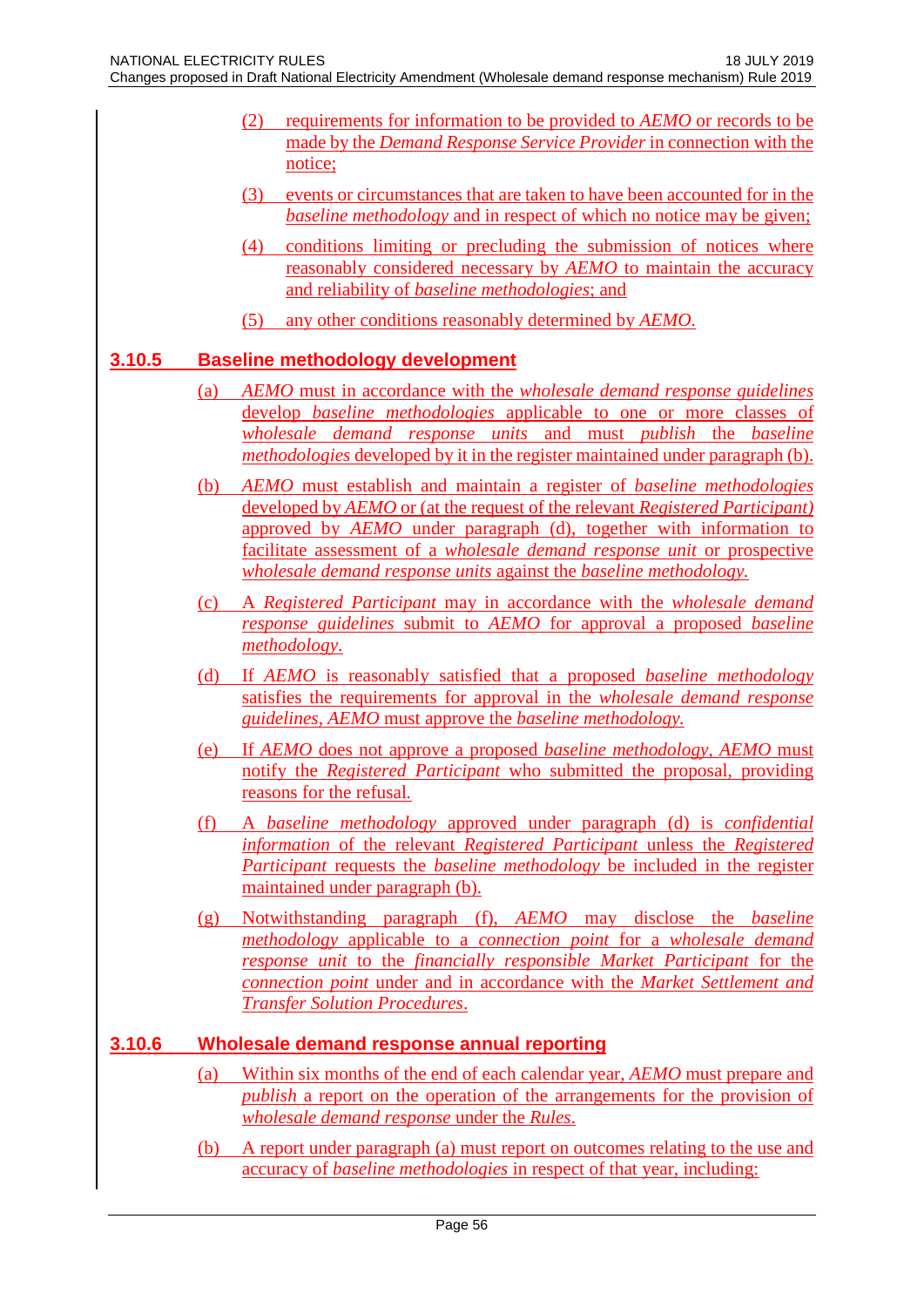- (1) information about *baseline methodologies* available for use under the *wholesale demand response guidelines* and the extent to which the *baseline methodologies* are being used, with an analysis of trends over time;
	- (2) for each *baseline methodology* and type of *wholesale demand response unit*, an assessment against the *baseline methodology metrics* as measured during the *wholesale demand response unit* classification process and *baseline accuracy testing*;
	- (3) any periods for which any *wholesale demand response units* have been ineligible for the provision of *wholesale demand response* due to not being *baseline compliant*;
- (4) potential improvements to the provision of *wholesale demand response* under the *Rules* which may include:
	- (i) changes to *baseline methodology metrics* as a result of the development or approval of new *baseline methodologies*;
	- (ii) the development of new *baseline methodologies*;
	- (iii) any other any measures that may be taken to improve the accuracy or reduce the bias of *baseline methodologies*; and
	- (iv) changes to the *wholesale demand response guidelines* or the *Rules*; and
- (5) the timing and process for making any improvements.
- (c) A report under paragraph (a) must include, for the period under review:
	- (1) the number of registered *Demand Response Service Providers*;
	- (2) the number and capacity of *wholesale demand response units*;
	- (3) the number and average capacity of *scheduled wholesale demand response units*;
	- (4) the amount of *dispatched wholesale demand response* and the frequency of *dispatch*;
	- (5) analysis of the *spot market* price levels at which *wholesale demand response* was *dispatched*;
	- (6) analysis of trends, including year-on-year changes, in the matters referred to in paragraphs  $(1)$  to  $(5)$ .

#### **3.10.7 AEMC wholesale demand response review**

- (a) The *AEMC* must, following the third anniversary of the commencement of this clause:
	- (1) conduct a review of the arrangements for the provision of *wholesale demand response* under the *Rules* in accordance with paragraph (b) and the *Rules consultation procedures*; and
	- (2) publish a report of its findings and recommendations.
- (b) The review under paragraph (a) must consider the costs, benefits and effectiveness of the arrangements having regard to: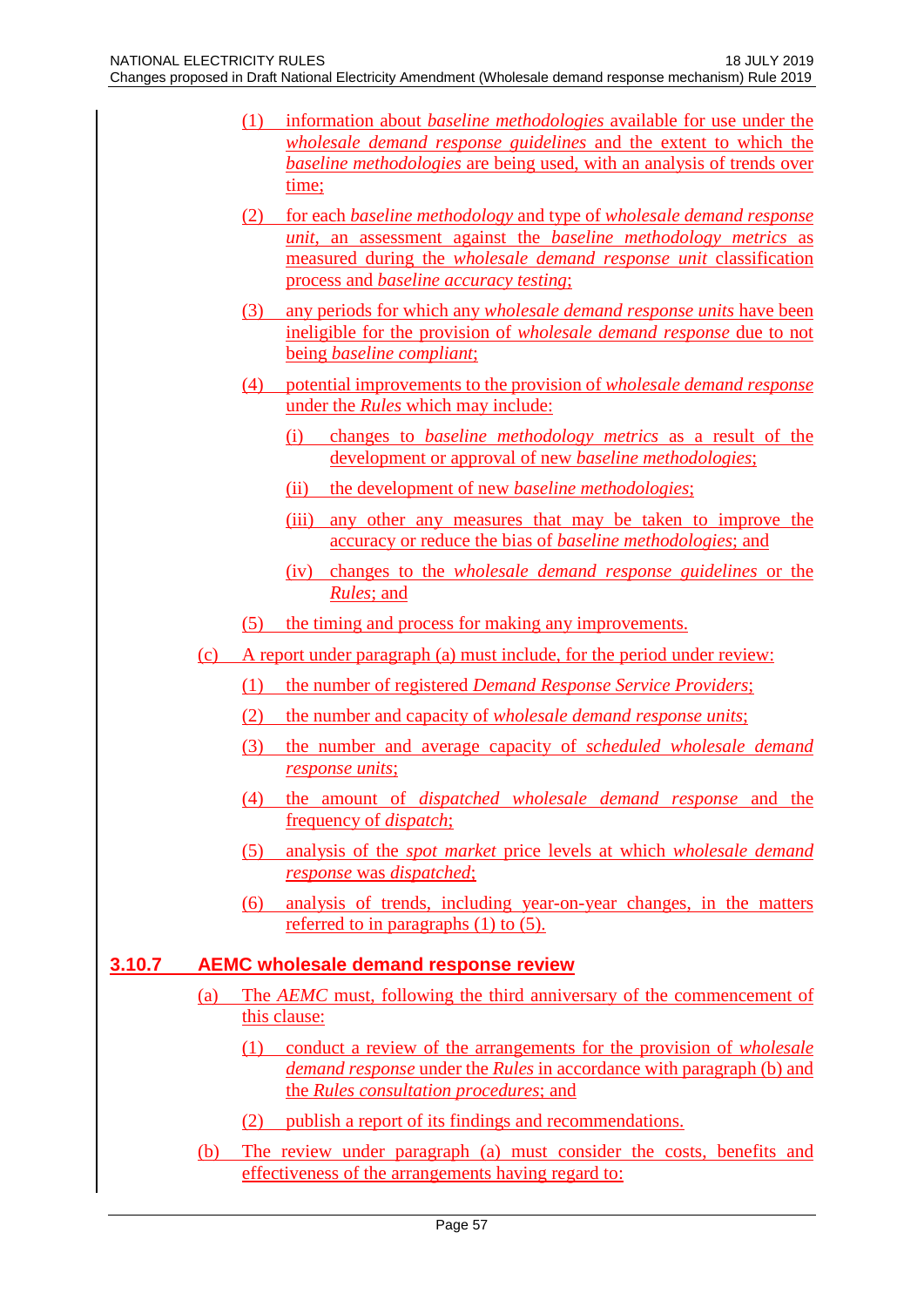- (1) the impact of the arrangements on the *spot price*;
- (2) the accuracy of *baseline methodologies*;
- (3) market and technological developments; and

#### **3.12 Market Intervention by AEMO**

#### **3.12.2 Affected Participants and Market Customers entitlements to compensation in relation to AEMO intervention**

- (a) In respect of each *intervention pricing 30-minute period*:
	- (1) an *Affected Participant* is entitled to receive from *AEMO*, or must pay to *AEMO*, an amount as determined in accordance with this clause 3.12.2 that will put the *Affected Participant* in the position that the *Affected Participant* would have been in regarding the *scheduled generating unit* or *scheduled wholesale demand response unit* or *scheduled network service*, as the case may be, had the *AEMO intervention event* not occurred, taking into account solely the items listed in paragraph (j);
	- (2) a *Market Customer*, other than a *Market Customer* which was the subject of any *direction* that constituted the *AEMO intervention event*, is entitled, in respect of one or more of its *scheduled loads*, to receive an amount calculated by applying the following formula:

 $DC = ((RRP \times LF) - BidP) \times QD$ 

where:

DC (in dollars) is the amount the *Market Customer* is entitled to receive in respect of that *scheduled load* for the relevant *intervention pricing 30-minute period*;

RRP (in dollars per MWh) is the *regional reference price* in the relevant *intervention pricing 30-minute period* determined in accordance with clause 3.9.3;

LF where the *scheduled load's connection point* is a *transmission connection point*, is the relevant *intra-regional loss factor* at that *connection point* or where the *scheduled load's connection point* is a *distribution network connection point*, is the product of the *distribution loss factor* at that *connection point* multiplied by the relevant *intra-regional loss factor* at the *transmission connection point* to which it is assigned;

BidP (in dollars per MWh) is the price of the highest priced *price band* specified in a *dispatch bid* for the *scheduled load* in the relevant *intervention pricing 30-minute period*;

QD (in MWh) is the difference between the amount of electricity consumed by the *scheduled load* during the relevant *intervention pricing 30-minute period* determined from the *metering data* and the amount of electricity which *AEMO* reasonably determines would have

<sup>(4)</sup> any other matters relating to *wholesale demand response* which the *AEMC* considers relevant.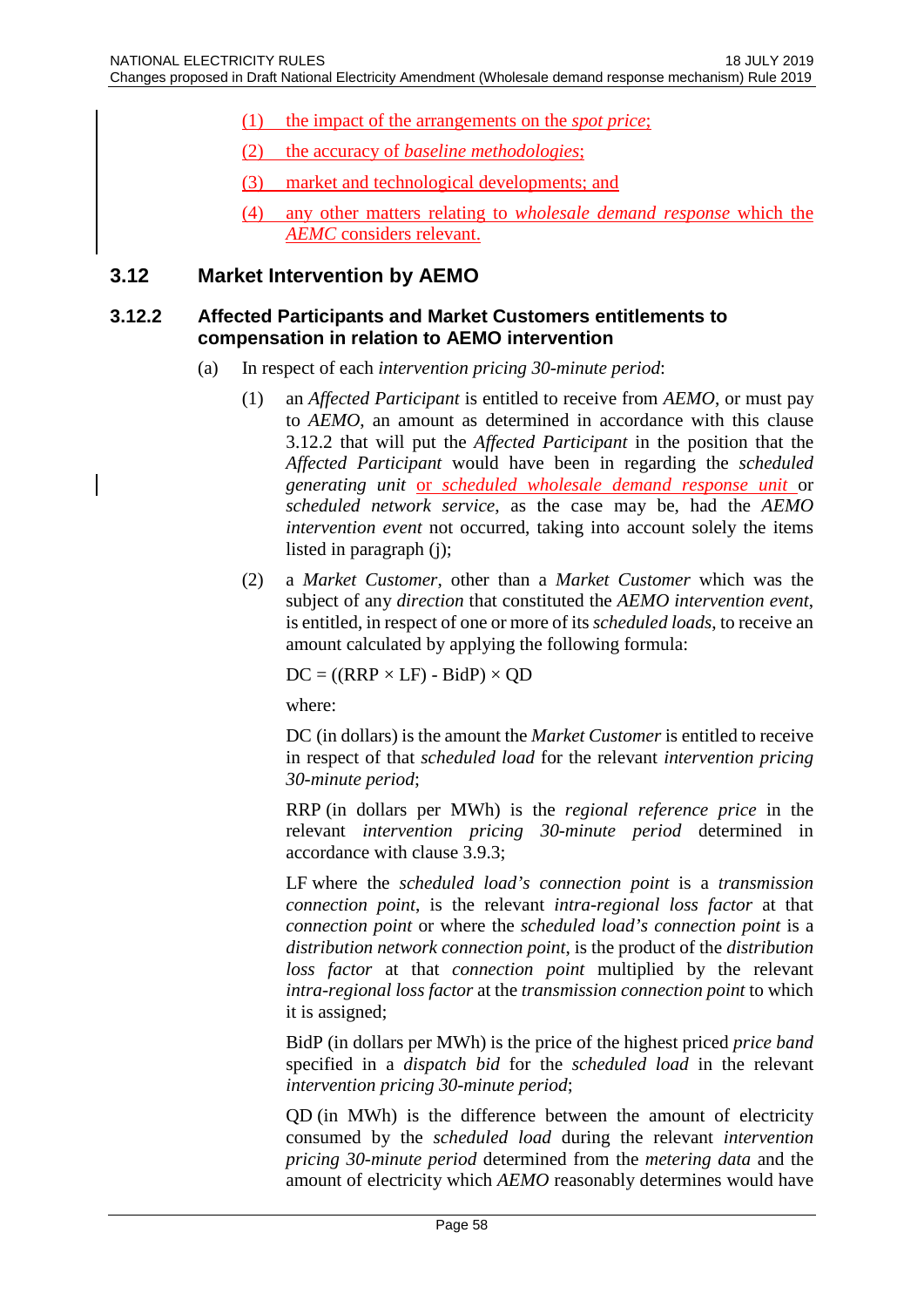been consumed by the *scheduled load* if the *AEMO intervention event* had not occurred,

provided that if DC is negative for the relevant *intervention pricing 30-minute period*, then the adjustment that the *Market Customer* is entitled to claim in respect of that *scheduled load* for that *intervention pricing 30-minute period* is zero.

#### **Note**

Where two *intra-regional loss factors* are determined for a *transmission network connection point* under clause 3.6.2(b)(2), *AEMO* will determine the relevant *intra-regional loss factor* for use under this clause in accordance with the procedure determined under clause 3.6.2(d1).

- (b) In respect of a single *intervention pricing 30-minute period*, an *Affected Participant* or *Market Customer* is not entitled to receive from, or obliged to pay to, *AEMO* an amount pursuant to this clause 3.12.2 if such an amount is less than \$5,000.
- (c) In respect of each *intervention pricing 30-minute period*, *AEMO* must, in accordance with the *intervention settlement timetable*, notify, in writing:
	- (1) each *Affected Participant* (except *eligible persons*) of:
		- (i) the estimated level of *dispatch* in MW that its *scheduled network service* or *scheduled generating unit* would have been *dispatched* at had the *AEMO intervention event* not occurred; and
		- (ii) an amount equal to:
			- (A) the estimated *trading amount* that it would have received had the *AEMO intervention event* not occurred based on the level of *dispatch* in subparagraph (i), less:
			- (B) the *trading amount* for that *Affected Participant* (excluding from that *trading amount* the amount referred to in clause 3.15.10C(a)) as set out in its *final statement* provided pursuant to clause 3.15.14 for the *billing period* in which the *intervention pricing 30-minute period* occurs;
	- (2) each *eligible person* of:
		- (i) the estimated level of flow in MW of all relevant *directional interconnectors* that would have occurred had the *AEMO intervention event* not occurred; and
		- (ii) an amount equal to:
			- (A) the estimated amount that person would have been entitled to receive pursuant to clause 3.18.1(b) had the *AEMO intervention event* not occurred based upon the flows referred to in subparagraph (i); less
			- (B) the actual entitlement of that person under clause 3.18.1(b); and
	- (3) each *Market Customer*, the amount calculated by *AEMO* in accordance with paragraph (a)(2) for that *Market Customer*.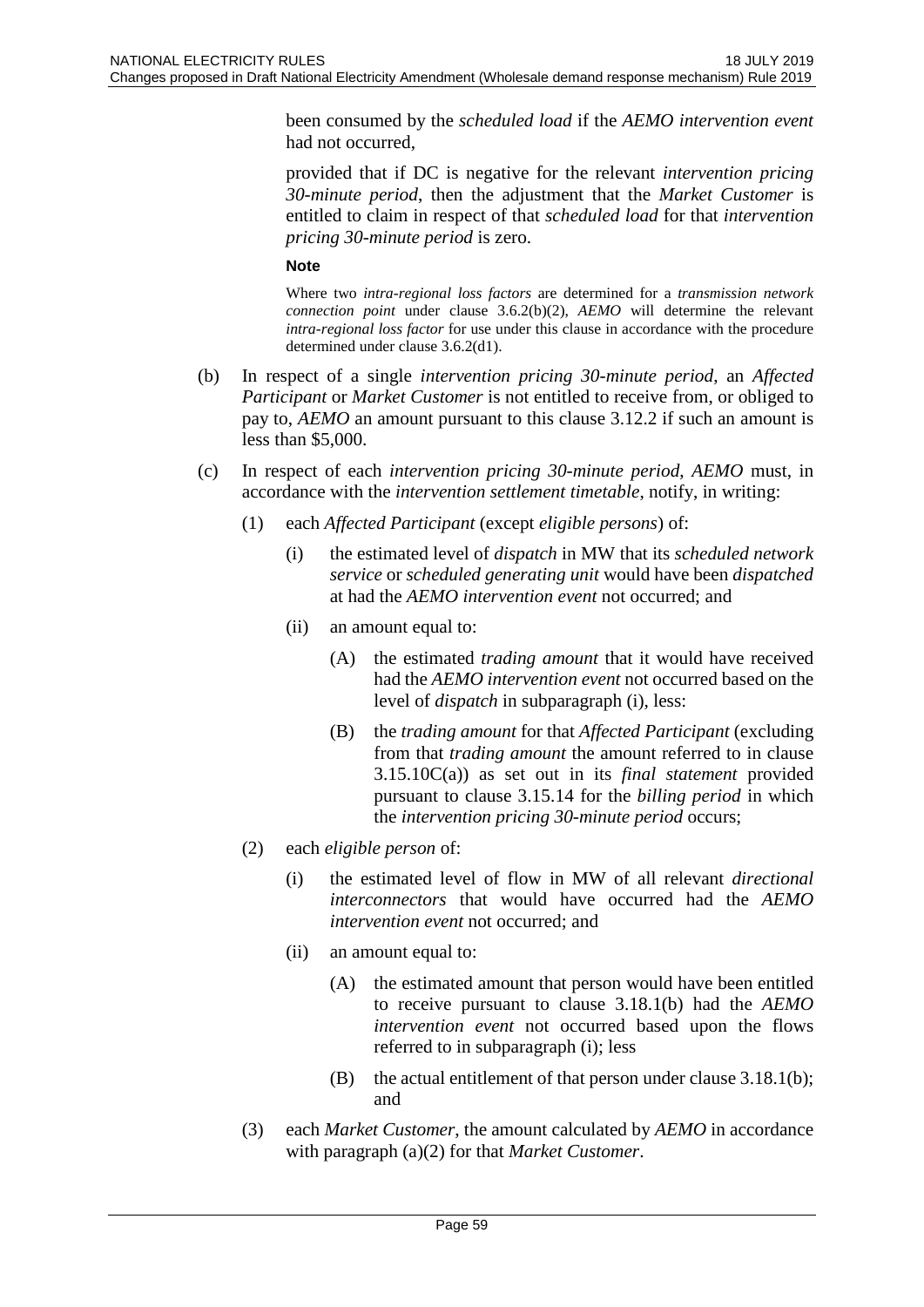- (d) *AEMO* must include in an *Affected Participant's* or *Market Customer's final statement* provided pursuant to clause 3.15.15 for a *billing period* in which one or more *intervention pricing 30-minute periods* occurred:
	- (1) the amount notified by *AEMO* pursuant to paragraph (c) if the absolute value of such amount is greater than \$5,000; and
	- (2) in all other cases no amount in relation to compensation pursuant to this clause 3.12.2.
- (e) If the figure calculated in accordance with paragraph (c) is:
	- (1) negative, the absolute value of that amount is the amount payable to *AEMO* by the relevant person; and
	- (2) positive, the absolute value of that amount is the amount receivable from *AEMO* by the relevant person.
- (f) Subject to paragraphs (h) and (i), within 15 *business days* of receipt of the notice referred to in paragraph (c) an *Affected Participant* or *Market Customer* may make a written submission to *AEMO* in accordance with paragraph (g) claiming that the amount set out in the notice is greater than or less than, its entitlement pursuant to paragraph (a)(1) as an *Affected Participant* or paragraph (a)(2) as a *Market Customer*, as the case may be.
- (g) A written submission made by an *Affected Participant* or *Market Customer* pursuant to paragraph (f) must:
	- (1) itemise each component of the claim;
	- (2) contain sufficient data and information to substantiate each component of the claim;
	- (3) if the *Affected Participant* claims that the amount calculated by *AEMO* pursuant to paragraphs  $(c)(1)$  or  $(c)(2)$  is less than the amount the *Affected Participant* is entitled to receive pursuant to paragraph (a)(1), specify the difference between such amounts (such difference being the *affected participant's adjustment claim*);
	- (4) if the *Market Customer* claims that the amount calculated by *AEMO* pursuant to paragraph (c)(3) is less than the amount the *Market Customer* is entitled to receive pursuant to paragraph (a)(2), specify the difference between such amounts (such difference being the *market customer's additional claim*); and
	- (5) be signed by an authorised officer of the *Affected Participant* or *Market Customer* certifying that the written submission is true and correct.
- (h) If an *Affected Participant* or *Market Customer* does not deliver to *AEMO* a written submission in accordance with paragraph (f) it shall cease to have an entitlement to compensation under this clause 3.12.2.
- (i) In respect of a single *intervention pricing 30-minute period* an *Affected Participant* or *Market Customer* may only make a claim pursuant to paragraph (f) in respect of that *intervention pricing 30-minute period* if it claims that its entitlement or liability pursuant to this clause 3.12.2 is greater than \$5,000.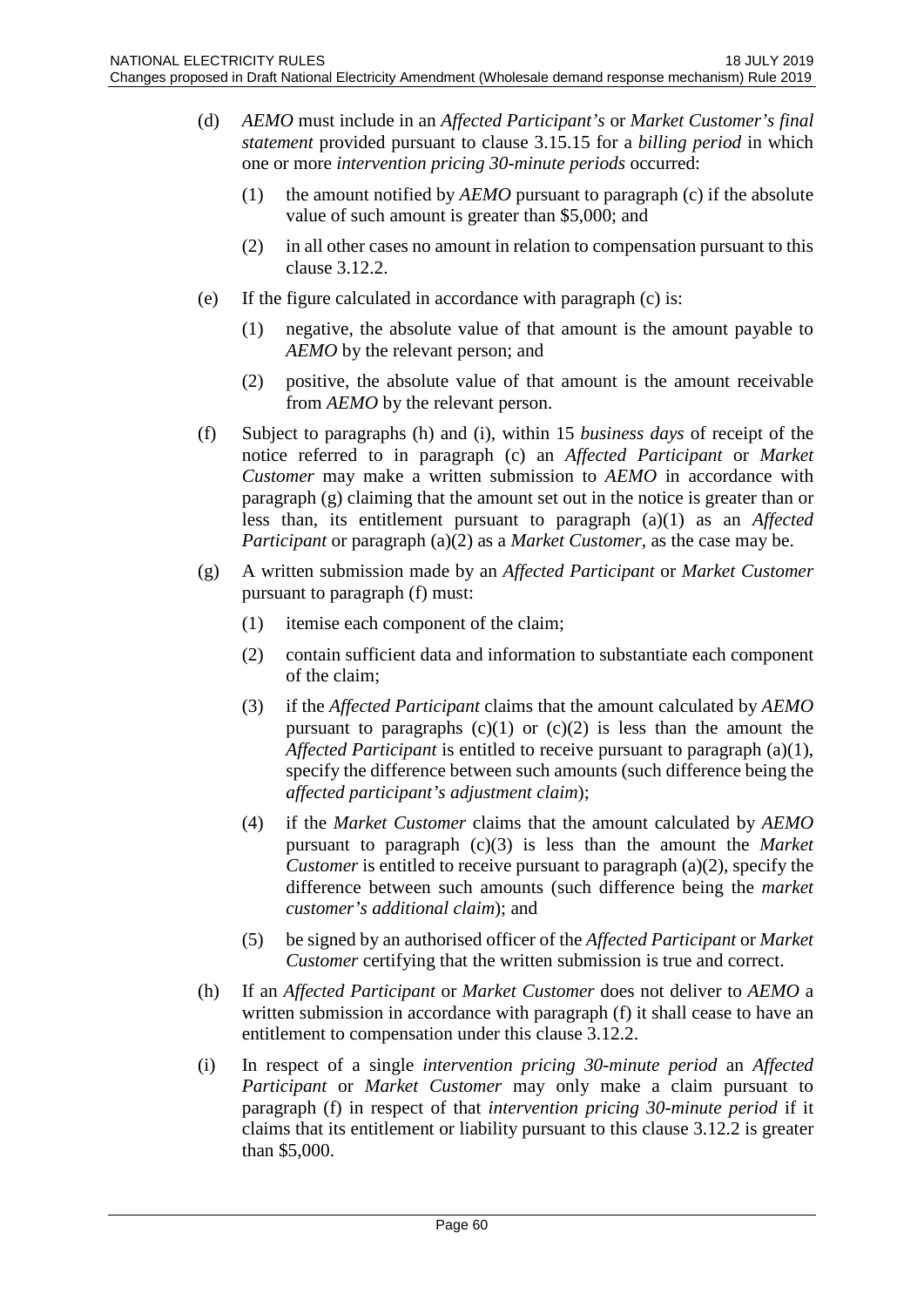- (i) In determining the amount for the purposes of paragraph  $(a)(1)$ , the following must, as appropriate, be taken into account:
	- (1) the direct costs incurred or avoided by the *Affected Participant* in respect of that *scheduled generating unit*, *scheduled wholesale demand response unit* or *scheduled network service*, as the case may be, as a result of the *AEMO intervention event* including:
		- (i) fuel costs in connection with the *scheduled generating unit*, *scheduled wholesale demand response unit* or *scheduled network service*;
		- (ii) incremental maintenance costs in connection with the *scheduled generating unit*, *scheduled wholesale demand response unit* or *scheduled network service*; and
		- (iii) incremental manning costs in connection with the *scheduled generating unit*, *scheduled wholesale demand response unit* or *scheduled network service*;
	- (2) any amounts which the *Affected Participant* is entitled to receive under clauses 3.15.6 and 3.15.6A; and
	- (3) the *regional reference price published* pursuant to clause 3.13.4(m).
- (k) *AEMO* must in accordance with the *intervention settlement timetable* calculate the *additional intervention claim* being the total of:
	- (1) the sum of the *affected participant's adjustment claims* and *market customer's additional claims* in respect of a *AEMO intervention event*, or in respect of, in *AEMO's* reasonable opinion, a series of related *AEMO intervention events*; plus
	- (2) the total claims by *Directed Participants* pursuant to clauses 3.15.7B(a), 3.15.7B(a1) and 3.15.7B(a2) in respect of that *AEMO intervention event*, or in respect of that series of related *AEMO intervention events*.
- (l) *AEMO* must in accordance with the *intervention settlement timetable*:
	- (1) refer an *affected participant's adjustment claim* or *market customer's additional claim* to an independent expert to determine such claim in accordance with clause 3.12.3 if the claim is equal to or greater than \$20,000 and the *additional intervention claim* that includes that claim is equal to or greater than \$100,000; and
	- (2) determine in its sole discretion whether all other *affected participants' adjustment claims* and *market customers' additional claims* are reasonable and if so pay the amounts claimed in accordance with clause 3.15.10C.
- (m) If *AEMO* determines pursuant to paragraph (l) that an *affected participant's adjustment claim* or *market customer's additional claim* in respect of a *AEMO intervention event* is unreasonable, it must in accordance with the *intervention settlement timetable*: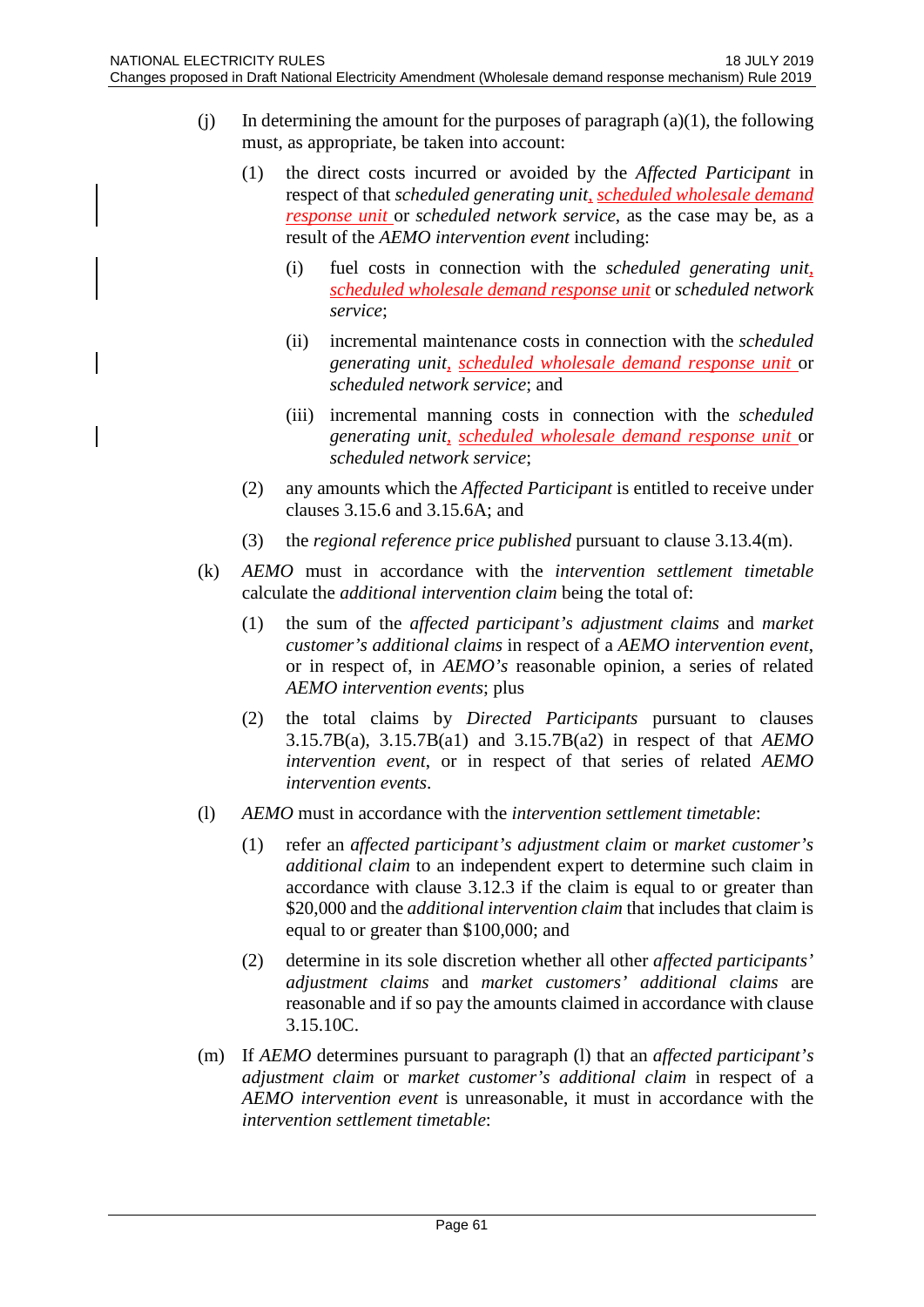- (1) advise the *Affected Participant* or *Market Customer*, as the case may be, in writing of its determination including its reasons for the determination; and
- (2) refer the matter to an independent expert to determine the claim for compensation in accordance with clause 3.12.3.
- (n) For the purposes of clauses 3.15.8 and 3.15.10C(b) any payment pursuant to paragraph (a) must include interest on the sum of that amount less the payment made in accordance with  $3.15.10C(a)(1)$ , computed at the average *bank bill rate* for the period from the date on which payment was required to be made under clauses 3.15.16 and 3.15.17 in respect of the *final statement* for the *billing period* in which the *AEMO intervention event* occurred to the date on which payment is required to be made pursuant to clause 3.15.10C.

# **3.12A Mandatory restrictions**

#### **3.12A.1 Restriction offers**

- (a) *AEMO* must develop, and may vary from time to time, in accordance with the *Rules consultation procedures* a *mandatory restrictions* trading system. The trading system must include:
	- (1) procedures for the acquisition by *AEMO* of capacity the subject of *restriction offers*;
	- (2) the standard terms and conditions upon which *AEMO* shall accept a *restriction offer*;
	- (3) the criteria to be applied by *AEMO* in the appointment of an appropriately qualified independent expert for the purposes of clause  $3.12A.7(g)(ii)$ ; and
	- (4) procedures for the rebidding and *dispatch* of capacity the subject of an *accepted restriction offer*.
- (b) The *restriction offer procedures* must take into account the following principles:
	- (1) *AEMO* may accept a *restriction offer* for all or part of the capacity of a *scheduled generating unit* or *scheduled wholesale demand response unit* or *scheduled network service*, as recorded in the *bid and offer validation data* for that *scheduled generating unit* or *scheduled wholesale demand response unit* or *scheduled network service*.
	- (2) *AEMO* must use its reasonable endeavours to acquire capacity from valid *restriction offers* or to terminate in whole or part an *accepted restriction offer* in a manner that minimises the estimated *restriction shortfall amount*.
	- (3) *AEMO* may at any time terminate an *accepted restriction offer* in whole or in part by providing 4 hours notice to the relevant *Scheduled Generator* or *Demand Response Service Provider* or *Scheduled Network Service Provider* that an *accepted restriction offer* is so terminated.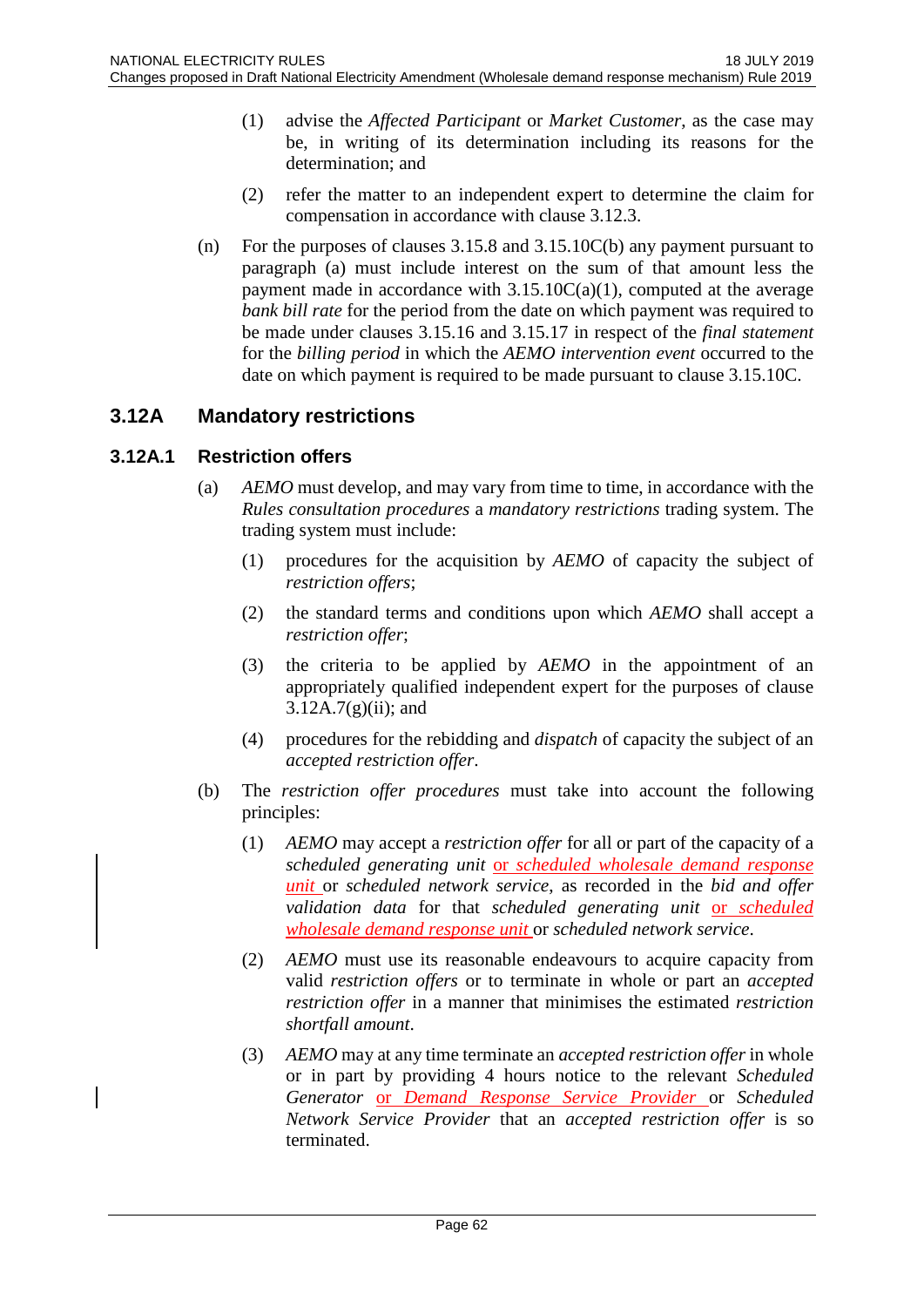- (4) The submission of *restriction offers* must be made in the form and by the means set out in procedures developed and *published* by *AEMO* for the purpose of the submission of *restriction offers*.
- (5) If a *restriction offer* is made in accordance with the *restriction offer procedures*, *AEMO* must make available to the parties who submitted the *restriction offer* the following information without delay:
	- (i) acknowledgment of receipt of a valid *restriction offer*; and
	- (ii) notification detailing why a *restriction offer* is invalid, if appropriate.
- (6) If any details contained within a *restriction offer* are inconsistent with the *bid and offer validation data* provided by the relevant party then *AEMO* has the right to reject that *restriction offer* as invalid.
- (7) A valid *restriction offer* must set out for each *trading interval* of a *trading day*:
	- (i) the price offered in \$/MWh or as otherwise permitted by the *restriction offer procedures*; and
	- (ii) MW amount for that *trading interval* being offered.
- (8) *AEMO* must only accept *restriction offers* from *Scheduled Generators*, *Demand Response Service Providers* and *Scheduled Network Service Providers* with a *connection point* located in the *region* in which *mandatory restrictions* apply or are proposed to apply.
- (c) The standard terms and conditions developed by *AEMO* pursuant to clause 3.12A.1(a)(2) must take into account the following principles:
	- (1) All capacity the subject of the *restriction offer* must be available for immediate *dispatch* in the *central dispatch* process at all times.
	- (2) An *accepted restriction offer* is binding and may only be revoked or varied if the *Scheduled Generator, Demand Response Service Provider* or *Scheduled Network Service Provider* notifies *AEMO* in accordance with the *restriction offer procedures* of a revocation or variation. Immediately upon receipt of such notification *AEMO* must amend the *accepted restriction offer* to reduce the capacity of the *accepted restriction offer* by the notified capacity. Such capacity must not be *dispatched* by *AEMO* pursuant to a *dispatch offer* for such capacity during the remainder of the *trading day* in which the *accepted restriction offer* was revoked or varied in accordance with this clause 3.12A.1(c) provided that such capacity may be re-offered as a *restriction offer*.
	- (3) A *restriction offer* may be amended or revoked in accordance with the *restriction offer procedures* at any time prior to it becoming an *accepted restriction offer*.

#### **3.12A.4 Rebid of capacity under restriction offers**

In each *trading interval* when *mandatory restrictions* apply, each *scheduled generating unit, scheduled wholesale demand response unit* or *scheduled network service* the subject of an *accepted restriction offer* with respect to that *trading*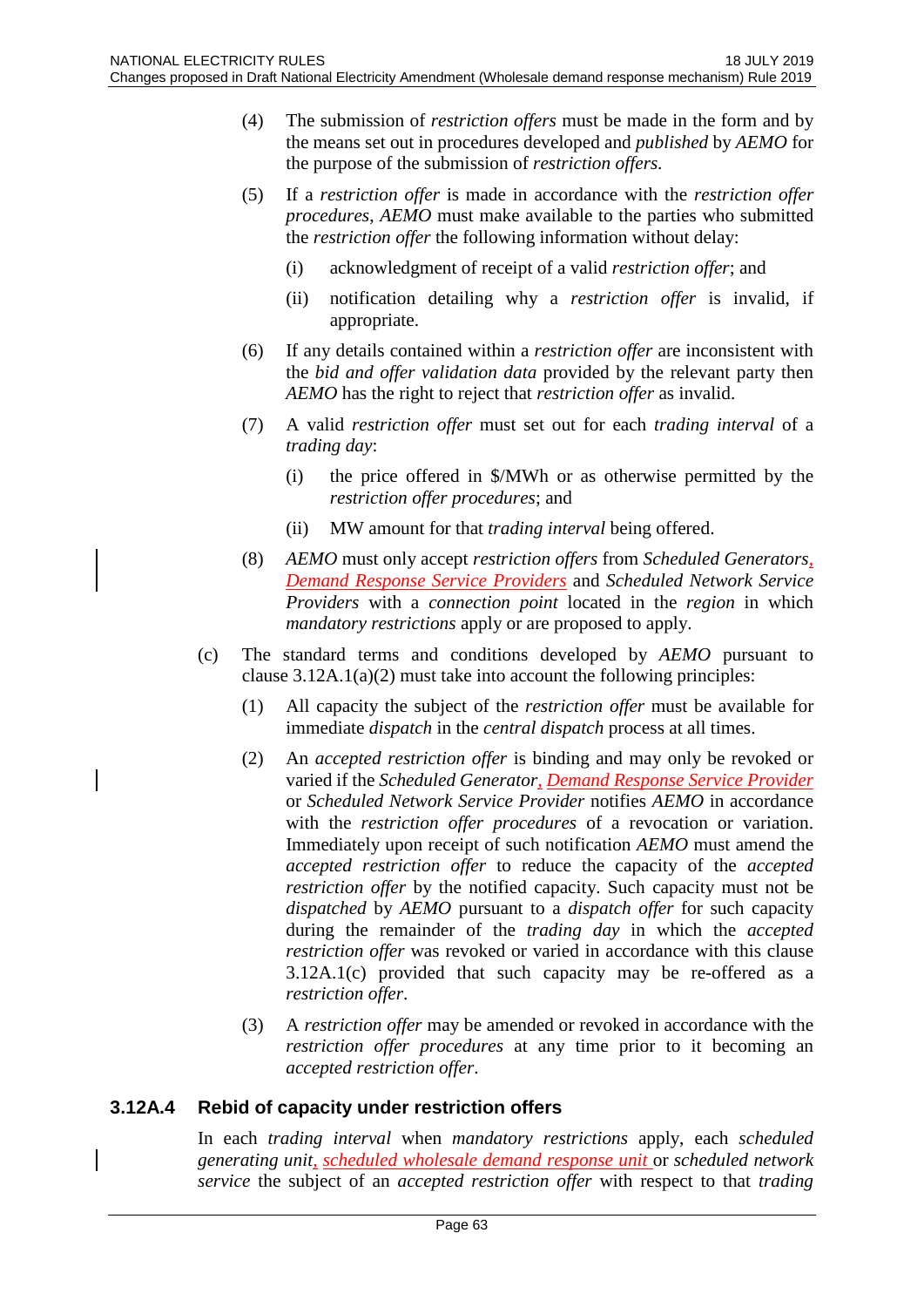*interval* must rebid the total capacity the subject of such *restriction offer* by varying the respective *dispatch offers* or *network dispatch offers* in accordance with the procedures developed pursuant to clause 3.12A.1(a)(4).

#### **Note**

This clause is classified as a civil penalty provision under the National Electricity (South Australia) Regulations. (See clause 6(1) and Schedule 1 of the National Electricity (South Australia) Regulations.)

### **3.12A.5 Dispatch of restriction offers**

- (a) In a *trading interval AEMO* may only *dispatch* the capacity of a *scheduled generating unit* or *scheduled network service* in accordance with the procedures for the *rebidding* and *dispatch* of capacity the subject of an *accepted restriction offer* developed by *AEMO* in consultation with *Registered Participants*. Such procedures must as far as reasonably practical incorporate the following principles:
	- (i) *dispatch* of *accepted restriction offers* only after all the capacity of *scheduled loads*, *scheduled generating units* and *scheduled network services* contained in valid *dispatch offers* and *dispatch bids* have been *dispatched*;
	- (ii) recognise any requirement for advance notice or action for generators to operate at minimum generation, provide advance notice to *loads* or obtain capacity of *market network services* that are or may become the subject of a *AEMO intervention event*;
	- (iii) be consistent with the price of *accepted restriction offers* in accordance with clause 3.12A.6; and
	- (iv) minimise the *restriction shortfall amount*.
- (b) Notwithstanding the provisions of this clause 3.12A.5, at no time is *AEMO* required to *dispatch* the capacity of a *Scheduled Generator*, *Demand Response Service Provider* or *Scheduled Network Service Provider* the subject of an *accepted restriction offer* if such *dispatch* would prevent *AEMO* from meeting its obligations for system security.

## **3.12A.7 Determination of funding restriction shortfalls**

- (a) *AEMO* is entitled to the *trading amount* received by *Scheduled Generators*, *Demand Response Service Providers* and *Scheduled Network Service Providers* from the *dispatch* of capacity the subject of an *accepted restriction offer* in accordance with 3.15.10B.
- (b) *AEMO* must, as soon as reasonably practicable following the end of a *mandatory restriction period*, calculate:
	- (i) the aggregate amount payable to *AEMO* pursuant to clause 3.12A.7(a) from all *accepted restriction offers* in that *mandatory restriction period*;
	- (ii) the aggregate amount payable by *AEMO* pursuant to all *accepted restriction offers* in that *mandatory restriction period*; and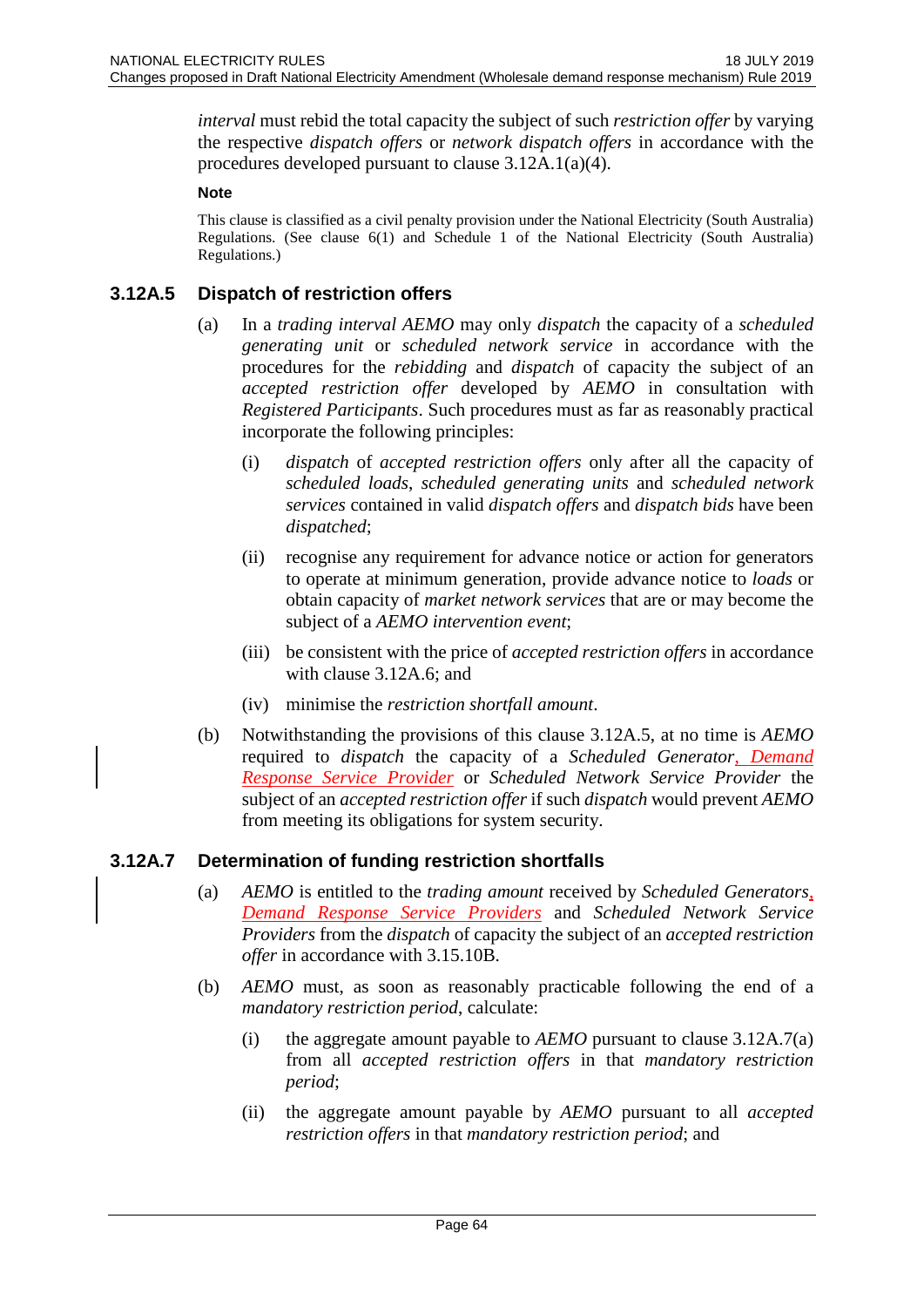- (iii) the sum of the amount determined under clause  $3.12A.7(b)(i)$  less the amount determined under clause 3.12A.7(b)(ii) (the *restriction shortfall amount*).
- (b1) The maximum amount payable to a *Scheduled Generator* or *Market Participant* for any *accepted restriction offer* of that *Scheduled Generator* or *Market Participant* during a *mandatory restriction period* is the aggregate of the maximum possible *spot price* for each *trading interval* within the *mandatory restriction period*, being the *market price cap* or an *administered price cap* as the case may be, multiplied by the capacity of the *accepted restriction offer* in MWh for each corresponding *trading interval*.
- (c) Notwithstanding any other provisions of the *Rules*, the absolute value of the *restriction shortfall amount* must not exceed the sum of the maximum possible *spot price* for a *trading interval*, being the *market price cap* or an *administered price cap* as the case may be, multiplied by the aggregate of the capacity of all *accepted restriction offers* in MWh for that *trading interval* for all *trading intervals* in the *mandatory restriction period*.
- (d) Notwithstanding any other provision of the *Rules*, if the *restriction shortfall amount* is capped pursuant to clause 3.12A.7(c) and the *restriction shortfall amount* calculated pursuant to clause 3.12A.7 is a negative number, then the amount payable by *AEMO* pursuant to each *accepted restriction offer* is to be reduced pro-rata until clause 3.12A.7(c) is satisfied.
- (e) If the *restriction shortfall amount* is a negative number, *Market Customers* in the relevant *region* must pay to *AEMO* an amount determined in accordance with clause 3.12A.7(f) or 3.12A.7(g).

#### **Note**

This clause is classified as a civil penalty provision under the National Electricity (South Australia) Regulations. (See clause 6(1) and Schedule 1 of the National Electricity (South Australia) Regulations.)

(f) If the *restriction shortfall amount* is between minus \$100,000 and \$0, then each *Market Customer* in the relevant *region* must pay to *AEMO* an amount determined in accordance with the following formula:

$$
MCP = RSA \times \frac{(AGE)}{(AAGE)}
$$

Where:

MCP is the amount payable by a *Market Customer* in accordance with this clause 3.12A.7(f).

RSA is the *restriction shortfall amount*.

AGE is the *adjusted gross energy* of a *Market Customer* in that *region* for the *mandatory restriction period* expressed in MWh.

AAGE is the aggregate of the *adjusted gross energy* of all *Market Customers* in that *region* for the *mandatory restriction period* expressed in MWh.

- (g) If the *restriction shortfall amount* is less than minus \$100,000:
	- (i) each *Market Customer* in the relevant *region* must pay to *AEMO* an amount determined in accordance with the following formula: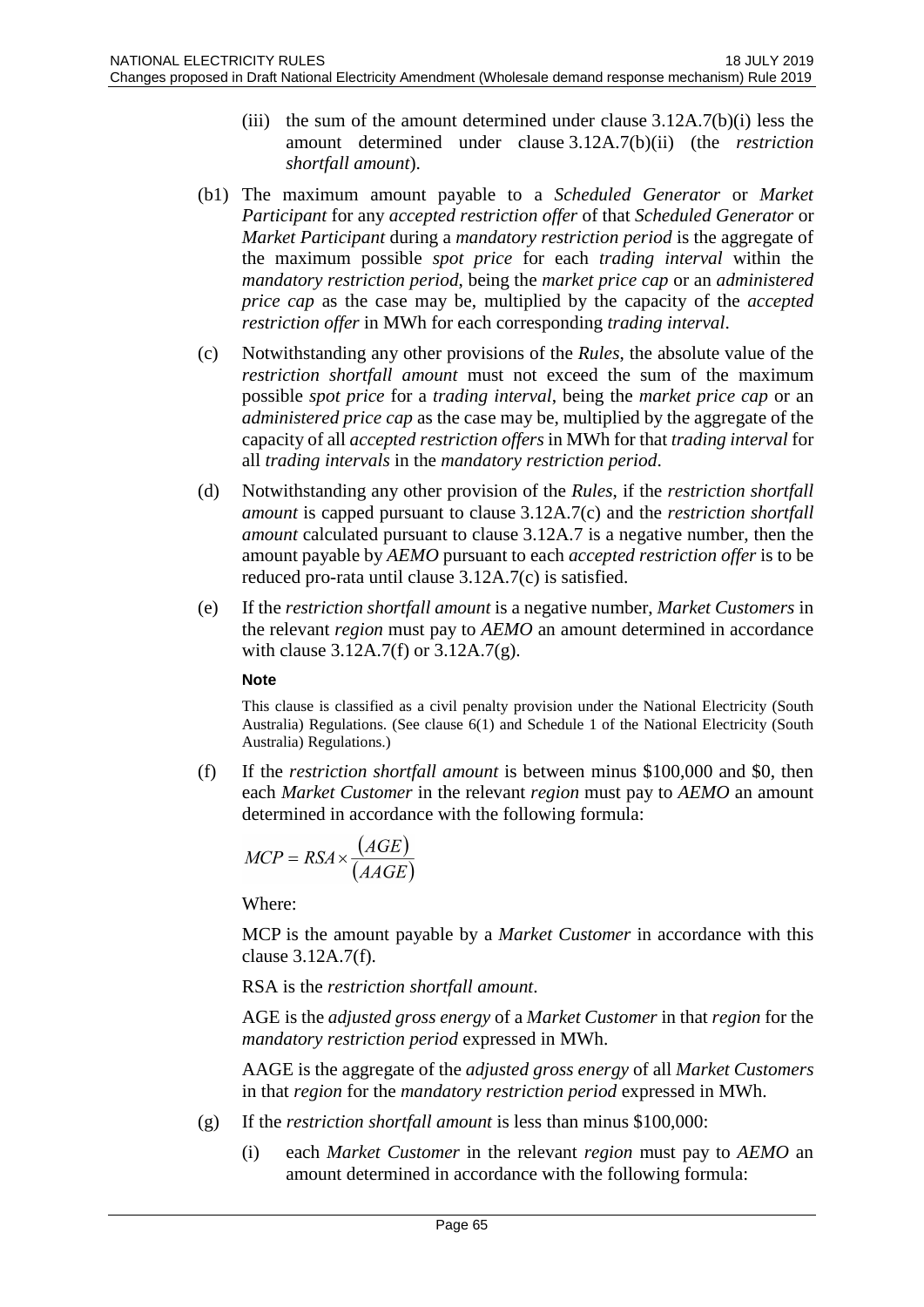$RCP = (RSA + IE) \times (RD/TRD)$ 

Where

RCP is the amount payable to *AEMO* by a *Market Customer* in that *region* following the cessation of the *mandatory restriction period*.

RSA is the *restriction shortfall amount* incurred by *AEMO* upon the cessation of the *mandatory electricity restriction period*.

RD is the *Market Customer's restriction demand reduction*.

TRD is the sum of RD for all *Market Customers* in the relevant *region*.

IE is the amount of the independent expert's final tax invoice delivered to  $AEMO$  in accordance with clause  $3.12A.7(i)(11)$  plus any amounts payable by *AEMO* on behalf of the independent expert as determined by the *dispute resolution panel* established in accordance with clause 3.12A.7(m); and

- (ii) *AEMO* must within 10 days of the end of a *mandatory restriction period* appoint an appropriately qualified independent expert as *AEMO's* agent to determine the *restriction demand reduction* claimed by each *Market Customer* in a *region* for the purposes of clause 3.12A.7(g).
- (h) If the *restriction shortfall amount* is a positive number then *AEMO* must pay to *Market Customers* in the relevant *region* an amount equal to:

$$
RCRP = RSA \times \frac{(AGE)}{(AAGE)}
$$

Where:

RCRP is the payment to be made by *AEMO* to *Market Customers* pursuant to this clause 3.12A.7.

RSA is the *restriction shortfall amount*.

AGE is the *adjusted gross energy* of a *Market Customer* in that *region* for the *mandatory restriction period* expressed in MWh.

AAGE is the aggregate of the *adjusted gross energy* of all *Market Customers* in that *region* for the *mandatory restriction period* expressed in MWh.

- (i) When appointing the independent expert under clause 3.12A.7(g), *AEMO* must include as part of the independent expert's terms of appointment the following requirements:
	- (1) The independent expert must prepare a statement of the principles which the independent expert believes should be followed in determining the *restriction demand reduction* of *Market Customers*.
	- (2) Within 5 *business days* of his or her appointment, the independent expert must provide *AEMO* with details of his or her estimated fees and costs.
	- (3) Within 5 *business days* of his or her appointment, the independent expert must provide the statement prepared under clause 3.12A.7(i)(1) to all *Market Customers* in the relevant *region* and request that each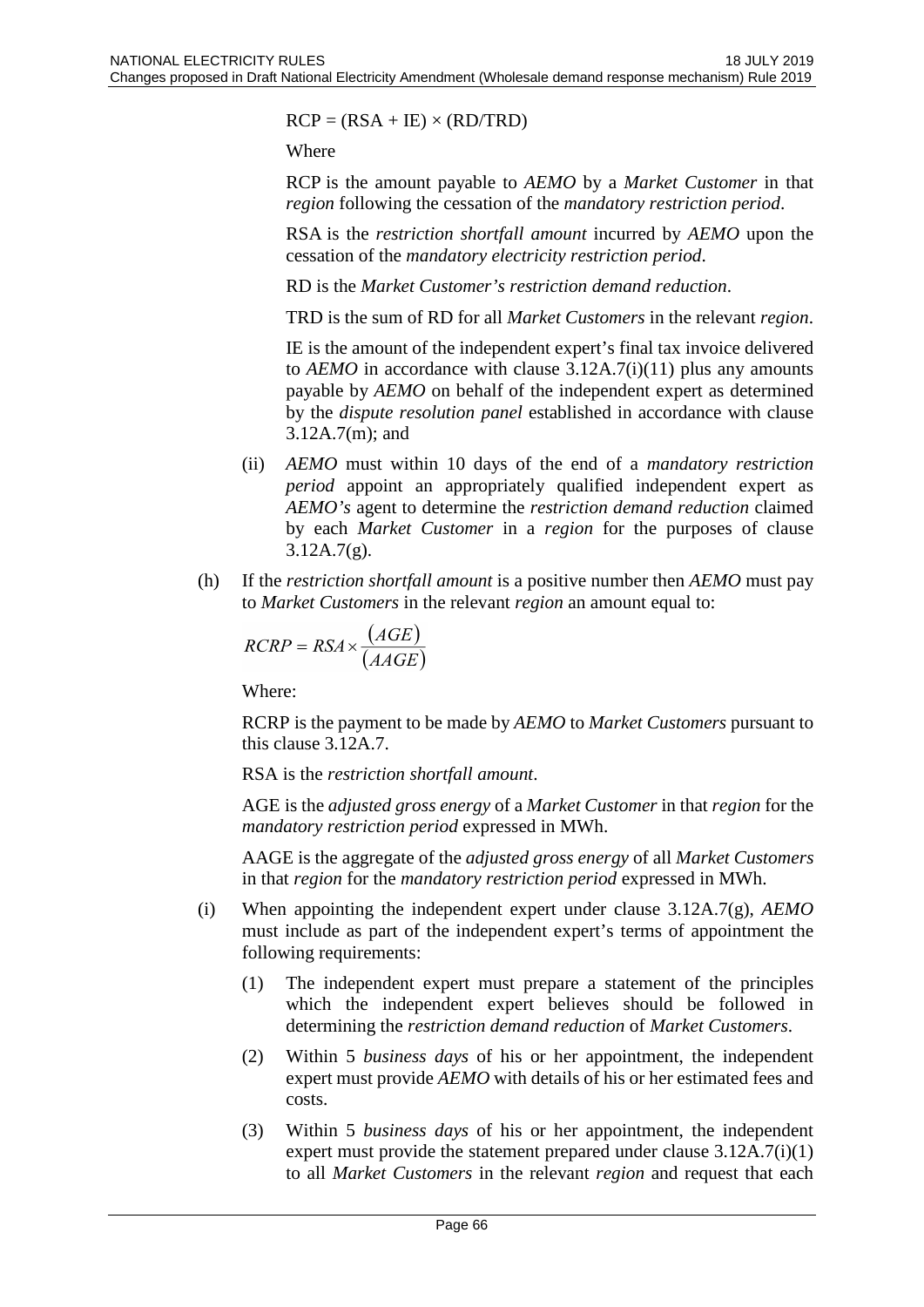*Market Customer* in the relevant *region* provide him or her with details of the *restriction demand reduction* claimed by that *Market Customer* and such additional information specified by the independent expert to fulfil its obligations.

- (4) The independent expert must offer to meet with and consult each *Market Customer* who may be liable to make a payment to *AEMO* pursuant to clause 3.12A.7(g).
- (5) The independent expert must within 30 *business days* of his or her appointment or such later date as approved by *AEMO* in its sole discretion:
	- (i) *publish* a draft report; and
	- (ii) provide each *Market Customer* in the relevant *region* with a draft statement.
- (6) The draft report must contain:
	- (i) the *restriction shortfall amount* based upon the independent expert's estimated fees and costs; and
	- (ii) the methodology used by the independent expert in determining the *restriction demand reduction* of each *Market Customer* in a *region*.

The draft report must not contain details pertaining to individual *Market Customers*.

- (7) A draft statement provided to a *Market Customer* must contain:
	- (i) the *Market Customer's restriction demand reduction* as determined by the independent expert;
	- (ii) the estimated amount payable by that *Market Customer* under clause 3.12A.7(g), based upon the independent experts estimated fees and costs; and
	- (iii) information showing how the estimated amount referred to in clause  $3.12A.7(i)(7)(ii)$  was calculated.
- (8) The independent expert must within 50 *business days* of his or her appointment or such later date as approved by *AEMO* in its sole discretion make any necessary amendments to his or her draft report and draft statements following consultation with *Market Customers*, and:
	- (i) *publish* his or her final report; and
	- (ii) provide each *Market Customer* in the relevant *region* with a final statement.
- (9) The independent expert's final report must contain the information set out in clause 3.12A.7(i)(6).
- (10) A final statement provided to a *Market Customer* by the independent expert must contain the information set out in clause 3.12A.7(i)(7).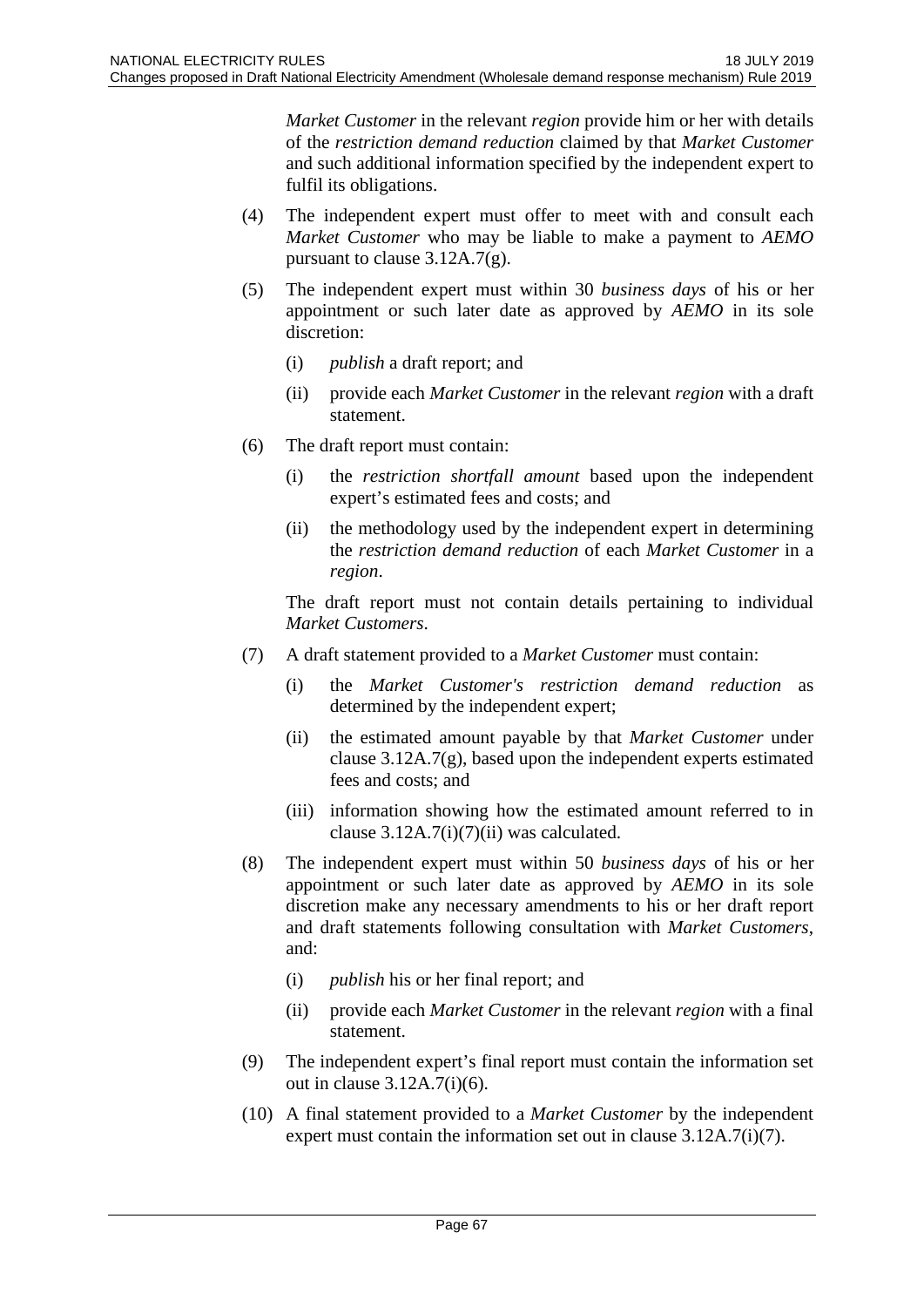- (11) The independent expert must provide *AEMO* with his or her final tax invoice for services rendered at the time of publication of the final report.
- (i1) Each *Market Customer* must within 10 *business days* of the independent expert requesting information in accordance with clause 3.12A.7(i)(3) deliver to the independent expert all such information.

#### **Note**

This clause is classified as a civil penalty provision under the National Electricity (South Australia) Regulations. (See clause 6(1) and Schedule 1 of the National Electricity (South Australia) Regulations.)

- (i2) The independent expert may request a *Market Customer* to provide further information that he or she requires to prepare either the draft or final report or a draft or final statement within 5 *business days* of the request being made.
- (j) A *Market Customer* must not unreasonably withhold information sought by the independent expert and must use its reasonable endeavours to provide the independent expert with the information required within the relevant timeframe specified in this clause 3.12A.7.
- (k) If a *Market Customer* has not provided the independent expert with information required under this clause 3.12A.7 within the specified time period, then the independent expert is entitled to make such assumptions concerning that information as he or she thinks appropriate.
- (l) Subject to the review process specified in clause 3.12A.7(m), a determination made by an independent expert appointed under clause 3.12A.7(g) binds all *Market Customers*.
- (m) Following the publication of the independent expert's final report, a *Market Customer* may request the *Adviser* to establish a *dispute resolution panel* to redetermine that *Market Customer's restriction demand reduction* only if the *Market Customer* reasonably believes that the independent expert's determination:
	- (1) has incorrectly assessed the *restriction demand reduction* of that Market Customer by more than 10%; or
	- (2) was made negligently or in bad faith.
- (n) The determination of a *dispute resolution panel* established under clause 3.12A.7(m):
	- (1) binds all *Market Customers* and each *Market Customer* must comply with a determination of the *dispute resolution panel*; and

**Note**

- (2) may only order reimbursement of the reasonable fees and expenses incurred by a *Market Customer* in disputing the independent expert's determination and no other amounts.
- (o) Any amounts determined by the *dispute resolution panel* as payable by *AEMO* on behalf of the independent expert for the reasonable fees and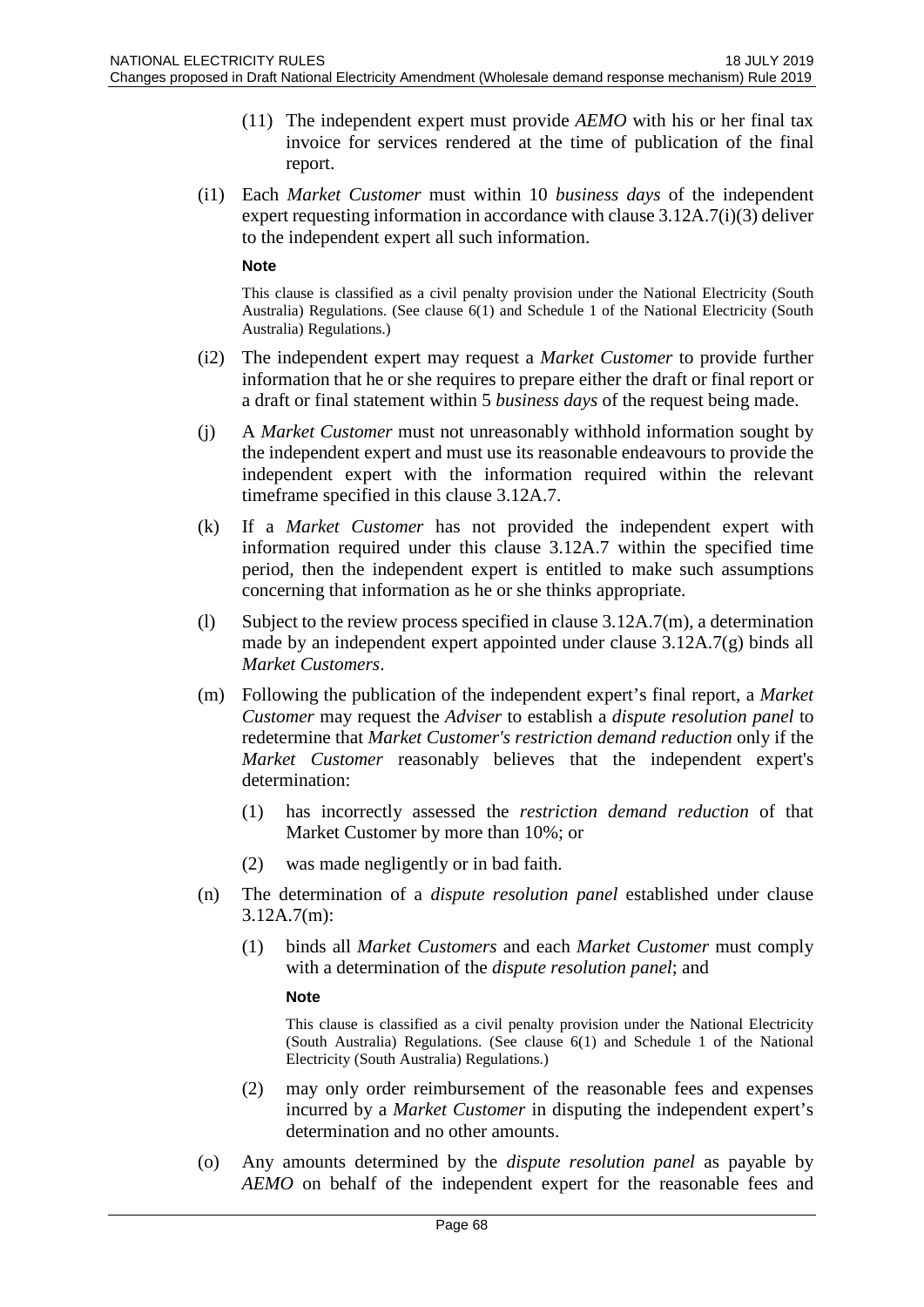expenses incurred by a *Market Customer* in disputing the independent expert's determination must be included on the next statement provided under clauses 3.15.14 and 3.15.15.

# **3.13 Market Information**

### **3.13.3 Standing data**

- (a) *AEMO* must establish, maintain, update and *publish*:
	- (1) a list of all of the *Scheduled Generators*, *Semi-Scheduled Generators* and *Market Participants* and a list of all applications to become a *Scheduled Generator*, *Semi-Scheduled Generator* or *Market Participant*, including *bid and offer validation data*;
	- (2) a list of all of the *Scheduled Generators*, *Semi-Scheduled Generators* and *Market Participants* who will cease to be *Scheduled Generators*, *Semi-Scheduled Generators* or *Market Participants* and the time that each listed *Scheduled Generator*, *Semi-Scheduled Generator* or *Market Participant* will cease to be a *Scheduled Generator*, *Semi-Scheduled Generator* or *Market Participant*;
	- (2A) a list of the *expected closure years* and *closure dates* for all *scheduled generating units* and *semi-scheduled generating units* notified under clauses  $2.2.1(e)(2A)$  and  $2.10.1(c1)$ , and make such information available on *AEMO's* website;
	- (3) a list of all of the *Scheduled Generators*, *Semi-Scheduled Generators* and *Market Participants* who are or are going to be suspended and the time at which each listed *Scheduled Generator*, *Semi-Scheduled Generator* or *Market Participant* was suspended or will be suspended.
- (b) All *Scheduled Generators*, *Semi-Scheduled Generators* and *Market Participants* must provide *AEMO* with the *bid and offer validation data* relevant to their *scheduled loads*, *scheduled network services*, *scheduled wholesale demand response units* and *generating units* in accordance with schedule 3.1.

#### **Note**

- (b1) In addition to the information provided to *AEMO* in paragraph (b), all *Scheduled Generators*, *Semi-Scheduled Generators* and *Market Participants* which have aggregated their *scheduled loads*, *scheduled network services*, *scheduled wholesale demand response units* and *generating units* in accordance with clause 3.8.3, must provide *AEMO* with:
	- (i) the maximum *generation* of each individual *scheduled generating unit*, or *semi-scheduled generating unit* to which the individual *scheduled generating unit*, or *semi-scheduled generating unit* may be dispatched;
	- (ii) the number of individual *scheduled loads* that have been aggregated in accordance with clause 3.8.3; or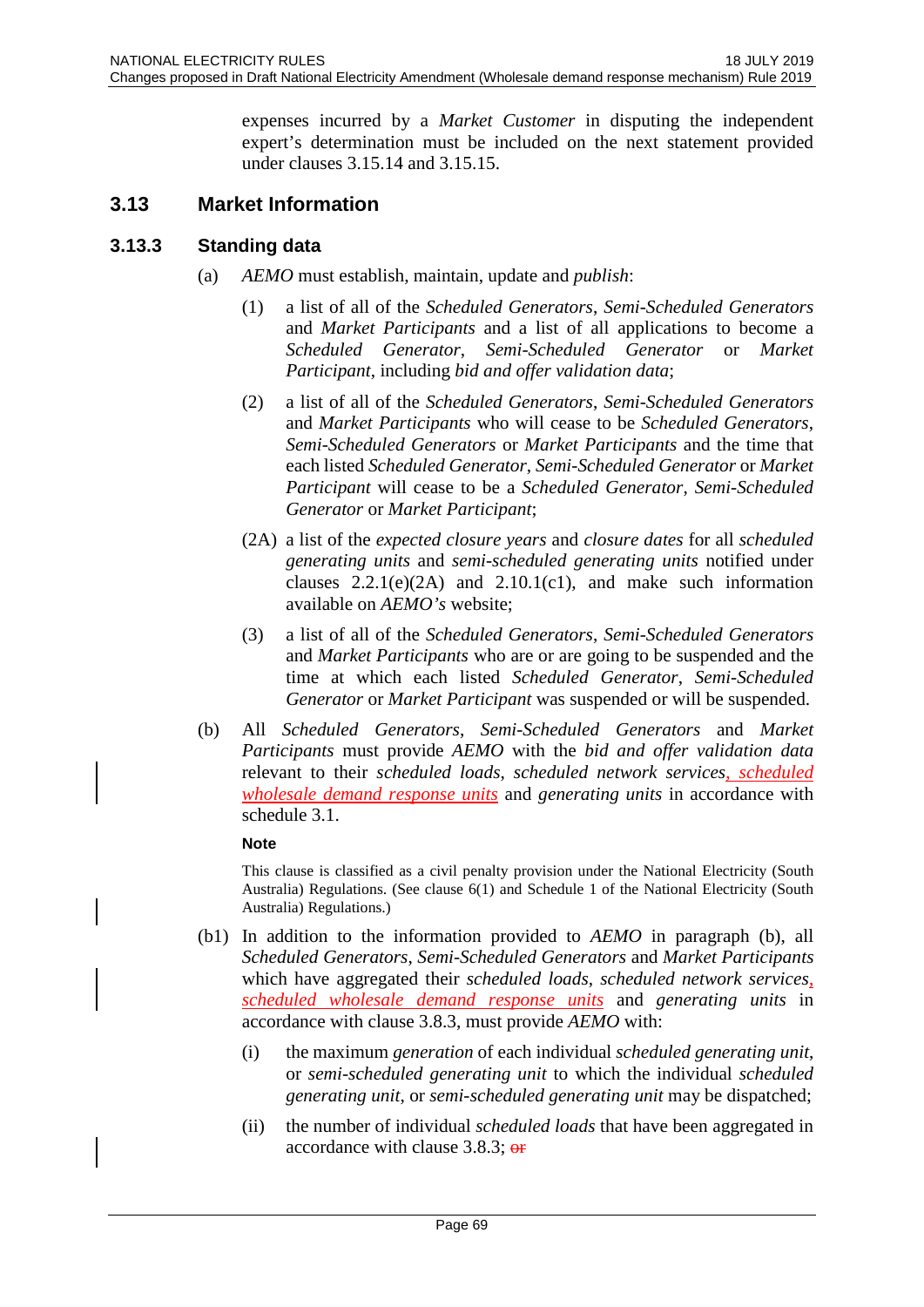(iii) the number of *scheduled network services* that have been aggregated in accordance with clause 3.8.3.; or

(iv) the number of individual *wholesale demand response units* that have been aggregated in accordance with clause 3.8.3.

#### **Note**

This clause is classified as a civil penalty provision under the National Electricity (South Australia) Regulations. (See clause 6(1) and Schedule 1 of the National Electricity (South Australia) Regulations.)

- (c) All *Scheduled Generators*, *Semi-Scheduled Generators* and *Market Participants* will be required to provide *AEMO* with information as set out below:
	- (1) forecasts for *connection points* as prescribed in clause 5.11.1; and
	- (2) *metering* information for *settlements* purposes as prescribed in Chapter 7.

#### **Note**

- (d) *Network Service Providers* are to maintain a register of data provided by *Scheduled Generators*, *Semi-Scheduled Generators* and *Market Participants* for planning and design purposes in accordance with schedule 5.7 of Chapter 5 and are to provide a copy of this register of data to *AEMO* on request and in a form specified by *AEMO*.
- (e) *Network Service Providers* must, without delay, notify and provide *AEMO* with details of any additions or *changes* to the register of data described in clause 3.13.3(d).
- (f) Each year, by a date to be specified by *AEMO*, *Network Service Providers* must provide *AEMO* with the following information:
	- (1) expected *network capability* under normal, *outage* and emergency conditions;
	- (2) electrical data sufficient to allow *power system* modelling under steady state and dynamic conditions, this data to be made available in hard copy and an acceptable industry standard electronic format approved by *AEMO*; and
	- (3) operating procedures and practices for *network* operation and maintenance.
- (g) *Network Service Providers* must notify *AEMO* of any *changes* to the information provided under clause 3.13.3(f) as soon as practicable.
- (h) *Scheduled Generators*, *Semi-Scheduled Generators* and *Market Participants* must notify *AEMO* of any *changes* to *bid and offer validation data* 6 weeks prior to the implementation of planned *changes* and without unreasonable delay in the event of unplanned *changes*.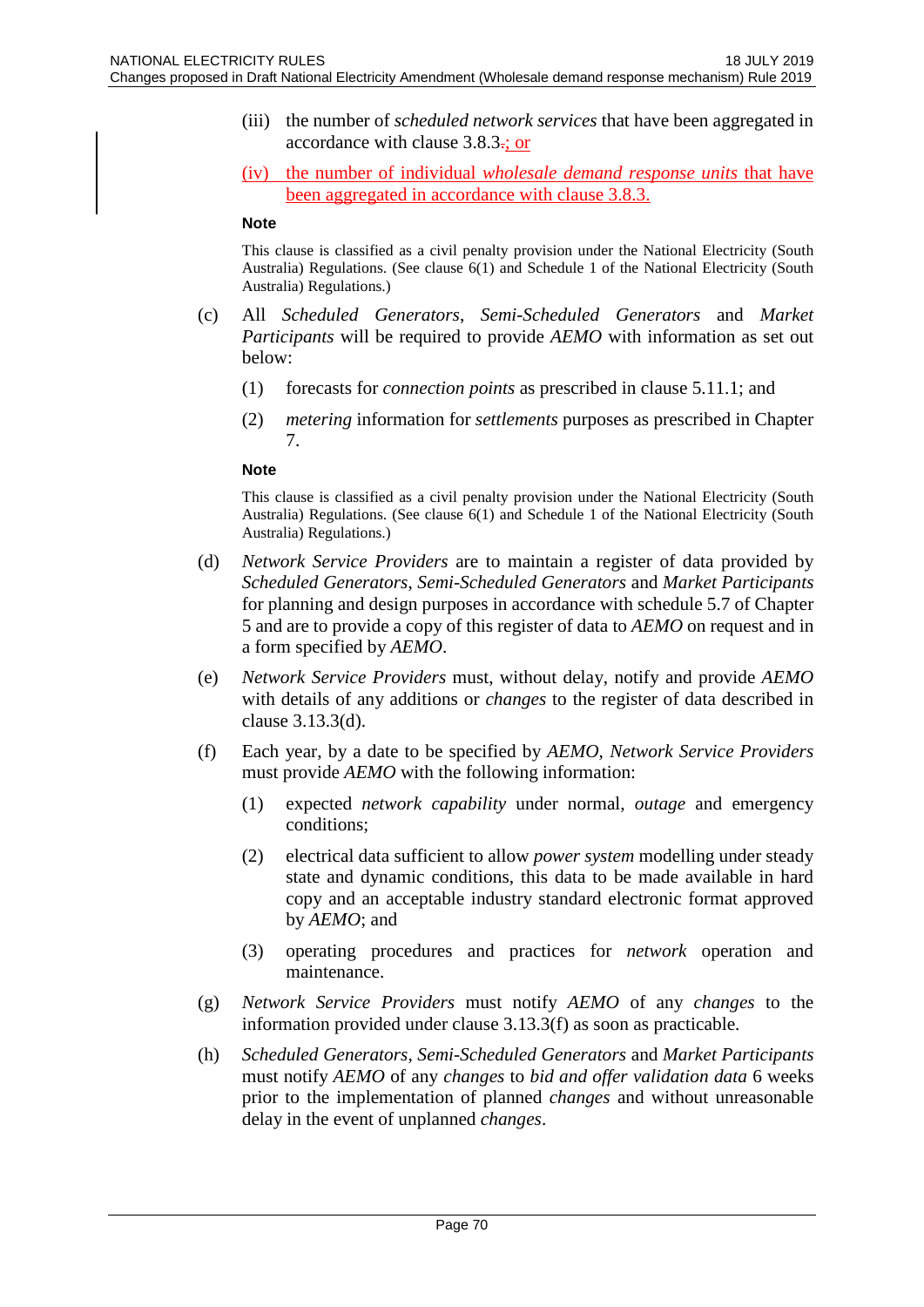#### **Note**

This clause is classified as a civil penalty provision under the National Electricity (South Australia) Regulations. (See clause 6(1) and Schedule 1 of the National Electricity (South Australia) Regulations.)

(i) *Network Service Providers* must notify *AEMO* of any *changes* or additions to technical data one month prior to the implementation of planned *changes* and without unreasonable delay in the event of unplanned *changes*.

#### **Note**

- (j) *AEMO* must conduct an annual review of *Scheduled Generator*, *Semi-Scheduled Generator* and *Market Participant bid and offer validation data* in consultation with *Scheduled Generators*, *Semi-Scheduled Generators* and *Market Participants* and *Scheduled Generators*, *Semi-Scheduled Generators* and *Market Participants* must advise *AEMO* of any required *changes* to the data.
- (k) A *Registered Participant* may request from *AEMO*:
	- (1) *bid and offer validation data*;
	- (2) information that is reasonably required by the *Registered Participant* to carry out *power system* simulation studies (including load flow and dynamic simulations) for planning and operational purposes; and
	- (3) operation and maintenance procedures and practices for *transmission network* or *distribution network* operation, developed for the purposes of schedule 5.1 sufficient to enable the *Registered Participant* to carry out *power system* modelling under normal, *outage* and emergency conditions.
- (k1) *AEMO* must set out in the *Power System Model Guidelines* the circumstances in which *AEMO* will consider the information under paragraph (k)(2) to be reasonably required by a *Registered Participant*.
- (l) If *AEMO* holds information requested under clause 3.13.3(k), *AEMO* must provide the requested information to the *Registered Participant* as soon as practicable, subject to the following requirements:
	- (1) If *AEMO* holds and is required under this paragraph (l) to provide a *releasable user guide* that *AEMO* received under clause S5.2.4(b)(8), *AEMO* must provide the *releasable user guide* to the *Registered Participant* in an unaltered form.
	- (2) If *AEMO* holds and is required under this paragraph (l) to provide a form of the model source code that *AEMO* received under clauses S5.2.4(b)(6) and S5.2.4(d) or from any other source, *AEMO* must provide that information:
		- (i) only in the form of, at *AEMO's* discretion:
			- (A) compiled information (such as, for example, compiled Fortran code in object code or dynamic link library (DLL) form);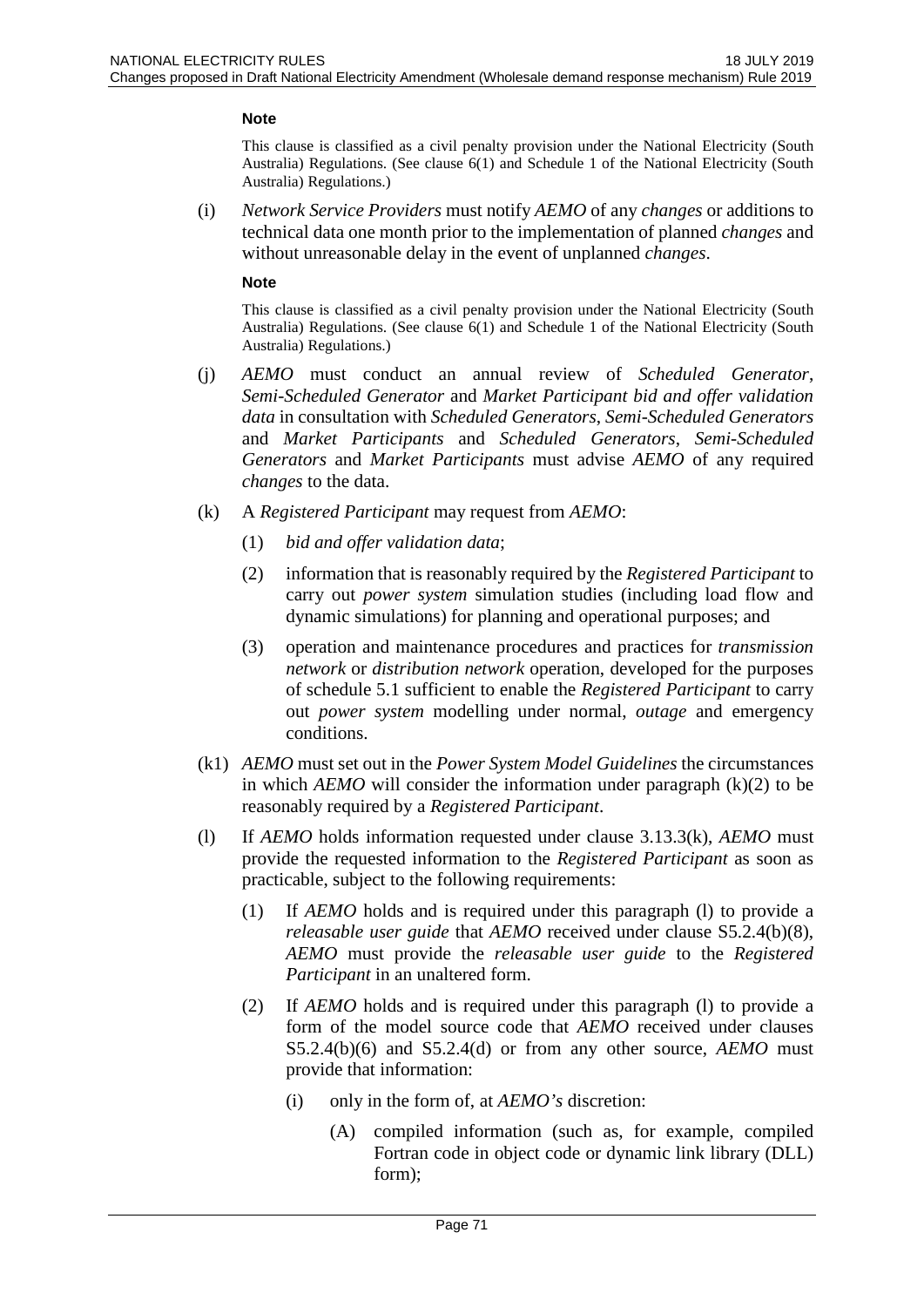- (B) encrypted information; or
- (C) a secured format agreed by the provider of the model source code,

unless *AEMO* has the written consent of the person who provided the information to *AEMO* to provide it in another form; and

- (ii) in a form that can be interpreted by a software simulation product nominated by *AEMO*.
- (3) Any information provided by *AEMO* under clause 3.13.3(l) to a *Registered Participant* must be treated as *confidential information*.
- (l1) *AEMO* may charge a fee, except where the information is requested by a *Network Service Provider* under clause 3.13.3(l5), to recover all reasonable costs incurred in providing information to a *Registered Participant* under this clause 3.13.3.
- (l2) For the purposes of clause 3.13.3(l), the provider of the model source code is:
	- (1) the *Generator* if the model source code was received from that *Generator* under clause S5.2.4(b)(6) or S5.2.4(d); or
	- (2) the person required under the *Rules* to register as a *Generator* in respect of a *generating system* comprised of *generating units* with a combined *nameplate rating* of 30 MW or more, if the model source code was received from that person under clause S5.2.4(b)(6) or S5.2.4(d); or
	- (3) the *Generator*, if the model source code was provided to *AEMO* by a *Network Service Provider* and that same *Network Service Provider* advises *AEMO* that the provider of the model source code is the *Generator*; or
	- (4) the relevant *Network Service Provider*, if that same *Network Service Provider* advises *AEMO* that the provider of the model source code is itself; or
	- (5) otherwise, the relevant Transmission Network Service Provider.
- (l3) If *AEMO* is required under clause 3.13.3(l) to provide information requested under clause 3.13.3(k)(2), *AEMO* may provide:
	- (1) historical information relating to the operating conditions of the *power system*;
	- (2) information and data provided to *AEMO* under clauses 3.13.3(f)(1) and 3.13.3(f)(3) and information of the same type provided under clause 3.13.3(g);
	- (3) *network* dynamic model parameter values obtained under clauses 3.13.3(f)(2) and 3.13.3(g);
	- (4) model parameter values and load flow data derived from a *releasable user guide*;
	- (5) a *network* model of the *national grid*, suitable for load flow and fault studies; and
	- (6) other technical data as listed in Schedules 5.5.3 and 5.5.4.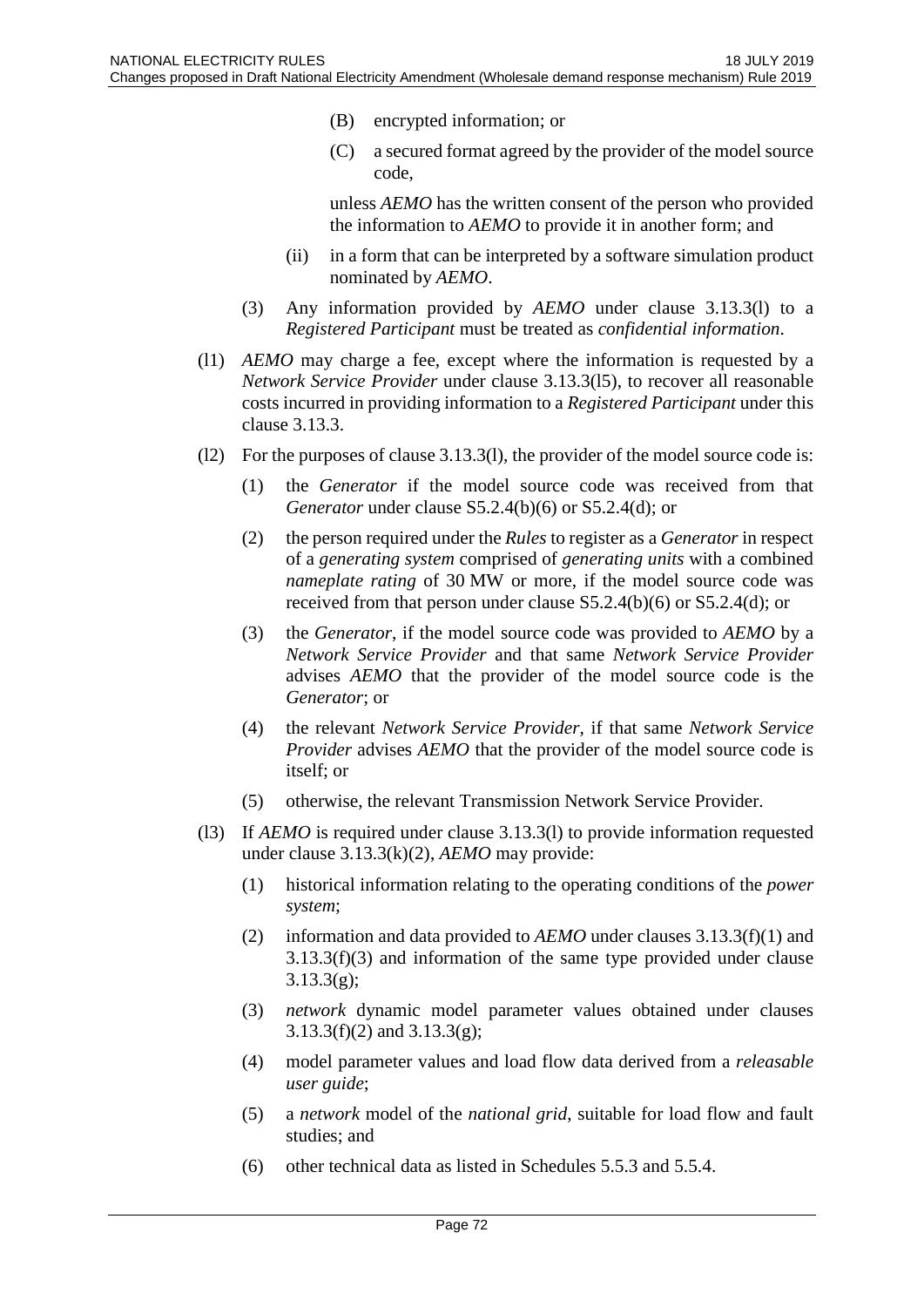- (l4) Despite clause 3.13.3(l), *AEMO* must not provide information relating to *plant* that is the subject of an *application to connect* or a *connection agreement*, until the earlier of:
	- (1) the date when a *connection agreement* relating to that *plant* is executed; or
	- (2) three months before the proposed start of commissioning of that *plant*.
- (l5) Subject to clause 3.13.3(l6), if a *Transmission Network Service Provider* is responsible for provision of *network* limit advice relating to *power system* stability limits to *AEMO* under clause S5.1.2.3, *AEMO* must, on request from that *Transmission Network Service Provider*, provide all *power system* and *generating system* model information that is reasonably required for planning and operational purposes, if *AEMO* holds that information, including:
	- (1) functional block diagram information, including information provided to *AEMO* under clause S5.2.4(b)(5);
	- (2) *generating unit*, *generating system* and *power system* static and dynamic model information, including model parameters and parameter values; and
	- (3) information provided to *AEMO* in accordance with clause S5.2.4(a).
- (l6) If AEMO is required to provide information to a *Transmission Network Service Provider* under paragraph (l5), this must not include:
	- (1) model source code provided to *AEMO* under clauses S5.2.4(b)(6) and S5.2.4(d), except as allowed under clause 3.13.3(l); and
	- (2) information relating to *plant* that is the subject of an *application to connect* until after the execution of the relevant *connection agreement*.
- (l7) Any information provided by *AEMO* under clause 3.13.3(l5) to a *Transmission Network Service Provider* must be treated as *confidential information*.
- (m) Where special approvals or exemptions have been granted by *AEMO*, including approval to aggregate *generating units*, *market network services*, *loads* for *central dispatch*, or exemptions from *central dispatch*, details of such special arrangements must be *published* by *AEMO*.
- (n) *AEMO* must determine and *publish intra-regional loss factors* in accordance with clause 3.6.2 by 1 April each year and whenever changes occur.
- (o) *Network Service Providers* must advise *AEMO* of their *distribution loss factors*, duly authorised by the *AER*, and *AEMO* must *publish* such *distribution loss factors* in accordance with clause 3.6.3(i).
- (p) *AEMO* must *publish* on a quarterly basis details of:
	- (1) *interconnector* transfer capability; and
	- (2) the discrepancy between *interconnector* transfer capability and the capacity of the relevant *interconnector* in the absence of *outages* on the relevant *interconnector* only,

for each day of the preceding quarter for all *interconnectors*.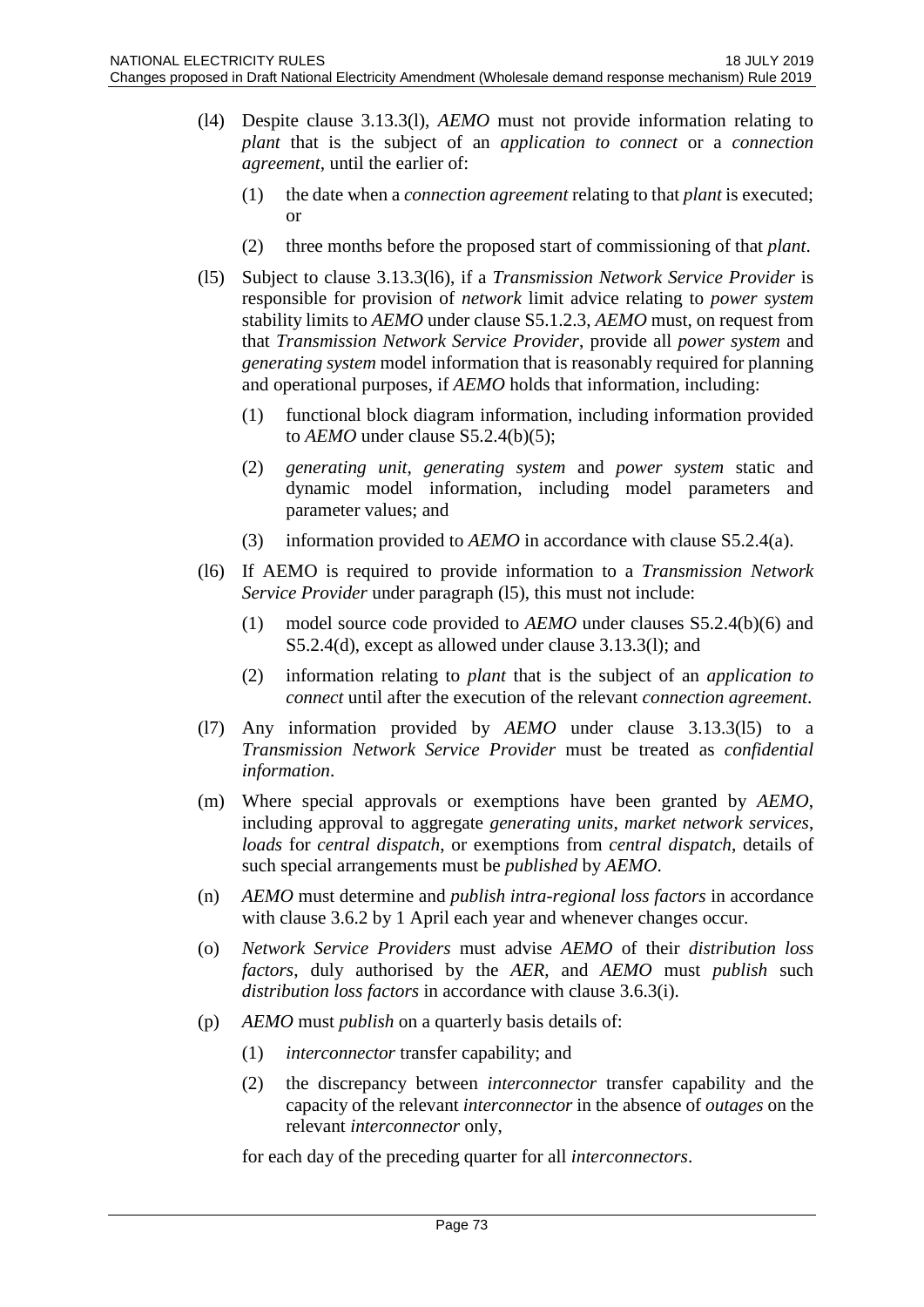- (p1) *AEMO* must establish, maintain and *publish* a register which identifies:
	- (1) the *Registered Participant* to whom any information is provided under clause 3.13.3(l); and
	- (2) the date on which such information was provided.
- (q) In relation to the *declared transmission system* of an *adoptive jurisdiction:*
	- (1) *AEMO* must maintain the register referred to in paragraph (d); and
	- (2) a *declared transmission system operator* must provide *AEMO* with information reasonably required by *AEMO* for maintaining the register and keeping it up to date.

### **3.13.3A Statement of opportunities**

### **ESOO information**

- (a) By 31 August in each year, *AEMO* must prepare and *publish* at a reasonable charge to cover the cost of production, a *statement of opportunities*, including at least the following information for the subsequent 10 year period:
	- (1) projections of aggregate MW demand and *energy* requirements for each *region*;
	- (2) capabilities of existing *generating units* and *generating units* for which formal commitments have been made for construction or installation;
	- (3) capabilities of proposed *generating units* for which formal commitments have not been made for construction or installation, to the extent it is reasonably practicable to do so;
	- (4) planned *plant retirements* (including *expected closure years* and *closure dates* for any *generating units* in the subsequent 10 year period);
	- (5) a summary of *network capabilities* and *constraints* based upon *Transmission Annual Planning Reports*; and
	- (6) proposed *network* developments for which formal commitments have been made for construction or installation;
	- (7) proposed *network* developments for which formal commitments have not been made for construction or installation to the extent it is reasonably practicable to do so;
	- (8) the operational assumptions made by *AEMO* in relation to *generating units*, *scheduled wholesale demand response units* and contracted demand side participation, including outage information and auxiliary supply information;
	- (9) operational and economic information about the *market* to assist planning by:
		- (i) *Scheduled Generators*, *Semi-Scheduled Generators* and *Market Participants*; and
		- (ii) potential *Scheduled Generators*, *Semi-Scheduled Generators* and *Market Participants*; and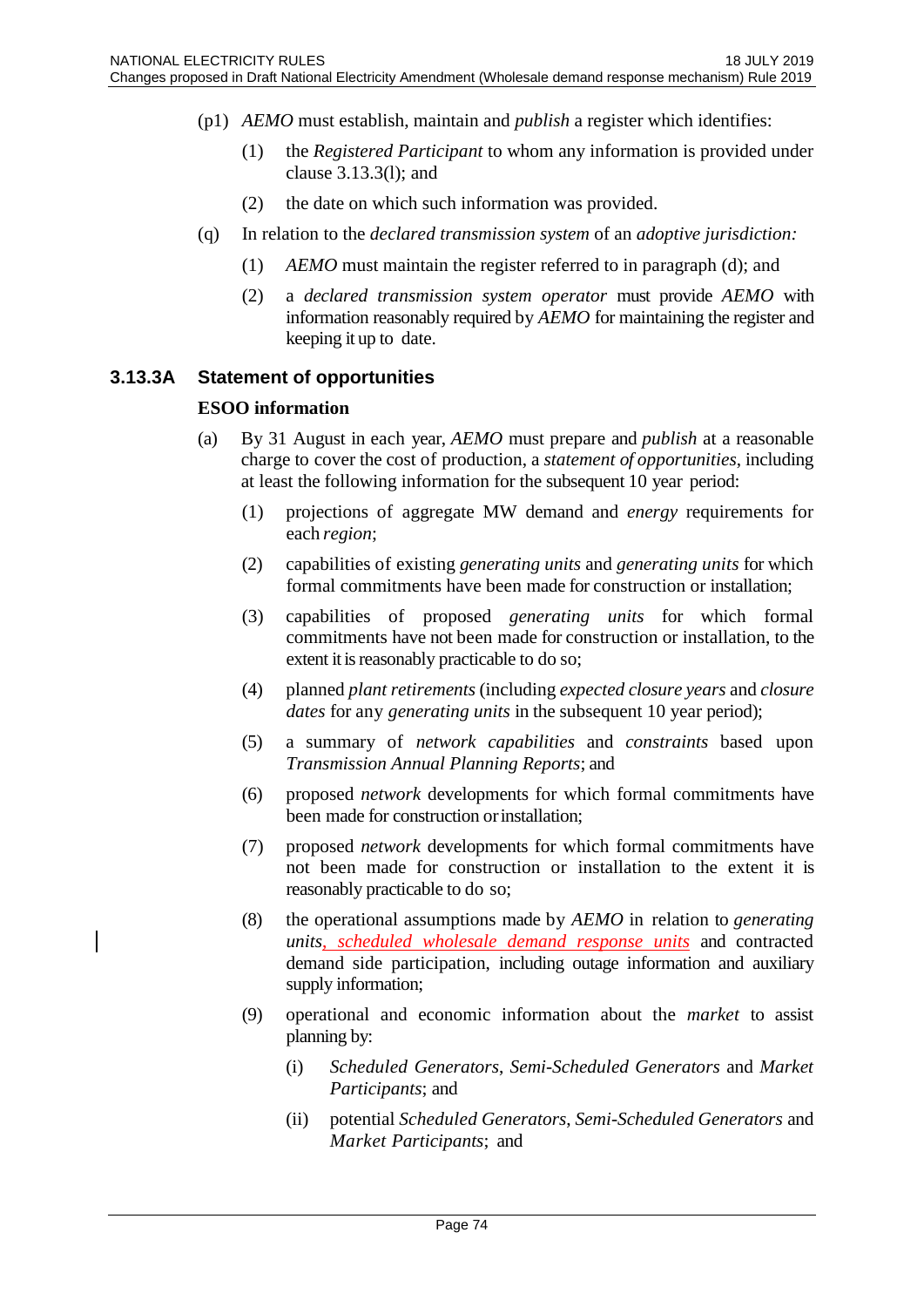(10) a *reliability forecast* for each *region* for the *financial year* in which the *statement of opportunities* is *published* on its website and the subsequent four *financial years* and an *indicative reliability forecast* for the remaining *financial years.*

# **Updates**

(b) If after the publication of the most recent *statement of opportunities*, new information becomes available to *AEMO* relating to the matters set out in subparagraphs (a)(1) to (a)(8) that in *AEMO's* reasonable opinion materially changes the *statement of opportunities*, *AEMO* must, as soon as practicable, publish that information in a descriptive form that is consistent with the *statement of opportunities* and, if it considers appropriate, publish on its website an updated *reliability forecast* in accordance with the *Reliability ForecastGuidelines*.

# **ESOO information requests**

- (c) *AEMO* may by written notice request a *jurisdictional planning body* to provide *AEMO* with information that *AEMO* requires for the preparation of a *statement of opportunities* and the *jurisdictional planning body* must comply with that notice.
- (d) *AEMO* may, by written request, require provision of *information* relevant to the matters specified in paragraph (a) from *Registered Participants* that *AEMO*  reasonably requires for the preparation of a *statement of opportunities* or an update under paragraph (b). A request for information must comply with the *Reliability Forecast Guidelines.*
- (e) A *Registered Participant* must comply with an information request under paragraph (d) in accordance with the *Reliability Forecast Guidelines*.
- (f) As soon as practicable after a *Scheduled Generator*, *Semi-Scheduled Generator*, *Market Participant* or *Network Service Provider* becomes aware of a material change to any information required for *publication* by *AEMO*  under paragraph (a), that information must be provided to *AEMO* by that *Scheduled Generator*, *Semi-Scheduled Generator*, *Market Participant* or *Network Service Provider*.
- (g) A *Registered Participant* must ensure that the information provided in response to an information request under paragraph (d) or under paragraph
	- (1) not false or misleading in a material particular;
	- (2) in relation to information of a technical nature, is prepared in accordance with *good electricity industry practice*; and
	- (3) represents the *Registered Participant's* current intentions and best estimates.

### **ESOO reviews**

- (h) *AEMO* must, no less than annually, prepare and publish on its website information on:
	- (1) the accuracy to date of the demand and supply forecasts, and any other inputs determined by *AEMO* to be material to *reliability forecasts*; and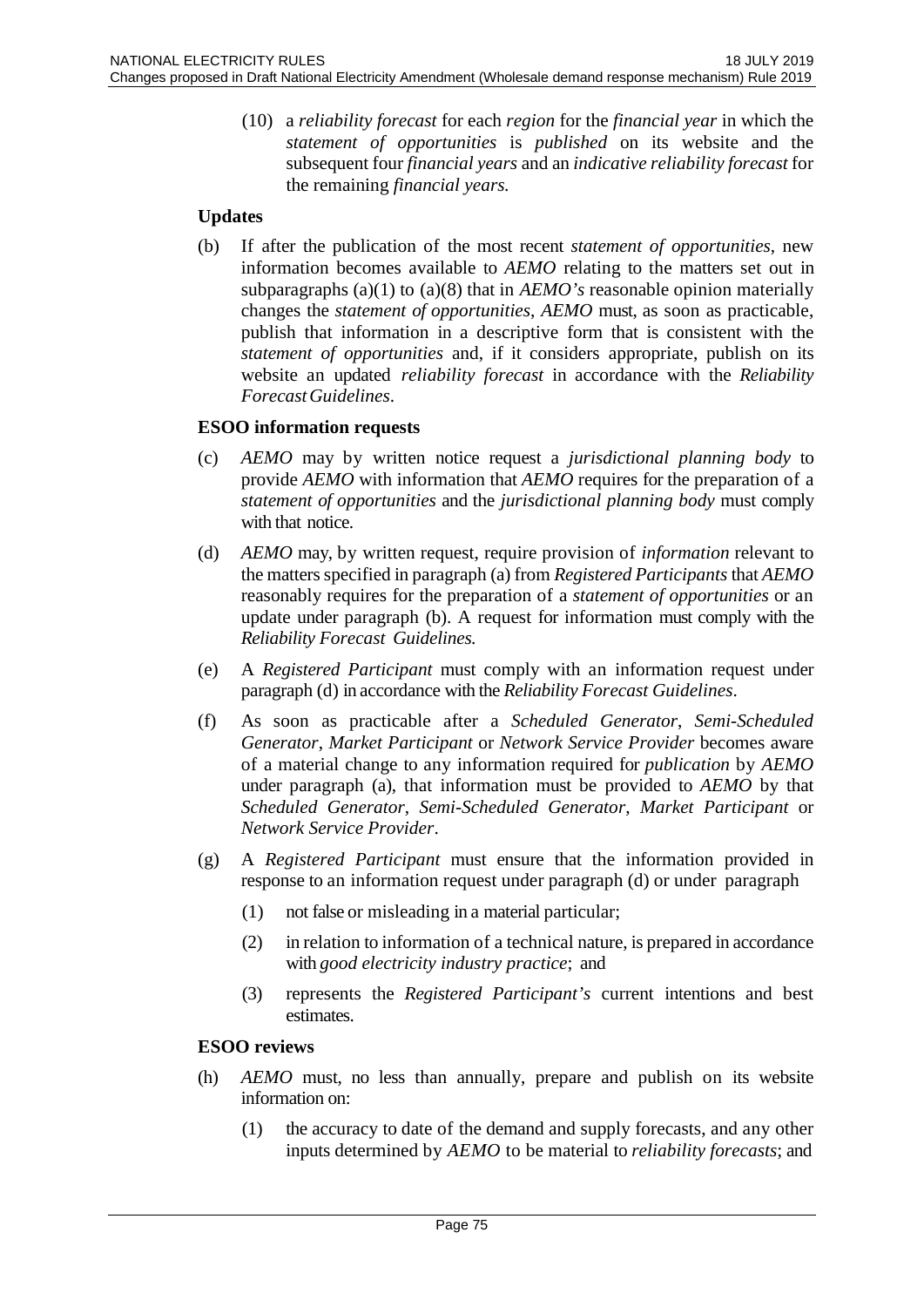(2) any improvements made by *AEMO* or other relevant parties to the forecasting process that will apply to the next *statement of opportunities*,

in accordance with the *Reliability Forecast Guidelines* (as applicable). Where availability of information makes comparisons to older *statement of opportunities* necessary, *AEMO* may include the *statement of opportunities*  for the preceding 24 months.

- (i) A *jurisdictional planning body* must provide assistance *AEMO* reasonably requests in connection with the preparation of a report under paragraph (h).
- (j) In this clause:

**contracted demand side participation** has the meaning given in rule 3.7D.

# **3.13.4 Spot market**

- (a) Each week, in accordance with the *timetable*, *AEMO* must *publish* details of the outputs of the *medium term PASA*.
- (b) The details to be *published* by *AEMO* under clause 3.13.4(a) must include the information specified in clause 3.7.2(f).
- (c) Each *day*, in accordance with the *timetable*, *AEMO* must *publish* details of the outputs of the *short term PASA* for each *30-minute period* covered.
- (d) The details of the *short term PASA published* each *day* by *AEMO* under clause 3.13.4(c) must include the information specified in clause 3.7.3(h).
- (e) Each *day*, in accordance with the *timetable*, *AEMO* must *publish* a half hourly *pre-dispatch schedule* for the period described in clause 3.8.20(a).
- (f) Subject to clause 3.8.20(b), details of the *pre-dispatch schedule* to be *published* must include the following for each *trading interval* or *30-minute period* (as applicable) in the period covered:
	- (1) forecasts of the most probable peak *power system load* plus required *scheduled reserve* for each *region* and for the total *power system*;
	- (2) forecasts of the most probable *energy* consumption for each *region* and for the total *power system*;
	- (3) forecast *inter-regional loss factors*;
	- (4) aggregate *generating plant* and *scheduled wholesale demand response unit* availability for each *region* and aggregate availability of each type of *market ancillary service* for each *region*;
	- (5) projected *supply* surpluses and deficits for each *region*, including shortages of *scheduled reserve* and projected *market ancillary service* surpluses and deficits for each *region*;
	- (5A) the aggregated MW allowance (if any) made by *AEMO* for generation from *non-scheduled generating systems* in each forecast:
		- (i) of the most probable peak *power system load* referred to in clause  $3.13.4(f)(1);$
		- (ii) referred to in clause  $3.13.4(f)(2)$ ;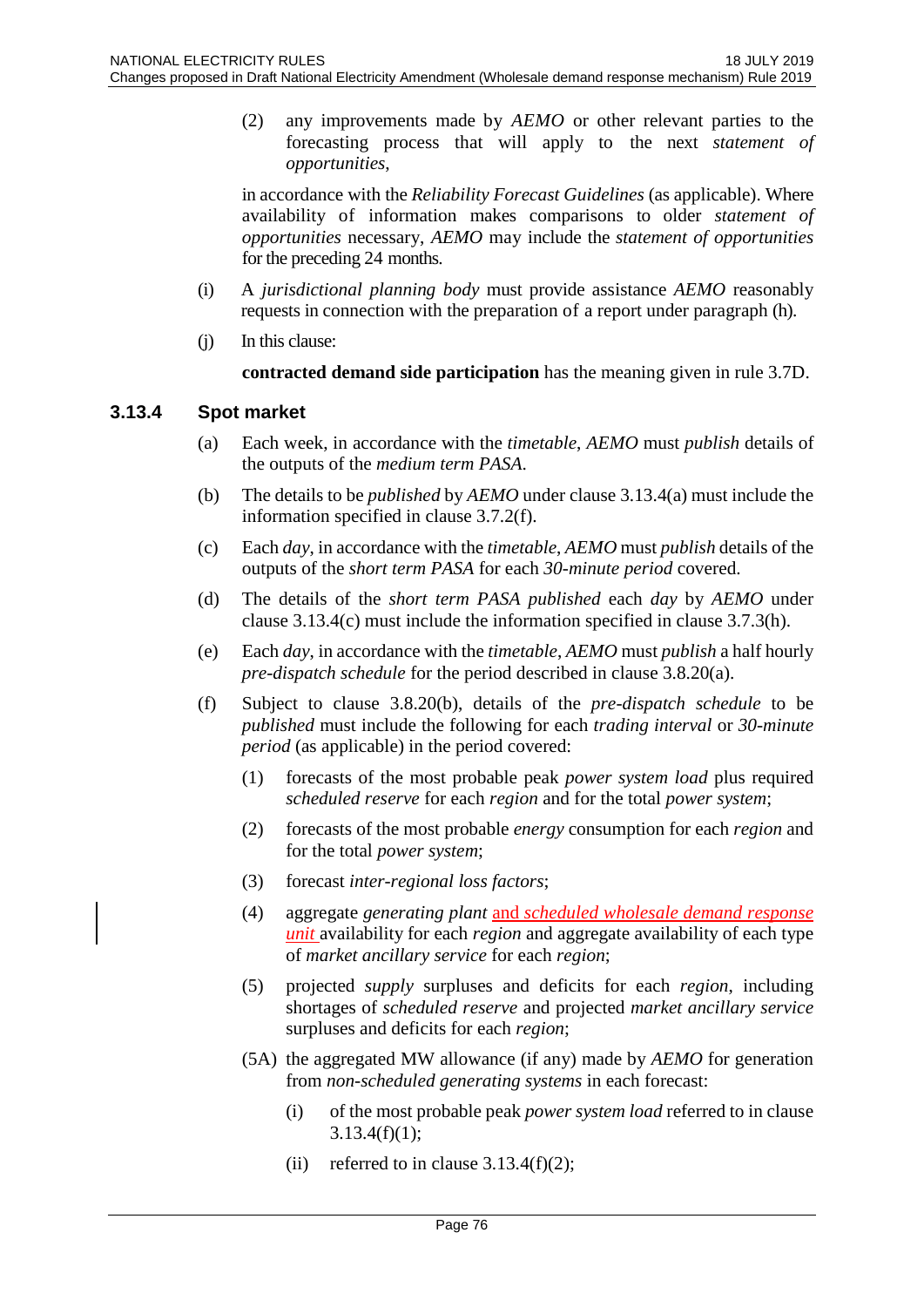- (iii) of aggregate *generating plant* and *scheduled wholesale demand response unit* availability referred to in clause 3.13.4(f)(4); and
- (iv) of projected *supply* surpluses and deficits referred to in clause 3.13.4(f)(5) but not including shortages of *scheduled reserve* or projected *market ancillary service* surpluses and deficits for each *region*.
- (5B) in respect of each forecast:
	- (i) of the most probable peak *power system load* referred to in clause  $3.13.4(f)(1);$
	- (ii) referred to in clause  $3.13.4(f)(2)$ ;
	- (iii) of aggregate *generating plant* and *scheduled wholesale demand response unit* availability referred to in clause 3.13.4(f)(4); and
	- (iv) of projected *supply* surpluses and deficits referred to in clause 3.13.4(f)(5) but not including shortages of *scheduled reserve* or projected *market ancillary service* surpluses and deficits for each *region*,

a value that is the sum of that forecast and the relevant aggregated MW allowance (if any) referred to in clause 3.13.4(f)(5A); and

- (6) identification and quantification of:
	- (i) where a projected *supply* deficit in one *region* can be supplemented by a surplus in a neighbouring *region* (dependent on forecast *interconnector* capacities) and the expected *interconnector flow*;
	- (ii) forecast *interconnector* transfer capabilities and the projected impact of any *inter-network tests* on those transfer capabilities; and
	- (iii) when and where *network constraints* may become binding on the *dispatch* of *generation* or *load*.
- (g) Each *day*, in accordance with the *timetable*, *AEMO* must *publish* forecasts of *spot prices* and *ancillary service prices* at each *regional reference node* for each *trading interval* or *30-minute period* (as applicable) of the period described in clause 3.8.20(a), with such forecasts being based on the *pre-dispatch schedule* information.
- (h) Together with its forecast *spot prices*, *AEMO* must *publish* details of the expected sensitivity of the forecast *spot prices* for each *30-minute period* to changes in the forecast *load* or *generating unit* or *scheduled wholesale demand response unit* availability.
- (h1) Together with its forecast *spot prices*, *AEMO* may *publish* details of the expected sensitivity of the forecast *spot prices* for each *trading interval* to changes in the forecast *load* or *generating unit* availability.
- (i) In accordance with the *timetable* or more often if there is a *change* in circumstances which in the opinion of *AEMO* results in a significant *change* in forecast *spot price*, or in any event no more than 3 hours after the previous such publication, *AEMO* must prepare and *publish* updated *pre-dispatch*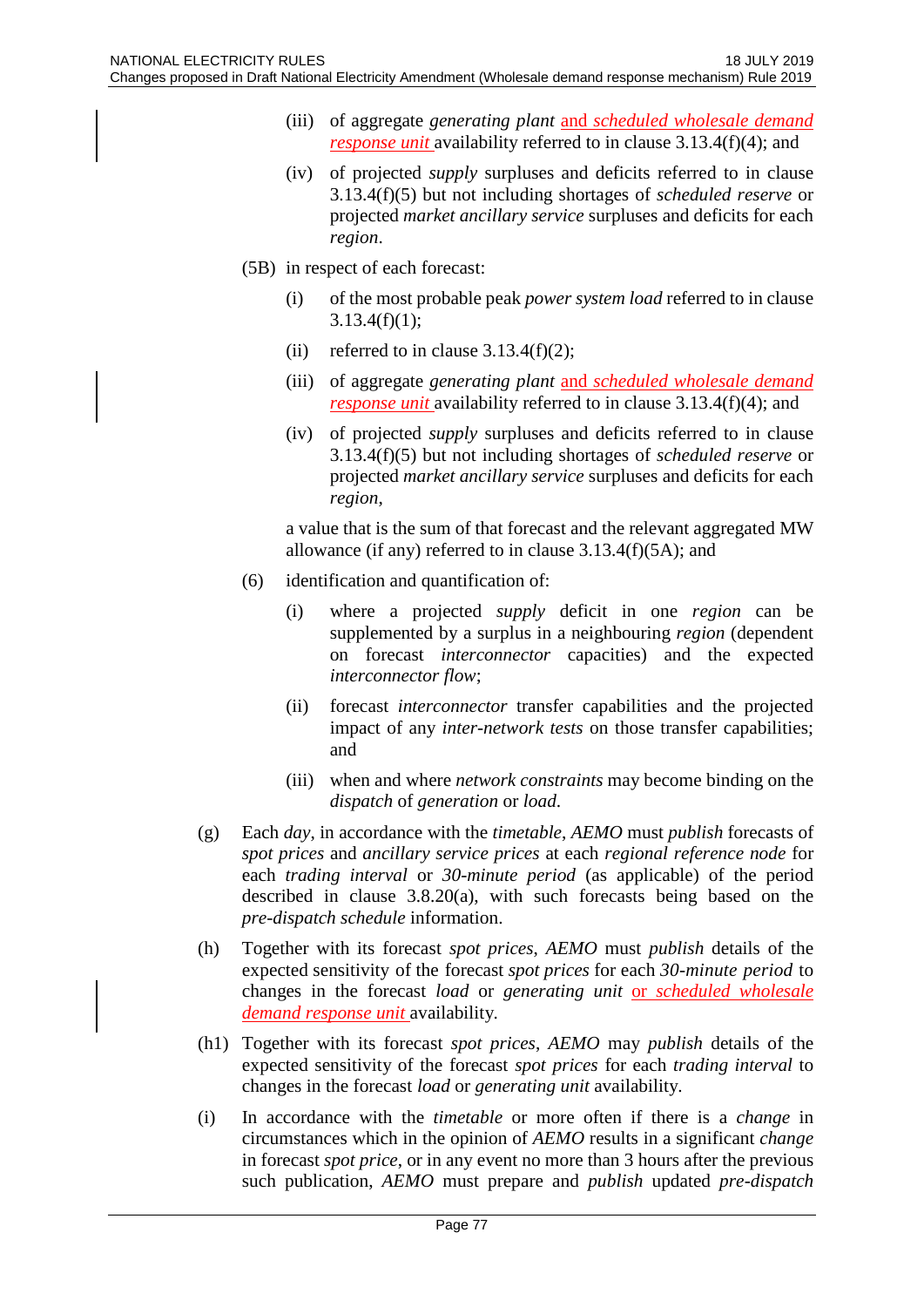*schedules* and *spot price forecasts*, including the details specified in clause 3.13.4(f).

- (j) If *AEMO* considers there to be a significant change in a forecast *spot price*, *AEMO* must identify and *publish* the cause of such a change in terms of the aggregate *supply* and demand situation and any *network constraints* in or between the affected *region(s)*.
- (k) *AEMO* must specify and *publish* its criteria for a significant change in forecast *spot price* for the purposes of activating an update in the *published* forecasts.
- (l) Within 5 minutes of each time *AEMO* runs the *dispatch algorithm*, *AEMO* must *publish* the *spot price* for each *regional reference node* calculated in accordance with clause 3.9.2 and the *ancillary service price* for each *market ancillary service* for each *regional reference node* calculated in accordance with clause 3.9.2A.
- (l1) In addition to the *spot price*, *AEMO* must *publish* a *30-minute price* for a *regional reference node* for each *30-minute period*.
- (m) Within 5 minutes of the conclusion of each *trading interval*, *AEMO* must *publish* the *regional reference prices* for each *region* for that *trading interval*.
- (n) Each *day*, in accordance with the *timetable*, *AEMO* must *publish* the actual *regional reference prices*, *ancillary service prices*, *regional* and total *interconnected* system *loads* and *energies*, *inter-regional loss factors* and details of any *network constraints* for each *trading interval* in the previous *trading day*.
- (n1) In accordance with the *timetable*, *AEMO* must *publish* the *inter-regional* flows.
- (o) **[Deleted]**
- (p) Each *day*, in accordance with the *timetable*, *AEMO* must *publish* details of final *dispatch offers*, *dispatch bids* and *market ancillary service offers* received and actual availabilities of *generating units*, *scheduled wholesale demand response units, scheduled network services*, *scheduled loads* and *market ancillary services* for the previous *trading day*, including:
	- (1) the number and times at which *rebids* were made, and the reason provided by the *Scheduled Generator*, *Semi-Scheduled Generator, Demand Response Service Provider* or *Market Participant* for each *rebid* under clause 3.8.22(c)(2);
	- (2) identification of the *Scheduled Generator*, *Semi-Scheduled Generator, Demand Response Service Provider* or *Market Participant* submitting the *dispatch bid*, *dispatch offer* or *market ancillary offer*;
	- (3) the *dispatch bid* or *dispatch offer prices*;
	- (4) quantities for each *trading interval*;
	- (5) the *ramp rate* of each *generating unit*, *scheduled wholesale demand response unit, scheduled load* and *scheduled network service* as measured by *AEMO's* telemetry system;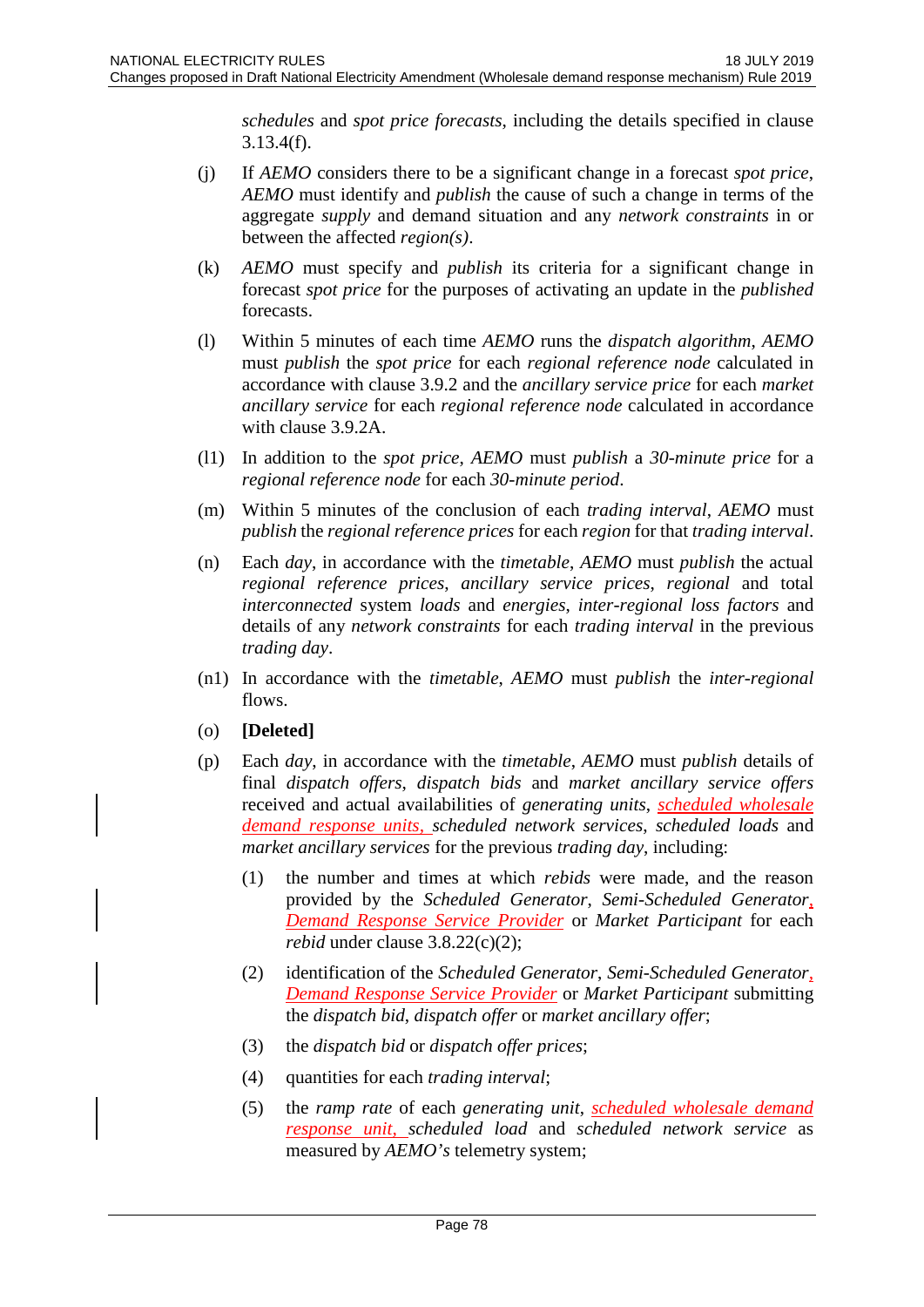- (6) identification of *trading intervals* for which the *plant* was specified as being *inflexible* in accordance with clause 3.8.19 and the reasons provided by the *Scheduled Generator*, *Semi-Scheduled Generator*, *Demand Response Service Provider* or *Market Participant* in accordance with clause 3.8.19(b)(1);
- (7) in respect of a *semi-scheduled generating unit*, the availability of that *generating unit* specified in the relevant *unconstrained intermittent generation forecast* for each *trading interval*; and
- (8) in respect of *semi-scheduled generating units*, the aggregate of the availability of the *semi-scheduled generating units* referred to in subparagraph (7) in respect of each *region* for each *trading interval*.
- (q) Each *day*, in accordance with the *timetable*, *AEMO* must *publish* details of:
	- (1) *dispatched generation*, *dispatched wholesale demand response*, *dispatched network service* or *dispatched load* for each *scheduled generating unit*, *semi-scheduled generating unit*, *scheduled wholesale demand response unit, scheduled network service* and *scheduled load* respectively in each *trading interval*; and
	- (2) for each *semi-scheduled generating unit* in each *trading interval*, whether or not a condition for setting a *semi-dispatch interval* applied,

for the previous *trading day*.

- (r) In accordance with the *timetable*, *AEMO* must *publish* details of:
	- (1) actual *generation* for each *scheduled generating unit*, *semi-scheduled generating unit* and *non-scheduled generating unit* or *non-scheduled generating system*;
	- (2) actual *network service* for each *scheduled network service*; and
	- (3) actual *load* for each *scheduled load*.; and
	- (4) actual *wholesale demand response* provided by each *scheduled wholesale demand response unit.*
- (s) Where *AEMO publishes* details as referred to in clause 3.13.4(r), the requirement to *publish* applies only to data available to *AEMO*.
- (t) *AEMO* may, in *publishing* the details referred to in clause 3.13.4(s), *publish* aggregated information of actual *generation* for *non-scheduled generating units* or *non-scheduled generating systems* that have a *nameplate rating* that is less than 30 MW and aggregated information of actual *wholesale demand response* provided by *scheduled wholesale demand response units*.
- (u) Each time *AEMO* runs the *dispatch algorithm* it must, within 5 minutes, *publish* for the relevant *trading interval*:
	- (1) details of any MW allowance made by *AEMO* for *generation* from *non-scheduled generating systems* in its forecast regional demand;
	- (2) for each *regional reference node* the sum of the actual *generation* for each *non-scheduled generating unit* or *non-scheduled generating system*; and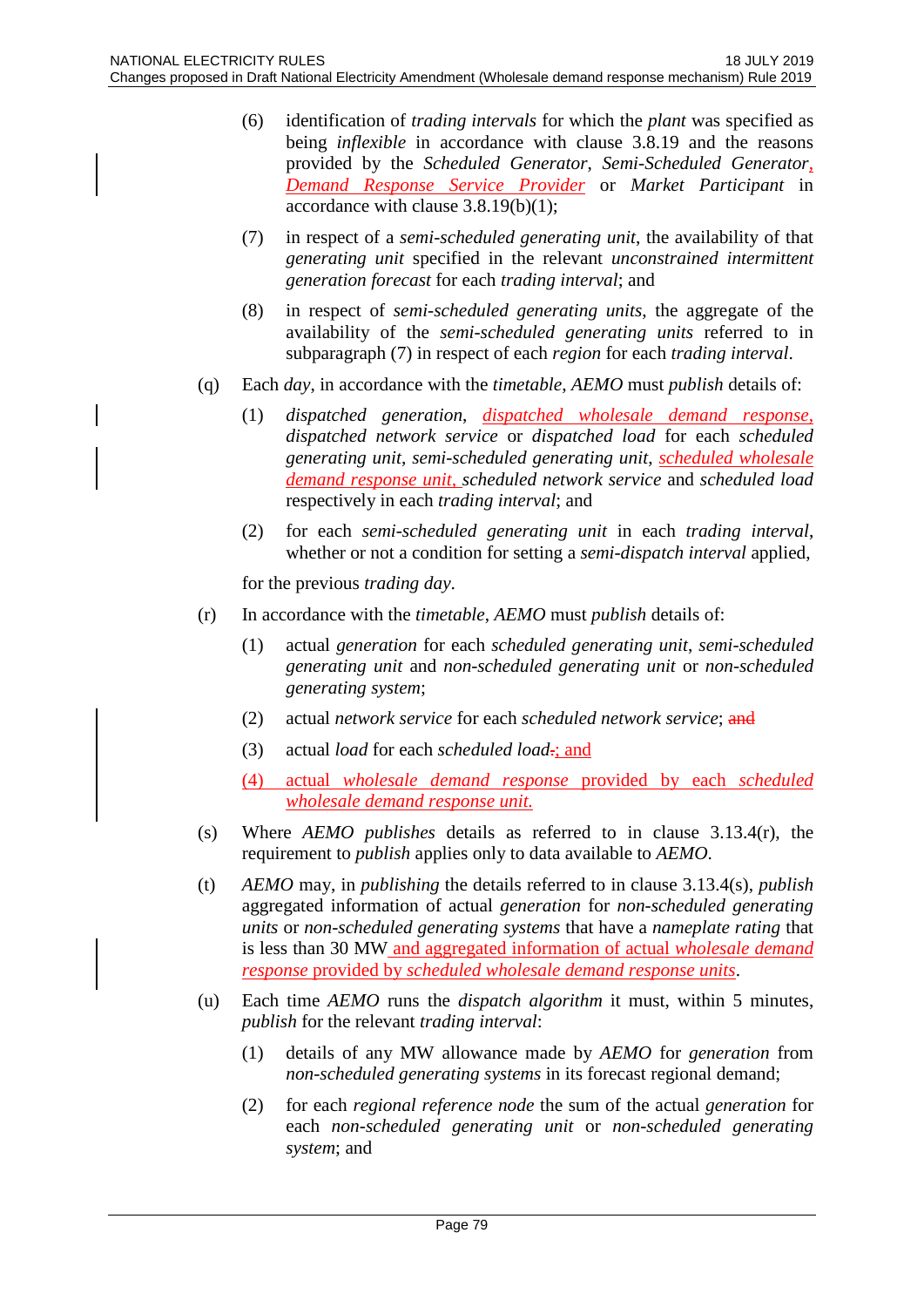- (3) for each *regional reference node*, a value that is the sum of the *regional* demand value used by *AEMO* in its *dispatch algorithm* to calculate the *spot price* referred to in clause 3.13.4(l) and the sum of the actual *generation* referred to in clause 3.13.4(u)(2).
- (v) Where *AEMO publishes* the information referred to in clause 3.13.4(u), the requirement for *AEMO* to *publish* applies only to data available to *AEMO*.
- (w) Each *day*, in accordance with the *timetable*, *AEMO* must *publish* details of any operational irregularities arising on the previous *trading day* including, for example, any circumstances in which there was prima facie evidence of a failure to follow *dispatch instructions*.
- (x) Each *trading interval*, *AEMO* must, for each *regional reference node*, *publish* the demand for that *trading interval*, both inclusive and exclusive of the aggregate actual *generation* from *non-scheduled generating systems*.
- (y) In accordance with the *timetable* and no more than 3 hours after the last such notification, *AEMO* must notify electronically on a confidential basis each *Semi-Scheduled Generator* of the *unconstrained intermittent generation forecast* for its *semi-scheduled generating units* that was taken into account for each *trading interval* of the last *pre-dispatch schedule published* by *AEMO* under paragraph (e).
- (z) At intervals to be determined by *AEMO* under rule 3.7A(e), *AEMO* must, in accordance with the *timetable*, *publish* updates to the *congestion information resource*.

# **3.14 Administered Price Cap and Market Suspension**

### **3.14.6 Compensation due to the application of an administered price cap or administered floor price**

### **Eligibility for compensation**

(a) For the purposes of this clause 3.14.6:

**compensation guidelines** means the guidelines made by the *AEMC* under paragraph (e).

**direct costs** means the costs directly incurred by the claimant due to a price limit event

**direct cost only claim** means a claim made under paragraph (i) that does not include a claim for opportunity costs.

**eligibility period** means the period starting at the beginning of the first *trading interval* in which the price limit event occurs in a *trading day* and ending at the end of the last *trading interval* of that *trading day*.

**opportunity costs** means the value of opportunities foregone by the claimant due to the price limit event as defined in the compensation guidelines.

### **price limit event** means:

(1) for *Scheduled Generators*<sub>1</sub> and *Non-Scheduled Generators* and *Demand Response Service Providers*: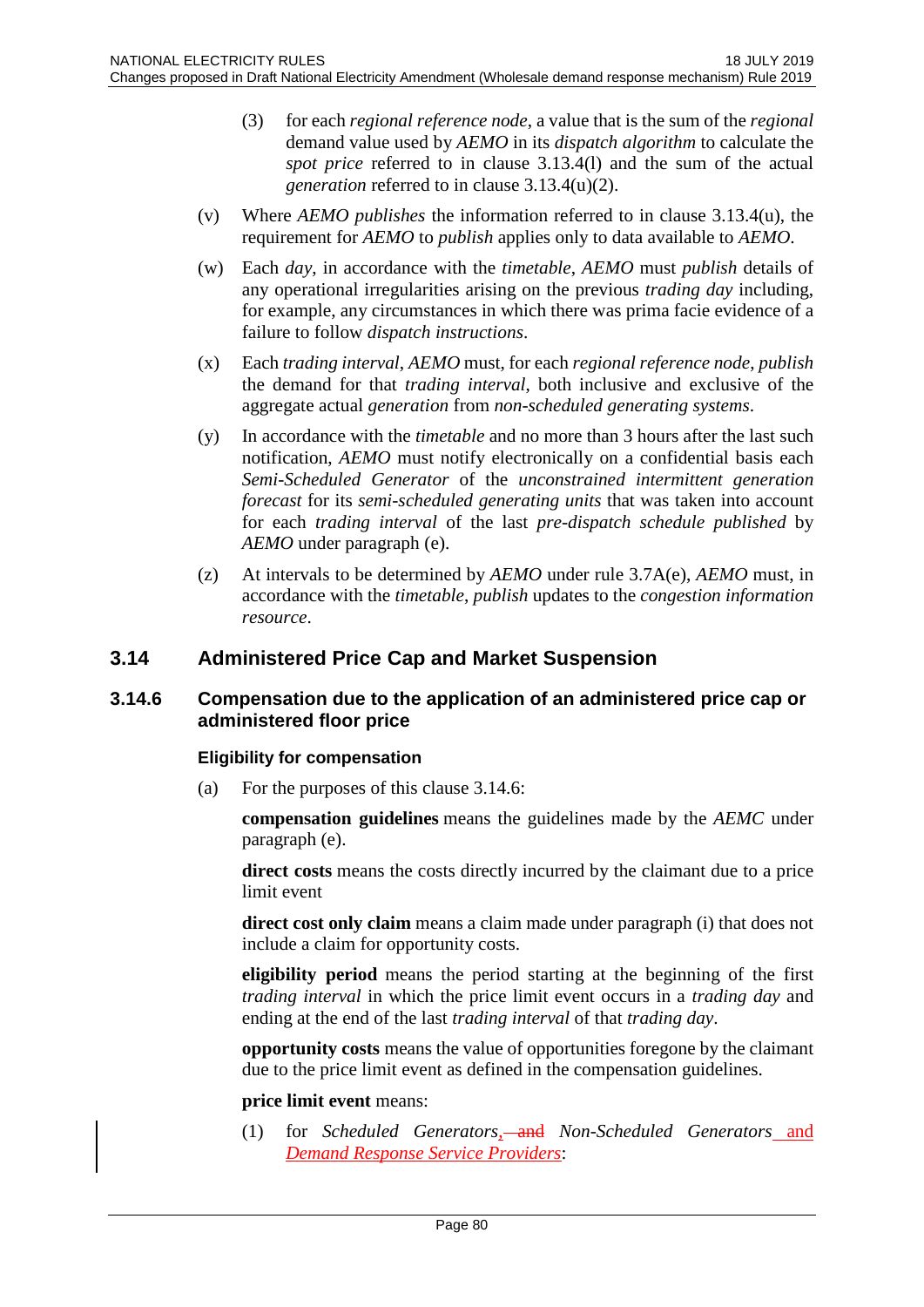- (i) the *spot price* for a *trading interval* is set by the *administered price cap* during an *administered price period*; or
- (ii) the *spot price* for a *trading interval* is set as a result of the application of clause 3.14.2(e)(2);
- (2) for *Market Participants* in respect of *scheduled load*:
	- (i) the *spot price* for a *trading interval* is set by the *administered floor price* during an *administered price period*; or
	- (ii) the *spot price* for a *trading interval* is set as a result of the application of clause  $3.14.2(e)(4)$ ; and
- (3) for *Scheduled Network Service Providers*:
	- (i) the *spot price* for a *trading interval* for a *region* towards which the *Scheduled Network Service Provider* is transporting power is set by the *administered price cap* during an *administered price period*; or
	- (ii) the *spot price* for a *trading interval* for a *region* towards which the *Scheduled Network Service Provider* is transporting power is set as a result of the application of clause 3.14.2(e)(2).
- (4) for *Ancillary Service Providers*, in respect of an *ancillary generating unit* or an *ancillary service load*, the *ancillary service price* for a *trading interval* is set by the *administered price cap* during an *administered price period*.

**relevant region** means a *region* in which the *spot price* or *ancillary service price* (as relevant) is set by the price limit event.

**total costs** means the direct costs and opportunity costs determined in accordance with the compensation guidelines provided that, in the case of a claimant that is a *Market Network Service Provider*, the total costs must be the costs incurred due to transporting power towards the relevant region and must not include costs incurred, or revenues earned, due to transporting power away from the relevant region.

- (b) If a price limit event occurs then the following are eligible to claim *Registered Participants* compensation for the eligibility period:
	- (1) a *Scheduled Generator*<sub>1</sub> or *Non-Scheduled Generator* or *Demand Response Service Provider* in the relevant *region*;
	- (2) a *Market Participant* in respect of a *scheduled load* that has been *dispatched* in the relevant region in that eligibility period;
	- (3) a *Scheduled Network Service Provider* that transported power towards the relevant region; and
	- (4) an *Ancillary Service Provider* that provided *market ancillary services* in the relevant region in the eligibility period,

provided that the relevant claimant has incurred total costs during the eligibility period that exceed the total revenue it received from the *spot market* during that period.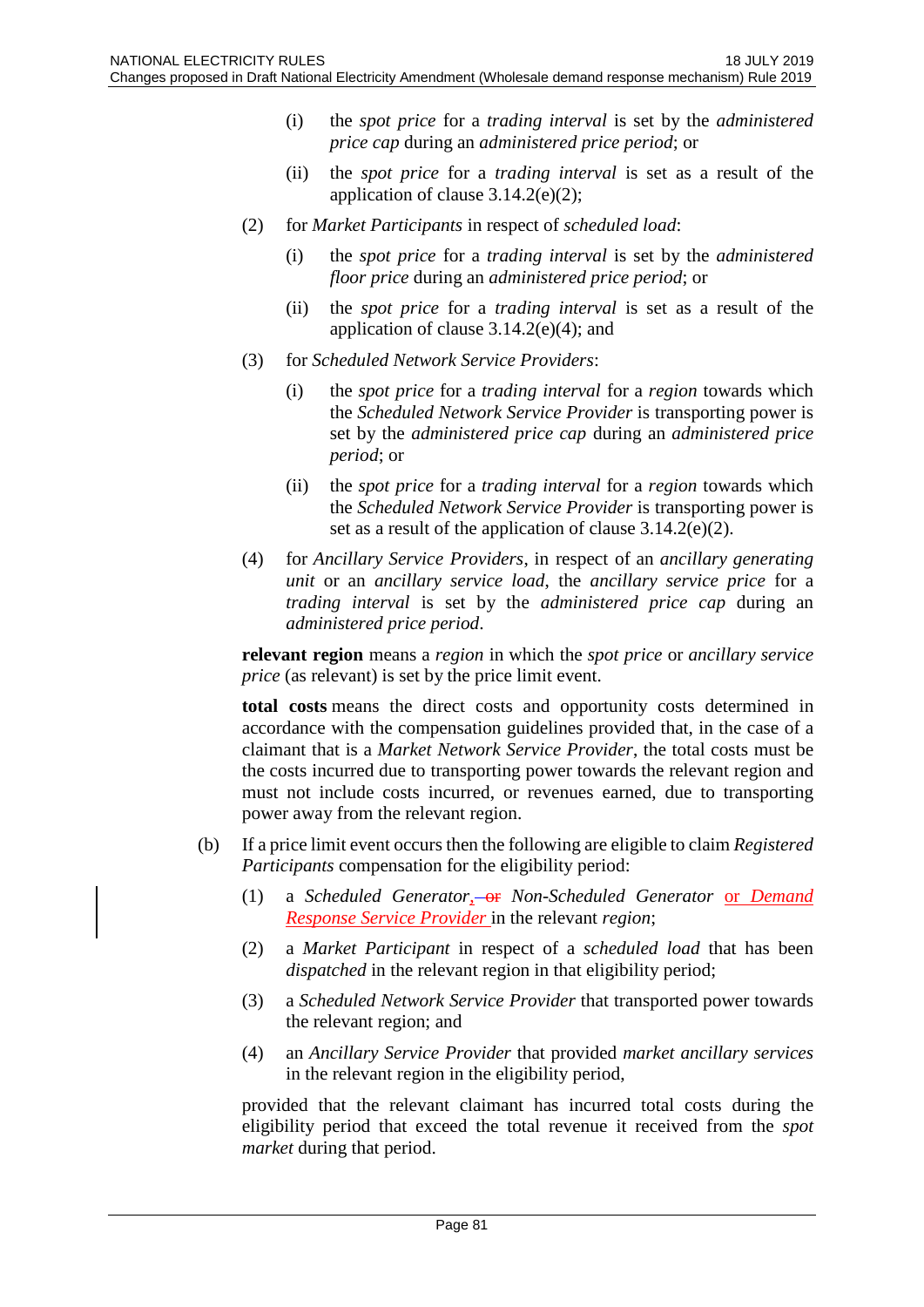### **Compensation - objective and basis**

- (c) The objective of the payment of compensation under this clause 3.14.6 is to maintain the incentive for:
	- (1) *Scheduled Generators*, *Non-Scheduled Generators, Demand Response Service Providers* and *Scheduled Network Service Providers* to supply *energy* (including by means of *wholesale demand response*);
	- (2) *Ancillary Service Providers* to supply *ancillary services*; and
	- (3) *Market Participants* with *scheduled load* to consume *energy* ,

during price limit events.

(d) The amount of compensation payable in respect of a claim under this clause 3.14.6 must be based on direct costs and opportunity costs.

### **Compensation guidelines**

- (e) The *AEMC* must, in accordance with the *transmission consultation procedures*, develop and *publish* guidelines (**compensation guidelines**) that are consistent with paragraphs (c) and (d) and that:
	- (1) define the types of opportunity costs in relation to which a person can make a claim under this clause 3.14.6;
	- (2) outline the methodology to be used to calculate the amount of any compensation payable in respect of a claim under this clause, including the methodology for calculating direct costs and opportunity costs; and
	- (3) set out the information *AEMO* and a claimant must provide to enable the *AEMC* to make a determination as to compensation under this clause 3.14.6.
- (f) The *AEMC* must ensure that there are compensation guidelines in place at all times.

#### **Note:**

The first compensation guidelines were made on 30 June 2009 and have been amended from time to time since that date. The current version of the compensation guidelines are available on the AEMC's website www.aemc.gov.au.

(g) The *AEMC* may from time to time, in accordance with the *transmission consultation procedures*, amend or replace the compensation guidelines.

### **Process for making a claim**

- (h) A person who is eligible under paragraph (b) may make a claim for compensation by providing the *AEMC* and *AEMO* with written notice of its claim in the form required by the compensation guidelines.
- (i) A claim under paragraph (h) must be made within 5 *business days* of notification by *AEMO* that an *administered price period* has ended.

#### **Initial steps on receipt of claim**

(j) Following its receipt of a notice under paragraph (h), the *AEMC* must promptly: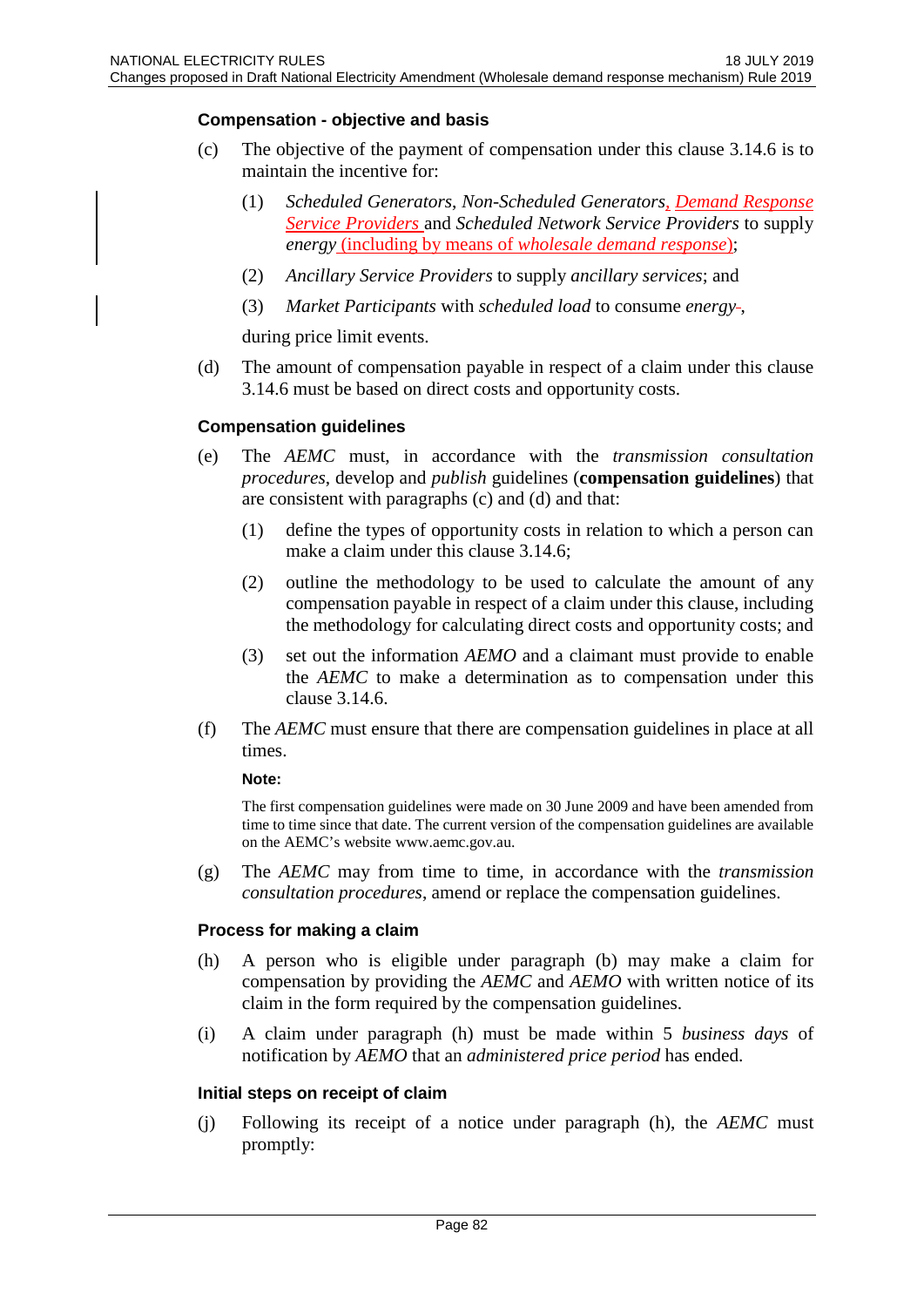- (1) publish a notice on its website stating that it has received a claim under paragraph (h). The notice must:
	- (i) provide information on the general nature of the claim;
	- (ii) state whether or not the claim is a direct cost only claim; and
	- (iii) state that the *AEMC* will publish a notice when it commences formal assessment of the claim; and
- (2) seek such information from the claimant that the *AEMC* reasonably considers is required to enable assessment of the claim including, in the case of a claim other than a direct cost only claim, the methodology used by the claimant to determine its opportunity costs.

### **Formal commencement of claim**

(k) As soon as practicable after the *AEMC* is reasonably satisfied that it has sufficient information from the claimant to assess its claim, the *AEMC* must publish a notice on its website that it has formally commenced its assessment of the claim specifying whether or not the claim is a direct cost only claim.

### **Determination of direct cost only claims**

- (l) Not later than 45 *business days* after publication of the notice under paragraph (k) in respect of a direct cost only claim, the *AEMC* must *publish* its final decision as to:
	- (1) whether compensation should be paid by *AEMO* in relation to the claim; and
	- (2) if so, the amount of compensation that should be paid.
- (m) Before making its final decision under paragraph (l) the *AEMC* must consult with the claimant.
- (n) In making its final decision under paragraph (l), the *AEMC* must apply the compensation guidelines unless it is satisfied that there are compelling reasons not to do so.

### **Determination of claims other than direct cost only claims**

- (o) In relation to a claim other than a direct cost only claim, the *AEMC* must, as soon as practicable but not later than 35 *business days* after publication of the notice under paragraph (k) *publish*:
	- (1) the claimant's proposed methodology for determining the claimant's opportunity costs;
	- (2) the methodology the *AEMC* proposes to use in determining the claimant's opportunity costs (**draft opportunity cost methodology**); and
	- (3) an invitation for written submissions to be made to the *AEMC* on the draft opportunity cost methodology by a date not less than 20 *business days* after the invitation is made (**submission closing date**).
- (p) Any person may make a written submission to the *AEMC* on the draft opportunity cost methodology by the submission closing date.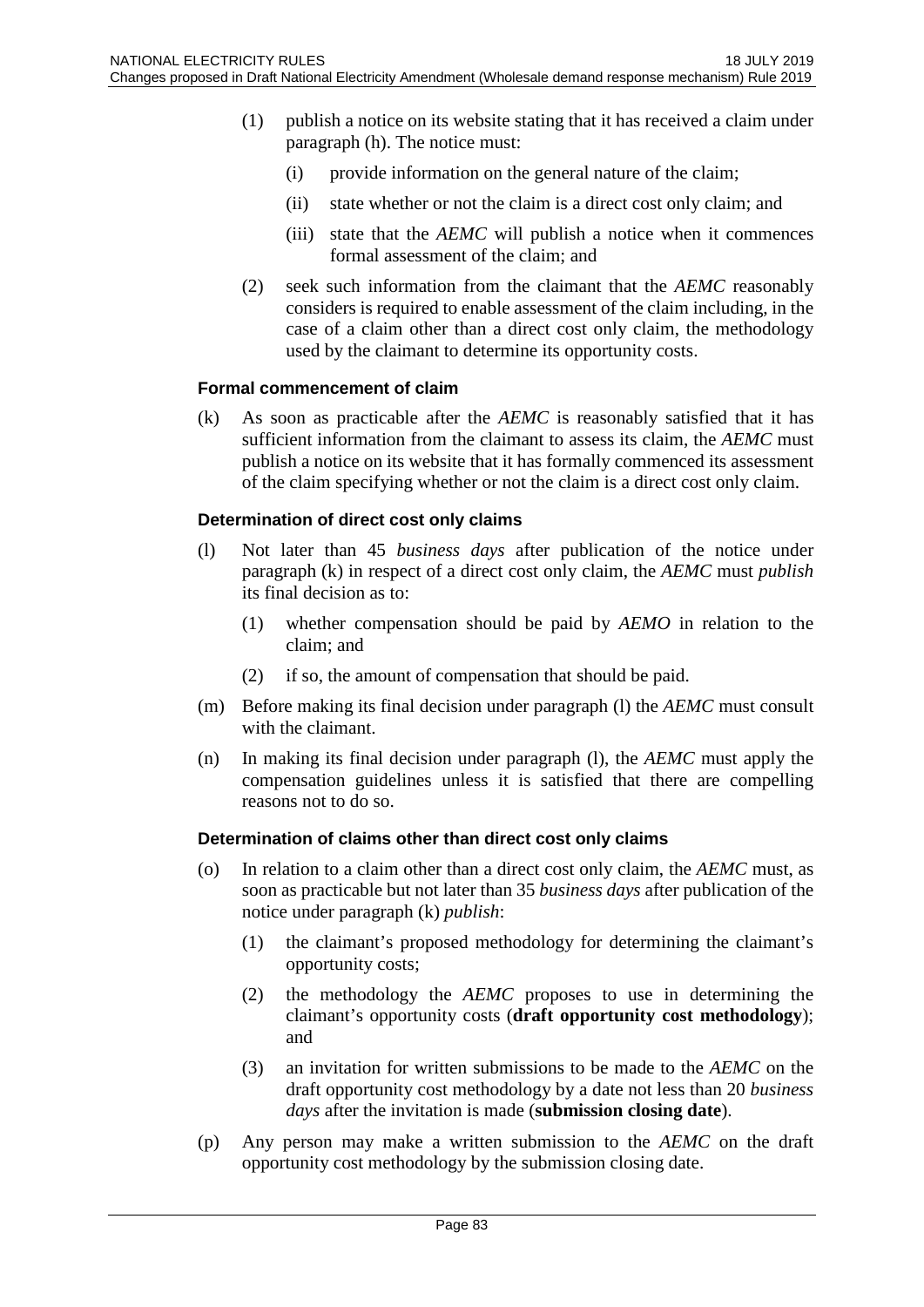- (q) Not later than 35 *business days* after the submission closing date the *AEMC* must *publish* its final decision on:
	- (1) the methodology it will use in determining the claimant's opportunity costs; and
	- (2) whether compensation should be paid by *AEMO* in relation to the claim; and
	- (3) if so, the amount of compensation that should be paid.
- (r) Before making its decision on the matters referred to in paragraph (q), the *AEMC* must consult with the claimant.
- (s) In making its final decision as to the matters referred to in paragraph (q), the *AEMC* must:
	- (1) take into account the submissions made in response to the invitation to in subparagraph  $(o)(3)$ ; and
	- (2) apply the compensation guidelines unless it is satisfied that there are compelling reasons not to do so.

### **Extensions of time**

- (t) Despite anything to the contrary in this clause 3.14.6, the *AEMC* may extend a period of time specified in this clause if it considers the extension reasonably necessary to enable it to properly assess the claim because of the complexity or difficulty of assessing the claim or because of a material change in circumstances.
- (u) The *AEMC* must publish any extension of time made under paragraph (t).

### **Costs of claim**

(v) The *AEMC* may recover from a claimant for compensation under this clause any costs that are incurred by the *AEMC* in carrying out their functions under this clause in respect of that claim. For this purpose the *AEMC* may require the claimant to pay all or a proportion of those costs to the *AEMC* prior to the claim being considered or determined.

### **3.15 Settlements**

### **3.15.1 Settlements management by AEMO**

- (a) *AEMO* must facilitate the billing and *settlement* of payments due in respect of *transactions* under this Chapter 3, including:
	- (1) *spot market transactions*;
	- (2) *reallocation transactions*;
	- (3) negative *settlements residue* under clause 3.6.5; and
	- (4) under clause  $3.15.6A$ ; and
	- (5) under clause 3.15.6B.
- (b) *AEMO* must determine the *Participant fees* and the *Market Participants* must pay them to *AEMO* in accordance with the provisions of rule 2.11.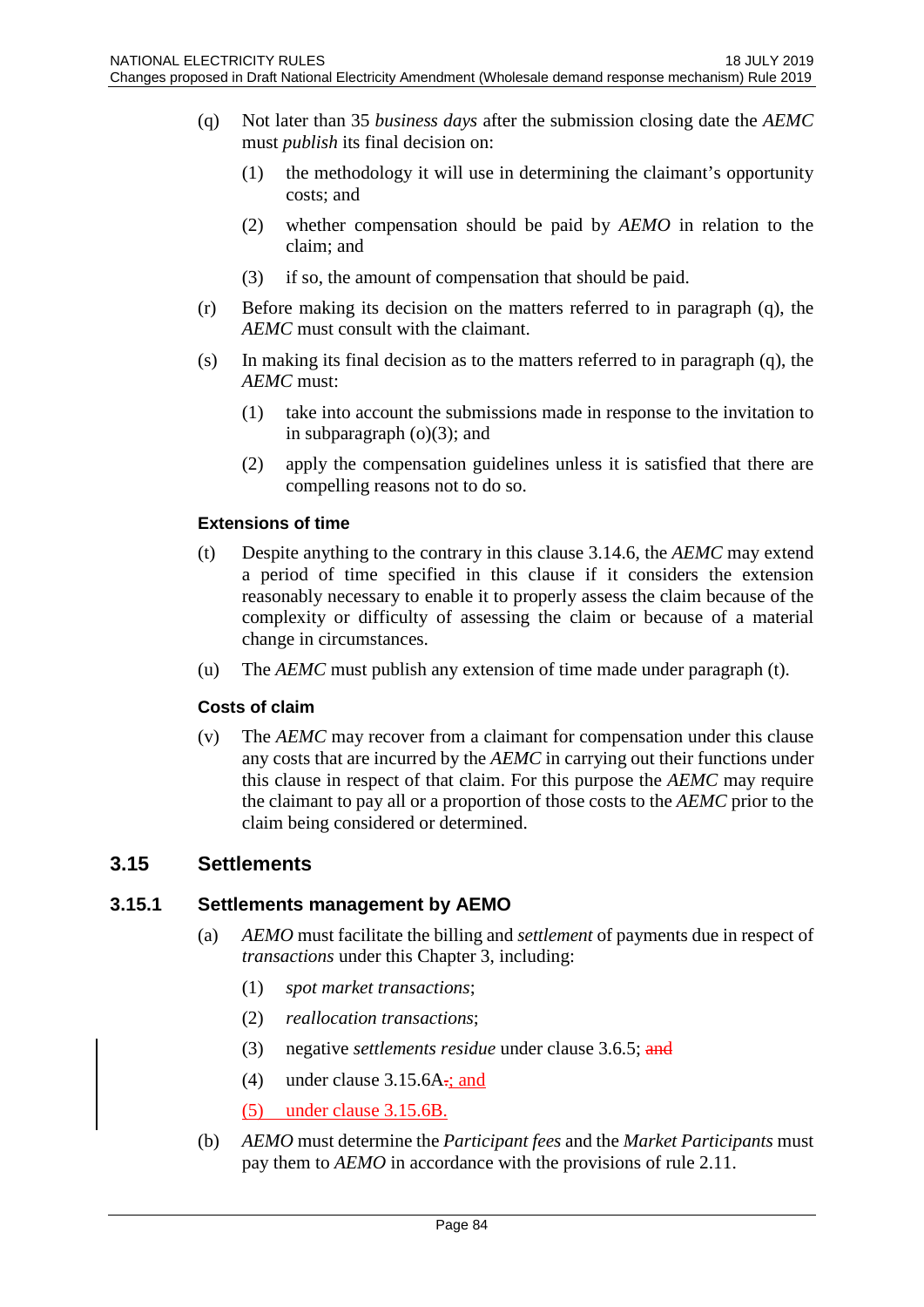# **3.15.6A Ancillary service transactions**

(a) In each *trading interval*, in relation to each *enabled ancillary service generating unit* or *enabled ancillary service load*, an ancillary services transaction occurs, which results in a *trading amount* for the relevant *Market Participant* determined in accordance with the following formula:

$$
TA
$$
 = the aggregate of  $\frac{EA \times ASP}{(12)}$  for each *trading interval*

where:

| $TA$ (in $\$ )                   |          | the <i>trading amount</i> to be determined (which<br>is a positive number);                                                                                                                                                             |
|----------------------------------|----------|-----------------------------------------------------------------------------------------------------------------------------------------------------------------------------------------------------------------------------------------|
| EA (in MW)                       |          | the amount of the relevant <i>market ancillary</i><br>service which the ancillary service<br>generating unit or ancillary service load has<br>been <i>enabled</i> to provide in the <i>trading</i><br><i>interval</i> ; and             |
| $ASP$ (in \$ per MW per<br>hour) | $\equiv$ | the <i>ancillary service price</i> for the <i>market</i><br><i>ancillary service</i> for the <i>trading interval</i> for<br>the region in which the ancillary service<br>generating unit or ancillary service load has<br>been enabled. |

- (b) In relation to each *NMAS provider* who provides *non-market ancillary services* under an *ancillary services agreement*, an *ancillary services* transaction occurs, which results in an amount payable by *AEMO* to the *NMAS provider* determined in accordance with that agreement.
- (b1) Where an amount payable by *AEMO* under paragraph (b) is not determined on a *trading interval basis*, that amount is recovered in accordance with the relevant paragraphs (c8), (c9), (d) and (e), except that a reference to *trading interval* in the calculation of RBF, AGE, AAGE, TGE, ATGE, TSGE, ATSGE, TCE, ATCE is to be read as "the relevant period", and any other reference to *trading interval* in those paragraphs is to be read as the "relevant *billing period*".
- (c) **[Deleted]**
- (c1) In this clause:

**regional benefit ancillary services procedures** means the procedures to determine the relative benefit that each *region* is estimated to receive from the provision of *NMAS*.

**regional benefit factors** means the factors to allocate, between *regions*, the costs associated with the provision of *NMAS* under each *ancillary services agreement* in accordance with the regional benefit ancillary services procedures.

(c2) Subject to paragraph (b1), *AEMO* must recover its liabilities under *ancillary services agreements* for the provision of: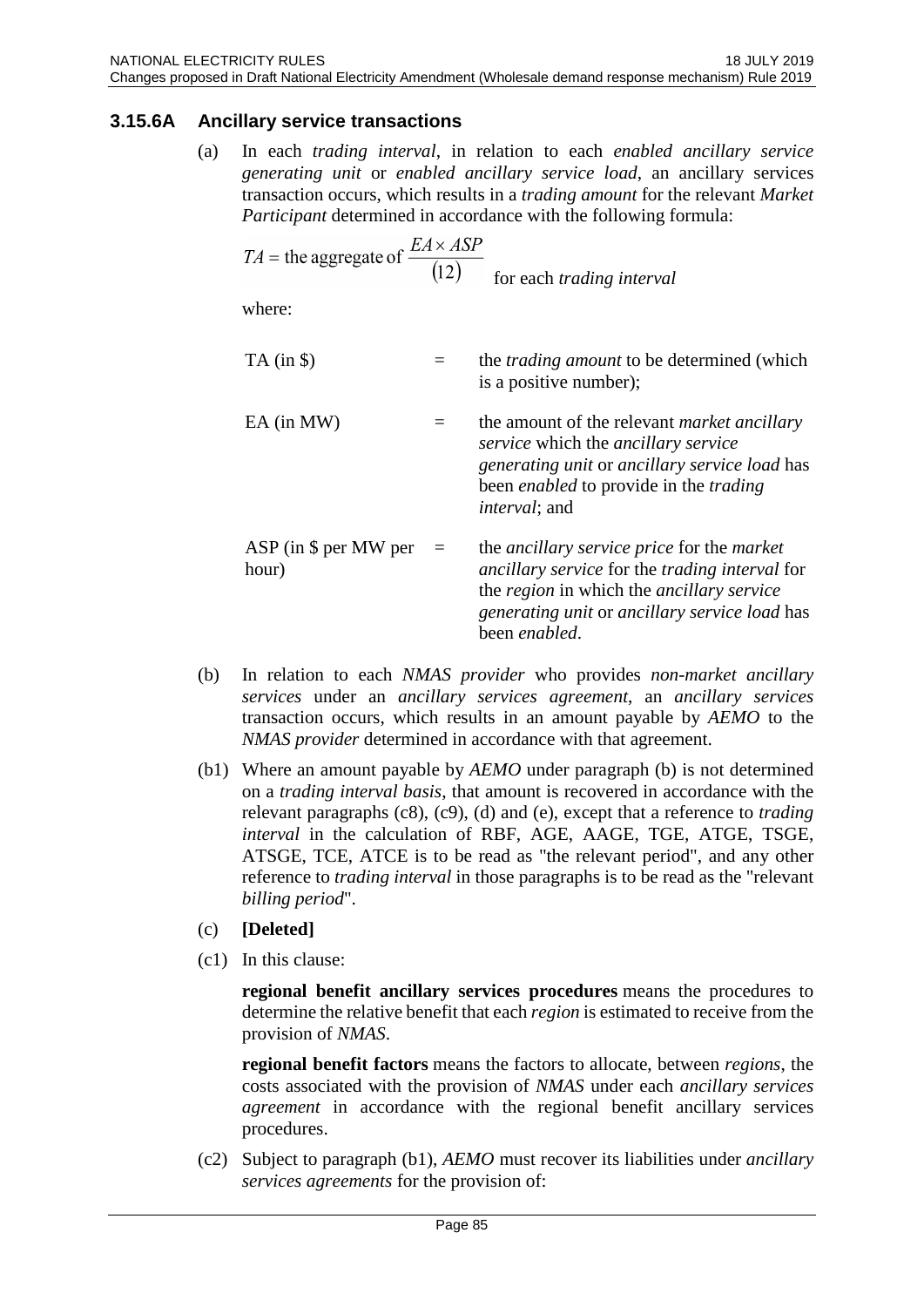- (1) *NSCAS* from *Market Customers* in each *region* in accordance with paragraphs (c8) and (c9); and
- (2) *system restart ancillary services*, from:
	- (i) *Market Generators* and *Market Small Generation Aggregators* in each *region* in accordance with paragraph (d); and
	- (ii) *Market Customers* in each *region* in accordance with paragraph (e).
- (c3) In the statements to be provided under clauses 3.15.14 and 3.15.15 to a *Market Customer*, *AEMO* must separately identify the portion of the total amount payable by *AEMO* in respect of the relevant *billing period* under *ancillary services agreements* for the provision of *NSCAS* that:
	- (1) benefits specific *regions* in which there is a *connection point* for which the *Market Customer* is *financially responsible* (being the *regional* amounts given by the first summated term in the paragraph (c8) formula); and
	- (2) does not benefit specific *regions* (being the amount TNSCASp in the paragraph (c9) formula).
- (c4) *AEMO* must develop and *publish* the regional benefit ancillary services procedures in accordance with the *Rules consultation procedures*. Without limiting the matters to be included in the regional benefit ancillary services procedures, they must require *AEMO* to take into account:
	- (1) for an *NSCAS*, the estimated increase for each *region* of the gross economic benefit from increased *power transfer capability*; and
	- (2) for a *system restart ancillary service*, that can be used to restart *generating units* in two or more *regions*, the relative benefit provided by that service to each *region*.
- (c5) Subject to paragraph (c6), *AEMO* may amend the regional benefit ancillary services procedures from time to time in accordance with the *Rules consultation procedures*.
- (c6) *AEMO* may make minor and administrative amendments to the regional benefit ancillary services procedures without complying with the *Rules consultation procedures*.
- (c7) From time to time, *AEMO* must determine the regional benefit factors.
- (c8) In each *trading interval*, in relation to each *Market Customer* for each *region*, an *ancillary services* transaction occurs, which results in a *trading amount* for the *Market Customer* determined in accordance with the following formula: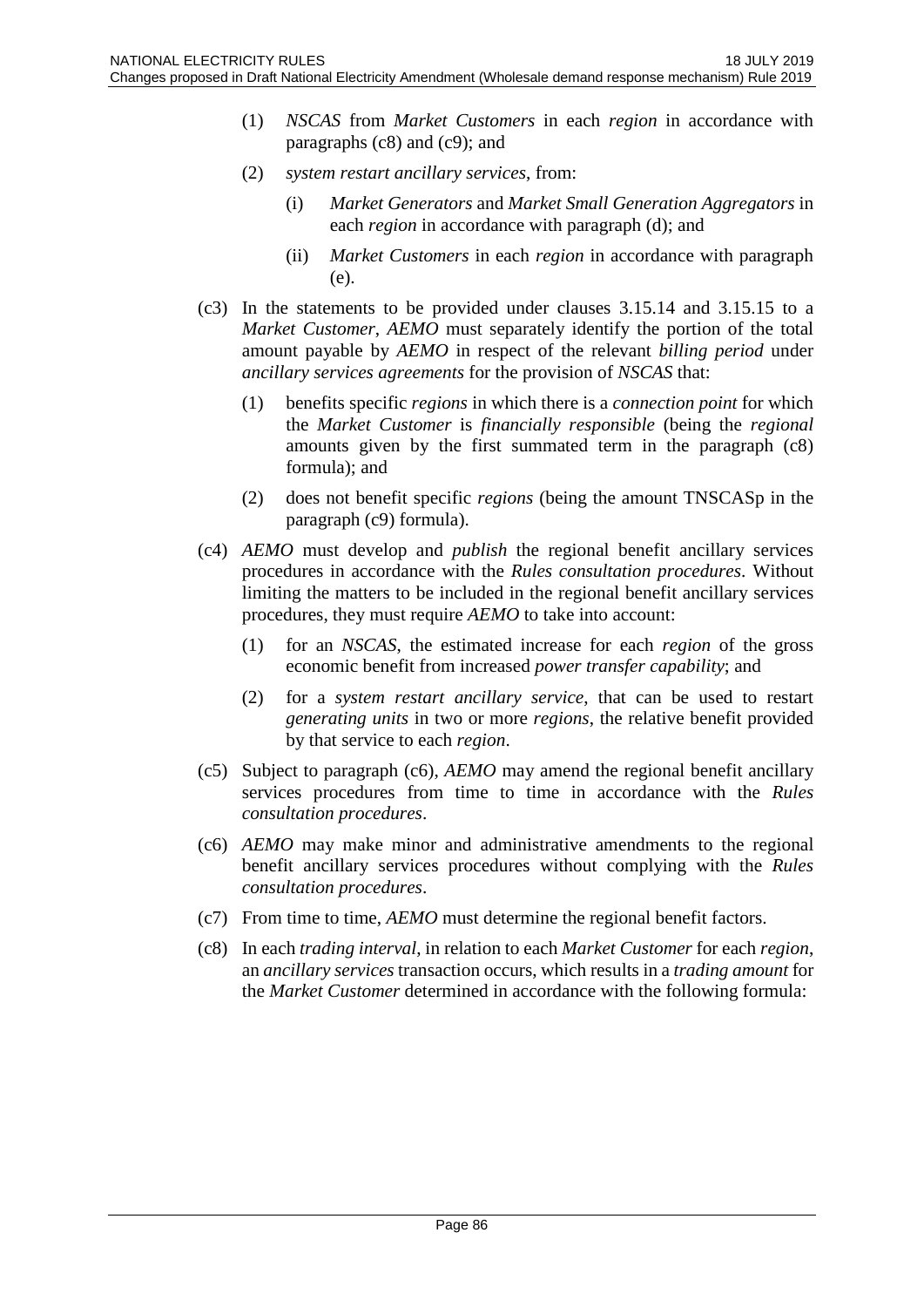$$
A G_{B,k}
$$
  
\n
$$
TA_{B,k} = (\sum (TNSCAS_{B,N} RBF_{B,N,k})) \times \dots \dots \times 1
$$
  
\nfor all 's'  
\n
$$
AAGE_{B,k}
$$

Where

j.

Subscript 'P' is the relevant period;

Subscript 'R' is the relevant

Subscript 'S' is the relevant *NSCAS*;

TAp,r (in \$) =*trading amount* payable by the *Market Customer* in respect of the relevant *region* and *trading interval*;

 $\lambda$  and  $\lambda$ 

TNSCASs,p the total amount payable by *AEMO* for the provision of the relevant *NSCAS* under an *ancillary services agreement* in respect of the relevant *trading interval*;

 $RBFs, p, r$  (number) = the latest regional benefit factor assigned to the provision of the relevant *NSCAS* under an *ancillary services agreement* in respect of the relevant *region* and *trading interval*, as determined by *AEMO* under paragraph (c7);

AGEp,r (in MWh) = the sum of the *adjusted gross energy* figures in respect of the *Market Customer's* relevant *connection points* located in the *region* for the relevant *trading interval*; and

AAGEp,r (in MWh) = the aggregate AGEp,r figures for all *Market Customers* in respect of the relevant *region* and *trading interval*.

(c9) In each *trading interval*, in relation to each *Market Customer*, an *ancillary services* transaction occurs, which results in a *trading amount* for the *Market Customer* determined in accordance with the following formula:

$$
AGEr
$$
  

$$
TAP = TNSCASP x
$$
........
$$
AAGEP
$$

Where

Subscript 'P' is the relevant period;

TAp(in \$) = the *trading amount* payable by the *Market Customer* in respect of the relevant *trading interval*;

TNSCASp (in  $\$$ ) = the sum of all amounts payable by *AEMO* for the provision of *NSCAS* under *ancillary services agreements* in respect of the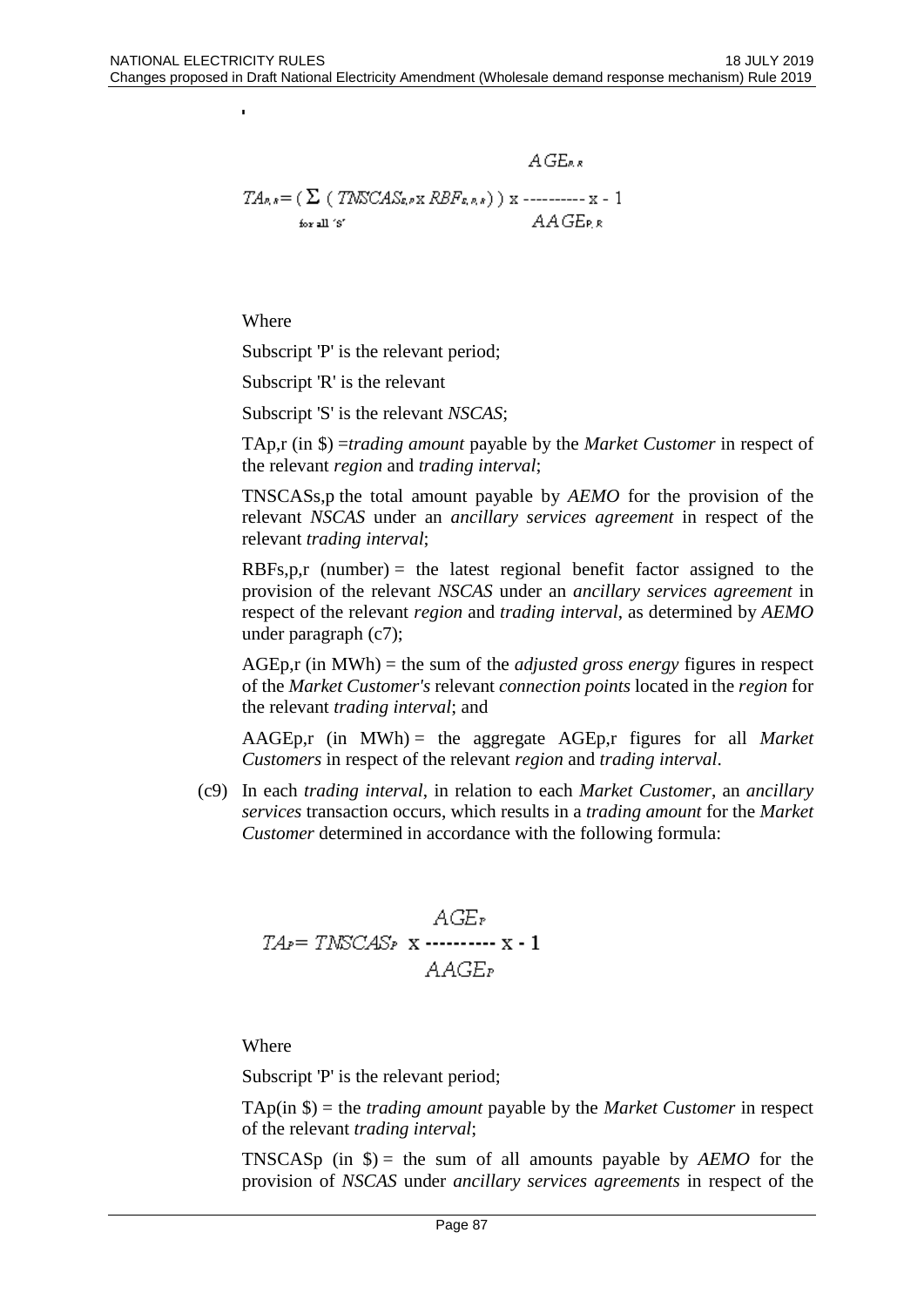relevant *trading interval* minus the sum of the *trading amounts* calculated for all *Market Customers* in respect of all of the relevant *trading interval* under paragraph (c8);

AGEp (in MWh) = the sum of the *adjusted gross energy* figures in respect of all the *Market Customer's* relevant *connection points* for the relevant *trading interval*; and

AAGEp (in MWh) = the aggregate AGEp figures for all *Market Customers* in respect of the relevant *trading interval*.

- (c10) *AEMO* must *publish* the regional benefit factors determined under paragraph (c7);
- (d) In each *trading interval*, in relation to each *Market Generator* and each *Market Small Generation Aggregator* for each *region*, an ancillary services transaction occurs, which results in a *trading amount* for the *Market Generator* or the *Market Small Generation Aggregator* determined in accordance with the following formula:

$$
TA = \sum \left(\left(\frac{SRP_i \times RBF_{Ri}}{2}\right) \times \left(\frac{TGE_R + TSGE_R}{ATGE_R + ATSGE_R}\right)\right) \times -1
$$

Where

TA (in \$) = the *trading amount* to be determined in respect of the relevant region and *trading interval* (which is a negative number);

SRPi (in \$) = the amount payable by *AEMO* in respect of the *trading interval* under an individual *ancillary services agreement* in respect of the provision of a specific *system restart ancillary service*;

 $RBF_{\text{Ri}}$  (number) = the latest regional benefit factor assigned to the provision of the relevant *system restart ancillary service* under an individual *ancillary services agreement* in respect of the relevant *region* and *trading interval*, as determined by *AEMO* under paragraph (c7);

TGER (in MWh) = the *generator energy* for the *Market Generator* for the *trading interval* in that *region*;

 $TSGE_R$  (in MWh) = the *small generator energy* for the *Market Small Generator Aggregator* for the *trading interval* in that *region*;

 $ATGE<sub>R</sub>$  (in MWh) = the aggregate of the *generator energy* figures for all *Market Generators* for the *trading interval* in that *region*; and

 $ATSGE<sub>R</sub>$  (in MWh) = the aggregate of the *small generator energy* figures for all *Market Small Generator Aggregators* for the *trading interval* in that *region*.

(e) In each *trading interval*, in relation to each *Market Customer*, for each *region*, an ancillary services transaction occurs, which results in a *trading amount* for the *Market Customer* determined in accordance with the following formula: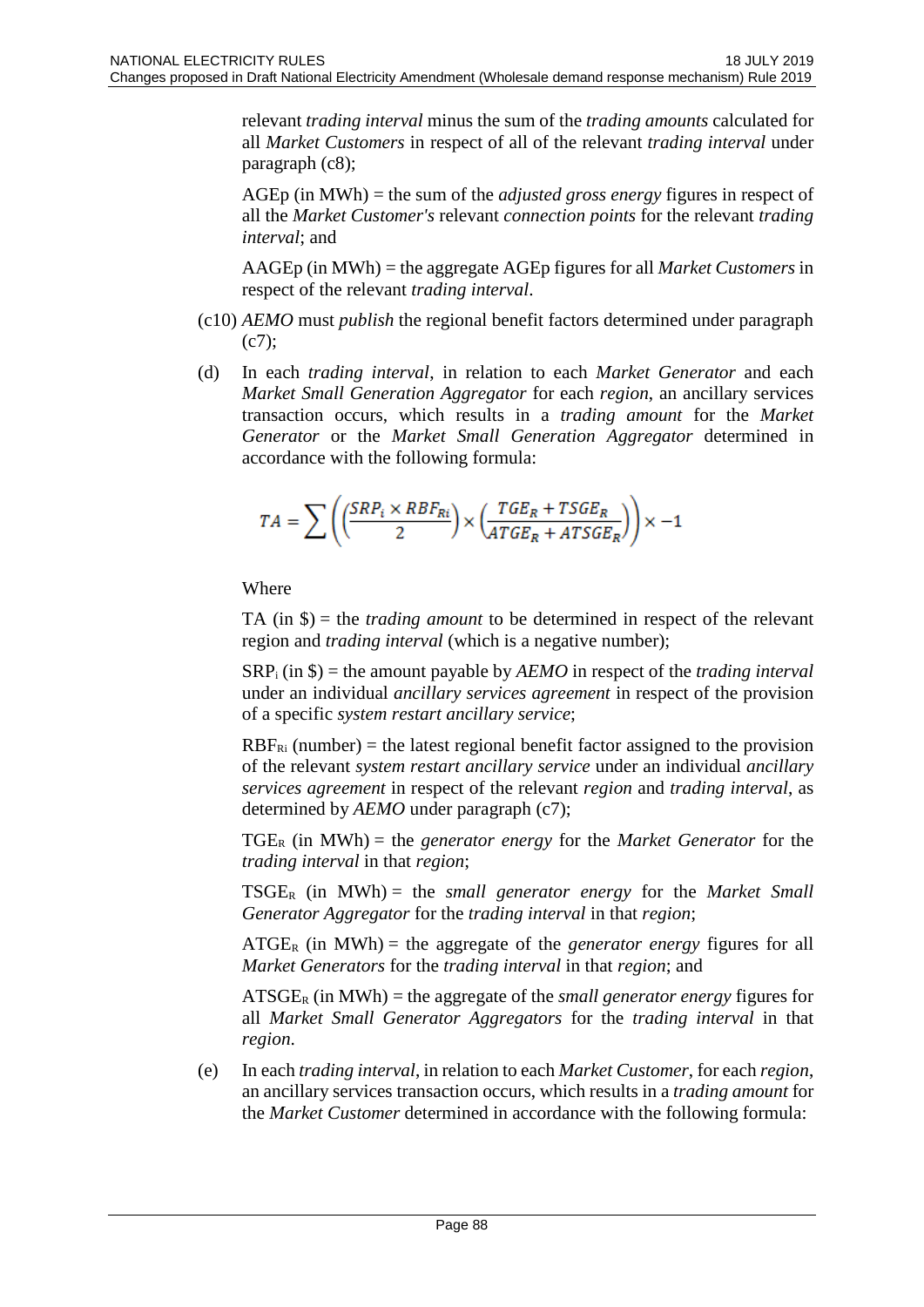$$
TA = \sum \left(\left(\frac{SRP_i \times RBF_{Ri}}{2}\right) \times \frac{TCE_R}{ATCE_R}\right) \times -1
$$

Where

TA (in \$) = the *trading amount* to be determined in respect of the relevant *region* and *trading interval* (which is a negative number);

 $SRP_i$  (in \$) = has the meaning given in clause 3.15.6A(d);

 $RBF_{\text{Ri}}$  (number) = the latest regional benefit factor assigned to the provision of the relevant *system restart ancillary service* under an individual *ancillary services agreement* in respect of the relevant *region* and *trading interval*, as determined by  $AEMO$  under paragraph (c7);

 $TCE_R$  (in MWh) = the *customer energy* for the *Market Customer* for the *trading interval* in that *region*; and

 $\textrm{ATCE}_R$  (in MWh) = the aggregate of the *customer energy* figures for all *Market Customers* for the *trading interval* in that *region*.

- (f) The total amount calculated by *AEMO* under clause 3.15.6A(a) for each of the *fast raise service*, *slow raise service* or *delayed raise service* in respect of each *trading interval* must be allocated to each *region* in accordance with the following procedure and the information provided under clause 3.9.2A(b). *AEMO* must:
	- (1) allocate for each *region* and for the relevant *trading interval* the proportion of the total amount calculated by *AEMO* under clause 3.15.6A(a) for each of the *fast raise service*, *slow raise service* or *delayed raise service* between *global market ancillary services requirements* and *local market ancillary service requirement* pro-rata to the respective marginal prices for each such service;
	- (2) calculate for the relevant *trading interval* the sum of the costs of acquiring the *global market ancillary service requirements* for all *regions* and the sum of the costs of acquiring each *local market ancillary service requirement* for all *regions*, as determined pursuant to clause  $3.15.6A(f)(1)$ ; and
	- (3) allocate for the relevant *trading interval* the sum of the costs of the *global market ancillary service requirement* and each *local market ancillary service requirement* calculated in clause 3.15.6A(f)(2) to each *region* as relevant to that requirement pro-rata to the aggregate of the *generator energy* for the *Market Generators*, the *wholesale demand response energy* for *Demand Response Service Providers* and *small generator energy* for the *Market Small Generation Aggregators* in each *region* during the *trading interval*.

For the purpose of this clause 3.15.6A(f) **RTCRSP** is the sum of:

(i) the *global market ancillary service requirement* cost for that *region*, for the relevant *trading interval*, as determined pursuant to clause  $3.15.6A(f)(3)$ ; and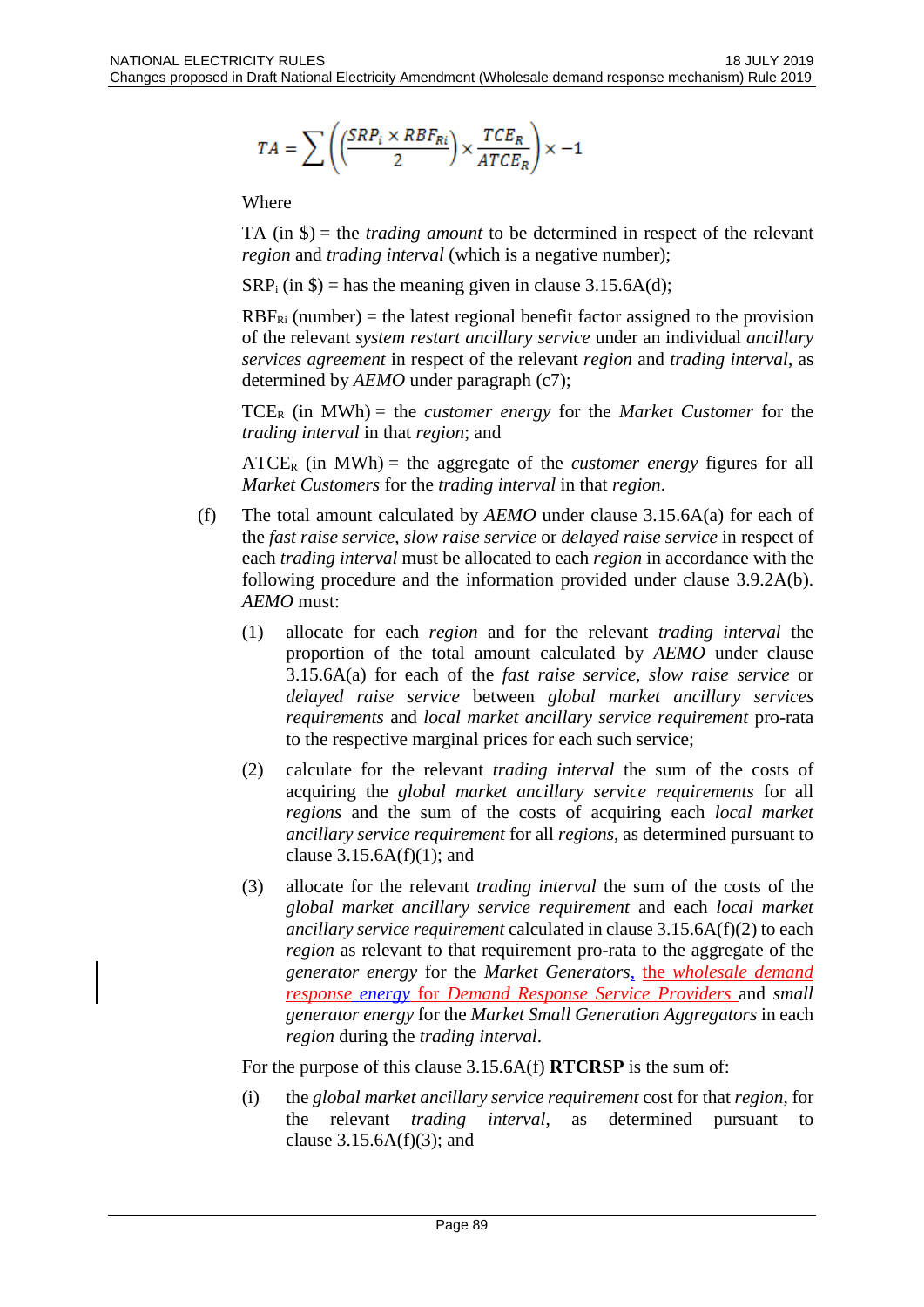(ii) all *local market ancillary service requirement* costs for that *region*, for the relevant *trading interval*, as determined pursuant to clause  $3.15.6A(f)(3)$ .

In each *trading interval*, in relation to each *Market Generator*, each *Demand Response Service Provider* and each *Market Small Generation Aggregator* in a given *region*, an ancillary services transaction occurs, which results in a *trading amount* for that *Market Generator*, that *Demand Response Service Provider* and that *Market Small Generation Aggregator* determined in accordance with the following formula:

$$
TA = RTCRSP \times \frac{TGE + TSGE + TWDRE}{RATGE + RATSGE + RATWDRE} \times -1
$$

$$
TA = RTCRSP \times \frac{TGE + TSGE}{RATGE + RATSGE} \times -1
$$

where:

| $TA$ (in $\$ )        | $=$ | the <i>trading amount</i> to be determined<br>(which is a negative number);                                                                                                                                                                                                         |
|-----------------------|-----|-------------------------------------------------------------------------------------------------------------------------------------------------------------------------------------------------------------------------------------------------------------------------------------|
| RTCRSP (in \$)        |     | the total of all amounts calculated by<br>AEMO as appropriate to recover from the<br>given region as calculated in this clause<br>$3.15.6A(f)$ for the <i>fast raise service</i> , <i>slow</i><br>raise service or delayed raise service in<br>respect of <i>trading interval</i> ; |
| TGE (in MWh)          | $=$ | the <i>generator</i> energy for the <i>Market</i><br>Generator in that region for the trading<br><i>interval</i> ;                                                                                                                                                                  |
| <b>TWDRE</b> (in MWh) | Ξ   | the wholesale demand response energy for<br>a Demand Response Service Provider in<br>that region for the trading interval;                                                                                                                                                          |
| TSGE (in MWh)         | $=$ | the small generator energy for the Market<br>Small Generator Aggregator in that region<br>for the <i>trading interval</i> ;                                                                                                                                                         |
| RATGE (in MWh)        | $=$ | the aggregate of the <i>generator energy</i><br>figures for all Market Generators in that<br><i>region</i> for the <i>trading interval</i> ; and                                                                                                                                    |
| RATSGE (in MWh)       | $=$ | the aggregate of the small generator<br>energy figures for all Market Small<br>Generator Aggregators in that region for<br>the <i>trading interval</i> ; and.                                                                                                                       |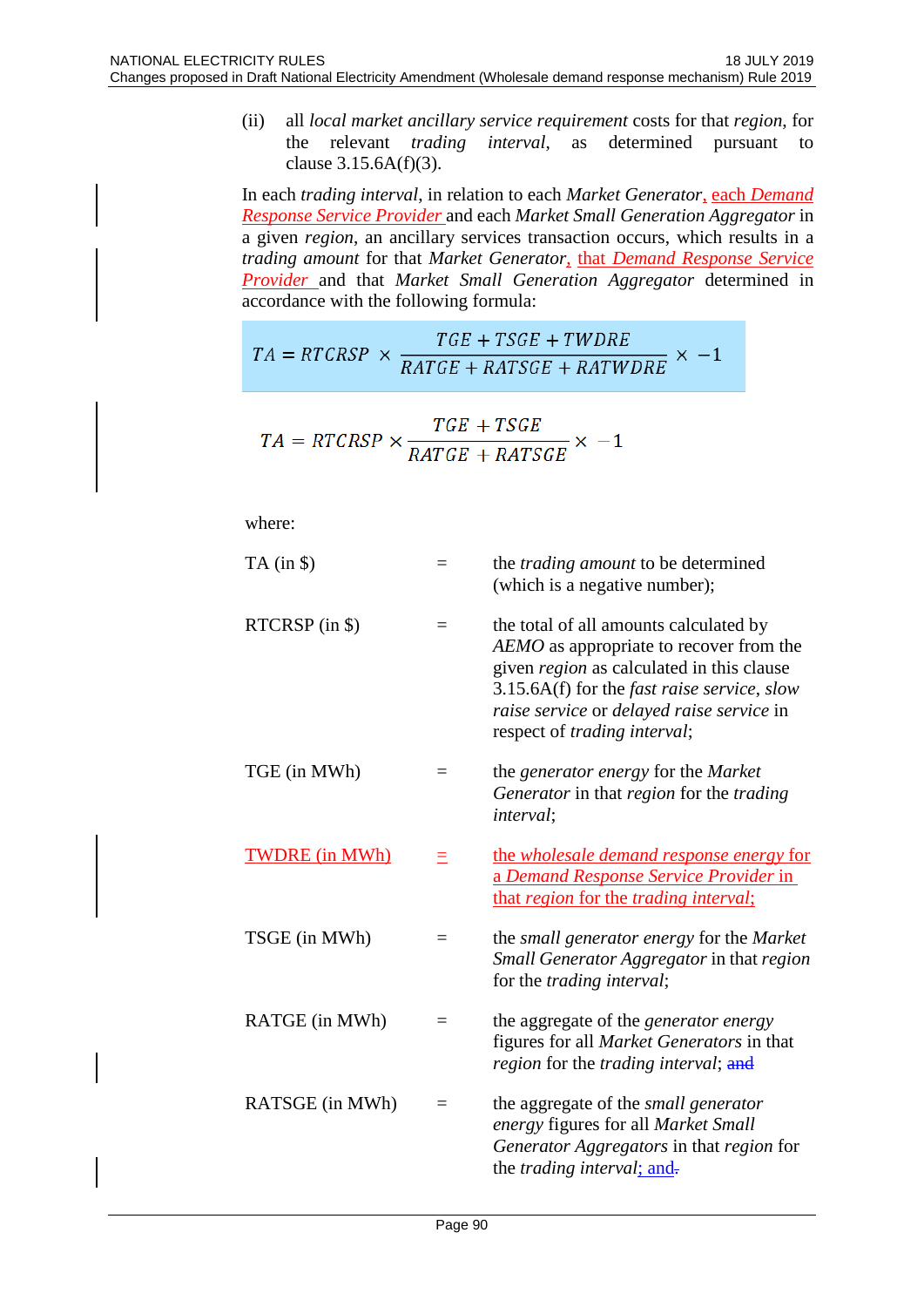- RATWDRE (in MWh) = the aggregate of the *wholesale demand response energy* figures for all *Demand Response Service Providers* in that *region* in that *trading interval*
- (g) The total amount calculated by *AEMO* under clause 3.15.6A(a) for each of the *fast lower service*, *slow lower service* or *delayed lower service* in respect of each *trading interval* must be allocated to each *region* in accordance with the following procedure and the information provided under clause 3.9.2A(b). *AEMO* must:
	- (1) allocate for each *region* and for the relevant *trading interval* the proportion of the total amount calculated by *AEMO* under clause 3.15.6A(a) for each of the *fast lower service*, *slow lower service* or *delayed lower service* between *global market ancillary service requirements* and *local market ancillary service requirement* pro rata to the respective marginal prices of each such service;
	- (2) calculate for the relevant *trading interval* the sum of the costs of acquiring the *global market ancillary service requirements* for all *regions* and the sum of the costs of acquiring each *local market ancillary service requirement* for all *regions*, as determined pursuant to clause  $3.15.6A(g)(1)$ ; and
	- (3) allocate for the relevant *trading interval* the sum of the costs of the *global market ancillary service requirement* and each *local market ancillary service requirement* calculated in clause 3.15.6A(g)(2) to each *region* as relevant to that requirement pro-rata to the aggregate of the *customer energy* figures for all *Market Customers* in each *region* during the *trading interval*.

For the purpose of this clause 3.15.6A(g) **RTCLSP** is the sum of:

- (i) the *global market ancillary service requirement* cost for that *region*, for the relevant *trading interval*, as determined pursuant to clause  $3.15.6A(g)(3)$ ; and
- (ii) all *local market ancillary service requirement* costs for that *region*, for the relevant *trading interval*, as determined pursuant to clause  $3.15.6A(g)(3)$ .

In each *trading interval*, in relation to each *Market Customer* in a given *region*, an ancillary services transaction occurs, which results in a *trading amount* for that *Market Customer* determined in accordance with the following formula:

$$
TA = RTCLSP \times \frac{ICE}{RATCE} \times -1
$$

where:

TA (in 
$$
\$)
$$
) = the *trading amount* to be determined (which  
is a negative number);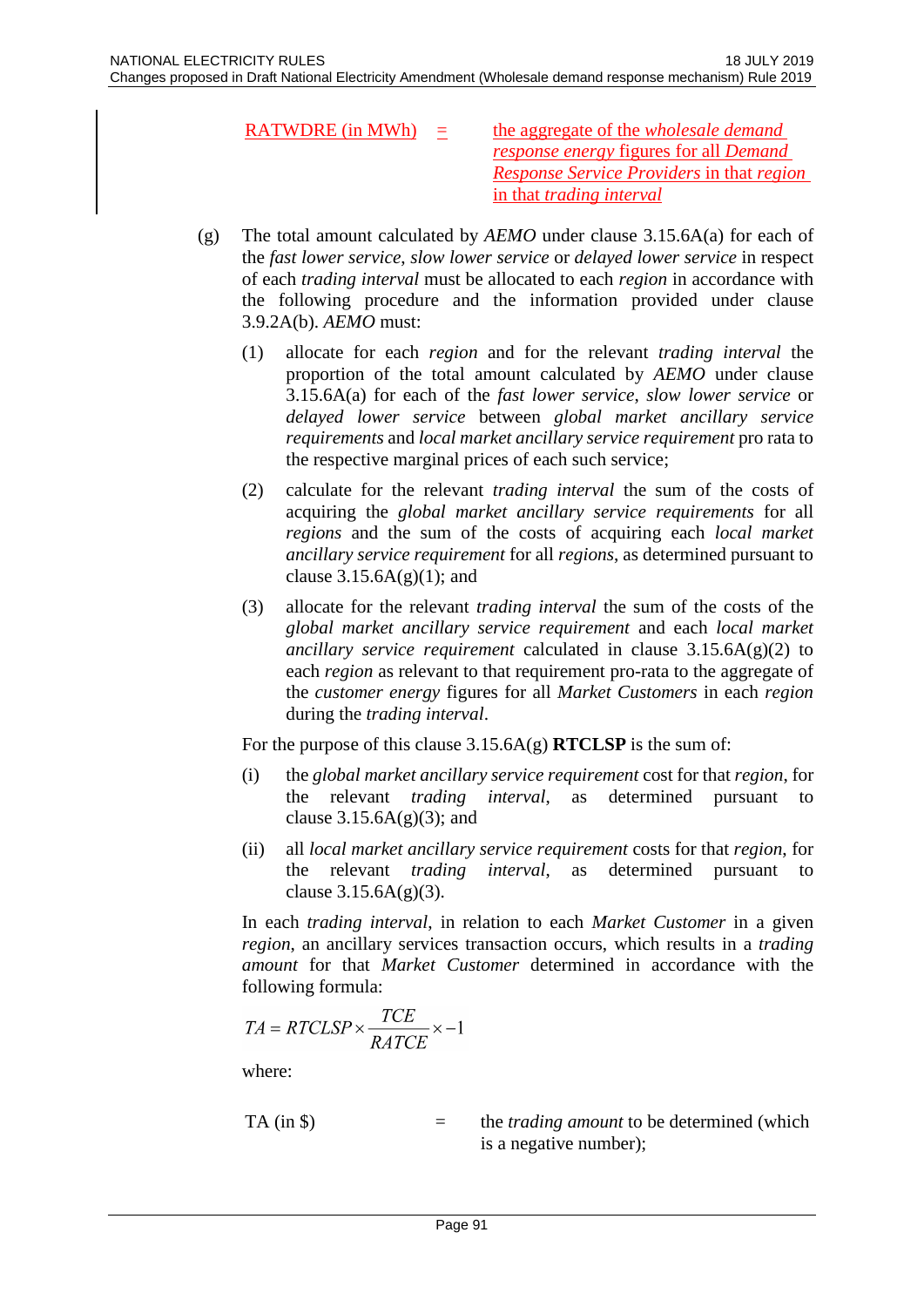| $RTCLSP$ (in \$) | the total of all amounts calculated by AEMO<br>as appropriate to recover from the given<br>region as calculated in this clause<br>$3.15.6A(g)$ for the <i>fast lower service</i> , <i>slow</i><br>lower service or delayed lower service in<br>respect of <i>trading interval</i> ; |
|------------------|-------------------------------------------------------------------------------------------------------------------------------------------------------------------------------------------------------------------------------------------------------------------------------------|
| TCE (in MWh)     | the <i>customer</i> energy for the <i>Market</i><br><i>Customer</i> in that <i>region</i> for the <i>trading</i><br><i>interval</i> ; and                                                                                                                                           |
| RATCE (in MWh)   | the aggregate of the <i>customer energy</i> figures<br>for all <i>Market Customers</i> in that <i>region</i> for<br>the <i>trading interval</i> .                                                                                                                                   |

- (h) The total amount calculated by *AEMO* under paragraph (a) for the *regulating raise service* or the *regulating lower service* in respect of each *trading interval* must be allocated by *AEMO* to each *region* in accordance with the following procedure and the information provided under clause 3.9.2A(b):
	- (1) allocate on a pro-rata basis for each *region* and for the relevant *trading interval* the proportion of the total amount calculated by *AEMO* under paragraph (a) for the *regulating raise service* and *regulating lower service* between *global market ancillary service requirements* and *local market ancillary service requirements* to the respective marginal prices for each such service; and
	- (2) calculate for the relevant *trading interval* the sum of the costs of acquiring the *global market ancillary service requirements* for all *regions* and the sum of the costs of acquiring *local market ancillary service requirements* for all *regions*, as determined under subparagraph (1).
- (i) In each *trading interval* in relation to:
	- (1) each *Market Generator*, *Market Small Generation Aggregator*, *Demand Response Service Provider* or *Market Customer* which has *metering* to allow their individual contribution to the aggregate deviation in *frequency* of the *power system* to be assessed, an ancillary services transaction occurs, which results in a *trading amount* for that *Market Generator*, *Market Small Generation Aggregator*, *Demand Response Service Provider* or *Market Customer* determined in accordance with the following formula:

$$
TA = PTA \times -I
$$

and

$$
PTA = \text{the aggregate of}\left(TSFCAS \times \frac{MPF}{AMPF}\right)
$$

for each *trading interval* for *global market ancillary service requirements* and *local market ancillary service requirements* where: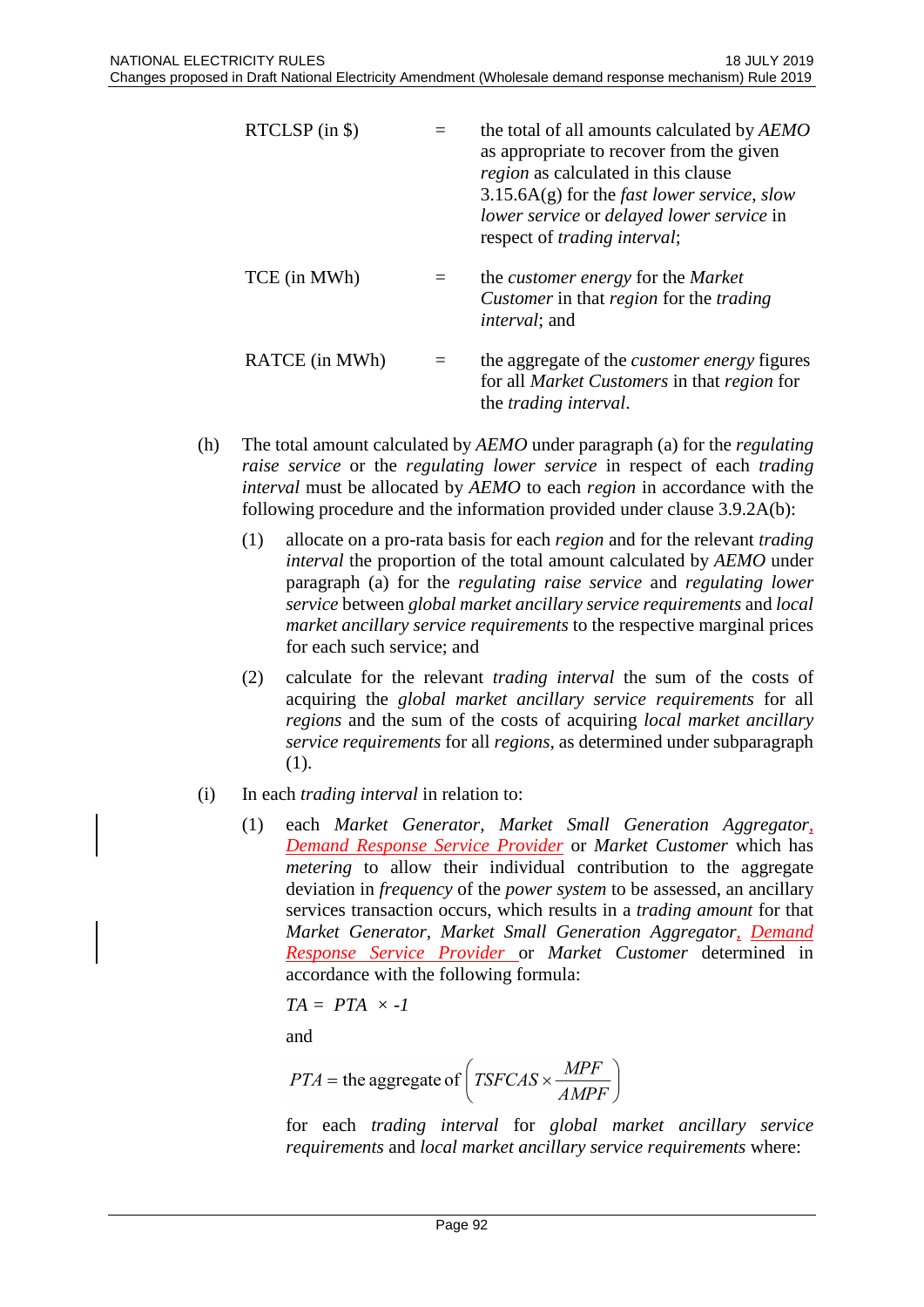| $TA$ (in $\$ )  |          | the <i>trading amount</i> to be determined<br>(which is a negative number);                                                                                                                                                                                                                                                                                             |
|-----------------|----------|-------------------------------------------------------------------------------------------------------------------------------------------------------------------------------------------------------------------------------------------------------------------------------------------------------------------------------------------------------------------------|
| TSFCAS (in \$)  | $=$      | the total of all amounts calculated by<br>$AEMO$ under paragraph (h)(2) for the<br>regulating raise service or the regulating<br>lower service in respect of a trading<br><i>interval</i> ;                                                                                                                                                                             |
| MPF (a number)  | $\equiv$ | the contribution factor last set by AEMO<br>for the Market Generator, Market Small<br>Generation Aggregator, Demand<br><b>Response Service Provider or Market</b><br><i>Customer</i> , as the case may be, under<br>paragraph (j) for the <i>region</i> or <i>regions</i><br>relevant to the <i>regulating raise service</i> or<br><i>regulating lower service;</i> and |
| AMPF (a number) | $=$      | the aggregate of the MPF figures for all<br>Market Participants for the trading<br><i>interval</i> for the <i>region</i> or <i>regions</i><br>relevant to the <i>regulating raise service</i> or<br>regulating lower service.                                                                                                                                           |

or

(2) in relation to each *Market Customer* for whom the *trading amount* is not calculated in accordance with the formula in subparagraph (1), an ancillary services transaction occurs, which results in a trading amount for that *Market Customer* determined in accordance with the following formula:

$$
TA = PTA \times -I
$$

and

$$
PTA = \text{the aggregate of}\left(TSFCAS \times \frac{MPF}{AMPF} \times \frac{TCE}{ATCE}\right)
$$

for each *trading interval* for *global market ancillary service requirements* and *local market ancillary service requirements* where:

| $TA$ (in $\$\$ ) |     | the <i>trading amount</i> to be determined<br>(which is a negative number);                                                                                                       |
|------------------|-----|-----------------------------------------------------------------------------------------------------------------------------------------------------------------------------------|
| TSFCAS (in \$)   | $=$ | has the meaning given in subparagraph<br>$(1)$ ;                                                                                                                                  |
| MPF (a number)   | $=$ | the aggregate of the contribution factor<br>set by <i>AEMO</i> under paragraph (j) for<br>Market Customers, for whom the trading<br><i>amount</i> is not calculated in accordance |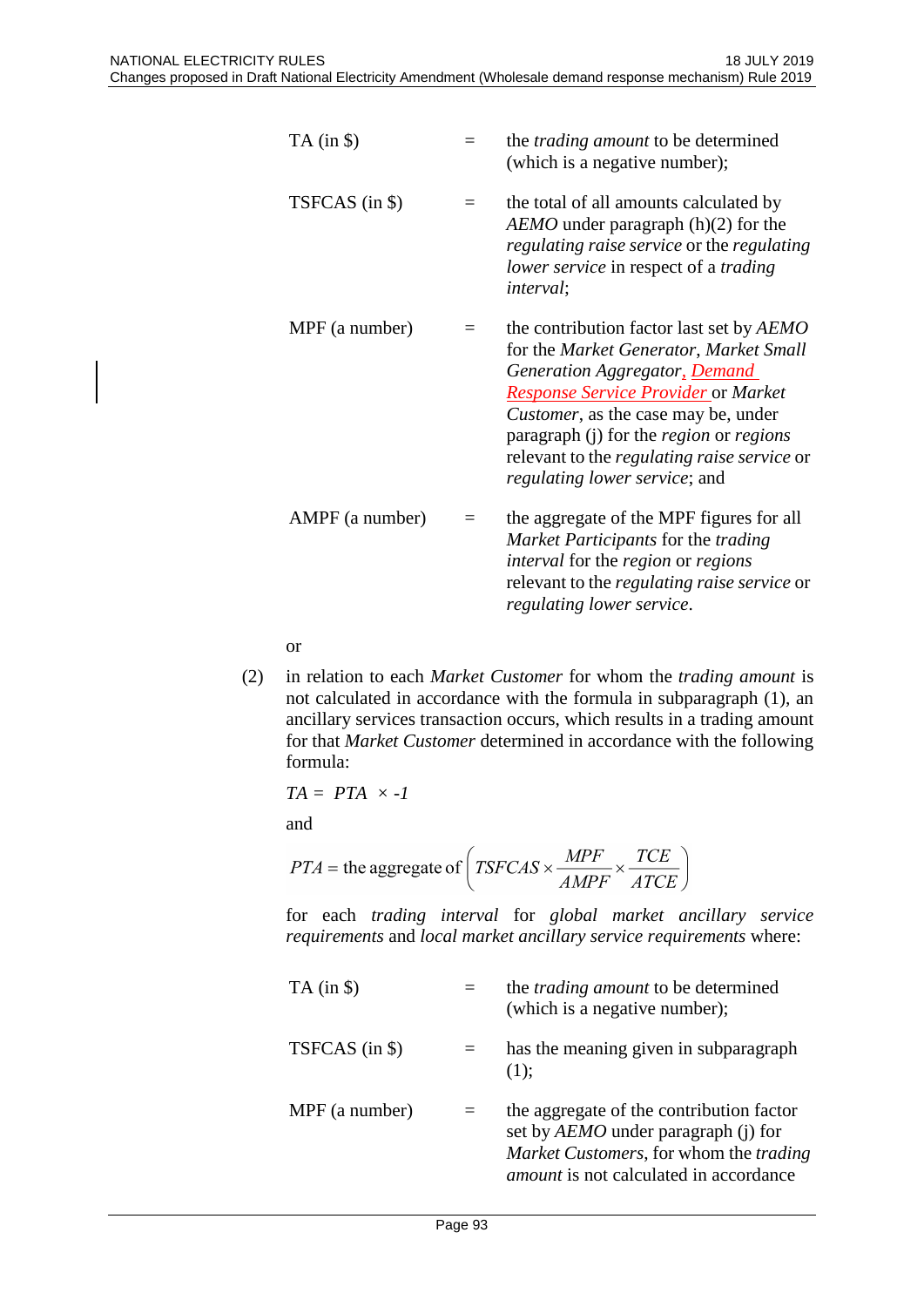|                 |          | with the formula in subparagraph $(1)$ for<br>the <i>region</i> or <i>regions</i> relevant to the<br>regulating raise service or the regulating<br><i>lower service</i> ;                                                                                                                                                                            |
|-----------------|----------|------------------------------------------------------------------------------------------------------------------------------------------------------------------------------------------------------------------------------------------------------------------------------------------------------------------------------------------------------|
| AMPF (a number) | $\equiv$ | the aggregate of the MPF figures for all<br>Market Participants for the trading<br><i>interval</i> for the <i>region</i> or <i>regions</i><br>relevant to the <i>regulating raise service</i> or<br>regulating lower service;                                                                                                                        |
| TCE (in MWh)    |          | the <i>customer</i> energy for the <i>Market</i><br>Customer for the trading interval in the<br><i>region</i> or <i>regions</i> relevant to the<br>regulating raise service or regulating<br>lower service; and                                                                                                                                      |
| ATCE (in MWh)   |          | the aggregate of the <i>customer</i> energy<br>figures for all <i>Market Customers</i> , for<br>whom the <i>trading amount</i> is not<br>calculated in accordance with the<br>formula in subparagraph (1), for the<br>trading interval for the region or regions<br>relevant to that <i>regulating raise service</i><br>or regulating lower service. |

- (j) *AEMO* must determine for the purpose of paragraph (i):
	- (1) a contribution factor for each *Market Participant*; and
	- (2) notwithstanding the estimate provided in paragraph (nb), if a *region* has or *regions* have operated asynchronously during the relevant *trading interval*, the contribution factors relevant to the allocation of *regulating raise service* or *regulating lower service* to that *region* or *regions*,

in accordance with the procedure prepared under paragraph (k).

- (k) *AEMO* must prepare a procedure for determining contribution factors for use in paragraph (j) and, where *AEMO* considers it appropriate, for use in paragraph (nb), taking into account the following principles:
	- (1) the contribution factor for a *Market Participant* should reflect the extent to which the *Market Participant* contributed to the need for *regulation services*;
	- (2) the contribution factor for all *Market Customers* that do not have *metering* to allow their individual contribution to the aggregate need for *regulation services* to be assessed must be equal;
	- (3) for the purpose of paragraph  $(j)(2)$ , the contribution factor determined for a group of *regions* for all *Market Customers* that do not have *metering* to allow the individual contribution of that *Market Customer* to the aggregate need for *regulation services* to be assessed, must be divided between *regions* in proportion to the total *customer energy* for the *regions*;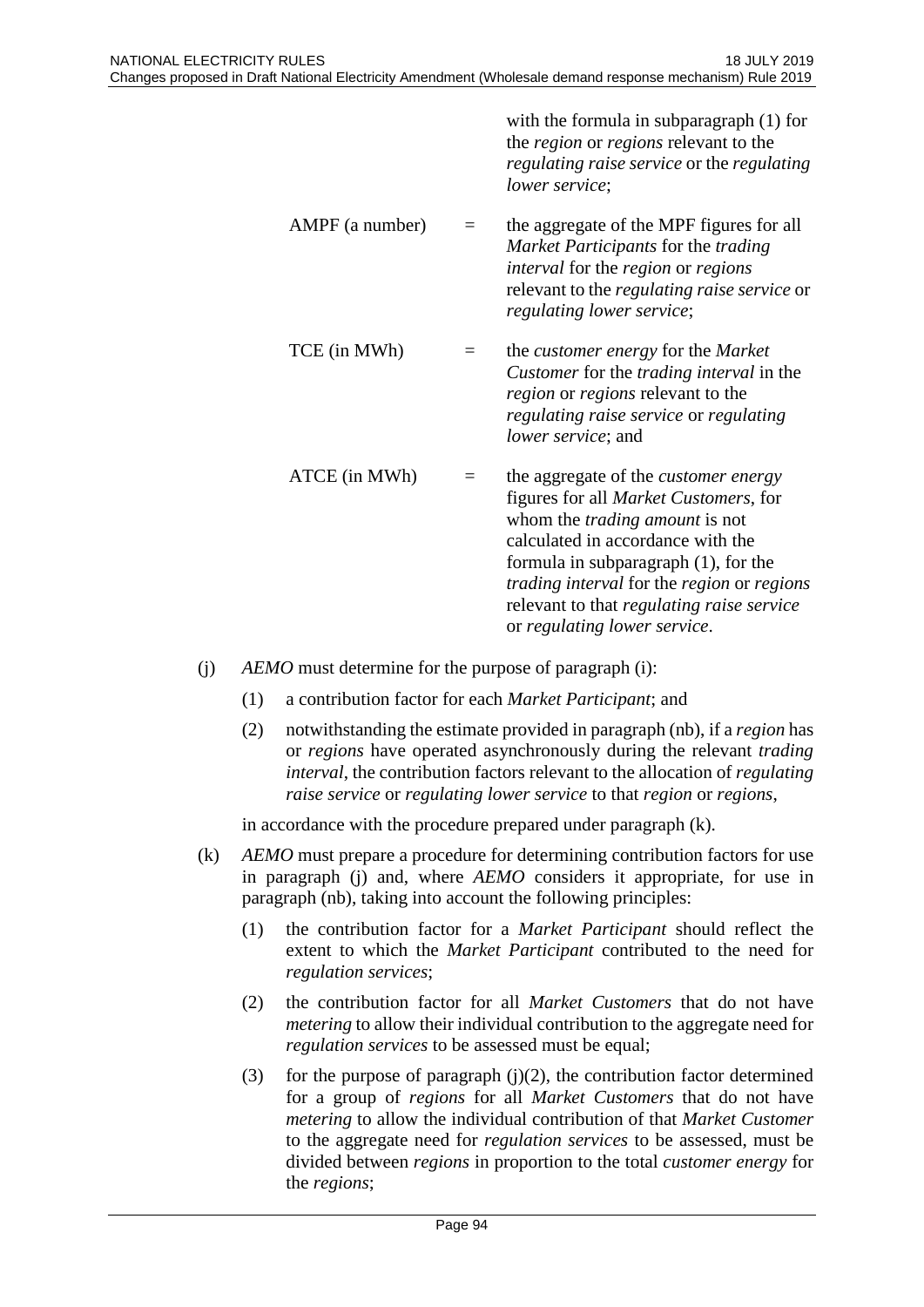- (4) the individual *Market Participant's* contribution to the aggregate need for *regulation services* will be determined over a period of time to be determined by *AEMO*;
- (5) a *Registered Participant* which has classified a *scheduled generating unit*, *scheduled wholesale demand response unit*, *scheduled load*, *ancillary service generating unit* or *ancillary service load* (called a **Scheduled Participant**) will not be assessed as contributing to the deviation in the *frequency* of the *power system* if within a *trading interval*:
	- (i) the Scheduled Participant achieves its *dispatch* target at a uniform rate;
	- (ii) the Scheduled Participant is *enabled* to provide a *market ancillary service* and responds to a control signal from *AEMO* to *AEMO's* satisfaction; or
	- (iii) the Scheduled Participant is not *enabled* to provide a *market ancillary service*, but responds to a need for *regulation services* in a way which tends to reduce the aggregate deviation;
- (6) where contributions are aggregated for *regions* that are operating asynchronously during the calculation period under paragraph (i), the contribution factors should be normalised so that the total contributions from any non-synchronised *region* or *regions* is in the same proportion as the total *customer energy* for that *region* or *regions*; and
- (7) a *Semi-Scheduled Generator* will not be assessed as contributing to the deviation in the *frequency* of the *power system* if within a *trading interval*, the *semi-scheduled generating unit*:
	- (i) achieves its *dispatch level* at a uniform rate;
	- (ii) is *enabled* to provide a *market ancillary service* and responds to a control signal from *AEMO* to *AEMO's* satisfaction; or
	- (iii) is not *enabled* to provide a *market ancillary service*, but responds to a need for *regulation services*.
- (l) *AEMO* may amend the procedure referred to in clause 3.15.6A(j) from time to time.
- (m) *AEMO* must comply with the *Rules consultation procedures* when making or amending the procedure referred to in clause 3.15.6A(k).
- (n) *AEMO* must *publish*, in accordance with the *timetable*, the historical data used in determining a factor for each *Market Participant* for the purposes of clauses 3.15.6A(h) and (i) in accordance with the procedure contemplated by clause 3.15.6A(k).
- (na) Notwithstanding any other provisions of the *Rules*, *AEMO* must *publish* the factors determined in accordance with clause  $3.15.6A(j)(1)$  at least 10 *business days* prior to the application of those factors in accordance with clauses 3.15.6A(h) and 3.15.6A(i).
- (nb) When a *region* is or *regions* are operating asynchronously, *AEMO* must *publish* (where appropriate in accordance with the procedure developed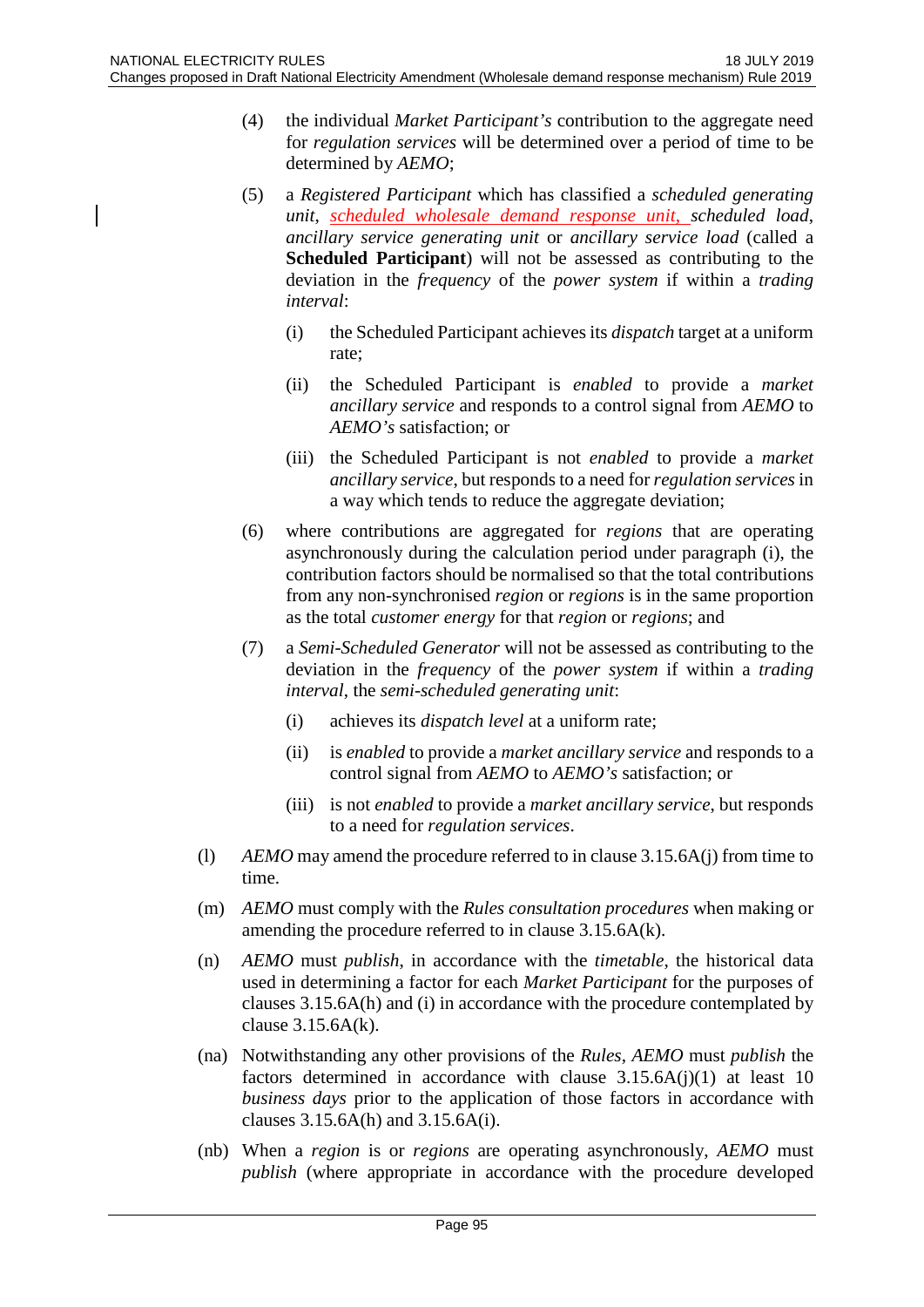under paragraph (k)), an estimate of the contribution factors referred to in paragraph (j)(2) to be applied for information purposes only by *Market Participants* for the duration of the separation.

- (o) In this clause 3.15.6A:
	- (1) '*generator energy*' in respect of a *Market Generator* for a *trading interval* means the sum of the *adjusted gross energy* figures calculated for that *trading interval* in respect of that *Market Generator's* applicable *connection points*, provided that, if the sum of those figures is negative, then the *Market Generator's generator energy* for that *trading interval* is zero;
	- (2) a *connection point* is an applicable *connection point* of a *Market Generator* if:
		- (A) the *Market Generator* is *financially responsible* for the *connection point*; and
		- (B) the *connection point connects* a *market generating unit* to the *national grid*;
	- (3) '*customer energy*' in respect of a *Market Customer* for a *trading interval* means the sum of the *adjusted gross energy* figures calculated for that *trading interval* in respect of that *Market Customer's* relevant *connection points*;
	- (4) a *connection point* is a relevant *connection point* of a *Market Customer* if:
		- (A) the *Market Customer* is *financially responsible* for the *connection point*; and
		- (B) the *load* at that *connection point* has been classified (or is deemed to be classified) as a *market load*;
	- (5) '*small generator energy*' in respect of a *Market Small Generation Aggregator* for a *trading interval* means the sum of the *adjusted gross energy* figures calculated for that *trading interval* in respect of that *Market Small Generation Aggregator's* applicable *connection points*, provided that, if the sum of those figures is negative, then the *Market Small Generation Aggregator's small generator energy* for that *trading interval* is zero; and
	- (6) a *connection point* is an applicable *connection point* of a *Market Small Generator Aggregator* if:
		- (A) the *Market Small Generator Aggregator* is *financially responsible* for the *connection point*; and
		- (B) the *connection point* connects a *small generating unit* classified as a *market generating unit* to the *national grid.* ;
	- (7) '*wholesale demand response energy*' in respect of a *Demand Response Service Provider* for a *trading interval* means the sum of the *wholesale demand response* provided by relevant *scheduled wholesale demand response units* for that *trading interval* in respect of that *Demand Response Service Provider* provided that, if the sum of those figures is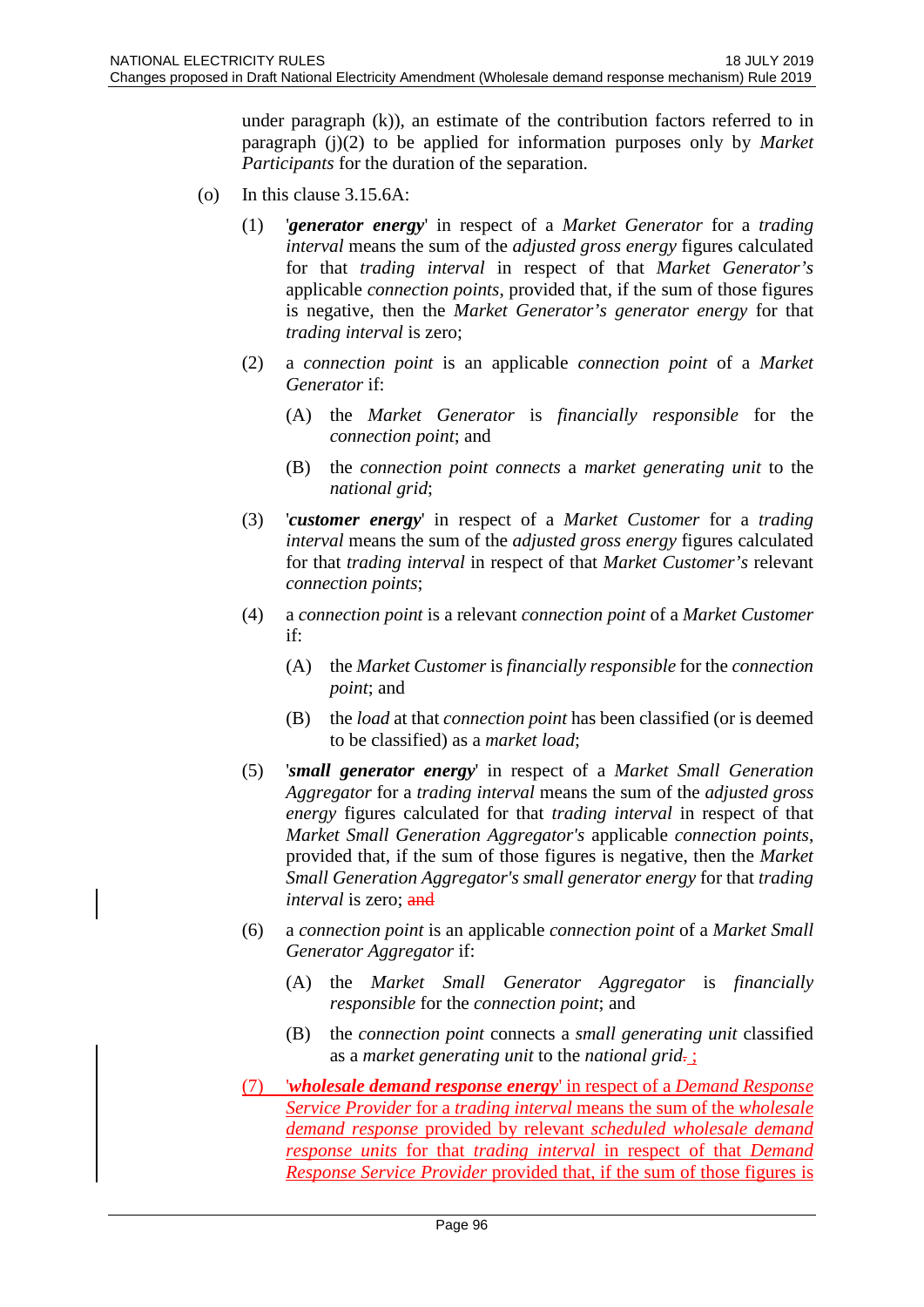negative, then the *Demand Response Service Provider's wholesale demand response energy* for that *trading interval* is zero; and

- (8) a *scheduled wholesale demand response unit* is a relevant *scheduled wholesale demand response unit* of a *Demand Response Service Provider* if it was *dispatched* to provide *wholesale demand response* in the *trading interval.*
- (p) When *AEMO* dispatches a quantity of *regulating raise service* or *regulating lower service* in addition to the quantity it determines in accordance with the *dispatch algorithm*, *AEMO* must:
	- (1) for the purposes of paragraphs (f) and (g), include the additional quantity in the cost of *delayed services*; and
	- (2) for the purposes of paragraphs (h) and (i), exclude the additional quantity in the cost of *regulation services*,

taking into account the requirements in clauses 3.8.1(a) and (b) to maximise the value of *spot market* trading.

# **3.15.6B Wholesale demand response transactions**

(a) In each *trading interval*, in relation to a *connection point* for a *dispatched wholesale demand response unit* in the *trading interval*, a wholesale demand response transaction occurs, which results in a *trading amount* for the relevant *Demand Response Service Provider* determined in accordance with the formula:

 $TA = WDRSQ \times (RRP - WDRRR)$ 

where:

- TA = the *trading amount* to be determined (which will be a positive or negative dollar amount for each *trading interval*);
- WDRSQ = the wholesale demand response settlement quantity for the *wholesale demand response load* for that *trading interval*, expressed in MWh and calculated under paragraph (c);
- $RRP = the *regional reference price for* the *regional reference node*$ </u> to which the *connection point* is assigned, expressed in dollars per MWh; and
- WDRRR = the wholesale demand regional reimbursement rate for the *regional reference node* to which the *connection point* is assigned, expressed in dollars per MWh and determined under paragraph (e).
- (b) In each *trading interval*, in relation to a *connection point* for a *dispatched wholesale demand response unit* in the *trading interval*, a wholesale demand response transaction occurs, which results in a *trading amount* for the *financially responsible Market Participant* for the *connection point* determined in accordance with the formula:

 $TA = WDRSQ \times (WDRRR - RRP)$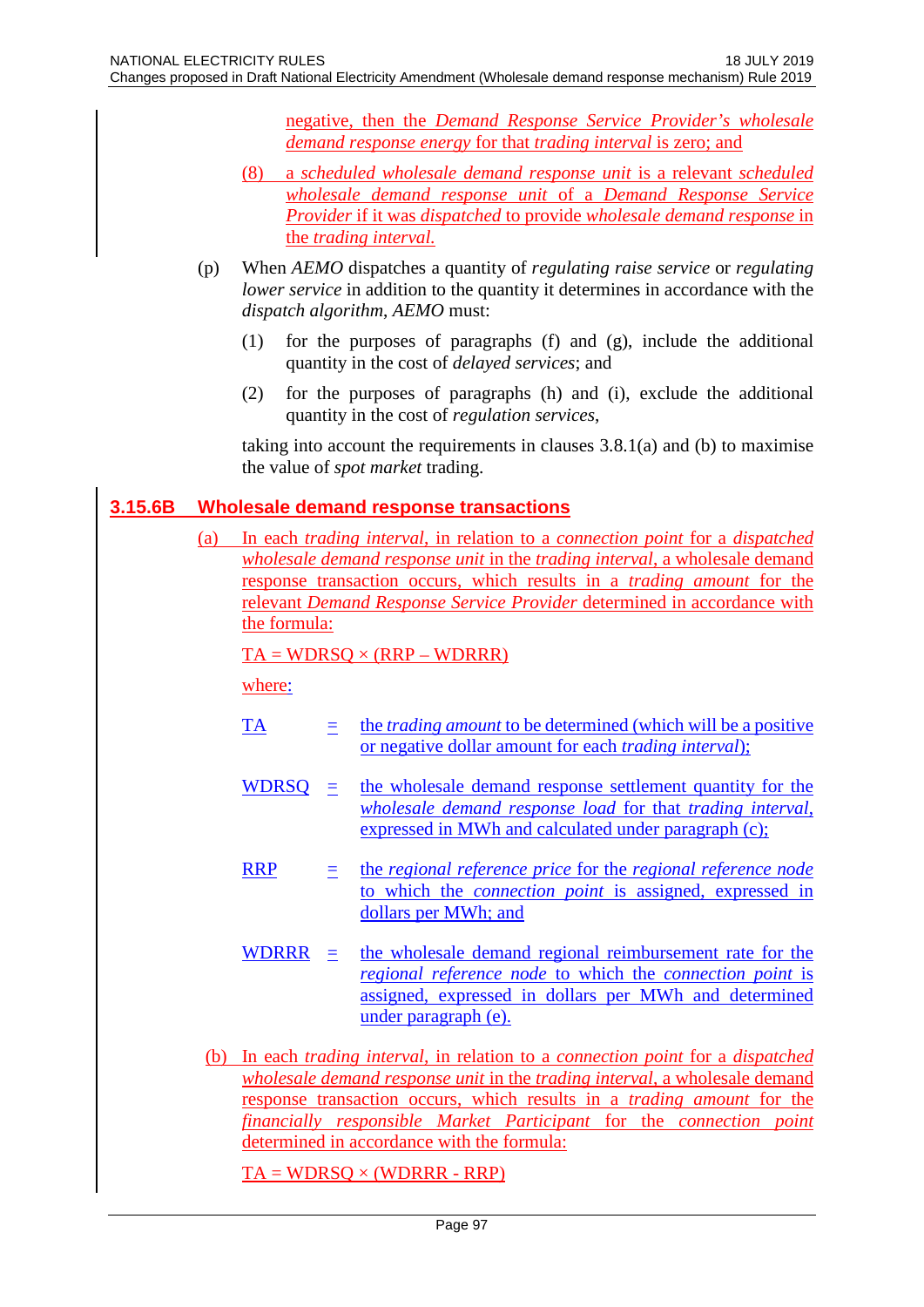where:

- TA = the *trading amount* to be determined (which will be a positive or negative dollar amount for each *trading interval*);
- WDRSQ = the wholesale demand response settlement quantity for the *connection point* for that *trading interval*, expressed in MWh and calculated under paragraph (c);
- WDRRR = the wholesale demand regional reimbursement rate for the *regional reference node* to which the *connection point* is assigned, expressed in dollars per MWh and determined under paragraph (e); and
- $\overline{RRP}$   $\equiv$  the *regional reference price* for the *regional reference node* to which the *connection point* is assigned, expressed in dollars per MWh.
- (c) The wholesale demand response settlement quantity for a *connection point* for a *wholesale demand response unit* for a *trading interval* is determined in accordance with the formula:

 $WDRSQ = BSQ + ME$ 

where:

- WDRSQ = the wholesale demand response settlement quantity to be determined;
- BSQ = the baseline settlement quantity for the *connection point* for the *trading interval*, expressed in MWh and calculated under paragraph (d); and
- ME  $=$  the amount of electrical *energy*, expressed in MWh, flowing at the *connection point* in the *trading interval*, as recorded in the *metering data* in respect of that *connection point* and that *trading interval* (expressed as a positive value where the flow is towards the *transmission network connection point* to which the *connection point* is assigned and negative value where the flow is in the other direction).
- (d) The baseline settlement quantity for a *connection point* for a *wholesale demand response unit* for a *trading interval* is the *baseline* for the *wholesale demand response load* for the *trading interval* (as may have been adjusted in accordance with clause 3.10.4(c)).
- (e) The wholesale demand regional reimbursement rate for a *regional reference node* for a *trading interval* is the load weighted average *spot price* for the *regional reference node* determined by the *AER* in accordance with paragraph (f) for the quarter in which the *trading interval* falls.
- (f) The *AER* must calculate and provide to *AEMO* for each quarter commencing on 1 January, 1 April, 1 July and 1 October the load weighted average *spot*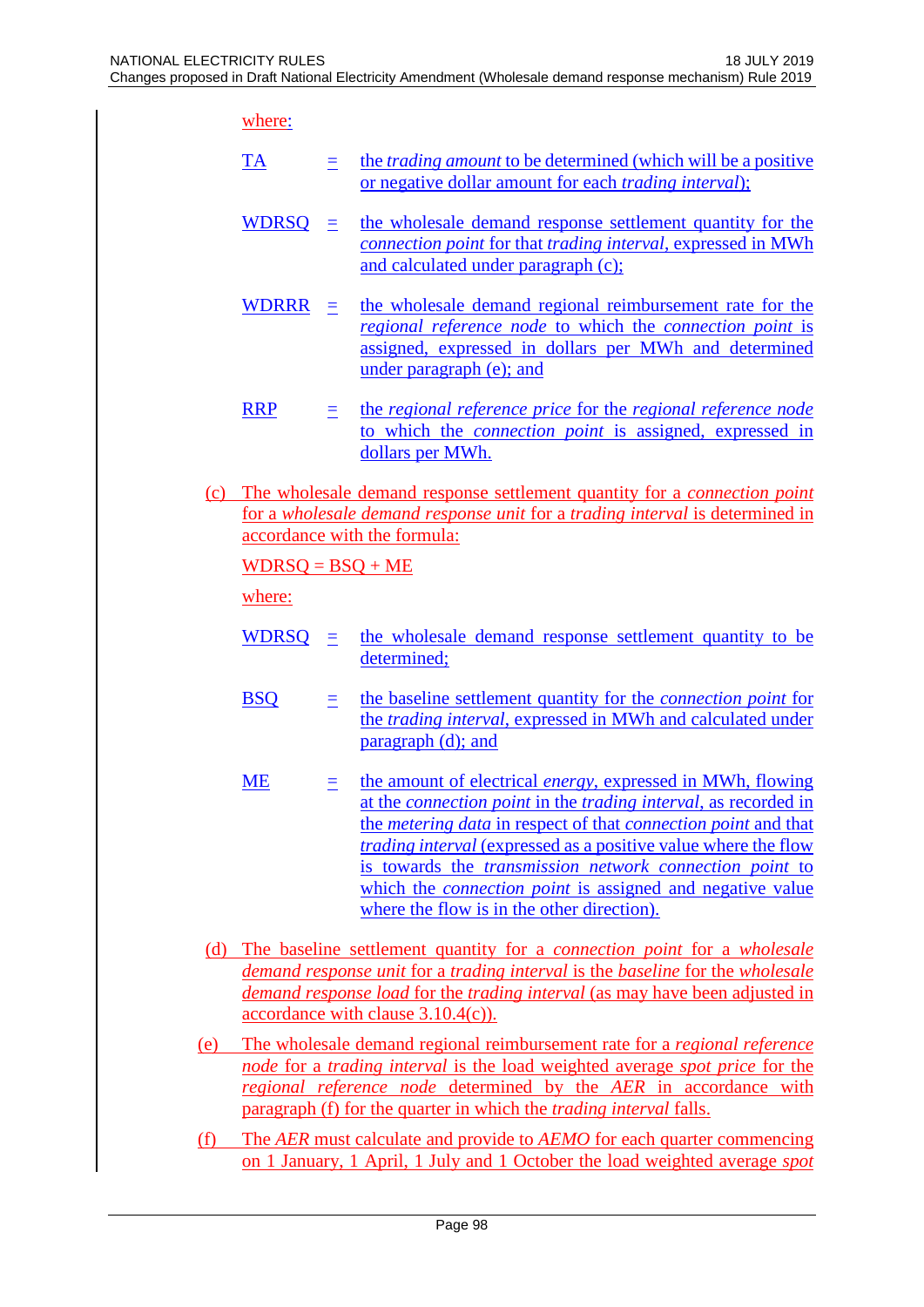*price* for each *regional reference node* over the 12 month period ending immediately before the start of the quarter.

# **3.20 Reliability and Emergency Reserve Trader**

### **3.20.1 Definitions**

For the purposes of this rule 3.20:

- (a) **estimated average VCR** for a *region*, means the average value of customer reliability (expressed in \$/MWh) determined by *AEMO*, having regard to the *RERT guidelines* and any values of customer reliability developed by the *AER* under rule 8.12; and
- (b) references to **market** mean a *market* for the trading of *energy* energy only (including by means of *wholesale demand response*), and for the avoidance of doubt, does not include contractual or other arrangements for the provision of *ancillary services*.

# **3.20.3 Reserve contracts**

- (a) Subject to paragraph (f), and in order to ensure that the reliability of *supply* in a *region* meets the *reliability standard* for the *region*, *AEMO* may enter into one or more contracts with any person in relation to the capacity of:
	- (1) *scheduled generating units, scheduled wholesale demand response units, scheduled network services* or *scheduled loads* (being *scheduled reserve contracts*); and
	- (2) *unscheduled reserves* (being *unscheduled reserve contracts*).
- (b) Subject to paragraph (f), *AEMO* may:
	- (1) enter into *reserve contracts*; or
	- (2) vary existing *reserve contracts,*

in addition to the contracts already entered into by *AEMO* under this rule 3.20.

(c) If, at any time *AEMO* determines that it is necessary to commence contract negotiations for the provision of additional *reserves* under this rule 3.20, *AEMO* must *publish* a notice of its intention to do so.

### **Consultation with jurisdictions**

- (d) *AEMO* must consult with persons nominated by the relevant *participating jurisdictions* in relation to any determination to enter into contracts under this rule 3.20.
- (e) In entering into *reserve contracts* under this rule 3.20, *AEMO* must agree with the relevant nominated persons referred to in paragraph (d) cost-sharing arrangements between the *regions* for the purpose of clause 3.15.9.

### **Procurement trigger and lead time**

(f) *AEMO* must not enter into a *reserve contract* for a *region* (or vary a *reserve contract* for a *region* that was entered into following a previous declaration under clause 4.8.4 for that *region*):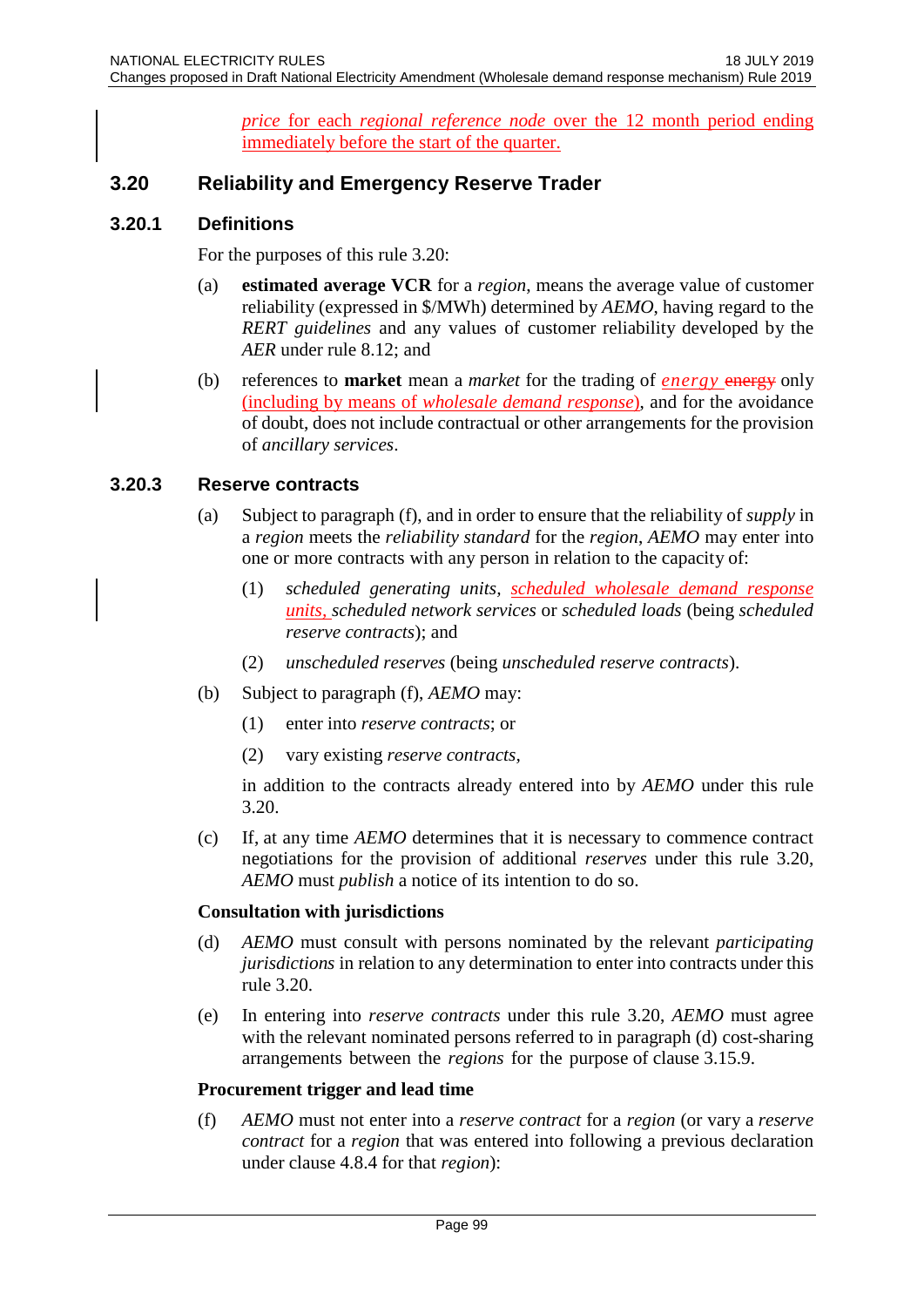- (1) unless it has made a declaration under clause 4.8.4 for that *region*; and
- (2) more than 12 months prior to the:
	- (i) commencement of any time period specified in the declaration in accordance with clause  $4.8.5(a1)(2)$ ; or
	- (ii) where no such time period is specified, the date *AEMO*  reasonably expects that the *reserves* under that contract may be required to address the *low reserve* or *lack of reserve* condition, having regard to the *reliability standard implementation guidelines*.

For the avoidance of doubt, *AEMO* may negotiate with potential tenderers in relation to *reserve contracts* at any time.

### **Offering scheduled reserves into the market**

- (g) When contracting for the provision of *scheduled reserves* under *scheduled reserve contracts*, *AEMO* must not enter contracts in relation to capacity of *scheduled generating units*, *scheduled wholesale demand response units*, *scheduled network services* or *scheduled loads* for which *dispatch offers* or *dispatch bids* have been submitted or are considered by *AEMO* to be likely to be submitted or be otherwise available for *dispatch* at any time during:
	- (1) the period from the date of execution of the *scheduled reserve contract* until the end of its term; and
	- (2) the 12 month period immediately preceding the date of execution of the *scheduled reserve contract*, except where that capacity was *dispatched* under a *reserve contract*.
- (h) A person must not enter into a *scheduled reserve contract* in relation to capacity for which *dispatch offers* or *dispatch bids* were submitted, or that was otherwise available for *dispatch* at any time during the 12 month period immediately preceding the date of execution of the *scheduled reserve contract*, except where that capacity was *dispatched* under a *scheduled reserve contract*.

### **Offering unscheduled reserves during specified trading intervals**

(i) A person must not enter into an *unscheduled reserve contract* if the person is party to another contract or arrangement under which it is required to offer the *unscheduled reserves* the subject of the *unscheduled reserve contract* in the market for the *trading intervals* to which the contract with *AEMO*  relates.

### **Terms and conditions of a contract**

- (j) If *AEMO* seeks to enter into a *reserve contract* with a *Registered Participant* then the *Registered Participant* must negotiate with *AEMO* in good faith as to the terms and conditions of the contract.
- (k) *AEMO* may only enter into a *scheduled reserve contract* if the contract contains:
	- (1) a provision that the other party to the contract has not and will not otherwise offer the *scheduled reserve* the subject of the contract in the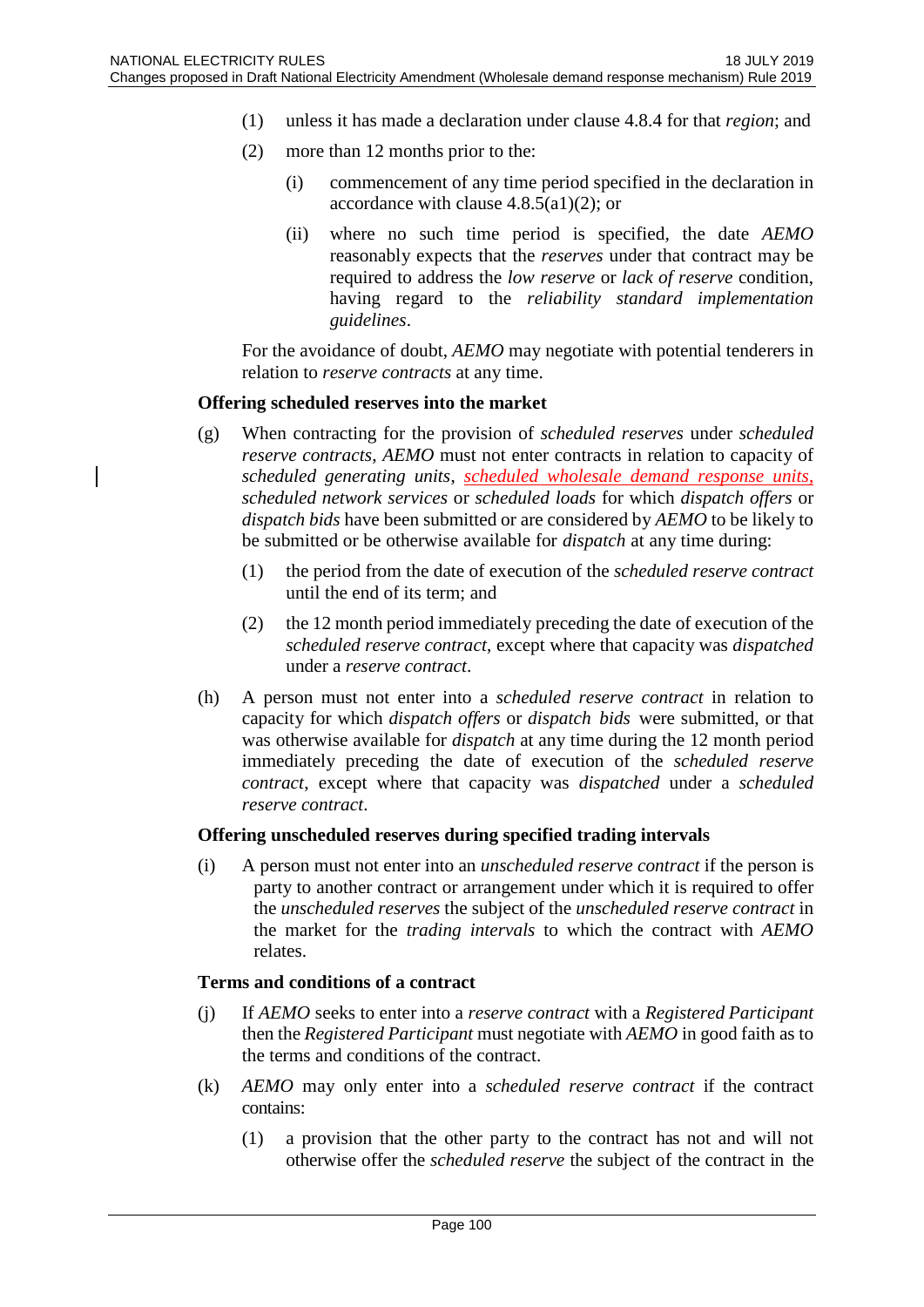market at any time during the period from the date of execution of that contract until the end of its term; and

- (2) a nominal MW value reflecting *AEMO's* view of the likely available capacity of that *reserve contract*.
- (l) *AEMO* may only enter into a *unscheduled reserve contract* if the contract contains:
	- (1) a provision that the other party to the contract has not and will not otherwise offer the *unscheduled reserve* the subject of the contract in the market for the *trading intervals* to which the contract with *AEMO*  relates; and
	- (2) a nominal MW value reflecting *AEMO's* view of the likely available capacity of that *reserve contract.*
- (m) *AEMO* must use reasonable endeavours to ensure that:
	- (1) subject to paragraph (f)(2), the term of a *reserve contract* is no longer than *AEMO* considers is reasonably necessary to address the relevant *low reserve* or *lack of reserve* condition; and
	- (2) the amount of reserve procured under a *reserve contract* is no more than AEMO considers is reasonably necessary to address the relevant *low reserve* or *lack of reserve* condition

having regard to the *RERT principles*.

### **3.20.6 Reporting on RERT by AEMO**

### **Post-dispatch or activation report**

- (a) If *AEMO dispatches* or *activates reserves*, then *AEMO* must, as soon as practicable, and in any event no later than 5 *business days* thereafter, *publish* and make available on its website a report that includes details of:
	- (1) the total estimated payments made under *reserve contracts*; and
	- (2) the total estimated volume (in MWh) of *reserves dispatched* or *activated* under *reserve contracts*,

for the relevant *region*. In circumstances where *reserves* are *dispatched* or *activated* over consecutive days, the reference to "5 *business days*" in this clause 3.20.6(a) is to be read as "5 *business days* from the final consecutive day in which the *reserves* were *dispatched* or *activated*".

### **RERT report**

- (b) *AEMO* must:
	- (1) *publish* a report (**RERT report**) that includes the information specified in paragraphs (d) to (f); and
	- (2) update the RERT report from time to time,

in accordance with paragraph (c).

- (c) *AEMO* must:
	- (1) *publish* the first RERT report no later than 30 *business days* after 31 December 2019;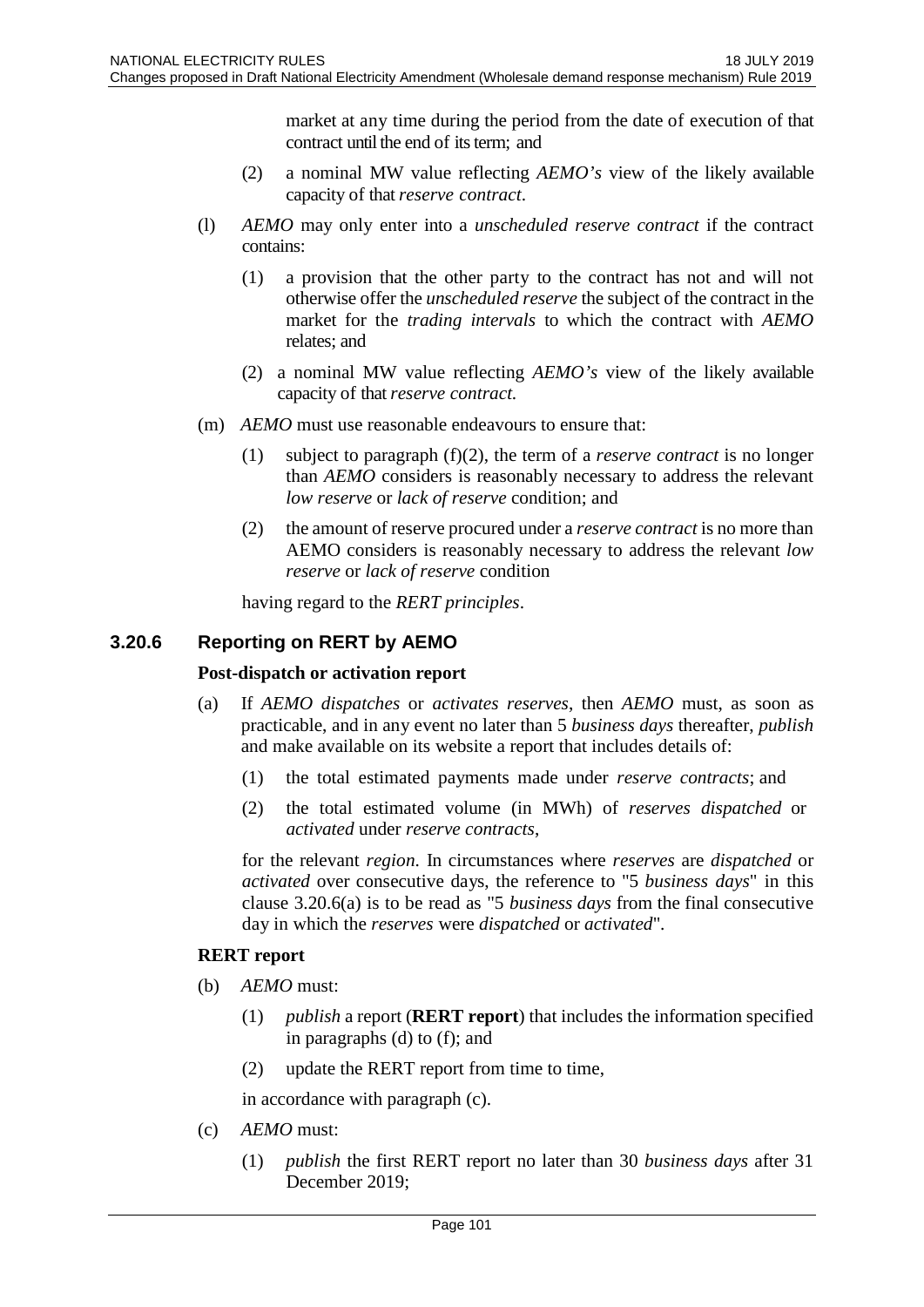- (2) *publish* any updated RERT report no later than 30 *business days* after then end of each calendar quarter; and
- (3) maintain on its website a copy of the RERT report as updated.

### **Information to include in RERT report – reserve contracts**

- (d) The RERT report must, with respect to any *reserve contracts* entered into by *AEMO*, include a detailed explanation of:
	- (1) the estimated average amount payable by *AEMO* under *reserve contracts* for each *region*, broken down by payment type:
	- (2) *AEMO's* modelling, forecasts and analysis used to determine:
		- (i) whether to enter into those *reserve contracts*; and
		- (ii) the amount of *reserve* procured under those *reserve contracts,*  including how those amounts were determined in accordance with the methodology specified in clause 3.20.7(e)(2),

and where *AEMO* procured an amount of *reserves* greater than any shortfall identified in the relevant declaration under clause 4.8.4, an explanation of why a greater amount was procured;

- (3) the periods in which the *reserves* are expected to be required to address the relevant *low reserve* or *lack of reserve* condition, including whether they align with any periods identified in the relevant declaration under clause 4.8.4
- (4) the term of the *reserve contract*, including the basis on which *AEMO* considered the term to be reasonably necessary to address the relevant *low reserve* or *lack of reserve* condition; and
- (5) the basis on which *AEMO* had regard to the *RERT principle* in clause 3.20.2(b)(3) when entering into those *reserve contracts*, and where the average amount payable by *AEMO* under *reserve contracts* exceeded the estimated average VCR for the relevant *region*, an explanation of why this had occurred.

### **Information to include in RERT report – dispatch or activation of reserves**

- (e) The RERT report must, with respect to any *reserves dispatched* or *activated*  under *reserve contracts*, include a detailed explanation of:
	- (1) the circumstances giving rise to the need for the *dispatch* of *scheduled reserves* or *activation* of *unscheduled reserves*, including the modelling, forecasts and analysis used by *AEMO* to determine the need for such *dispatch* or *activation* of *reserves*;
	- (2) the basis on which it determined the latest time for that *dispatch* of *scheduled reserves* or *activation* of *unscheduled reserves* and on what basis it determined that a market response would not have avoided the need for the *dispatch* of *scheduled reserves* or the *activation* of *unscheduled reserves*;
	- (3) the changes in *dispatch* outcomes due to the *dispatch* of *scheduled reserves* or *activation* of *unscheduled reserves*;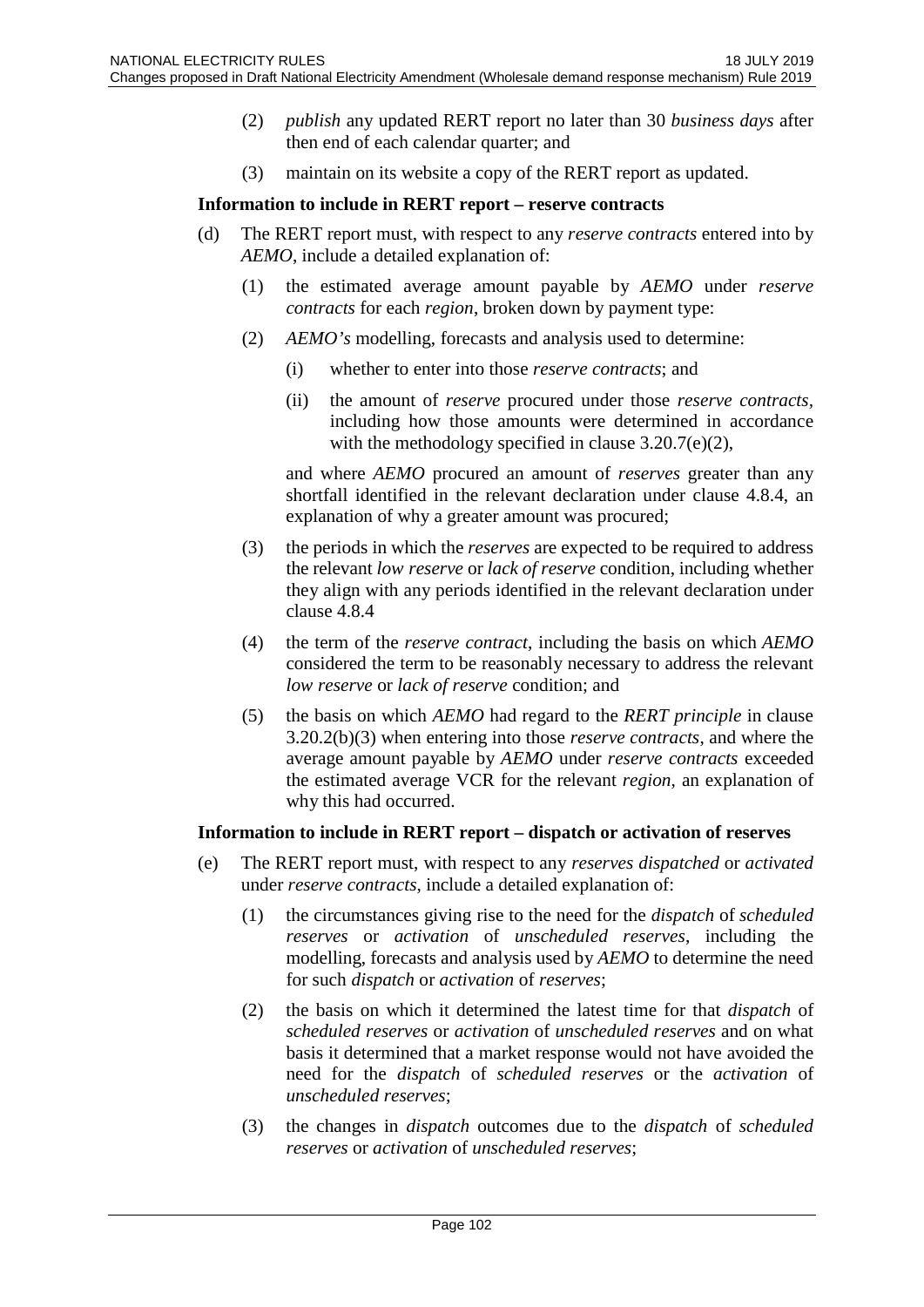- (4) the processes implemented by *AEMO* to *dispatch* the *scheduled reserves* or *activate* the *unscheduled reserves*;
- (5) if applicable, reasons why *AEMO* did not follow any or all of the processes set out in rule 4.8 either in whole or in part prior to the *dispatch* of *scheduled reserves* or the *activation* of *unscheduled reserves*;
- (6) if applicable, the basis upon which *AEMO* considered it impractical to set *spot prices* and *ancillary service prices* in accordance with clause 3.9.3(b);
- (7) the total amount of *reserves dispatched* or *activated*, and if applicable, why such amounts were different to those previously forecast or modelled by *AEMO*;
- (8) the periods in which *reserves* were *dispatched* or *activated*, and if applicable, why such periods were different to those previously forecast or modelled by *AEMO*;
- (9) the estimated costs of *load shedding* (including an amount expressed in \$/MWh) in a *region* avoided as a result of the *dispatch* or *activation*  of *reserves*; and
- (10) the impact of the *dispatch* of *scheduled reserves* or *activation* of *unscheduled reserves* on:
	- (i) the reliability of *supply* into the market; or
	- (ii) where applicable, *power system security*.
- (f) Where *AEMO* has, in accordance with clause 3.15.9, included the amounts arising under a *reserve contract* in a *final statement* provided under clause 3.15.15, the RERT report must include a detailed explanation of:
	- (1) *AEMO's* costs associated with exercising the *RERT* (including an amount expressed in \$/MWh), including the payments under the *reserve contract* for the relevant *billing periods*; and
	- (2) a breakdown of the recovery of those costs (including an amount expressed in \$/MWh) from each *Market Customer*, as determined by *AEMO*, in each *region*.

### **Information to include in RERT report – end of financial year**

- (g) The first updated RERT report following the end of each *financial year* must, in addition to the requirements of paragraphs (d) to (f) specify:
	- (1) each occasion during the *financial year* on which it secured the availability of *reserves* by entering into *reserve contracts*;
	- (2) each occasion during the *financial year* when a *scheduled generating unit*, *scheduled wholesale demand response unit*, *scheduled network service* or *scheduled load* under a *scheduled reserve contract* was *dispatched* or *generating units* or *loads* under an *unscheduled reserve contract* were *activated*; and
	- (3) its costs and finances in connection with its *RERT* activities during the *financial year* according to appropriate accounting standards including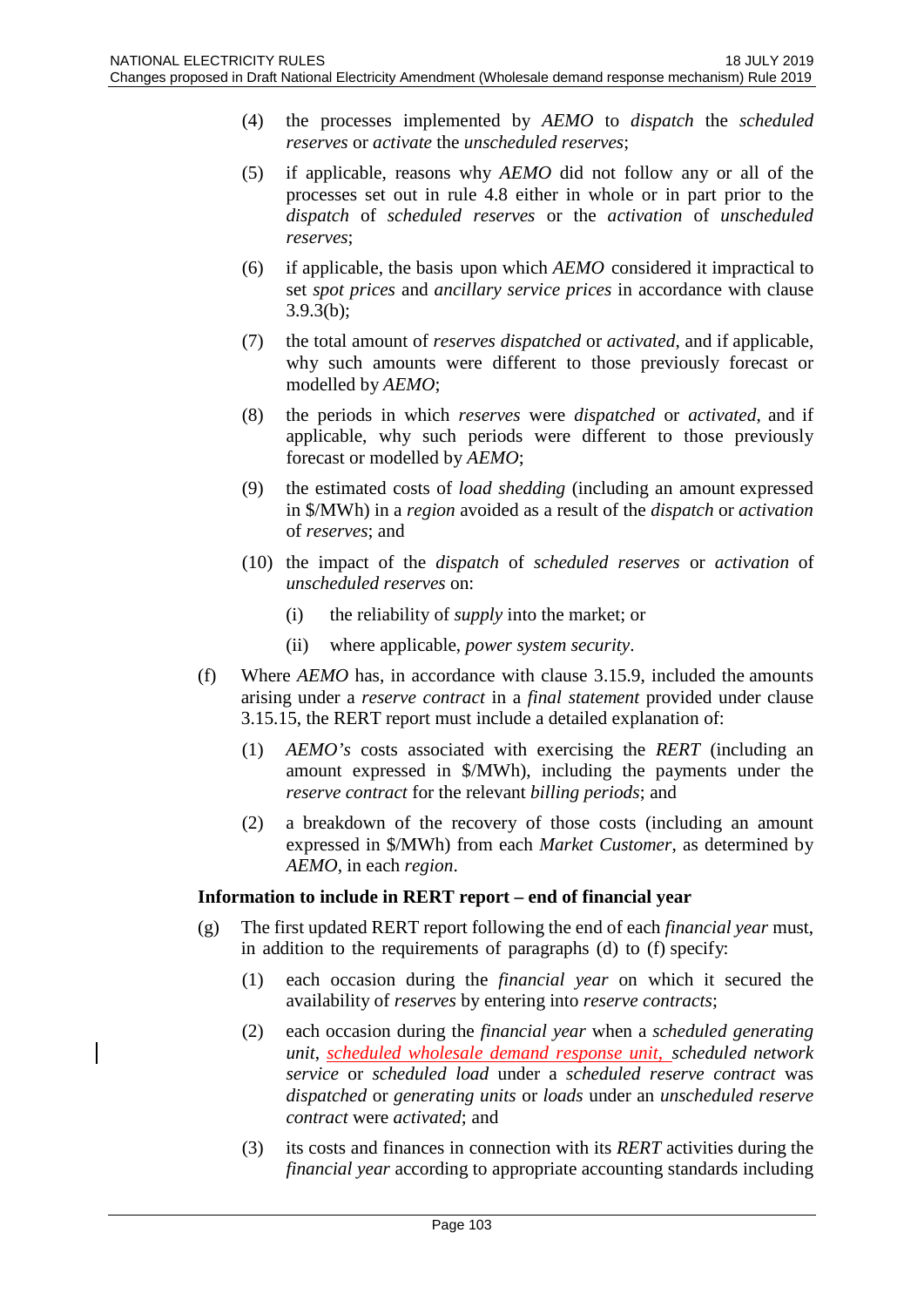profit and loss, balance sheet, sources and applications of funds (including an amount expressed in \$/MWh.

# **3.20.7 AEMO's exercise of the RERT**

- (a) Notwithstanding clauses 4.8.5A and 4.8.5B, if *AEMO* considers the latest time for exercising the *RERT* by:
	- (1) the *dispatch* of *scheduled reserves* it has available under *scheduled reserve contracts*; or
	- (2) the *activation* of *unscheduled reserves* it has available under *unscheduled reserve contracts*,

has arrived, *AEMO* may *dispatch* such *scheduled reserves* or *activate* such *unscheduled reserves* to ensure that the reliability of supply in a *region* or *regions* meets the *reliability standard* or, where practicable, to maintain *power system security*.

- (b) *AEMO* must follow the relevant procedures in this rule 3.20 prior to *dispatching* a *scheduled generating unit*, *scheduled wholesale demand response unit*, *scheduled network service* or *scheduled load* the subject of a *scheduled reserve contract* or *activating generating units* or *loads* the subject of an *unscheduled reserve contract* unless it is not reasonably practicable to do so.
- (c) Subject to paragraph (b), *AEMO* must only *dispatch* a *scheduled generating unit*, a *scheduled network service* or a *scheduled load* the subject of a *scheduled reserve contract* or activate *generating units* or *loads* the subject of an *unscheduled reserve contract* in accordance with the procedures developed pursuant to paragraph (e).
- (d) In order to effect the *dispatch* of a *scheduled generating unit*, *scheduled wholesale demand response unit*, *scheduled network service* or *scheduled load* the subject of a *scheduled reserve contract* or the *activation* of *generating units* or *loads* the subject of an *unscheduled reserve contract AEMO* may:
	- (1) submit, update or vary *dispatch bids* or *dispatch offers* in relation to all or part of such a *scheduled generating unit*, *scheduled wholesale demand response unit*, *scheduled network service* or *scheduled load* which is the subject of a *scheduled reserve contract*; or
	- (2) change other inputs to the *dispatch process* to give effect to the *dispatch* of *scheduled generating units*, *scheduled wholesale demand response units*, *scheduled network services* or *scheduled loads* the subject of a *scheduled reserve contract* or the *activation* of *generating units* or *loads* the subject of an *unscheduled reserve contract*.
- (e) *AEMO* must develop, *publish*, and may amend from time to time, in accordance with the *Rules consultation procedures*, procedures for the exercise of the *RERT* under this rule 3.20 that take into account the *RERT principles* and *RERT guidelines*. These procedures must include:
	- (1) the methodology, information and assumptions that *AEMO* uses to satisfy itself that a person complies with: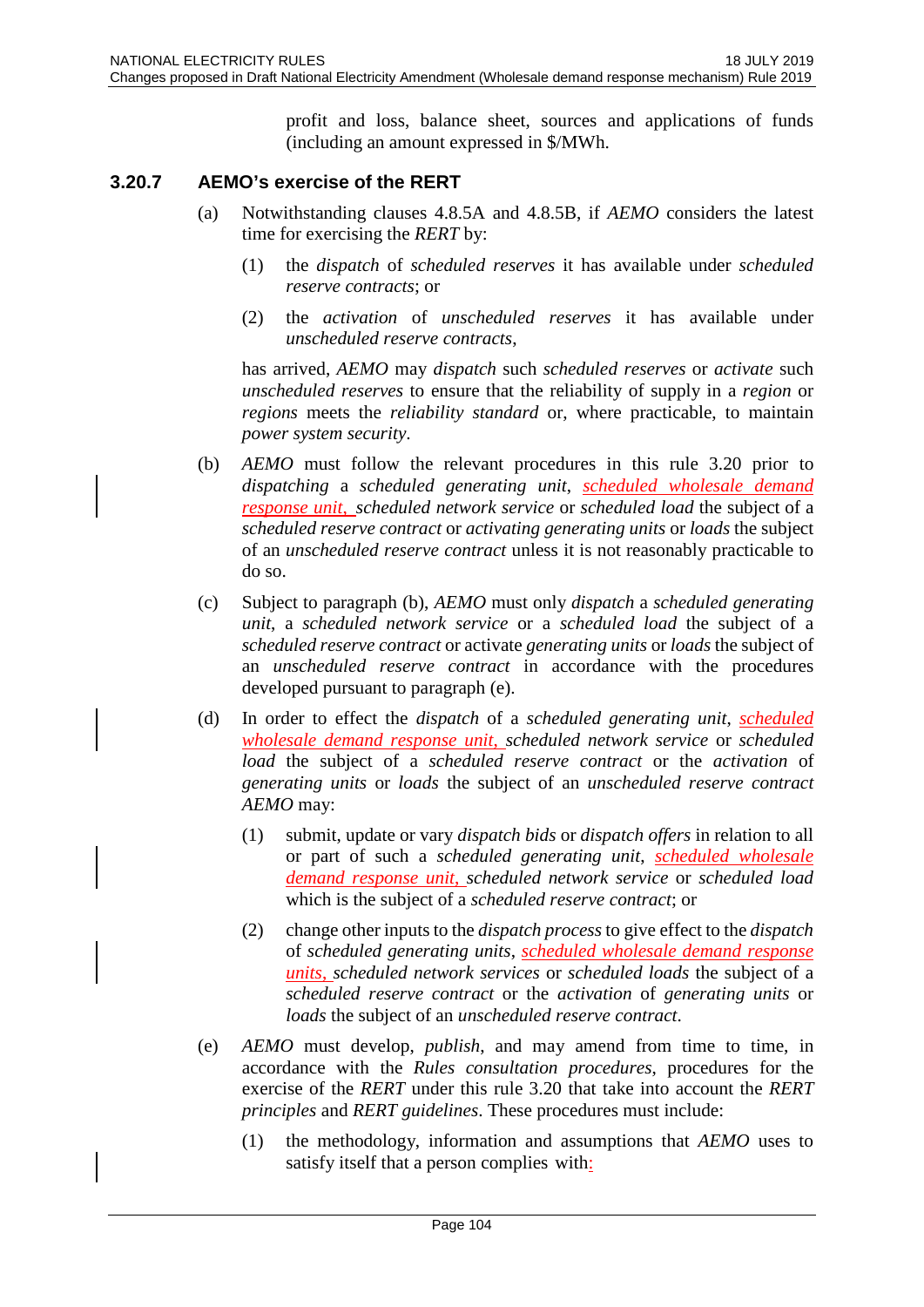- (i) clause 3.20.3(i) in relation to *generating units* or *loads* that are the subject of *unscheduled reserve contracts*; and
- (ii) clause 3.20.3(h) in relation to *scheduled wholesale demand response units* that are the subject of *scheduled reserve contracts*;
- (1A) the measures *AEMO* will adopt in order to reduce the possibility that *generating units* or *loads* likely to be *activated* under *unscheduled reserve contracts* are otherwise engaged at the time the *unscheduled reserve contracts* are required to be *activated* by *AEMO*;
- (2) a methodology to be used by *AEMO* to determine the appropriate term of a *reserve contract* and the amount of *reserves* to procure in accordance with clause 3.20.3(m); and
- (3) the basis on which *AEMO* determines the estimated average VCRs for the purposes of the *RERT principle* in clause 3.20.2(b)(3).
- (e1) If *AEMO* develops standardised forms of *reserve contracts*, it:
	- (1) must *publish* and maintain on its website a document that specifies the standard terms, conditions and specifications for each type of *reserve contract*, including permitted variations from those standard terms, conditions and specifications; and
	- (2) may amend such document from time to time.
- (f) When exercising the *RERT* under this rule 3.20, *AEMO* must take into account the *RERT guidelines*.
- (g) [**Deleted**]

# **Schedule 3.1 Bid and Offer Validation Data**

- (a) The *bid and offer validation data* are the standard data requirements for verification and compilation of *dispatch bids* and *dispatch offers* on the *trading day* schedule.
- (b) *Scheduled Generators*, *Semi-Scheduled Generators* and *Market Participants* must notify *AEMO* of their *bid and offer validation data* in accordance with this schedule 3.1 in respect of each of their *scheduled loads*, *scheduled wholesale demand response units, semi-scheduled generating units* and *scheduled generating units* at least six weeks prior to commencing participation in the *market*.
- (c) *Scheduled Generators*, *Semi-Scheduled Generators* and *Market Participants* must review their *bid and offer validation data* annually in accordance with the *timetable* advised by *AEMO* and provide details of any *changes* to *AEMO*.
- (d) A *Scheduled Generator*, *Semi-Scheduled Generator* or *Market Participant* must notify *AEMO* of any proposed change to its *bid and offer validation data* in accordance with clause 3.13.3(h) at least six weeks prior to the date of the proposed change and any proposed change may be subject to audit at *AEMO*'s request and must be consistent with *AEMO*'s register of *performance standards* referred to in rule 4.14(n) in respect of the relevant *plant*.
- (e) A copy of all *changes* to the data must be returned to each *Scheduled Generator*, *Semi-Scheduled Generator* and *Market Participant* for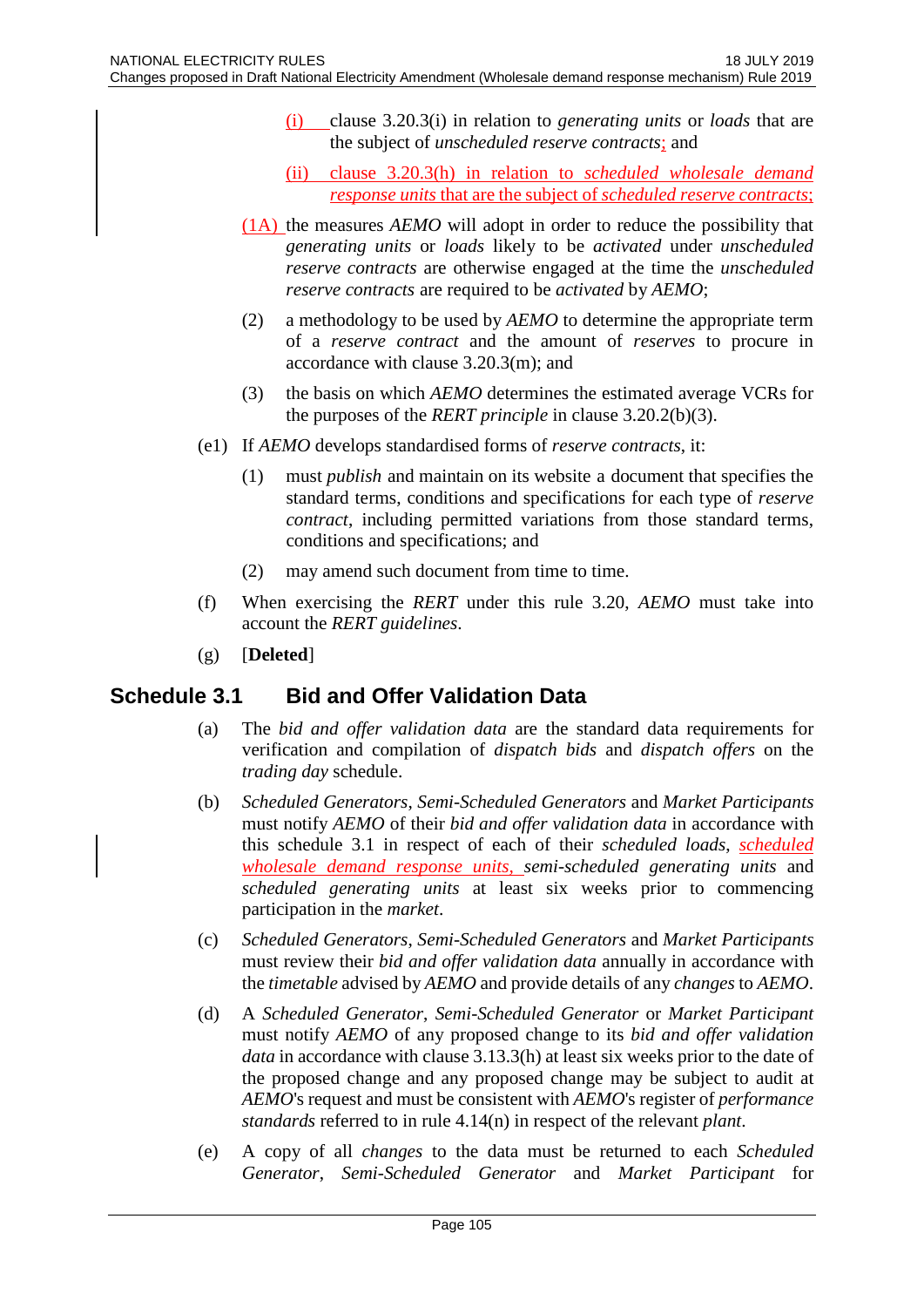verification and resubmission by the *Scheduled Generator*, *Semi-Scheduled Generator* or *Market Participant* as necessary.

(f) **[Deleted]**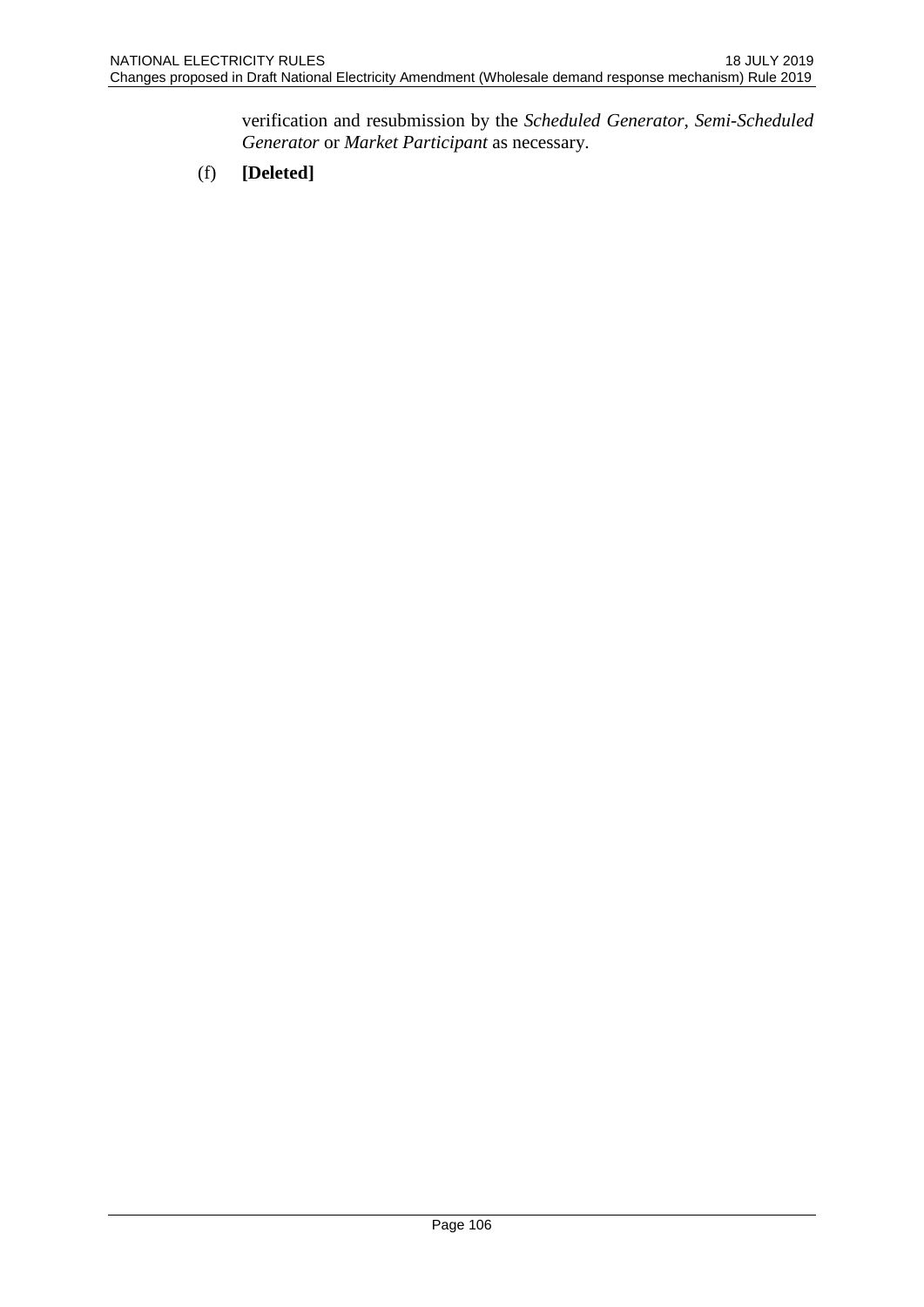# **4. Power System Security**

# **4.1 Introduction**

# **4.1.1 Purpose**

- (a) This Chapter:
	- (1) provides the framework for achieving and maintaining a secure *power system*;
	- (2) provides the conditions under which *AEMO* can intervene in the processes of the *spot market* and issue *directions* to *Registered Participants* so as to maintain or re-establish a secure and reliable *power system*;
	- (3) has the following aims:
		- (i) to detail the principles and guidelines for achieving and maintaining *power system security*;
		- (ii) to establish the processes for the assessment of the adequacy of *power system* reserves;
		- (iii) to establish processes to enable *AEMO* to plan and conduct operations within the *power system* to achieve and maintain *power system security*; and
		- (iv) to establish processes for the actual *dispatch* of *scheduled generating units*, *semi-scheduled generating units*, *scheduled wholesale demand response units*, *scheduled loads*, *scheduled network services* and *ancillary services* by *AEMO* and for *AEMO* to *enable inertia network services* or *system strength services*.
- (b) By virtue of this Chapter and the *National Electricity Law*, *AEMO* has responsibility to maintain and improve *power system security*. This Chapter also requires the *Jurisdictional System Security Coordinator* for each *participating jurisdiction* to advise *AEMO* of the requirements of the *participating jurisdiction* regarding *sensitive loads* and priority of *load shedding* and requires *AEMO* to provide copies of the relevant *load shedding procedures* and *EFCS settings schedules* to the *Jurisdictional System Security Coordinator*.

# **4.3 Power System Security Responsibilities and Obligations**

# **4.3.1 Responsibility of AEMO for power system security**

The *AEMO power system security responsibilities* are:

- (a) to maintain *power system security*;
- (b) to monitor the operating status of the *power system*;
- (c) to co-ordinate the *System Operators* in undertaking certain of its activities and operations and monitoring activities of the *power system*;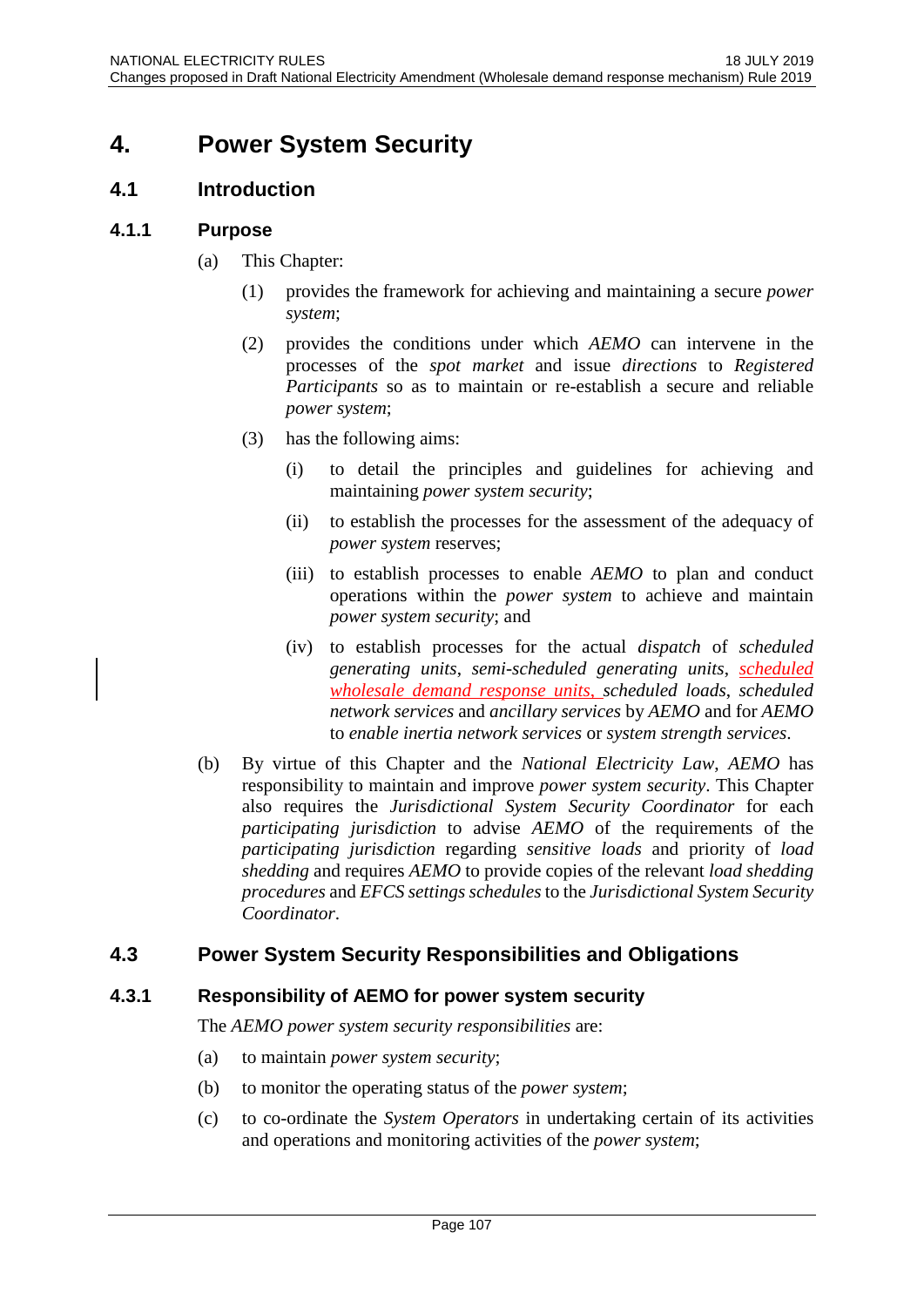- (d) to ensure that *high voltage* switching procedures and arrangements are utilised by *Network Service Providers* to provide adequate protection of the *power system*;
- (e) to assess potential infringement of the *technical envelope* or *power system operating procedures* which could affect the security of the *power system*;
- (f) to ensure that the *power system* is operated within the limits of the *technical envelope*;
- (g) to ensure that all *plant* and equipment under its control or co-ordination is operated within the appropriate operational or emergency limits which are advised to *AEMO* by the respective *Network Service Providers* or *Registered Participants*;
- (h) to assess the impacts of technical and any operational *plant* on the operation of the *power system*;
- (i) to arrange the *dispatch* of *scheduled generating units*, *semi-scheduled generating units*, *scheduled wholesale demand response units*, *scheduled loads*, *scheduled network services* and *ancillary services* (including *dispatch* by remote control actions or specific directions) in accordance with the *Rules*, allowing for the dynamic nature of the *technical envelope*;
- (j) to determine any potential *constraint* on the *dispatch* of *generating units*, *scheduled wholesale demand response units*, *loads*, *market network services* and *ancillary services* and to assess the effect of this *constraint* on the maintenance of *power system security*;
- (k) to assess the availability and adequacy, including the dynamic response, of *contingency capacity reserves* and *reactive power reserves* in accordance with the *power system security standards* and to ensure that appropriate levels of *contingency capacity reserves* and *reactive power reserves* are available:
	- (1) to ensure the *power system* is, and is maintained, in a *satisfactory operating state*; and
	- (2) to arrest the impacts of a range of significant multiple *contingency events* (affecting up to 60% of the total *power system load*) or *protected events* to allow a prompt restoration or recovery of *power system security*, taking into account under-*frequency* initiated *load shedding* capability provided under *connection agreements*, by *emergency frequency control schemes* or otherwise;
- (l) to monitor demand and *generation* and *wholesale demand response* capacity in accordance with the *reliability standard implementation guidelines* and, if necessary, initiate action in relation to a *relevant AEMO intervention event*;
- (m) to publish as appropriate, information about the potential for, or the occurrence of, a situation which could significantly impact, or is significantly impacting, on *power system security*, and advise of any *low reserve* condition for the relevant periods determined in accordance with the *reliability standard implementation guidelines*;
- (n) to refer to *Registered Participants*, as *AEMO* deems appropriate, information of which *AEMO* becomes aware in relation to significant risks to the *power*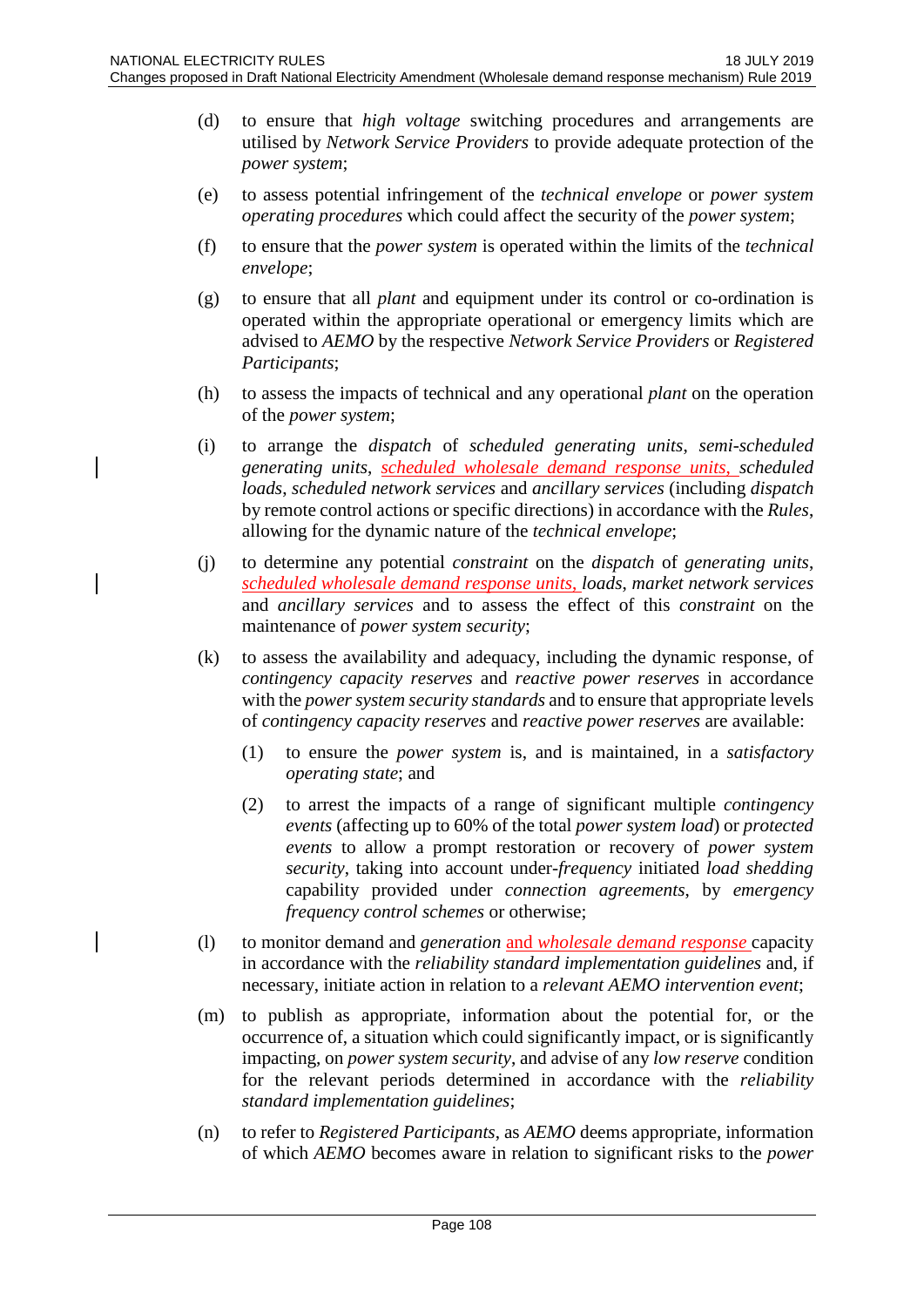*system* where actions to achieve a resolution of those risks are outside the responsibility or control of *AEMO*;

- (o) to utilise resources and services provided or procured as *ancillary services*, *system strength services* or *inertia network services* or otherwise to maintain or restore the *satisfactory operating state* of the *power system*;
- (p) to procure adequate *system restart ancillary services* in accordance with clause 3.11.9 to enable *AEMO* to co-ordinate a response to a *major supply disruption*;
- (pa) to coordinate the provision of *emergency frequency control schemes* by *Network Service Providers* and to determine the settings and intended sequence of response by those schemes;
- (pb) to determine the boundaries of *inertia sub-networks* and the *inertia requirements* for each *inertia sub-network* and to *enable inertia network services*;
- (pc) to determine the *system strength requirements* for each *region* and to *enable system strength services*;
- (q) to interrupt, subject to clause 4.3.2(l), *Registered Participant connections* as necessary during emergency situations to facilitate the re-establishment of the *satisfactory operating state* of the *power system*;
- (r) to issue a *direction* or *clause 4.8.9 instruction* (as necessary) to any *Registered Participant*;
- (s) to co-ordinate and direct any rotation of widespread interruption of demand in the event of a major *supply* shortfall or disruption;
- (t) to liaise with *participating jurisdictions* should there be a need to manage an extensive disruption, including the use of emergency services powers in a *participating jurisdiction*;
- (u) to determine the extent to which the levels of *contingency capacity reserves* and *reactive power reserves* are or were appropriate through appropriate testing, auditing and simulation studies;
- (v) to investigate and review all major *power system* operational incidents and to initiate action plans to manage any abnormal situations or significant deficiencies which could reasonably threaten *power system security*. Such situations or deficiencies include without limitation:
	- (1) *power system frequencies* outside those specified in the definition of *satisfactory operating state*;
	- (2) *power system voltages* outside those specified in the definition of *satisfactory operating state*;
	- (3) actual or potential *power system* instability; and
	- (4) unplanned/unexpected operation of major *power system* equipment; and
- (w) to ensure that each *System Operator* satisfactorily interacts with *AEMO*, other *System Operators* and *Distribution System Operators* for both *transmission* and *distribution network* activities and operations, so that *power system*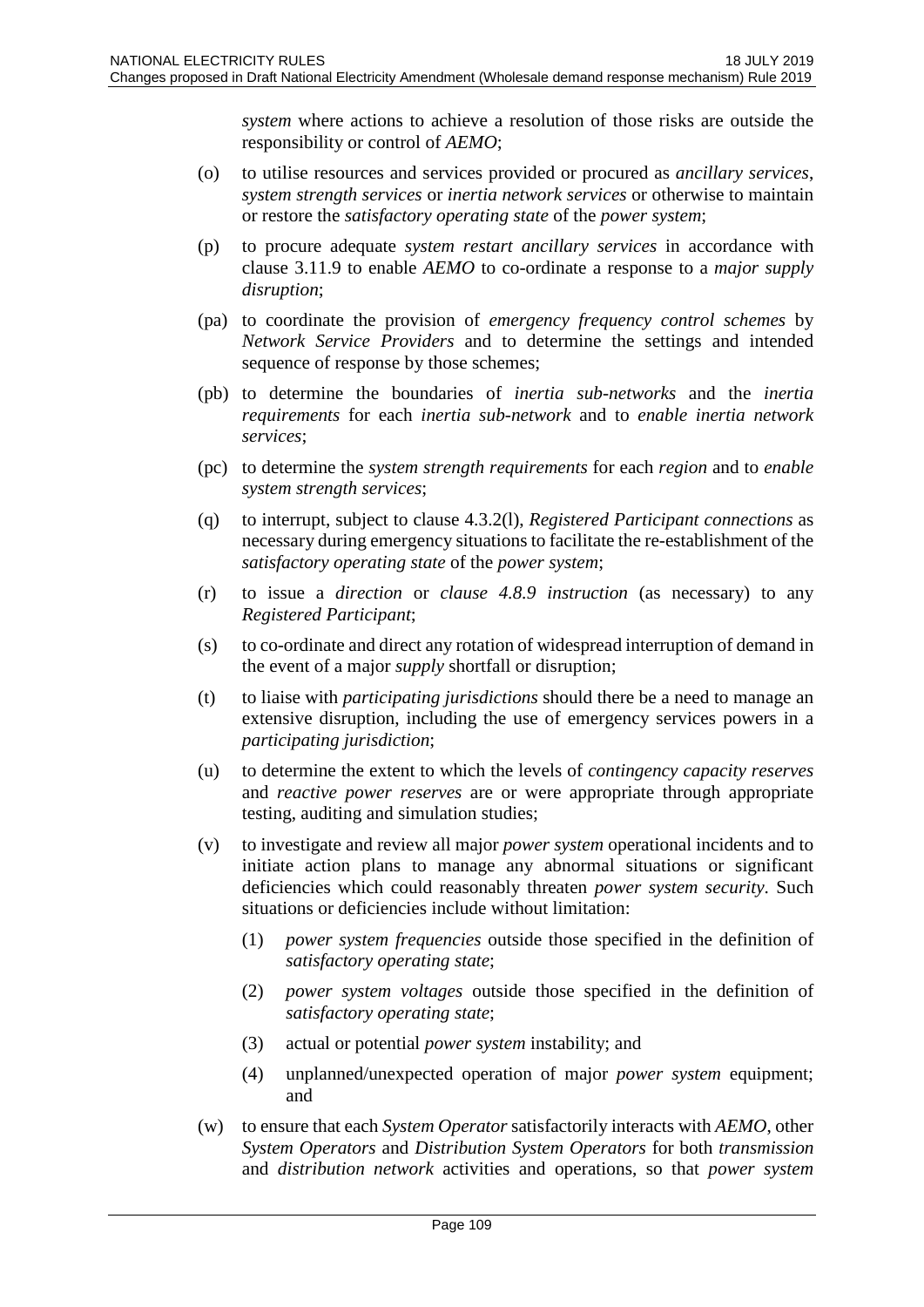*security* is not jeopardised by operations on the *connected transmission networks* and *distribution networks*.

## **4.4 Power System Frequency Control**

## **4.4.2 Operational frequency control requirements**

To assist in the effective control of *power system frequency* by *AEMO* the following provisions apply:

- (a) *AEMO* may give *dispatch instructions* in respect of *scheduled generating units*, *semi-scheduled generating units*, *scheduled wholesale demand response units*, *scheduled loads*, *scheduled network services* and *market ancillary services* pursuant to rule 4.9;
- (b) Each *Generator* must ensure that all of its *generating units* meet the technical requirements for frequency control in clause S5.2.5.11;

#### **Note**

This clause is classified as a civil penalty provision under the National Electricity (South Australia) Regulations. (See clause 6(1) and Schedule 1 of the National Electricity (South Australia) Regulations.)

- (c) *AEMO* must use its reasonable endeavours to arrange to be available and specifically allocated to *regulating duty* such *generating plant* as *AEMO* considers appropriate which can be automatically controlled or directed by *AEMO* to ensure that all normal *load* variations do not result in *frequency* deviations outside the limitations specified in clause 4.2.2(a); and
- (d) *AEMO* must use its reasonable endeavours to ensure that adequate *facilities* are available and are under the direction of *AEMO* to allow the managed recovery of the *satisfactory operating state* of the *power system*.

## **4.8.4 Declaration of conditions**

*AEMO* may declare the following conditions in relation to a period of time, either present or future:

- (a) *Low reserve* condition when *AEMO* considers that the balance of *generation* or *wholesale demand response* capacity and demand for the period being assessed does not meet the *reliability standard* as assessed in accordance with the *reliability standard implementation guidelines*.
- (b) *Lack of reserve (LOR)* condition when *AEMO* determines, in accordance with the *reserve level declaration guidelines*, that the probability of *load shedding* (other than the reduction or *disconnection* of *interruptible load*) is, or is forecast to be, more than remote.

## **4.8.5 Managing declarations of conditions**

- (a) *AEMO* must as soon as reasonably practicable *publish* any declaration under clause 4.8.4.
- (a1) The *publication* of any such declaration must, to the extent reasonably practicable, include the following:
	- (1) the nature and extent of the *low reserve* or *lack of reserve* condition; and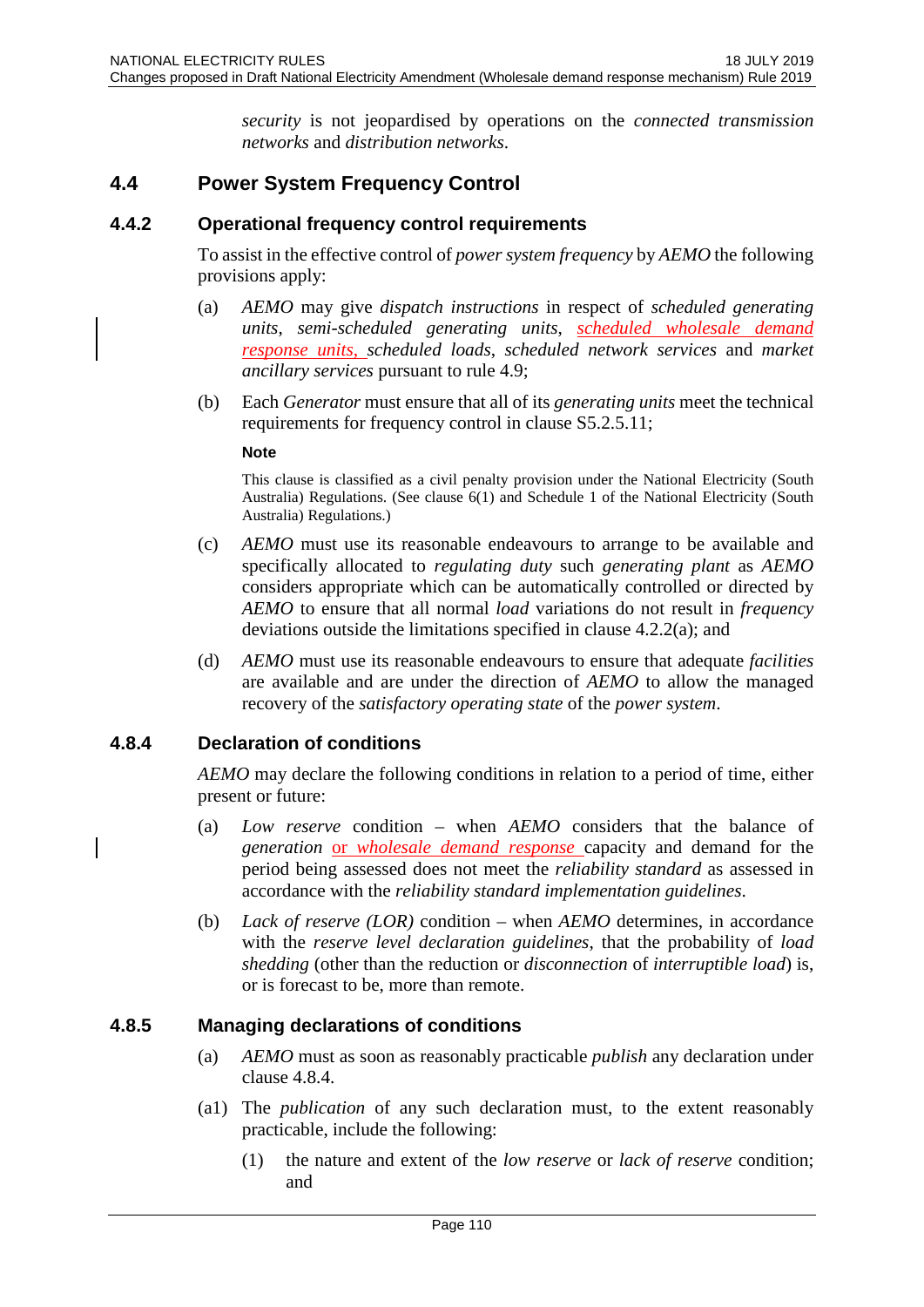- (2) the time period over which the *low reserve* or *lack of reserve* condition applies.
- (b) If *AEMO* makes a declaration under clause 4.8.4, *AEMO* must use its reasonable endeavours to follow the processes set out in clauses 4.8.5A and 4.8.5B.
- (c) Following a declaration under clause 4.8.4, *AEMO* must as soon as reasonably practicable *publish* notice of:
	- (1) any cancellation of that declaration; or
	- (2) any significant change in the *low reserve* or *lack of reserve* condition due to changed positions of *Scheduled Network Service Providers*, *Market Customers*, *Demand Response Service Providers*, *Semi-Scheduled Generators* and *Scheduled Generators* or due to other reasons.

## **4.9 Power System Security Related Market Operations**

## **4.9.1 Load forecasting**

- (a) *AEMO* must produce (at the intervals indicated and in accordance with the *timetable*) an indicative *load* forecast for each *region* for the periods indicated below:
	- (1) each *day*, a forecast for the *day* ahead, such forecast divided into half-hourly *load* forecasts for each *trading interval*;
	- (2) each *day*, a forecast for 2 to 7 *days* (inclusive) ahead, the forecasts for each *day* divided into half-hourly *load* forecasts for each *trading interval*;
	- (3) every week, a forecast for the 24 *months* ahead of the *day* on which the forecast is produced, with a daily profile based on an estimated weekly *peak load* condition with allowances for weekends and holidays.
- (b) These forecasts must provide an indicative estimate of the total *generation* or *wholesale demand response* capacity required to meet the forecast *load* (called "**forecast load (as generated)**"), and in the case of *generation* capacity, an equivalent estimation of the *supply* required to be delivered to the relevant *transmission network* (called "**forecast load (sent out)**").
- (c) The following factors must be taken into account in the development of the *load* forecasts, to the extent that such are relevant to the particular forecast:
	- (1) the annual *load* forecasts and *load* profiles collected by the *Network Service Providers* from all *Registered Participants* as required by schedule 5.7, including *load* management expectations and expected *sent out generation* from *embedded generating units*;
	- (2) historic *load* data, including *transmission* losses and *power station* in-house use of the *generated* output;
	- (3) weather forecasts and the current and historic weather conditions and pattern;
	- (4) the incidence of major events or activities which are known to *AEMO*;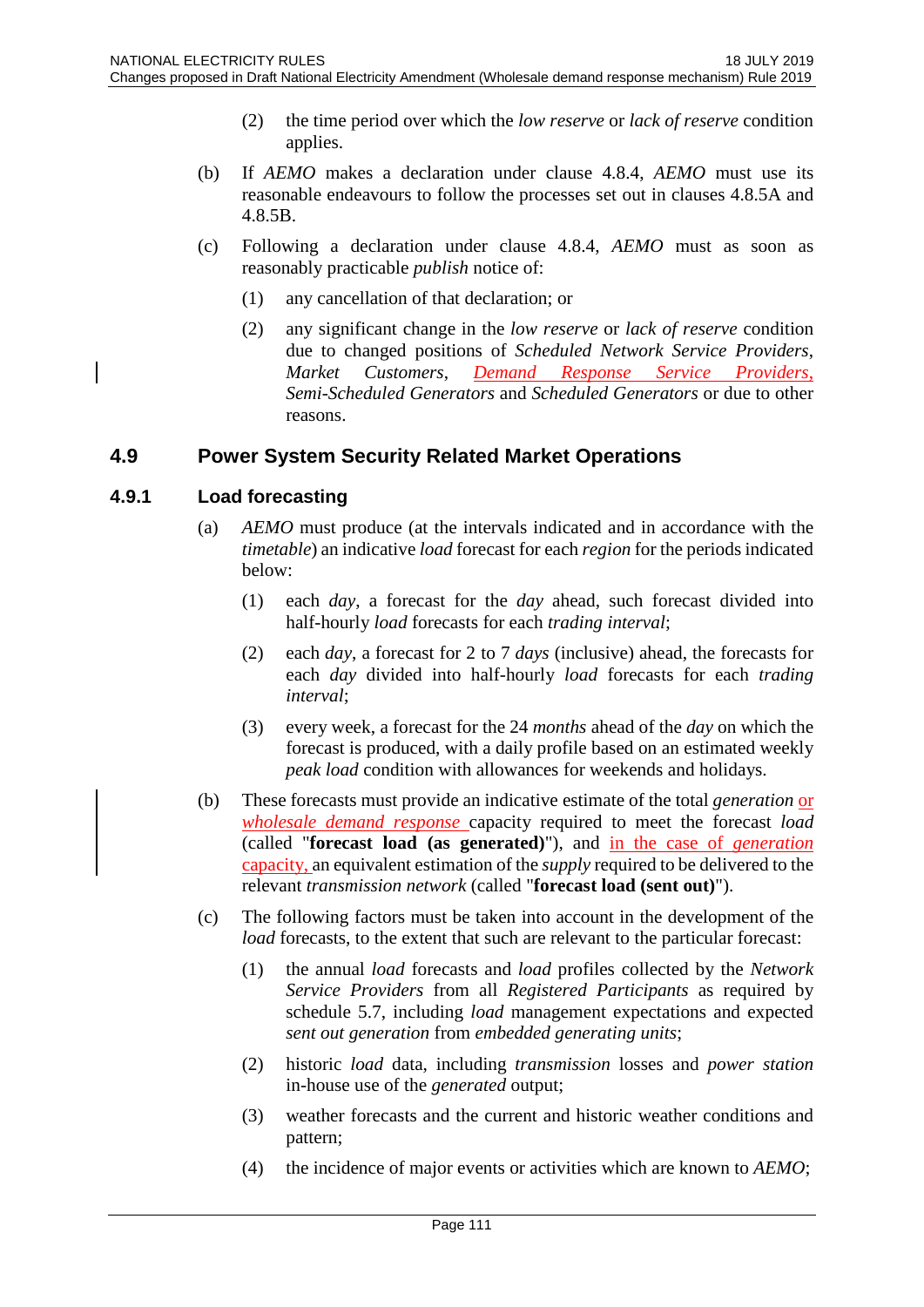- (5) anticipated pumped storage *loads*;
- (6) official economic activity forecasts from *participating jurisdictions*; and
- (7) other information provided by *Registered Participants*.
- (d) *AEMO* must develop a methodology to create the indicative *load* forecasts.
- (e) **[Deleted]**
- (f) **[Deleted]**
- (g) The *load* forecasts produced by *AEMO* are indicative only as *AEMO* has no direct influence over *Market Participants* in their decisions about their level of demand and, accordingly, no person may claim any loss or damage from *AEMO* as a result of any difference between *load* forecasts and actual *load*.

## **4.9.2B Instructions to Demand Response Service Providers**

- (a) *AEMO* may, at any time, give instructions to *Demand Response Service Providers* to provide *wholesale demand response* consistent with *dispatch offers* made in accordance with Chapter 3 (*dispatch instructions*).
- (b) A *Demand Response Service Provider* must, with respect to *scheduled wholesale demand response units* in relation to which a *dispatch offer* has been submitted for a particular *trading interval*, ensure that appropriate personnel or electronic facilities are available at all relevant times to receive and immediately act upon *dispatch instructions* issued by *AEMO* to the *Demand Response Service Provider*.

**Note**

The AEMC proposes to recommend that this clause be classified as a civil penalty provision.

## **4.9.5 Form of dispatch instructions**

- (a) A *dispatch instruction* for a *scheduled generating unit*, *semi-scheduled generating unit*, *scheduled network service* or *scheduled load* must include the following:
	- (1) specific reference to the *generating unit* (including any aggregated *generating unit*), *scheduled network service* or *scheduled load* or other *facility* to which the *dispatch instruction* applies;
	- (2) the desired outcome of the *dispatch instruction* (if applicable) such as *active power*, *reactive power*, *transformer* tap or other outcome;
	- (3) in the case of a *dispatch instruction* under clause 4.9.2, the *ramp rate* (if applicable) which is to be followed by the *generating unit* or a specific target time to reach the outcome specified in the *dispatch instruction*;
	- (4) the time the *dispatch instruction* is issued;
	- (5) if the time at which the *dispatch instruction* is to take effect is different from the time the *dispatch instruction* is issued, the start time; and
	- (6) in the case of a *dispatch instruction* for a *semi-scheduled generating unit*: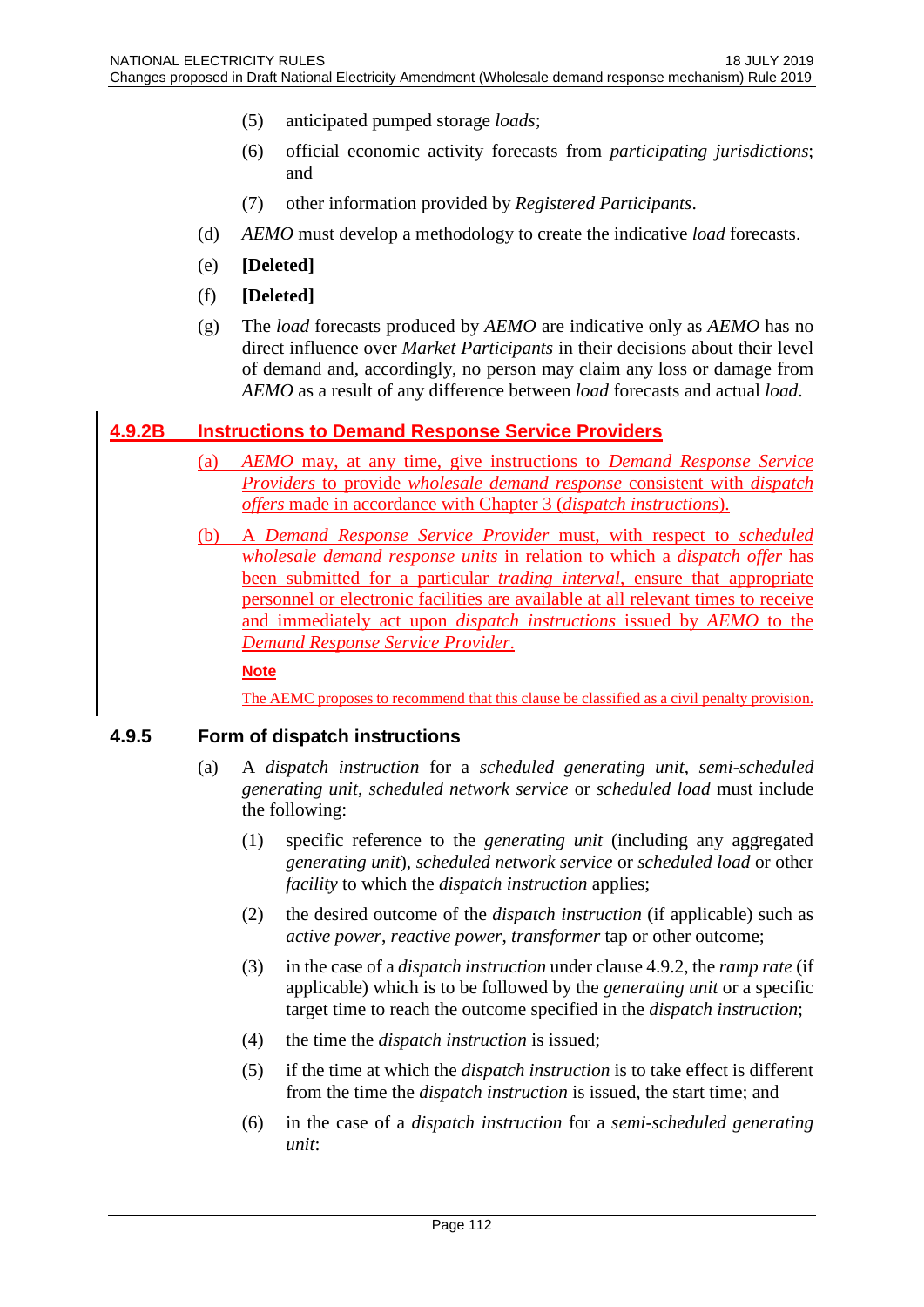- (i) a notification as to whether the *dispatch interval* to which the *dispatch instruction* relates is a *semi-dispatch interval* or a *non semi-dispatch interval*; and
- (ii) the *dispatch level*.
- (a1) A *dispatch instruction* for an *ancillary service* must include:
	- (1) specific reference to the *generating unit* or *load* to which the *dispatch instruction* applies;
	- (2) the desired outcome of the *dispatch instruction*;
	- (3) the time the *dispatch instruction* is issued; and
	- (4) if the time at which the *dispatch instruction* is to take effect is different from the time the *dispatch instruction* is issued, the start time.
- (a2) A *dispatch instruction* for a *scheduled wholesale demand response unit*, must include the following:
	- (1) specific reference to the *scheduled wholesale demand response unit* to which the *dispatch instruction* applies;
	- (2) the desired *loading level* of the *scheduled wholesale demand response unit* at the end of the *trading interval* to which it relates;
	- (3) the *ramp rate* (if applicable) which is to be followed by the *scheduled wholesale demand response* or a specific target time to reach the outcome specified in the *dispatch instruction*;
	- (4) the time the *dispatch instruction* is issued; and
	- (5) if the time at which the *dispatch instruction* is to take effect is different from the time the *dispatch instruction* is issued, the start time.
- (b) The *dispatch instruction* must be provided as provided in clause 3.8.21.

## **4.9.8 General responsibilities of Registered Participants**

(a) A *Registered Participant* must comply with a *dispatch instruction* given to it by *AEMO* unless to do so would, in the *Registered Participant's* reasonable opinion, be a hazard to public safety or materially risk damaging equipment.

#### **Note**

This clause is classified as a civil penalty provision under the National Electricity (South Australia) Regulations. (See clause 6(1) and Schedule 1 of the National Electricity (South Australia) Regulations.)

(b) A *Scheduled Generator* must ensure that each of its *scheduled generating units* is at all times able to comply with the latest *generation dispatch offer* under Chapter 3 in respect of that *generating unit*.

## **Note**

This clause is classified as a civil penalty provision under the National Electricity (South Australia) Regulations. (See clause 6(1) and Schedule 1 of the National Electricity (South Australia) Regulations.)

(b1) A *Scheduled Network Service Provider* must ensure that each of its *scheduled network services* is at all times able to comply with the latest *network dispatch offer* under Chapter 3 in respect of that *market network service*.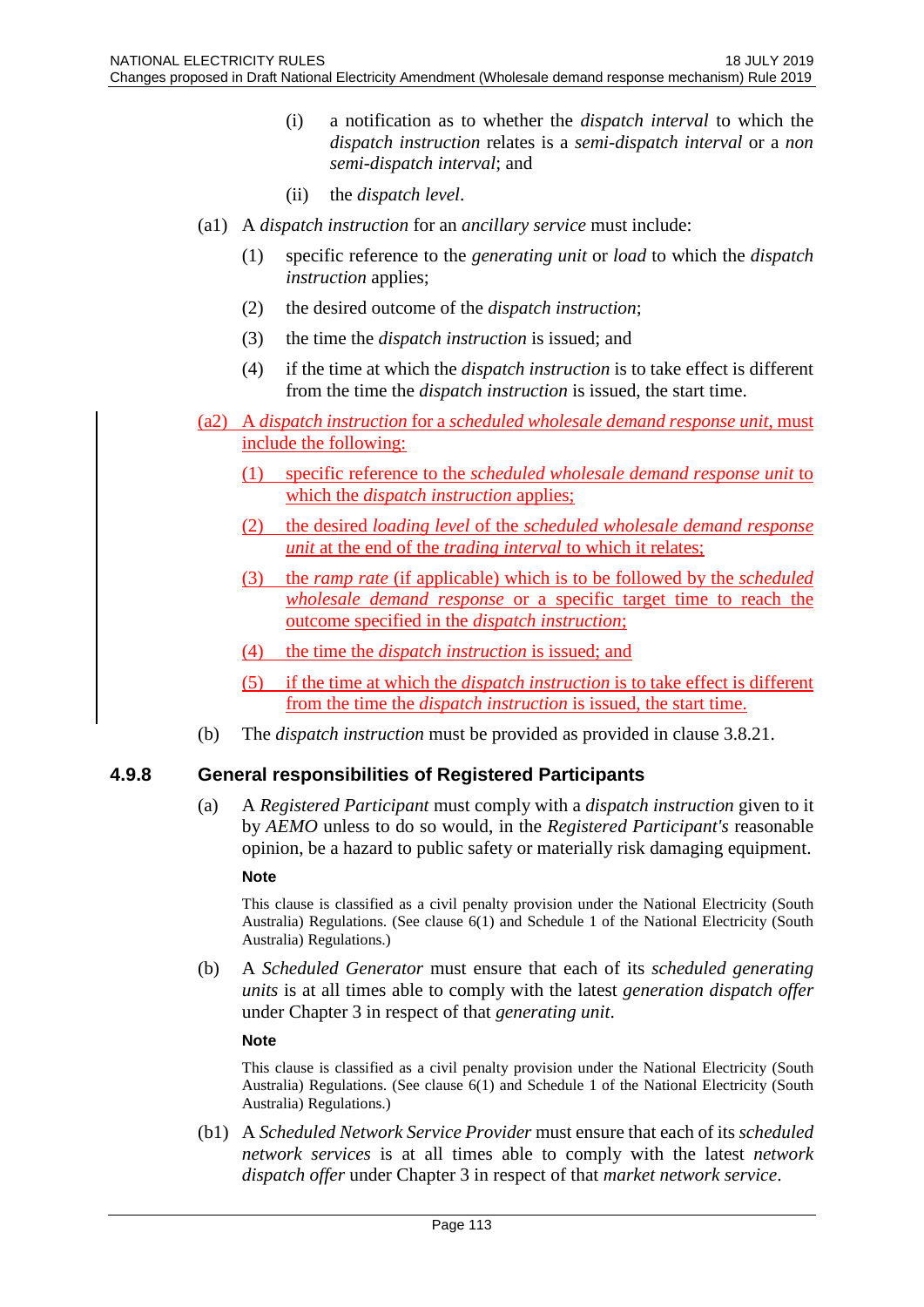#### **Note**

This clause is classified as a civil penalty provision under the National Electricity (South Australia) Regulations. (See clause 6(1) and Schedule 1 of the National Electricity (South Australia) Regulations.)

(c) A *Registered Participant* must ensure that each of its *facilities* is at all times able to comply with any relevant *dispatch bid* under Chapter 3 in respect of the *facility* (as adjusted by any subsequent restatement of that bid under Chapter 3).

#### **Note**

This clause is classified as a civil penalty provision under the National Electricity (South Australia) Regulations. (See clause 6(1) and Schedule 1 of the National Electricity (South Australia) Regulations.)

(d) A *Market Participant* which has classified a *generating unit* or *load* as an *ancillary service generating unit* or an *ancillary service load*, as the case may be, must ensure that the *ancillary service generating unit* or *ancillary service load* is at all times able to comply with the latest *market ancillary service offer* for the relevant *trading interval*.

#### **Note**

This clause is classified as a civil penalty provision under the National Electricity (South Australia) Regulations. (See clause 6(1) and Schedule 1 of the National Electricity (South Australia) Regulations.)

(e) A *Semi-Scheduled Generator* must ensure that each of its *semi-scheduled generating units* is at all times able to comply with its latest *generation dispatch offer*.

#### **Note**

This clause is classified as a civil penalty provision under the National Electricity (South Australia) Regulations. (See clause 6(1) and Schedule 1 of the National Electricity (South Australia) Regulations.)

(f) A *Demand Response Service Provider* must ensure that each of its *scheduled wholesale demand response units* is at all times able to comply with its latest *dispatch offer*.

#### **Note**

The AEMC proposes to recommend that this clause be classified as a civil penalty provision.

## **4.9.9E Wholesale demand response availability changes**

A *Demand Response Service Provider* must, without delay, notify *AEMO* of any event which has changed or is likely to change the availability of any *wholesale demand response*, as soon as the *Demand Response Service Provider* becomes aware of the event.

## **4.11 Power System Security Support**

## **4.11.1 Remote control and monitoring devices**

(a) All remote control, operational *metering* and monitoring devices and local circuits as described in schedules 5.2, 5.3 and 5.3a, must be installed and maintained in accordance with the standards and protocols determined and advised by *AEMO* (for use in the *control centres*) for each: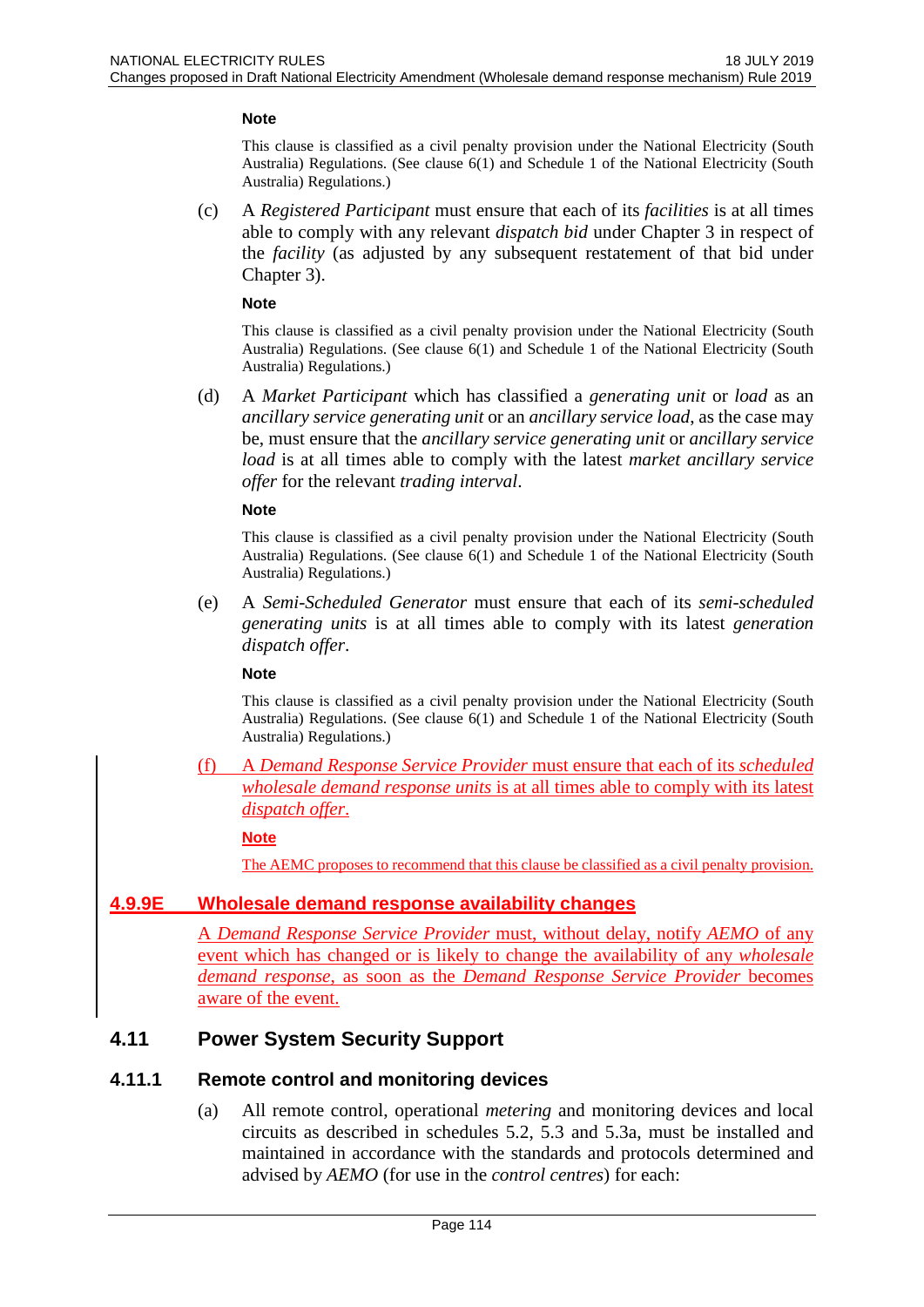- (1) *scheduled generating unit* and *semi-scheduled generating unit connected* to the *transmission* or *distribution network*; and
- (2) *substation* connected to the *network*.

#### **Note**

This clause is classified as a civil penalty provision under the National Electricity (South Australia) Regulations. (See clause 6(1) and Schedule 1 of the National Electricity (South Australia) Regulations.)

(b) The provider of any *ancillary services*, *system strength services* or *inertia network services* must arrange the installation and maintenance of all *remote control equipment* and *remote monitoring equipment* in accordance with the standards and protocols determined and advised by *AEMO* for use in the relevant *control centre*.

#### **Note**

This clause is classified as a civil penalty provision under the National Electricity (South Australia) Regulations. (See clause 6(1) and Schedule 1 of the National Electricity (South Australia) Regulations.)

(c) The control and monitoring devices must include provision for indication of *active power* and *reactive power* output, provision for signalling the status and any associated alarm condition relevant to achieving adequate control of the *transmission network*, and provision for indication of *generating plant* active and reactive output.

#### **Note**

This clause is classified as a civil penalty provision under the National Electricity (South Australia) Regulations. (See clause 6(1) and Schedule 1 of the National Electricity (South Australia) Regulations.)

(c1) The provider of any *wholesale demand response* must arrange the installation and maintenance of all *remote control equipment* and *remote monitoring equipment* in accordance with the standards and protocols determined and advised by *AEMO* for use in the relevant *control centre*.

#### **Note**

The AEMC proposes to recommend that this clause be classified as a civil penalty provision.

- (d) Where reasonably necessary to allow *AEMO* to discharge its *market* and *power system security* functions *AEMO* may, by notice in writing, require a *Network Service Provider*, a *Generator* or a *Market Network Service Provider* to:
	- (1) install *remote monitoring equipment* which, in *AEMO's* reasonable opinion, is adequate to enable *AEMO* to remotely monitor the performance of a *transmission system* or *distribution system*, *generating unit* (including its *dynamic performance*) or a *market network service facility* as appropriate; and
	- (2) upgrade, modify or replace any *remote monitoring equipment* already installed in a *facility* provided that the existing *remote monitoring equipment* is, in the reasonable opinion of *AEMO*, no longer fit for the intended purpose.
- (e) A *Network Service Provider*, *Generator* or *Market Network Service Provider* who receives a notice in accordance with clause 4.11.1(d), must comply with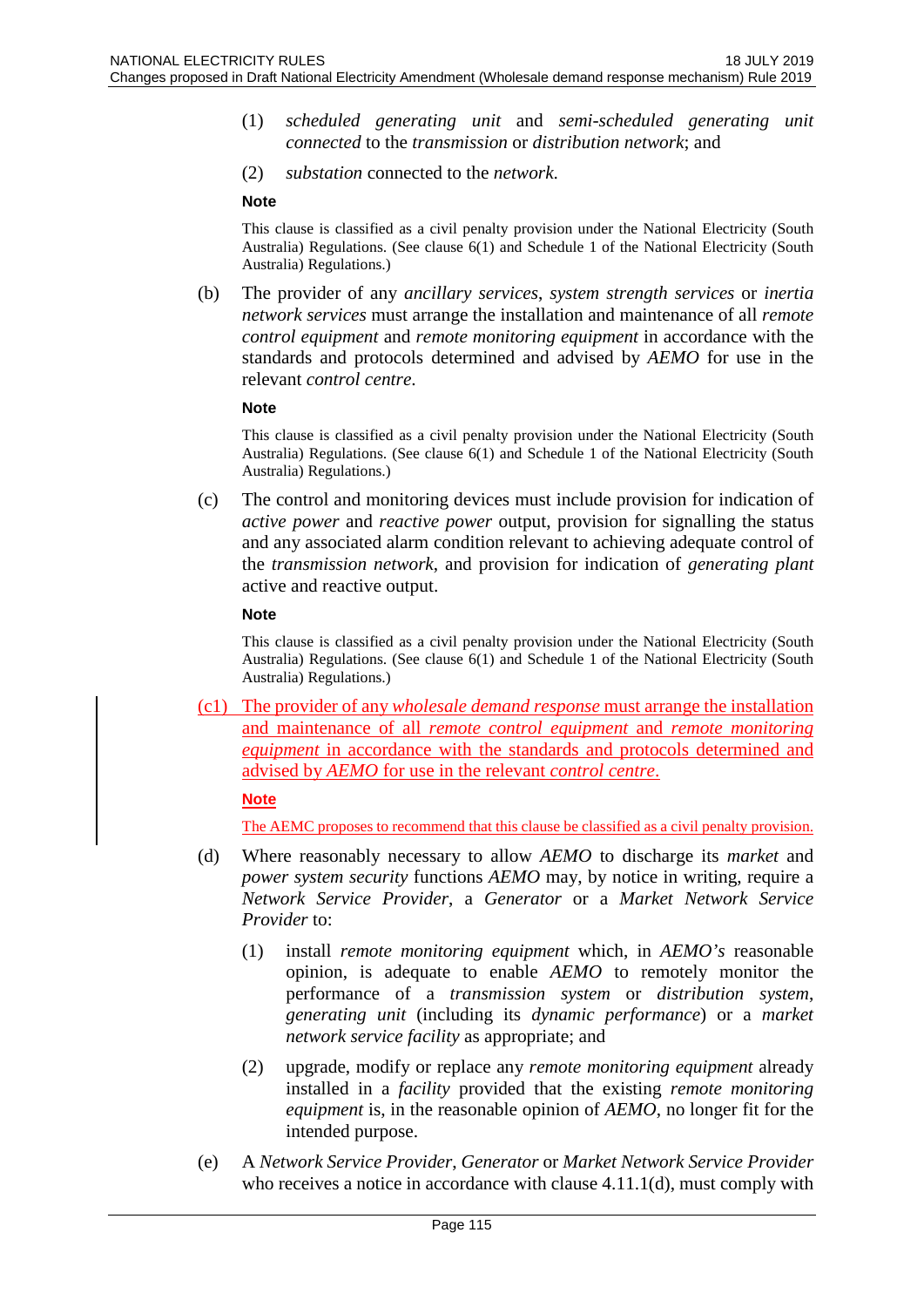the notice within 120 *business days* or such further period that *AEMO* requires.

#### **Note**

This clause is classified as a civil penalty provision under the National Electricity (South Australia) Regulations. (See clause 6(1) and Schedule 1 of the National Electricity (South Australia) Regulations.)

- (f) [Deleted]
- (g) A *Generator* or *Market Network Service Provider* wishing to receive *dispatch instructions* electronically from *AEMO's automatic generation control system* under clause 3.8.21(d) must comply with *AEMO's* reasonable requirements in respect of how the remote control signals are issued by the *automatic generation control system* and transmitted to the *facility*.

#### **Note**

This clause is classified as a civil penalty provision under the National Electricity (South Australia) Regulations. (See clause 6(1) and Schedule 1 of the National Electricity (South Australia) Regulations.)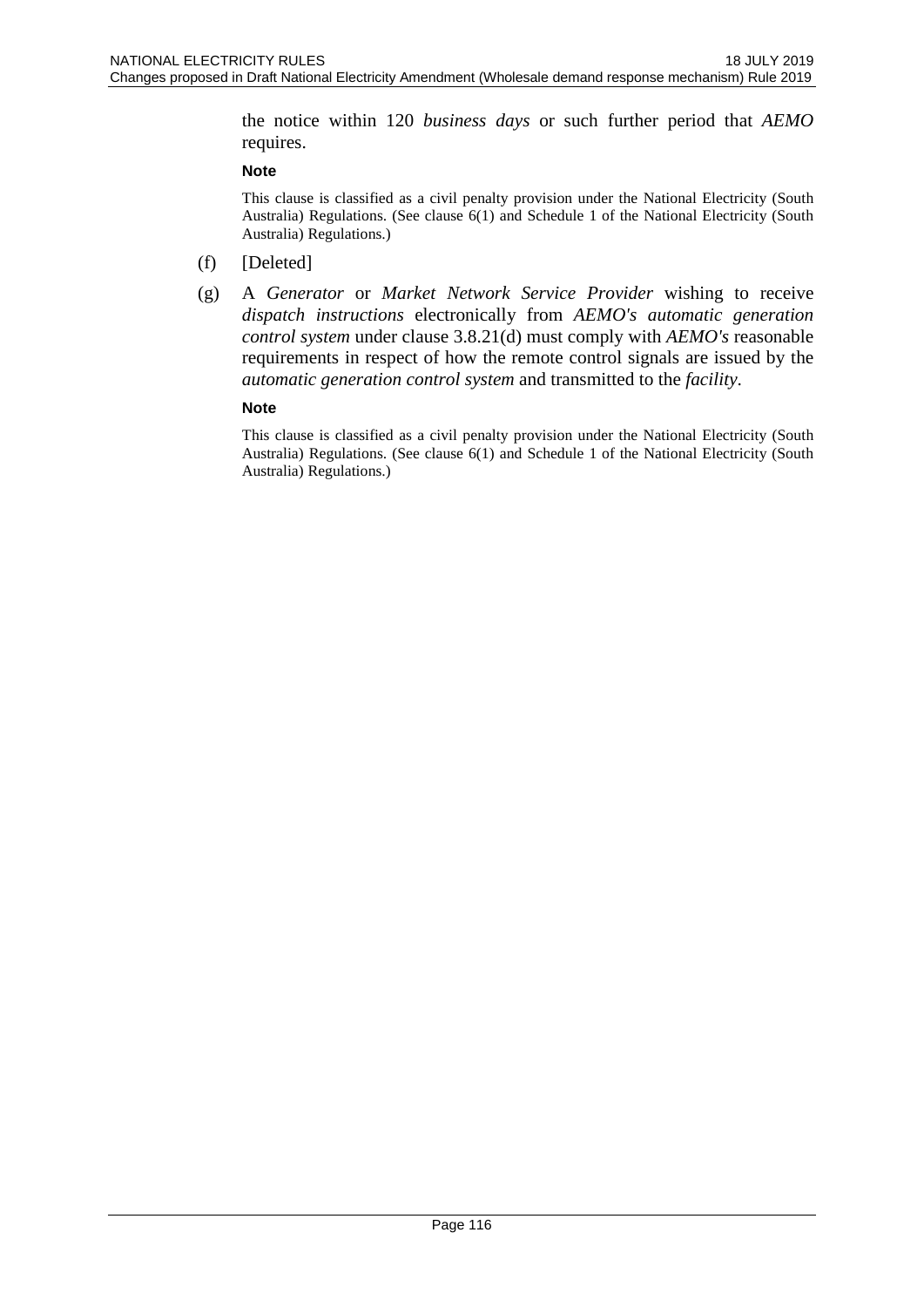# **4A Retailer Reliability Obligation**

# **Part E Qualifying Contracts and Net Contract Position**

# **Division 1 Key concepts**

## **4A.E.1 Qualifying contracts**

- (a) The *AER*, in the Contracts and Firmness Guidelines:
	- (1) may include guidance for liable entities to determine whether a contract or arrangement is a qualifying contract;
	- (2) must not prescribe other types of contracts or arrangements that are taken to be qualifying contracts under section  $14O(1)(b)$  of the *National Electricity Law*; and
	- (3) may specify the types of contracts or other arrangements that are taken to be excluded contracts (and therefore not qualifying contracts) under section 14O(2) of the *National Electricity Law*.

#### **Note**

Section 14O(1) of the *National Electricity Law* defines a qualifying contract of a liable entity as a contract or other arrangement to which theliable entity is a party –

- (a) that
	- (i) is directly related to the purchase or sale, or price for the purchase or sale, of electricity from the *wholesale exchange* during a stated period; and
	- (ii) the liable entity entered into to manage its exposure in relation to the volatility of the spot price; or
- (b) of another type prescribed by the *Rules* to be a qualifying contract.

Section 14O(2) of the *National Electricity Law* states a qualifying contract does not include a contract or arrangement mentioned in subsection (1)(a) that is prescribed by the Rules to be an excluded contract for the reliability obligations.

- (b) In providing guidance under subparagraph (a)(1) in the Contracts and Firmness Guidelines, the *AER* must have regard to the principle that the contract or other arrangement should support (directly or indirectly) investment in plant or other arrangements that:
	- (1) can supply *energy* that may be *dispatched*; or
	- (2) can reduce demand forof *energy* that may be activated,

as required to meet *energy* requirementsin the relevant*region*.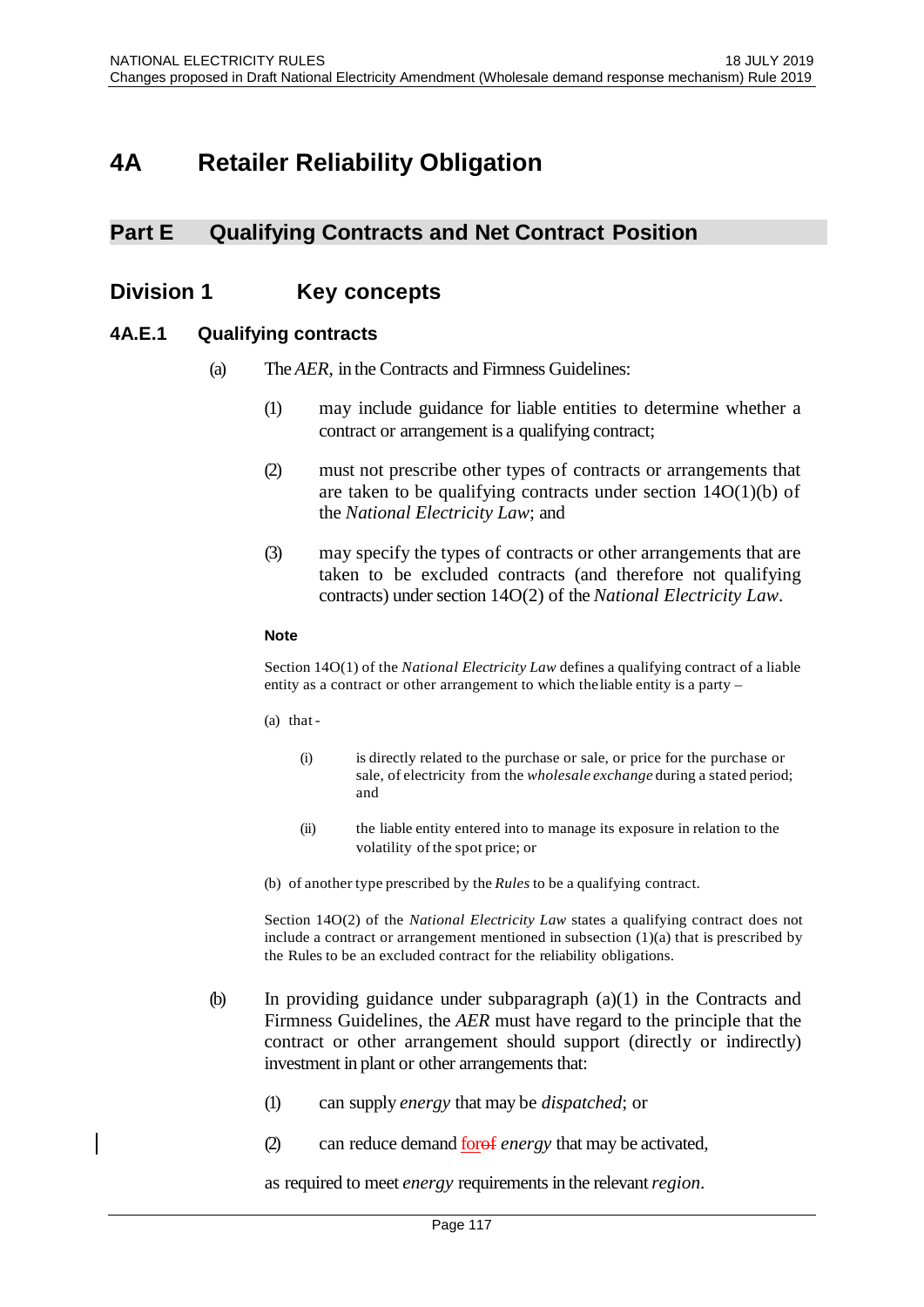- (c) A demand side participation contract or other arrangement, under which a person provides demand response (including *wholesale demand response*) by curtailing **person curtails** *non-scheduled load* or the provision of *unscheduled generation* in certain specified circumstances, will only be a qualifying contract if it meets the requirements of section 14O(1)(a) of the *National Electricity Law* and (unless it is for the provision of *wholesale demand respons*e that is subject to *dispatch* by *AEMO*) is registered in *AEMO's* Demand Side Participation Information Portal.
- (d) A MLO product is taken to be a qualifying contract and have a firmness factor of one for the buyer of that product.
- (e) Subject to paragraph (c), a liable entity's own *generation* or *load*  curtailment or the provision by a liable entity of *wholesale demand respons*e may be an arrangement that is a qualifying contract in accordance with the Contracts and Firmness Guidelines.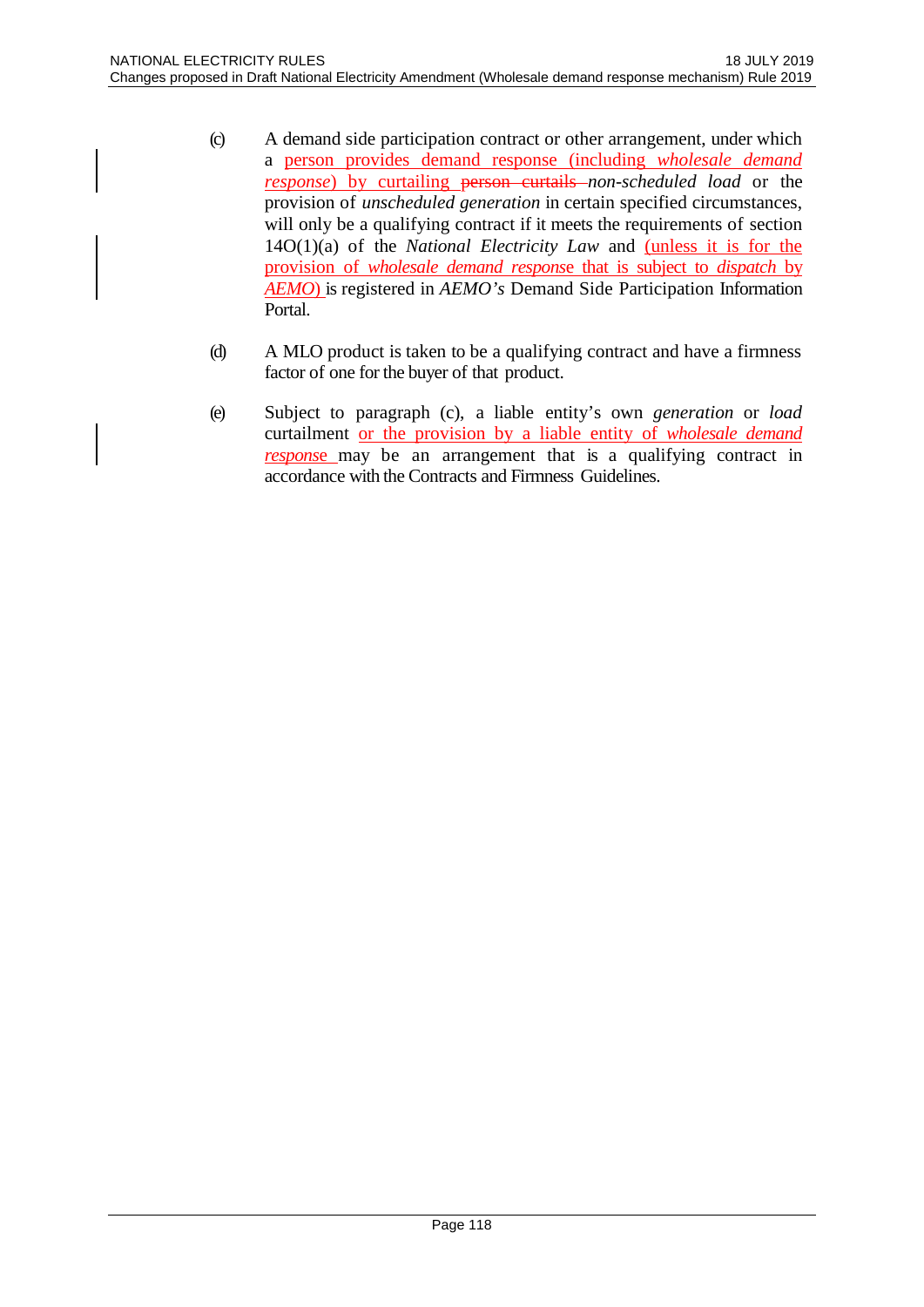# **7. Metering**

# **Part F Security of metering installation and energy data**

## **7.15 Security of metering installation and energy data**

## **7.15.5 Access to data**

(a) Access to *energy data* recorded by a *metering installation* must only be provided where passwords are allocated in accordance with rule 7.15.

#### **Note**

This clause is classified as a civil penalty provision under the National Electricity (South Australia) Regulations. (See clause 6(1) and Schedule 1 of the National Electricity (South Australia) Regulations.)

- (b) The *Metering Coordinator* must ensure that access to *energy data* from the *metering installation* is scheduled appropriately to ensure that congestion does not occur.
- (c) Except as specified in paragraphs (d) or (e), only the following persons may access or receive *metering data*, *settlements ready data*, *NMI Standing Data*, and data from the *metering register* for a *metering installation*:
	- (1) *Registered Participants* with a financial interest in the *metering installation* or the *energy* measured by that *metering installation*;
	- (2) the *Metering Coordinator* appointed in respect of the *connection point* for that *metering installation*, or a person who was previously appointed as the *Metering Coordinator* in respect of that *connection point*, as required in connection with a *Metering Coordinator default event* in accordance with procedures authorised under the *Rules*;
	- (3) the *Metering Provider* appointed with respect to that *metering installation*;
	- (4) the *Metering Data Provider* appointed with respect to that *metering installation*, or who was previously appointed with respect to a *metering installation* as required in accordance with the *Rules* and procedures authorised under the *Rules*;
	- (5) *AEMO* and its authorised agents; and
	- (5a) in relation to a *metering installation* at a *child connection point*, an *Embedded Network Manager*;
	- (6) the *AER* or *Jurisdictional Regulators* upon request to *AEMO*.
- (d) In addition to the persons listed in paragraph (c), the following persons may access or receive *metering data* in accordance with the *Rules* and procedures authorised under the *Rules*:
	- (1) a *retail customer* or *customer authorised representative*, upon request by that *retail customer* or its *customer authorised representative* to the *retailer* or *Distribution Network Service Provider* in relation to that *retail customer's metering installation* in accordance with the *metering data provision procedures*;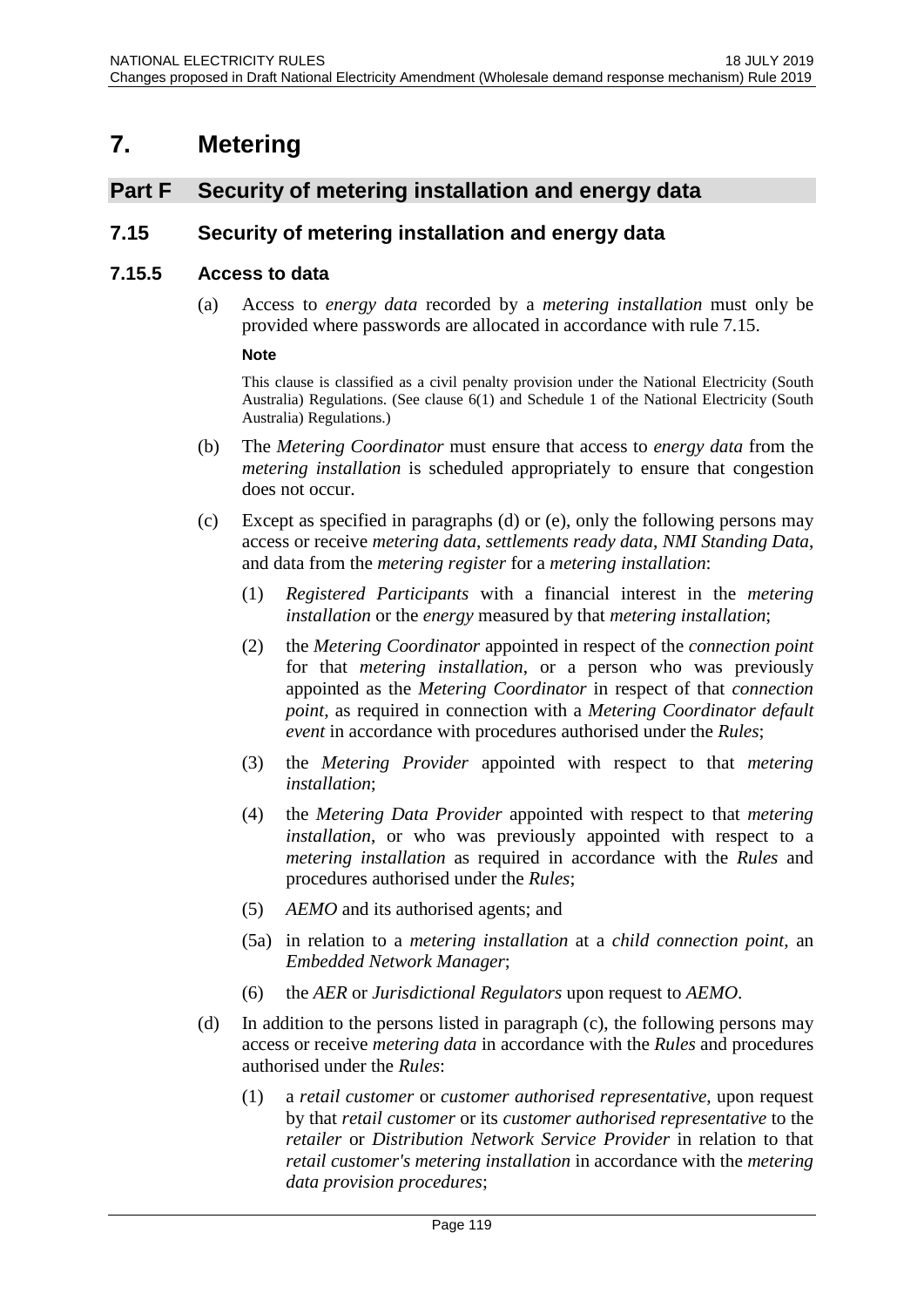- (2) if a *small customer* has consented to a person accessing the *metering data* from its *small customer metering installation* in accordance with clause  $7.15.4(b)(3)$ , to that person;
- (3) a *large customer* or a *customer authorised representative*, in relation to *metering data* from the *metering installation* in respect of the *connection point* of the *large customer*;
- (4) the *energy ombudsman* in accordance with paragraphs  $7.11.1(i) (k)$ ; and
- (5) an *Exempt Embedded Network Service Provider* in relation to a *metering installation* at a *child connection point* on its *network*.
- (e) In addition to the persons listed in paragraphs (c) and (d), a *retailer* may access and receive *NMI Standing Data*.
- (f) Without limiting this clause 7.15.5 or clause 7.13.3:
	- (1) a *retailer* may access and receive *NMI Standing Data*;
	- (2) a *customer authorised representative* may receive *metering data*;
	- (3) a *retailer* or a *Distribution Network Service Provider* may access, receive or provide *metering data* to a *customer authorised representative*; and
	- (4) *Exempt Embedded Network Service Provider* and its *Embedded Network Manager* may access or receive *metering data*<sub> $\frac{1}{2}$ </sub> and
	- (5) a *Demand Response Service Provider* may access and receive *NMI Standing Data* and *metering data,*

after having first done whatever may be required or otherwise necessary, where relevant, under any applicable privacy legislation (including if appropriate making relevant disclosures or obtaining relevant consents from *retail customers*).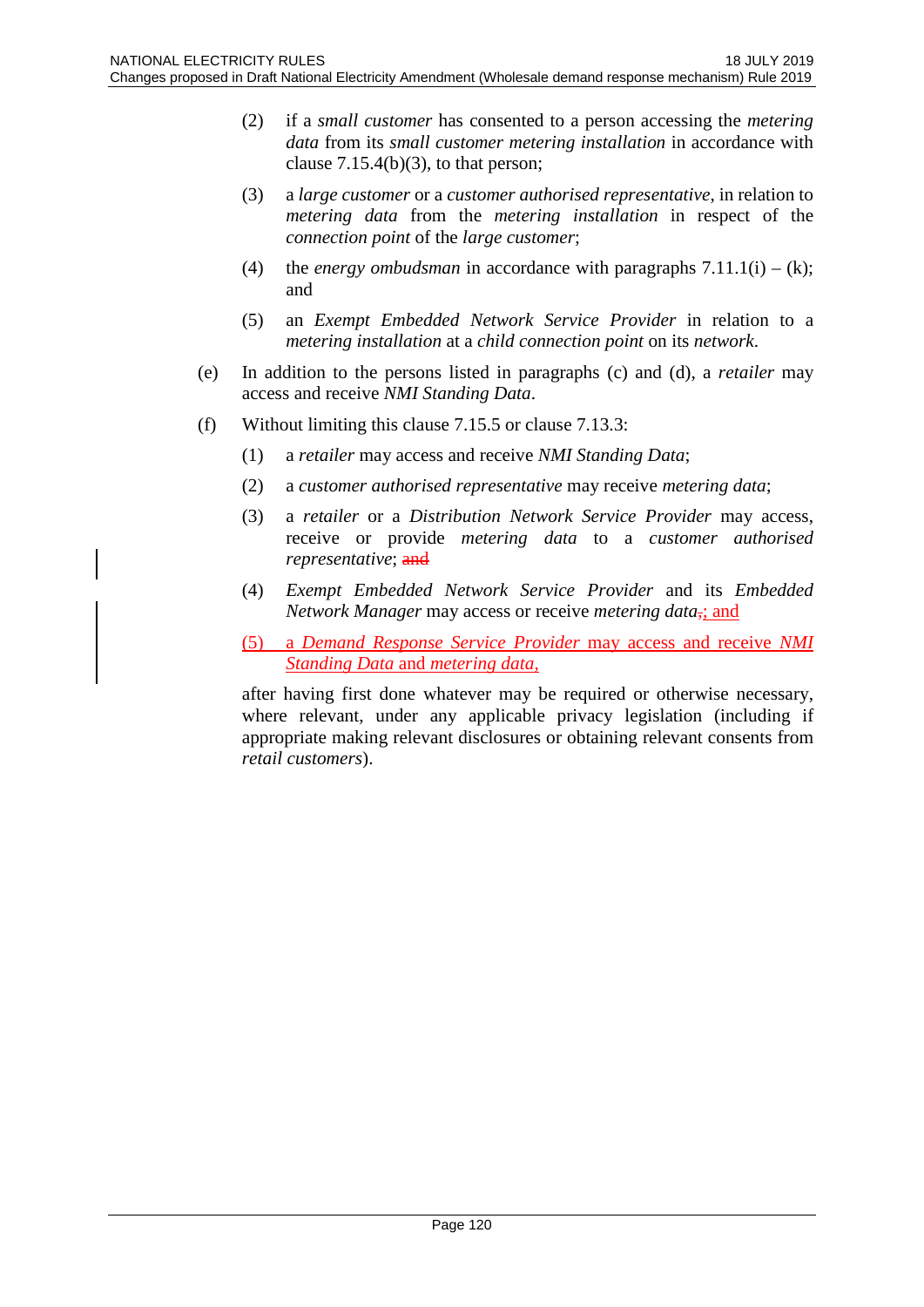# **10. Glossary**

## *AEMO intervention event*

An event where *AEMO* intervenes in the *market* under the *Rules* by:

- (a) issuing a *direction* in accordance with clause 4.8.9; or
- (b) exercising the *reliability and emergency reserve trader* in accordance with rule 3.20 by:
	- (1) *dispatching scheduled generating units*, *scheduled wholesale demand response units*, *scheduled network services* or *scheduled loads* in accordance with a *scheduled reserve contract*; or
	- (2) *activating loads* or *generating units* under an *unscheduled reserve contract*.

## *Affected Participant*

- (a) In respect of a particular *direction* in an *intervention pricing 30-minute interval*:
	- (1) A *Scheduled Generator* or *Scheduled Network Service Provider*:
		- (i) which was not the subject of the *direction*, that had its *dispatched*  quantity affected by that *direction*; or
		- (ii) which was the subject of the *direction*, that had its *dispatched* quantity for other *generating units* or other services which were not the subject of that *direction* affected by that *direction*, however, the *Scheduled Generator* or *Scheduled Network Service Provider* is only an *Affected Participant* in respect of those *generating units* and services which were not the subject of that *direction*; or
	- (2) an *eligible person* entitled to receive an amount from *AEMO* pursuant to clause 3.18.1(b)(1) where there has been a change in flow of a *directional interconnector*, for which the *eligible person* holds units for the *intervention pricing 30-minute period*, as a result of the *direction*; and
- (b) in relation to the exercise of the *RERT* under rule 3.20:
	- (1) a *Scheduled Generator*, *Demand Response Service Provider* or *Scheduled Network Service Provider*:
		- (i) whose *plant* or *scheduled network service* was not *dispatched* under a *scheduled reserve contract*, that had its *dispatched* quantity affected by the *dispatch* of *plant* or *scheduled network service* under that *scheduled reserve contract*; and
		- (ii) who was not the subject of *activation* under an *unscheduled reserve contract*, that had its *dispatched* quantity affected by the *activation* of *generating units* or *loads* under that *unscheduled reserve contract*;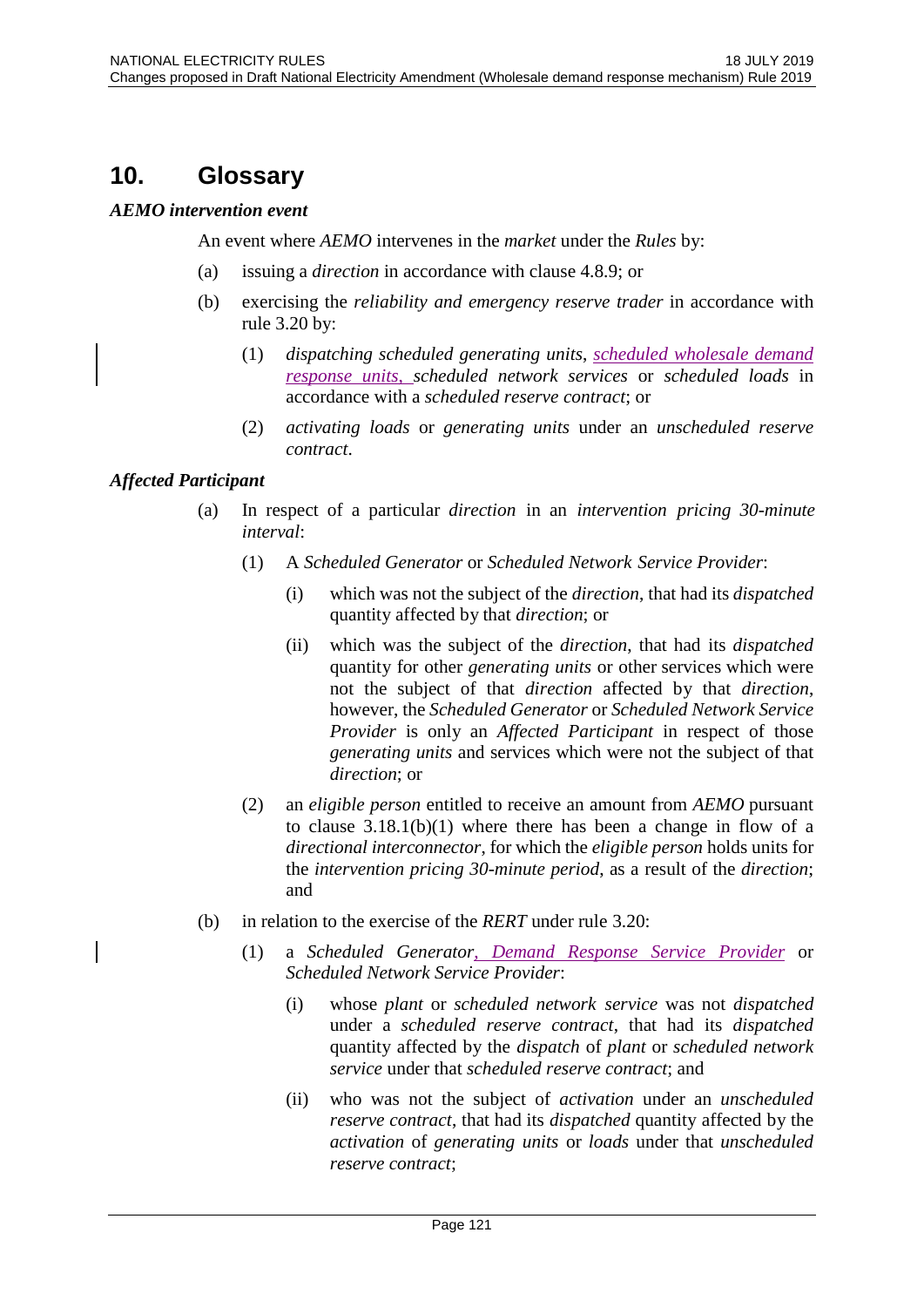- (2) a *Scheduled Generator*, *Demand Response Service Provider* or *Scheduled Network Service Provider* whose *plant* or *scheduled network service* was *dispatched* under a *scheduled reserve contract*, that had its *dispatched* quantity for other *generating units*, other *scheduled wholesale demand response units* or other services which were not *dispatched* under the *scheduled reserve contract* affected by that *dispatch* of *plant* or *scheduled network service* under that *scheduled reserve contract*, however, the *Scheduled Generator*, *Demand Response Service Provider* or *Scheduled Network Service Provider* is only an *Affected Participant* in respect of those *generating units*, *scheduled wholesale demand response units* and services which were not *dispatched* under that *scheduled reserve contract*; or
- (3) an *eligible person* entitled to receive an amount from *AEMO* pursuant to clause 3.18.1(b)(1) where there has been a change in flow of a *directional interconnector*, for which the *eligible person* holds units for the *intervention pricing 30-minute period*, as a result of the *dispatch* of *plant* or *scheduled network service* under a *scheduled reserve contract* or the *activation* of *generating units*, *scheduled wholesale demand response units* or *loads* under an *unscheduled reserve contract*.

## *Ancillary Service Provider*

A person (including a *Demand Response Service Provider)* who engages in the activity of owning, controlling or operating a *generating unit*, *load* or *market load* classified in accordance with Chapter 2 as an *ancillary service generating unit* or *ancillary service load*, as the case may be.

## *available capacity*

The total MW capacity available for *dispatch* by a *scheduled generating unit*, *semi-scheduled generating unit, scheduled wholesale demand response unit* or *scheduled load* (i.e. maximum plant availability) or, in relation to a specified *price band*, the MW capacity within that *price band* available for *dispatch* (i.e. availability at each price band).

## *baseline*

For a *wholesale demand response unit*:

- (a) when the *wholesale demand response unit* is not being *dispatched* to provide *wholesale demand response*, a forecast of the amount of electrical *energy* flowing at the *connection point* for the *wholesale demand response unit*; and
- (b) when the *wholesale demand response unit* is being *dispatched* to provide *wholesale demand response*, an estimate of what the amount of electrical *energy* flowing at the *connection point* for the *wholesale demand response unit* would have been if the *wholesale demand response unit* had not been *dispatched*,

in each case expressed as a positive value where the flow is towards the *transmission network connection point* to which the *connection point* is assigned and a negative value where the flow is in the other direction.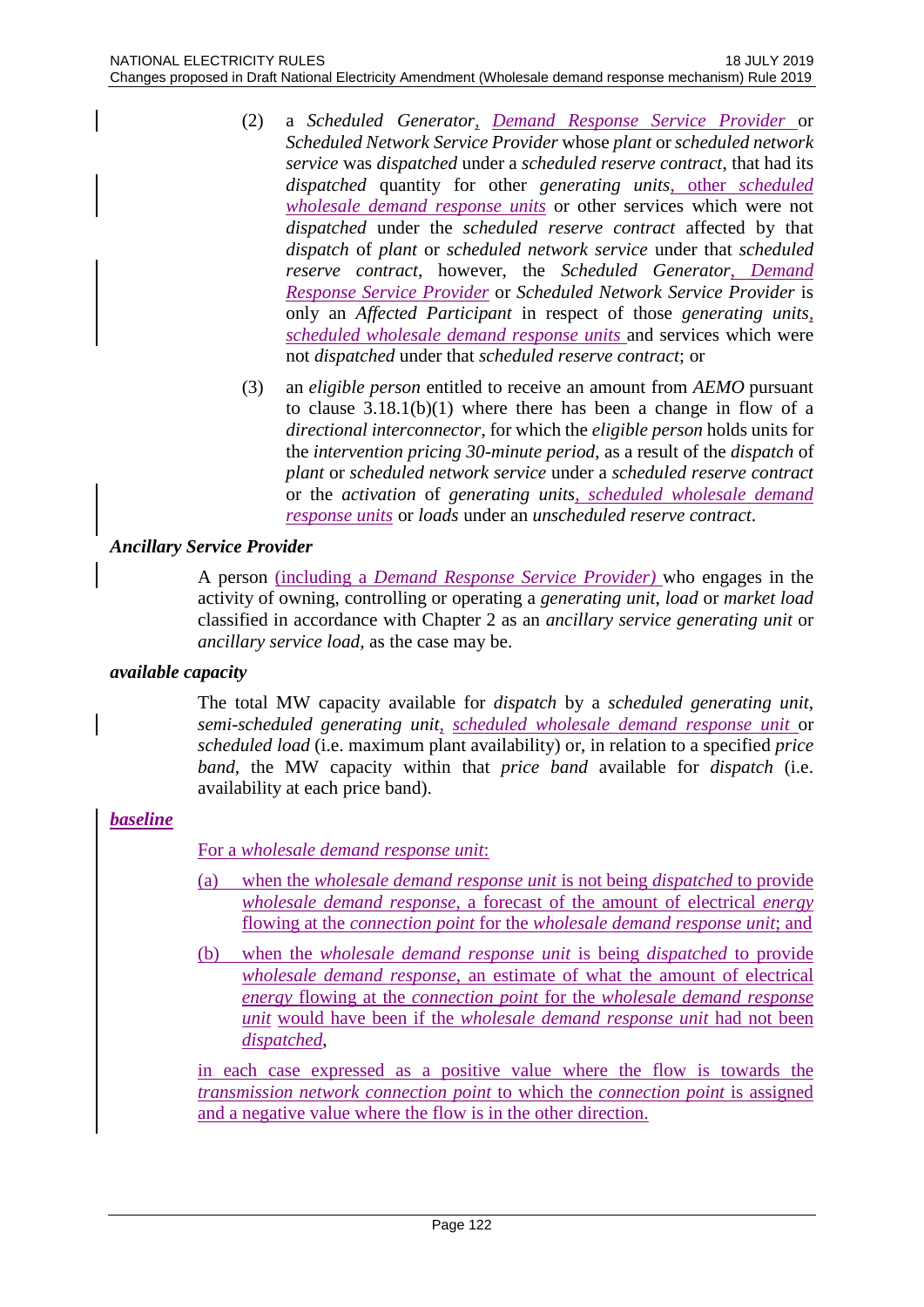## *baseline compliance testing*

Testing in accordance with arrangements determined by *AEMO* under clause 3.10.2(e) and described in the *wholesale demand response guidelines* to determine whether a *baseline methodology* when applied to a *wholesale demand response unit* produces a *baseline* that satisfies the *baseline methodology metrics*.

## *baseline compliant*

A *wholesale demand response unit* is *baseline compliant* if the *baseline methodology* nominated by the *Demand Response Service Provider* and approved by *AEMO* to apply to the *wholesale demand response unit* produces a *baseline* that satisfies the *baseline methodology metrics*.

## *baseline methodology*

A methodology applied to a *wholesale demand response unit* to determine a *baseline* for the *wholesale demand response unit* developed or approved by *AEMO*  under clause 3.10.5 and in accordance with the *wholesale demand response guidelines*.

#### *baseline methodology metrics*

Parameters determined by *AEMO* in accordance with clause 3.10.2(a) for assessing the *baseline* produced by a *baseline methodology* when applied to a *wholesale demand response unit* in accordance with clause 3.10.2.

#### *bid and offer validation data*

Data submitted by *Scheduled Generators*, *Semi-Scheduled Generators* and *Market Participants* to *AEMO* in relation to their *scheduled loads*, *scheduled generating units*, *semi-scheduled generating units, scheduled wholesale demand response units* and *scheduled market network services* in accordance with schedule 3.1.

## *central dispatch*

The process managed by *AEMO* for the *dispatch* of *scheduled generating units*, *semi-scheduled generating units*, *scheduled wholesale demand response units, scheduled loads*, *scheduled network services* and *market ancillary services* in accordance with rule 3.8.

#### *constrained off*

In respect of a *generating unit*, the state where, due to a *constraint* on a *network*, the output of that *generating unit* is limited below the level to which it would otherwise have been *dispatched* by *AEMO* on the basis of its *dispatch offer*.

In respect of a *wholesale demand response unit*, the state where, due to a *constraint* on a *network*, the *wholesale demand response* of that *wholesale demand response unit* is limited below the level to which it would otherwise have been *dispatched* by *AEMO* on the basis of its *dispatch offer*.

#### *constrained on*

In respect of a *generating unit*, the state where, due to a *constraint* on a *network* or in order to provide *inertia network services* under an *inertia services agreement* or *system strength services* under a *system strength services agreement*, the output of that *generating unit* is limited above the level to which it would otherwise have been *dispatched* by *AEMO* on the basis of its *dispatch offer*.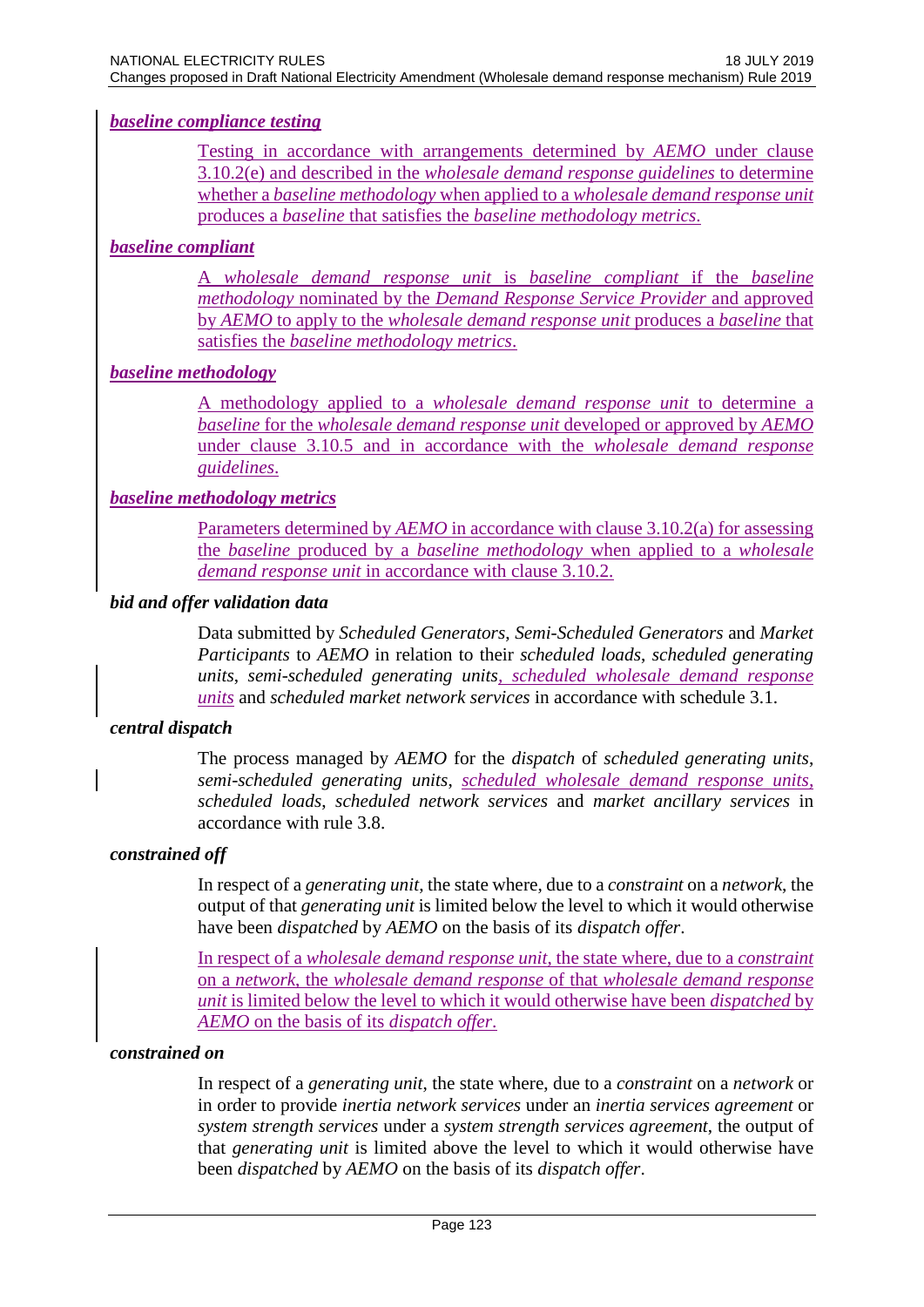In respect of a *wholesale demand response unit*, the state where, due to a *constraint* on a *network*, the *wholesale demand response* of that *wholesale demand response unit* is limited above the level to which it would otherwise have been *dispatched* by *AEMO* on the basis of its *dispatch offer*.

## *constraint*, *constrained*

A limitation on the capability of a *network*, *load,* or a *generating unit* or a *scheduled wholesale demand response unit* such that it is unacceptable to either transfer, consume or generate the level of electrical power, or provide the level of *wholesale demand response*, that would occur if the limitation was removed.

## *Demand Response Service Provider*

A person who offers and provides *load* as either or both:

- (a) *wholesale demand response* in respect of a *scheduled wholesale demand response unit*; and
- (b) a *market ancillary service* in respect of *ancillary service load,*

and who is registered by *AEMO* as a *Demand Response Service Provider* under Chapter 2. The relevant person does not need to be the *Market Customer* for the relevant *load*.

## *Directed Participant*

A *Scheduled Generator, Semi-Scheduled Generator, Market Generator, Demand Response Service Provider* in respect of its *ancillary service loadMarket Ancillary Service Provider, Scheduled Network Service Provider* or *Market Customer* the subject of a *direction.*

## *dispatch*

The act of initiating or enabling all or part of the response specified in a *dispatch bid*, *dispatch offer* or *market ancillary service offer* in respect of a *scheduled generating unit*, *semi-scheduled generating unit*, a *scheduled load*, a *scheduled network service*, an *ancillary service generating unit* or an *ancillary service load* in accordance with rule 3.8, or a *direction* or operation of capacity the subject of a *reserve contract* or an instruction under an *ancillary services agreement* or to *enable* an *inertia network service* or *system strength service* as appropriate.

## *dispatch inflexibility profile*

Data which may be provided to *AEMO* by *Market Participants*, in accordance with clause 3.8.19, to specify *dispatch inflexibilities* in respect of *scheduled loads, scheduled wholesale demand response units* or *scheduled generating units* which are not *slow start generating units*.

## *dispatch instruction*

An instruction given to a *Registered Participant* under clauses 4.9.2, 4.9.2A, 4.9.2B, 4.9.3, 4.9.3A, or to an *NMAS provider* under clause 4.9.3A.

## *dispatch offer*

A *generation dispatch offer* or a *network dispatch offer* or a *wholesale demand response dispatch offer*.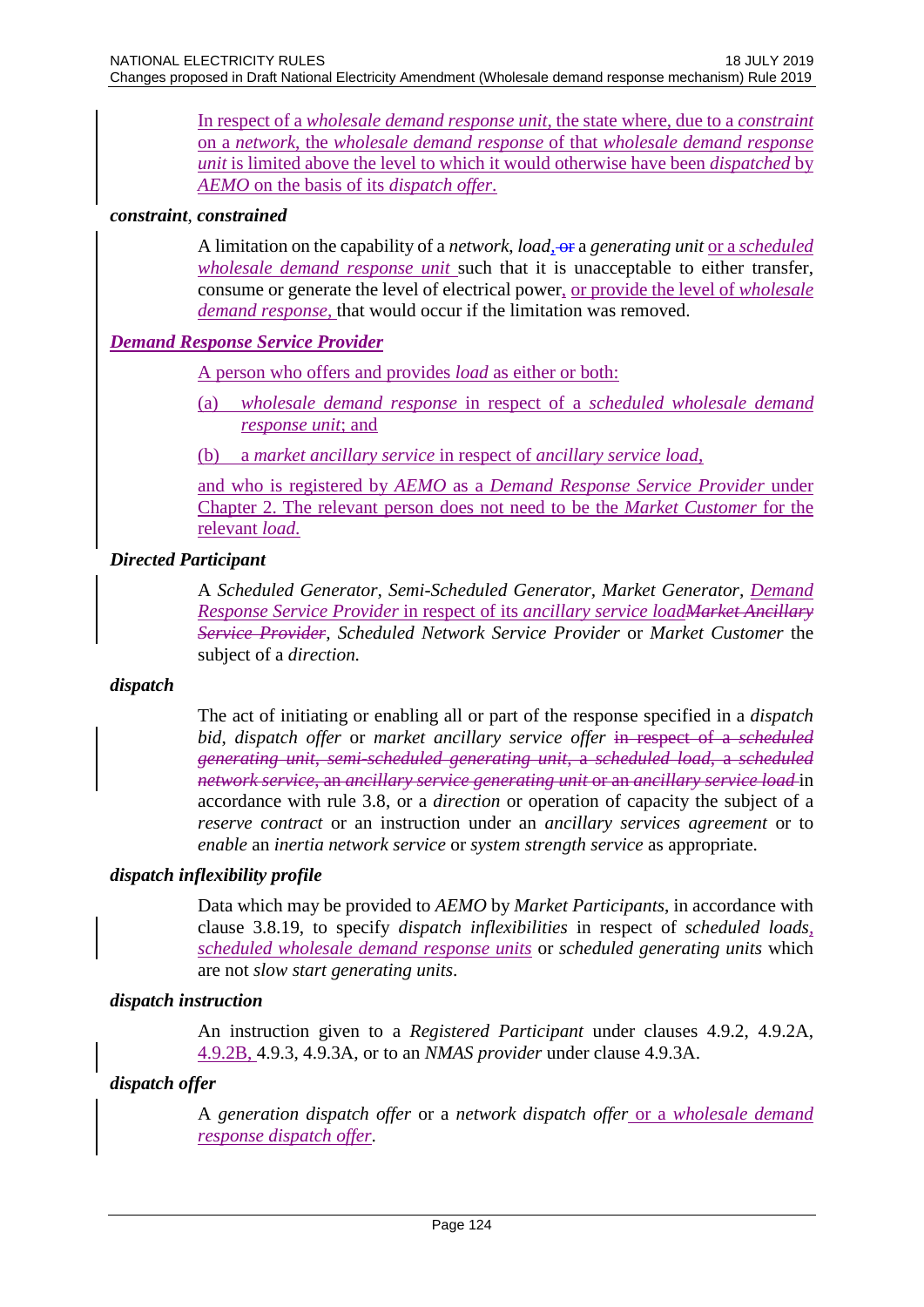## *dispatch offer price*

The price submitted by a *Scheduled Generator*, *Semi-Scheduled Generator, Demand Response Service Provider* or a *Scheduled Network Service Provider* for a *price band* and a *trading interval* in a *dispatch offer*.

## *dispatchable unit identifier*

An unique reference label allocated by *AEMO* for each *scheduled generating unit*, *semi-scheduled generating unit*, *scheduled wholesale demand response unit*, *scheduled load*, and *scheduled network service*.

## *dispatched wholesale demand response unit*

A *wholesale demand response unit* allocated to a *scheduled wholesale demand response unit* which has been *dispatched* as part of *central dispatch*.

#### *dispatched wholesale demand response*

*Wholesale demand response* which has been *dispatched* as part of *central dispatch*.

#### *inflexible*, *inflexibility*

In respect of a *scheduled generating unit*, *scheduled wholesale demand response unit*, *scheduled load* or *scheduled network service* for a *trading interval* means that the *scheduled generating unit*, *scheduled wholesale demand response unit*, *scheduled load* or *scheduled network service* is only able to be *dispatched* in the *trading interval* at a fixed *loading level* specified in accordance with clause 3.8.19(a).

## *load shedding*

Reducing or *disconnecting load* from the *power system*, other than by means of *wholesale demand response*.

## *loading level*

The level of output, consumption or power flow (in MW) of a *generating unit*, *load* or *scheduled network service*.

For a *wholesale demand response unit*, the level of *wholesale demand response* (in MW).

#### *Market Ancillary Service Provider*

A person who offers and provides *load* as a *market ancillary service* under Chapter 2 and who is registered by *AEMO* as a *Market Ancillary Service Provider* under Chapter 2. The relevant person does not need to be the *Market Customer* for the relevant *load*.

## *Market Participant*

A person who is registered by *AEMO* as a *Market Generator, Market Customer, Market Small Generation Aggregator, Market Ancillary Service ProviderDemand Response Service Provider* or *Market Network Service Provider* under Chapter 2.

#### *Market Settlement and Transfer Solution Procedures*

The procedures from time to time *published* by *AEMO* under clause 7.16.2 which include those governing: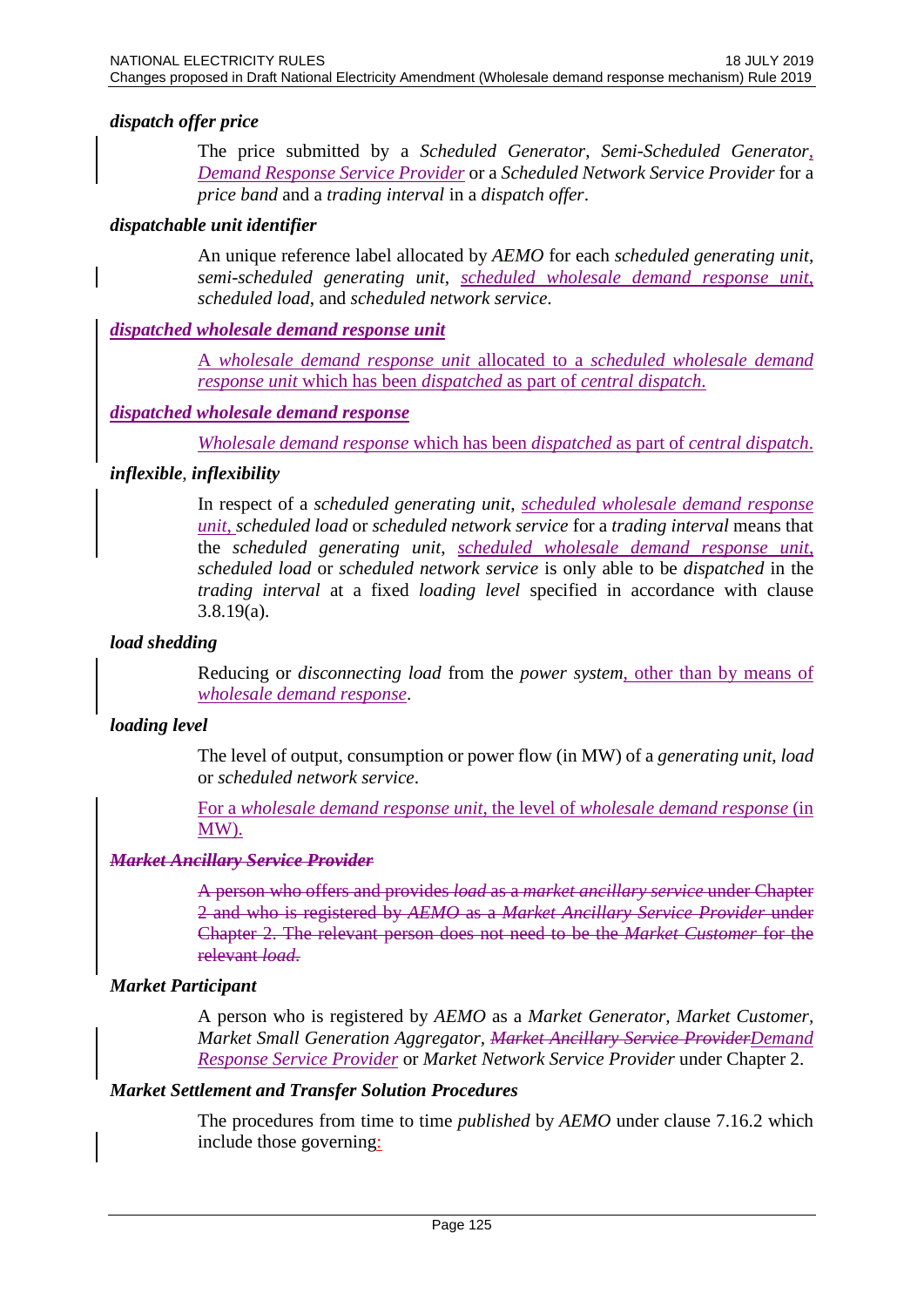- (a) the recording of financial responsibility for *energy* flows at a *connection point*, the transfer of that responsibility between *Market Participants* and the recording of *energy* flows at a *connection point*: and
- (b) the recording of the classification of a *connection point* as a *wholesale demand response unit*, the *Demand Response Service Provider* responsible for the *wholesale demand response unit*, the transfer of that responsibility between *Market Participants* and the *baseline methodology* applicable to the *wholesale demand response unit*.

## *PASA availability*

The *physical plant capability* (taking ambient weather conditions into account in the manner described in the procedure prepared under clause  $3.7.2(g)$  of a *scheduled generating unit*, *scheduled load* or *scheduled network service* available in a particular period, including any *physical plant capability* that can be made available during that period, on 24 hours' notice.

For a *scheduled wholesale demand response unit*, the maximum MW *wholesale demand response* available in a particular period, including any *wholesale demand response* that can be made available during that period, on 24 hours' notice.

#### *plant*

- (a) In relation to a *connection point*, includes all equipment involved in generating, utilising or transmitting electrical *energy*.
- (b) In relation to *dispatch bids* and *offers*, controllable generating equipment, and controllable *loads* and *wholesale demand response units*.
- (c) In relation to the *statement of opportunities* prepared by *AEMO*, individually controllable generating facilities registered or capable of being registered with *AEMO*.
- (d) In relation to the *regulatory investment test for transmission*, any of the definitions of *plant* in paragraphs (a) to (c) relevant to the application of the *regulatory investment test for transmission* to a RIT-T project.
- (e) In relation to the *regulatory investment test for distribution*, any of any of the definitions of *plant* in paragraphs (a) to (c) relevant to the application of the *regulatory investment test for distribution* to a RIT-D project.
- (f) In relation to a *system strength remediation scheme*, includes all equipment involved in the implementation of the scheme.

## *scheduled plant*

In respect of a *Registered Participant*, a *scheduled generating unit*, a *semi-scheduled generating unit*, a *scheduled wholesale demand response unit,* a *scheduled network service* or a *scheduled load* classified by or in respect to that *Registered Participant* in accordance with Chapter 2.

#### *scheduled reserve*

The amount of surplus or unused capacity:

- (a) of *scheduled generating units*;
- (b) of *scheduled network services*; or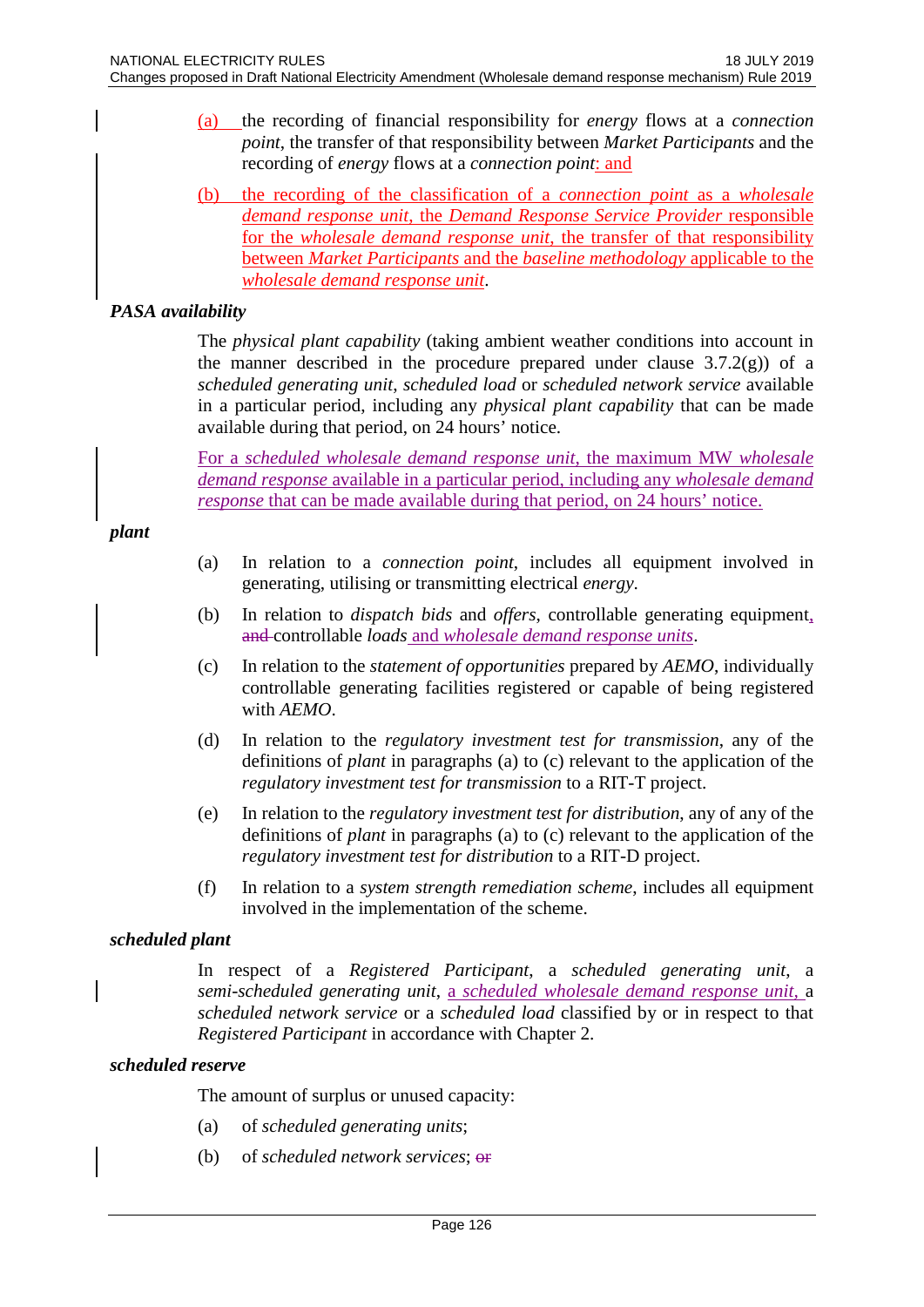(c) of *scheduled wholesale demand response units*; or

 $(d)$ (e) arising out of the ability to reduce *scheduled loads*.

## *scheduled wholesale demand response unit*

One or more *wholesale demand response units* established as a *scheduled wholesale demand response unit* in accordance with clause 2.3.7.

#### *unscheduled reserve*

The amount of surplus or unused capacity:

- (a) of *generating units* (other than *scheduled generating units*); or
- (b) arising out of the ability to reduce demand (other than a *scheduled load* or *scheduled wholesale demand response unit*).

## *wholesale demand response*

An adjustment to the amount of electrical *energy* flowing at the *connection point* for a *wholesale demand response unit* in response to a *dispatch instruction,* where the adjustment is relative to the amount of electrical *energy* flowing at the start of the *trading interval*, or series of contiguous *trading intervals* for which the *wholesale demand response* was *dispatched*.

For a *scheduled wholesale demand response unit*, the net aggregate adjustment across all *wholesale demand response units* allocated to the *scheduled wholesale demand response unit.*

#### *wholesale demand response activity*

An activity in respect of a *scheduled wholesale demand response unit* that:

- (a) results in the provision of *wholesale demand response* by the *scheduled wholesale demand response unit*;
- (b) is undertaken in order to comply with a *dispatch instruction* to provide *wholesale demand response*; and
- (c) will not or would not have been undertaken but for the *dispatch instruction*.

## *wholesale demand response constraint*

A limitation on the capability of a *scheduled wholesale demand response unit* to provide *wholesale demand response* at the level that would occur if the limitation were removed.

#### *wholesale demand response dispatch offer*

A notice submitted by a *Demand Response Service Provider* to *AEMO* relating to the *dispatch* of a *scheduled wholesale demand response unit* in accordance with clause 3.8.7B.

#### *wholesale demand response guidelines*

Guidelines made by *AEMO* under clause 3.10.1.

#### *wholesale demand response unit*

A *load* which has been classified in accordance with Chapter 2 as a *wholesale demand response unit*.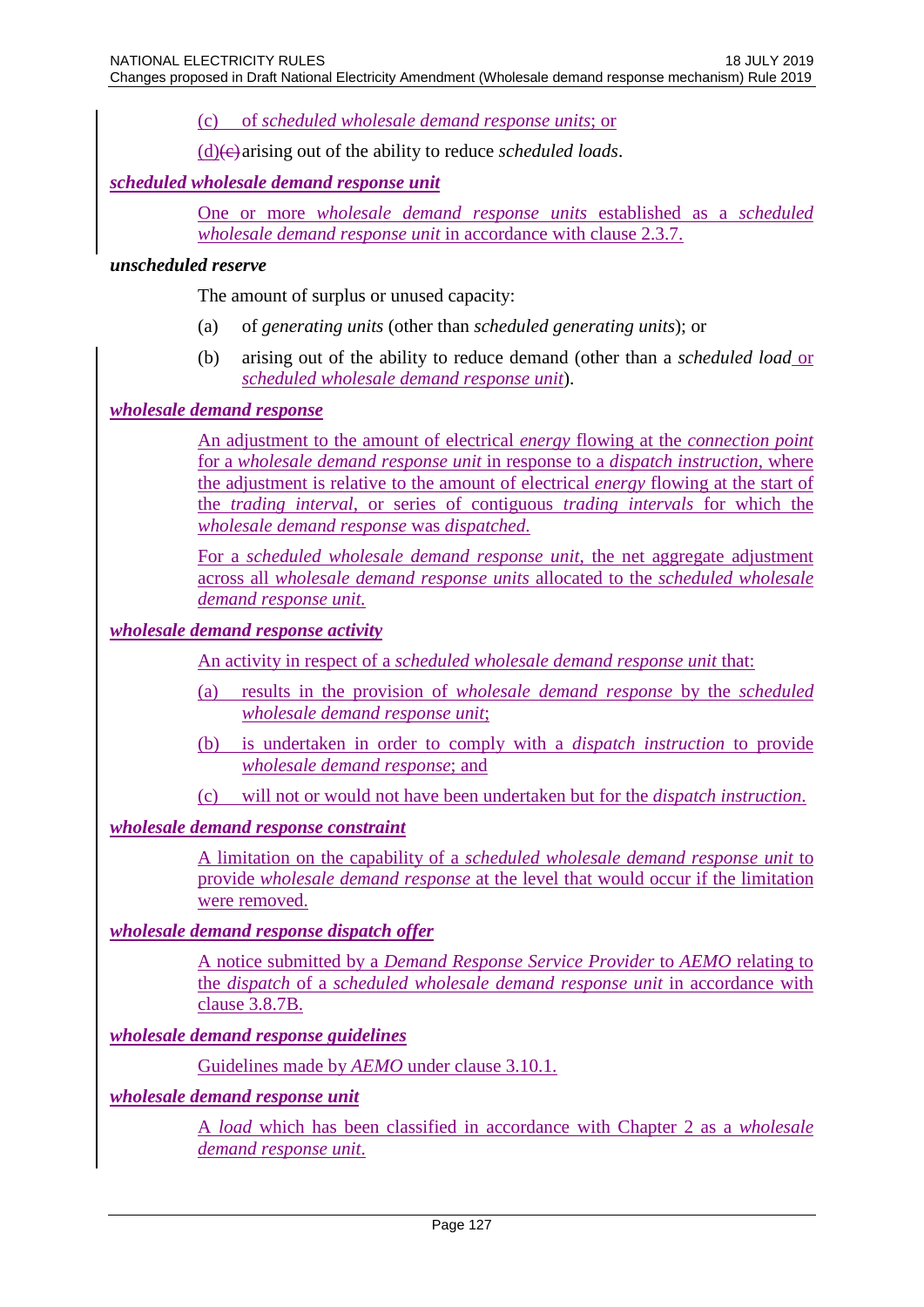# **11. Savings and Transitional Rules**

## **Part [ZZZT] Wholesale demand response**

## **11.[118] Rules consequential on the making of the National Electricity Amendment (Wholesale demand response mechanism) Rule 2019**

## **11.[118].1 Definitions**

(a) In this rule 11.[118]:

**Amending Rule** means the National Electricity Amendment (Wholesale demand response mechanism) Rule 2019.

**commencement date** means the date of commencement of Schedule 6 of the Amending Rule.

**Contracts and Firmness Guidelines** has the meaning in Chapter 4A.

**effective date** means the date of commencement of Schedules 1, 3, 4 and 5 of the Amending Rule.

**new Chapter 2** means Chapter 2 as in force immediately after the effective date.

**new Chapter 10** means Chapter 10 as in force immediately after the effective date.

**new clause 2.3.6** means clause 2.3.6 as in force immediately after the effective date.

**new clause 2.3.7** means clause 2.3.7 as in force immediately after the effective date.

**new clause 3.8.3** means clause 3.8.3 as in force immediately after the effective date.

**new clause 3.8.3(a2)** means clause 3.8.3(a2) as in force immediately after the effective date.

**new clause 3.8.2A(a)** means clause 3.8.2A(a) as in force immediately after the effective date.

**new clause 3.8.2A(b)** means clause 3.8.2A(b) as in force immediately after the effective date.

**new clause 3.10.1** means clause 3.10.1 as in force immediately after the effective date.

**new clause 3.10.2** means clause 3.10.2 as in force immediately after the effective date.

**new clause 3.10.5(a)** means clause 3.10.5(a) as in force immediately after the effective date.

**new clause 3.10.5(b)** means clause 3.10.5(b) as in force immediately after the effective date.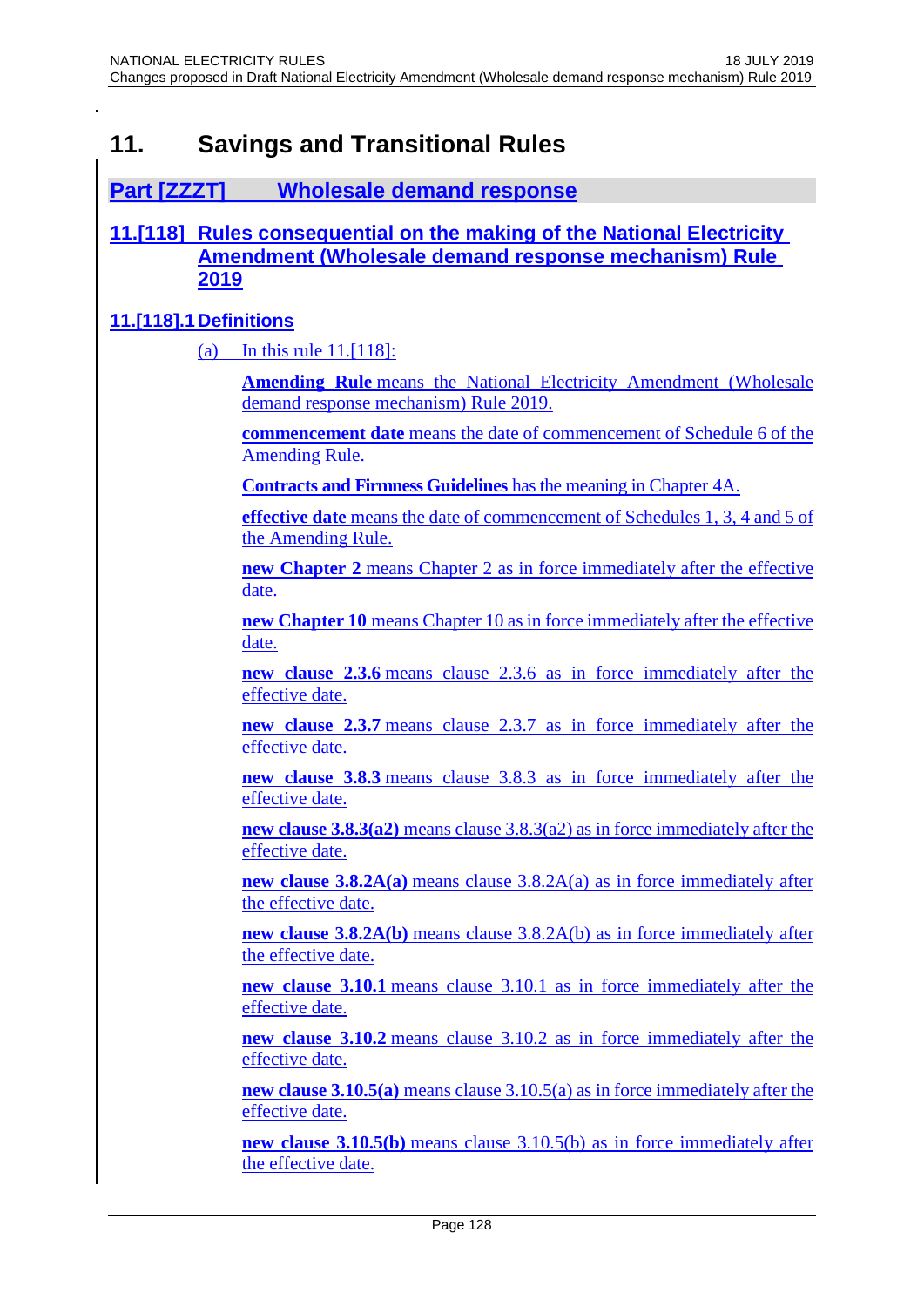**new clause 3.10.5(c)** means clause 3.10.5(c) as in force immediately after the effective date.

**new clause 3.10.6(d)** means clause 3.10.6(d) as in force immediately after the effective date.

**new rule 3.10** means clause 3.10 as in force immediately after the effective date.

(b) Italicised terms used in this rule 11.[118] have the same meaning as in new Chapter 10.

## **11.[118].2Wholesale demand response guidelines**

- No later than 6 months before the effective date, *AEMO* must make and *publish* the *wholesale demand response guidelines* in accordance with new rule 3.10 including its determination of the *baseline methodology metrics* and the periods over which *baseline compliance testing* will occur under new clause 3.10.2.
- (b) *AEMO* must comply with the *Rules consultation procedure* when making the *wholesale demand response guidelines* under paragraph (a).
- (c) The *wholesale demand response guidelines* made under paragraph (a) must come into effect no later than 6 months before the effective date so as to enable the following to be made before the effective date:
	- (1) applications for classification of *loads* as *wholesale demand response units* under new clause 2.3.6;
	- (2) applications to establish *scheduled wholesale demand response units* under new clause 2.3.7;
	- (3) applications for aggregation of *wholesale demand response units* under new clause 3.8.3(a2); and
	- (4) applications for approval of *baseline methodologies* under new clause  $3.10.5(c)$ .
- (d) If an application referred to in paragraph (c) is made after the *wholesale demand response guidelines* are made under paragraph (a) and before the effective date, *AEMO* must assess the application in accordance with the applicable provisions in new clause 2.3.6, new clause 2.3.7, new clause 3.8.3 or new rule 3.10 (as applicable) and the *wholesale demand response guidelines* made under paragraph (a).

## **11.[118].3 Baseline methodologies**

- (a) No later than 6 months before the effective date, *AEMO* must establish the register of *baseline methodologies* under new clause 3.10.5(b).
- (b) No later than 6 months before the effective date, *AEMO* must develop *baseline methodologies* in accordance with new clause 3.10.5(a) and publish them in the register established under new clause 3.10.5(b).

## **11.[118].4Wholesale demand response monitoring guidelines**

(a) By the effective date, the *AER* must in accordance with the *Rules consultation procedures* make and *publish* the guidelines under new clause 3.10.6(d) with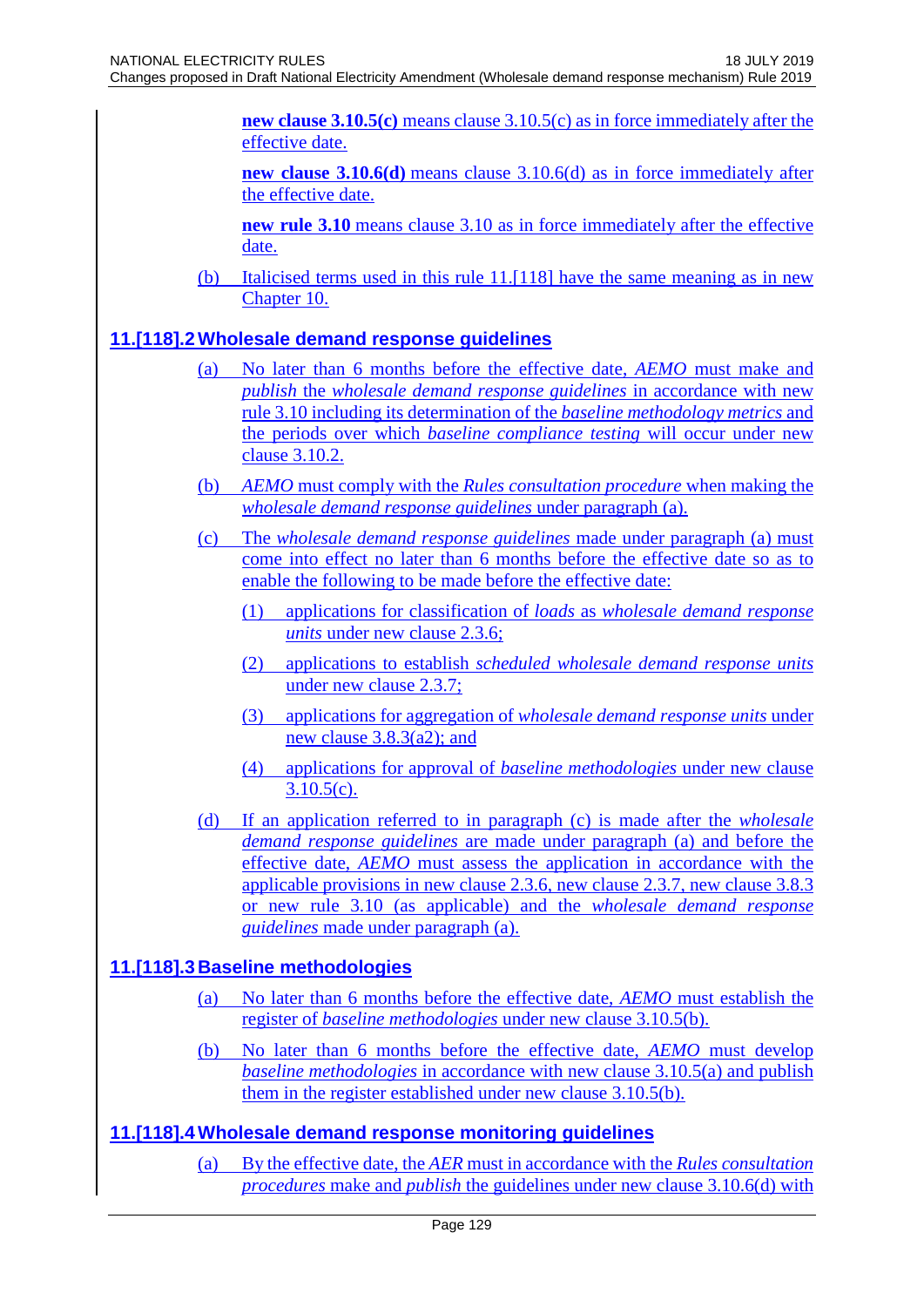respect to compliance by *Demand Response Service Providers* with new clauses  $3.8.2A(b)$  and ().

(b) The guidelines made under paragraph (a) must come into effect on and from the effective date.

## **11.[118].5 Amendments to AEMO and AER documents**

- By the effective date, *AEMO* must review and where necessary amend and *publish* the following documents to take into account the Amending Rule:
	- (1) the *spot market* operations timetable in accordance with clause 3.4.3;
	- (2) the *PoLR cost procedures* made by *AEMO* under clause 3.15.9A(1);
	- (3) the *RERT procedures*;
	- (4) the *Market Settlement and Transfer Solution Procedures*; and
	- (5) the other documents mentioned in clause 11.103.2(a).
- (b) By the effective date, the *AER* must review and where necessary amend and *publish* the following documents to take into account the Amending Rule:
	- (1) the guidelines maintained under clause 3.8.22 in respect of *rebidding*; and
	- (2) the Contracts and Firmness Guidelines.
- (c) Amendments made in accordance with paragraph (a) or (b) must take effect on and from the effective date.

## **11.[118].6 Amendments to the demand side participation information guidelines**

- (a) By 31 December 2020, *AEMO* must review and where necessary amend and *publish* the demand side participation information guidelines made under rule 3.7D(e) to take into account the Amending Rule.
- (b) The amendments made in accordance with paragraph (a) must take effect on and from 31 March 2021.

## **11.[118].7 Amendment to RERT guidelines**

(a) With effect on and from the effective date, the *RERT guidelines* are amended as set out below:

> In the explanatory note at the end of section 2 of the *RERT guidelines*, insert "(including by means of *wholesale demand response*)" after "*energy* only".

- (b) By the effective date, the *Reliability Panel* must make and *publish* the *RERT guidelines* in the form amended by paragraph (a).
- (c) For the purposes of paragraph (b), the *Reliability Panel* is not required to make and *publish* the *RERT guidelines* in accordance with the *Rules consultation procedures*.